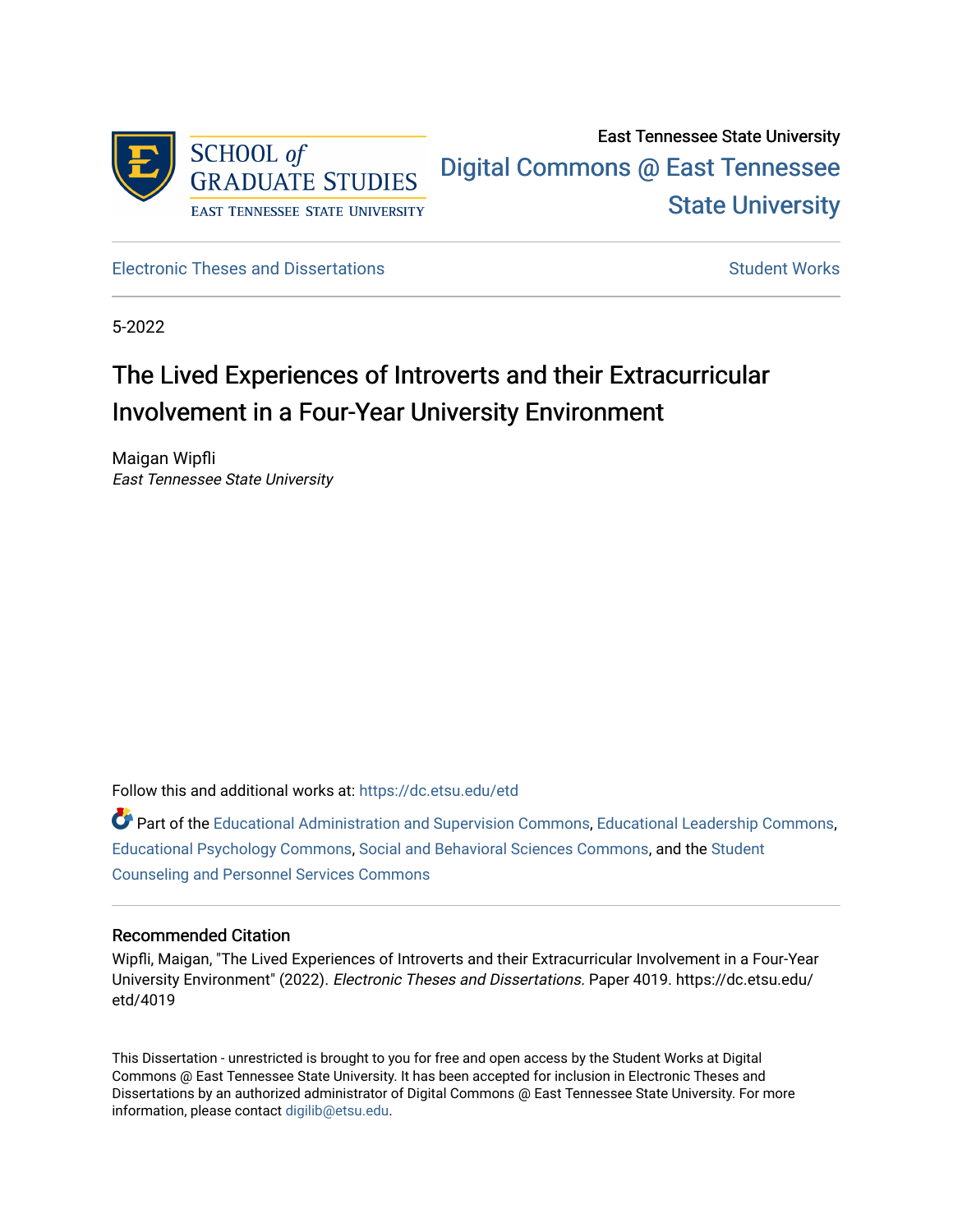The Lived Experiences of Introverts and their Extracurricular Involvement in a Four-Year

University Environment

\_\_\_\_\_\_\_\_\_\_\_\_\_\_\_\_\_\_\_\_\_\_\_\_

A dissertation

presented to

the faculty of the Department of Higher Education Leadership and Policy Analysis

East Tennessee State University

In partial fulfillment

of the requirements for the degree

Doctor of Education in Educational Leadership,

concentration in Higher Education Leadership

by

\_\_\_\_\_\_\_\_\_\_\_\_\_\_\_\_\_\_\_\_\_\_\_\_

Maigan M. Wipfli

May 2022

Dr. Jill Channing, Chair

\_\_\_\_\_\_\_\_\_\_\_\_\_\_\_\_\_\_\_\_\_\_\_\_

Dr. William Flora

Dr. James Lampley

Keywords: introvert, involvement, engagement, identity development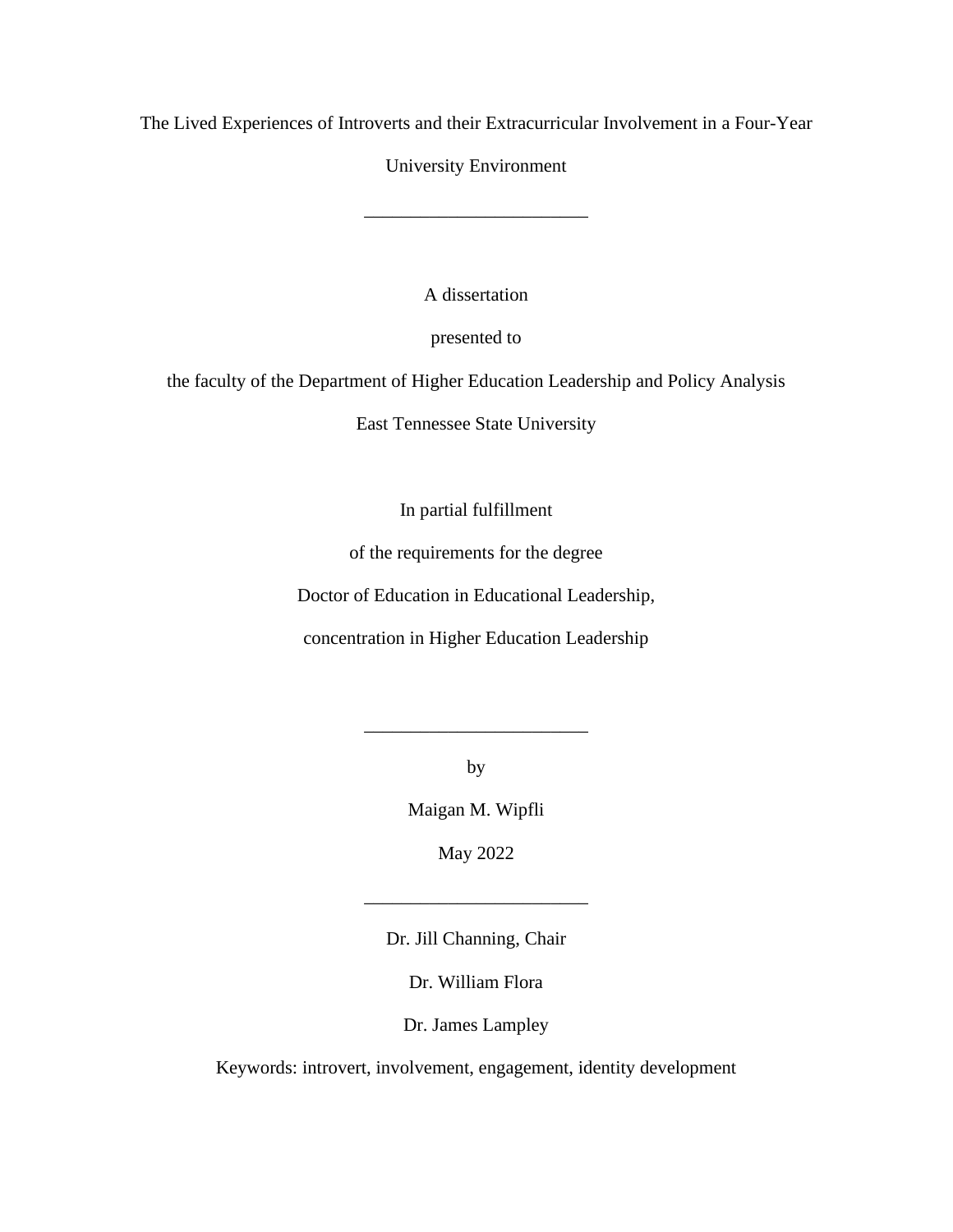## ABSTRACT

<span id="page-2-0"></span>The Lived Experiences of Introverts and their Extracurricular Involvement in a Four-Year University Environment

#### by

## Maigan Wipfli

This qualitative, phenomenological study explores the lived experiences of introverts who were involved in two or more passive or active extracurricular involvement opportunities during their undergraduate experience at a four-year college or university. Eleven semi-structured interviews were conducted via Zoom video conferencing with self-identified introverts who attended public, four-year universities in the South, West, and Midwest regions of the United States. Participants represented both medium and large institutions. The analysis of the data indicated common themes from the participants including personality traits and common misconceptions of introversion, cultural focus of extraversion, personal and professional development, opportunities granted, and individual preferences for involvement and engagement on campus. The findings of this study revealed the need for further research on the areas of personality and extracurricular involvement. Additionally, the findings of this research study may be used to assist higher educational professionals tasked with the creation and implementation of extracurricular opportunities in creating a variety of offerings for students of all temperament and personality types, including introverts.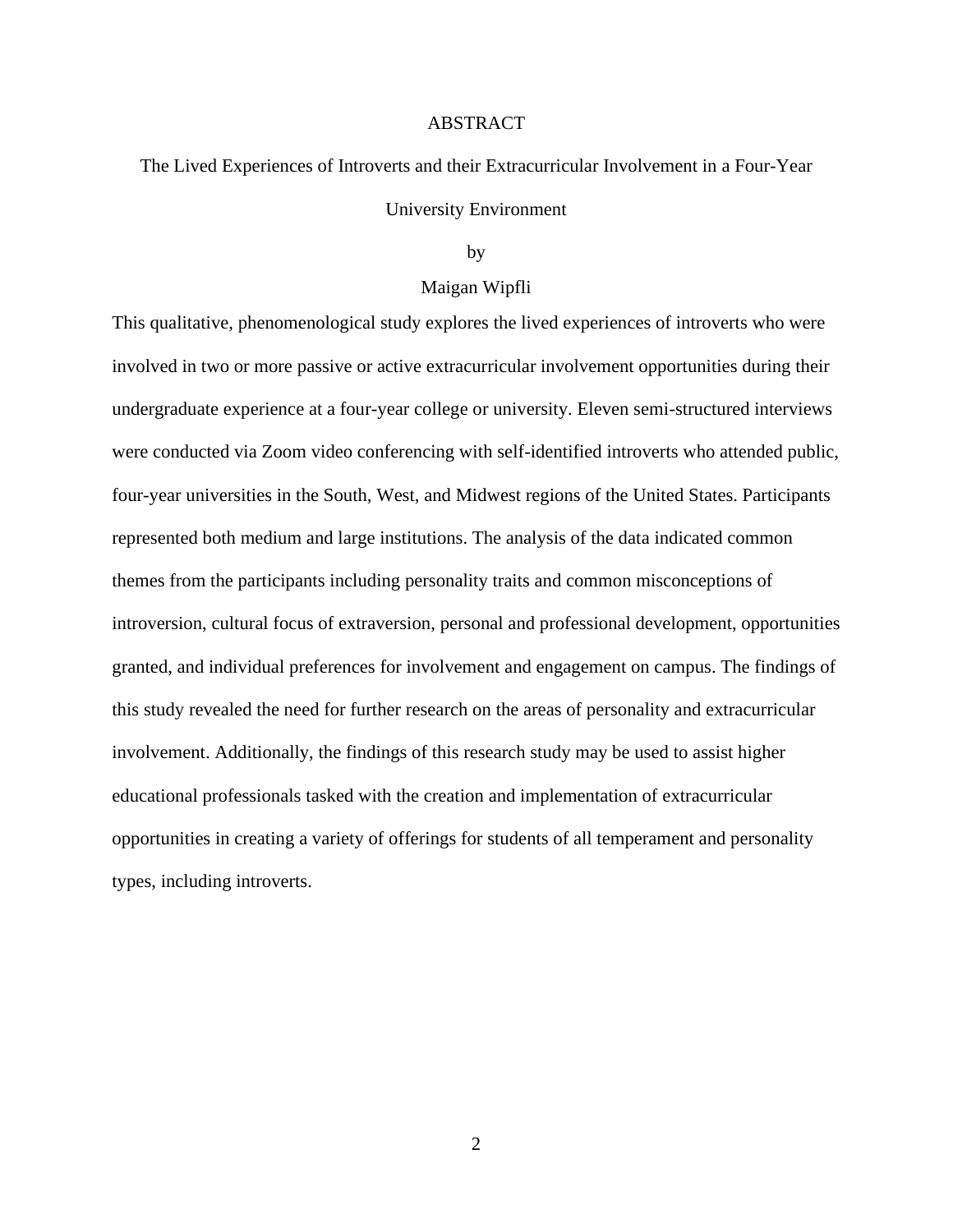Copyright 2022 by Maigan Wipfli All Rights Reserved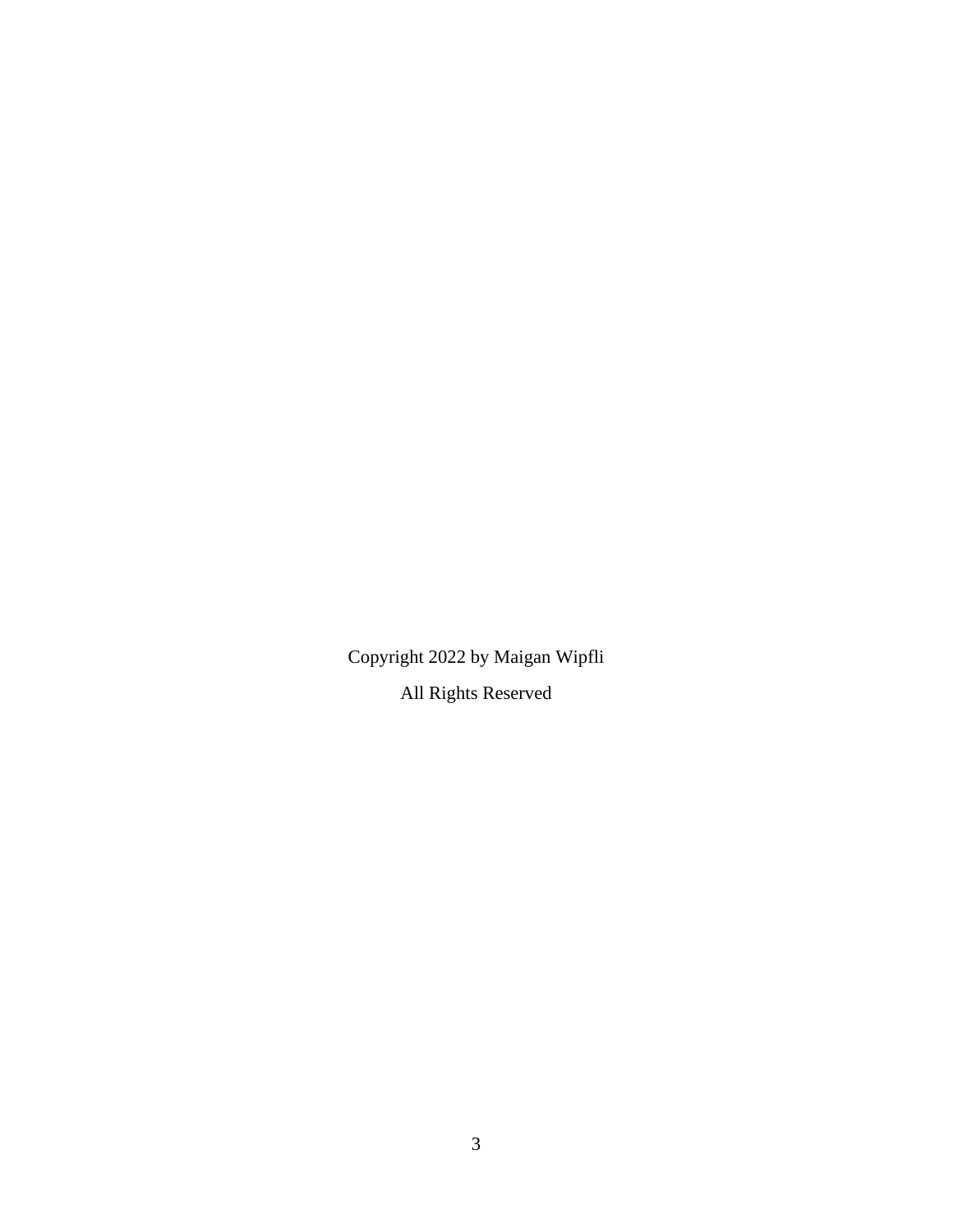## DEDICATION

<span id="page-4-0"></span>To my great-grandmother who attended normal school in the early 1900s and was a grade school teacher and principal in the mid-1900s. You succeeded in a time and place where women did not hold leadership positions. Even though we never met, you have been an inspiration to me in my educational career.

To my mother, the extravert. Thank you for allowing me to be myself growing up. While I did not know I was an introvert back then, you never pushed me to be anything other than me. Thank you for your unwavering support and unconditional love. Your dedication and encouragement to my education is why I am here.

To my late father, the introvert. I get my personality from you, and mom admits it. You showed me that there is power and strength in silence. Your kindness for all things, great and small, taught me to be the compassionate person I am. I am proud to be you.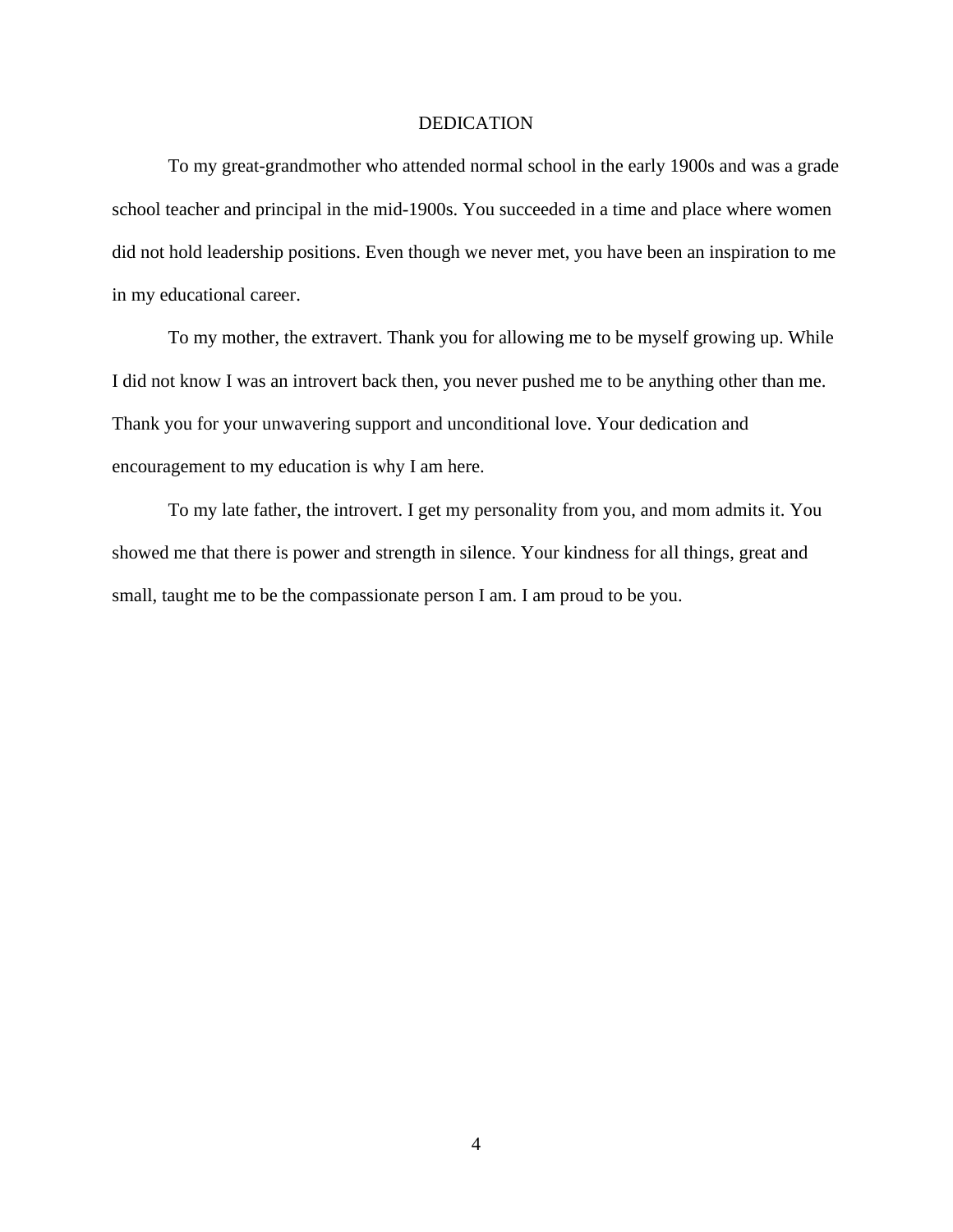## ACKNOWLEDGEMENTS

<span id="page-5-0"></span>First and foremost, I would like to thank the people who participated in this study. It has been my honor to take your stories and use them to advocate for change within higher education. Thank you to the people who assisted me along this adventure. To my upper administration, thank you for allowing me to take this journey. I hope that I can be half the professional that you all are. Thank you to my best friend for letting me talk your ear off about introversion, in the way an introvert can talk someone's ear off. ETSU Cohort 182- we won the cohort lottery when we all started this endeavor and I appreciate you all more than words can express. Thank you to Dr. Jim Lampley and Dr. Bill Flora for your suggestions and feedback throughout the dissertation process. A special thank you to Dr. Jill Channing, my dissertation chair, for agreeing to be my advisor and her commitment to me and this study.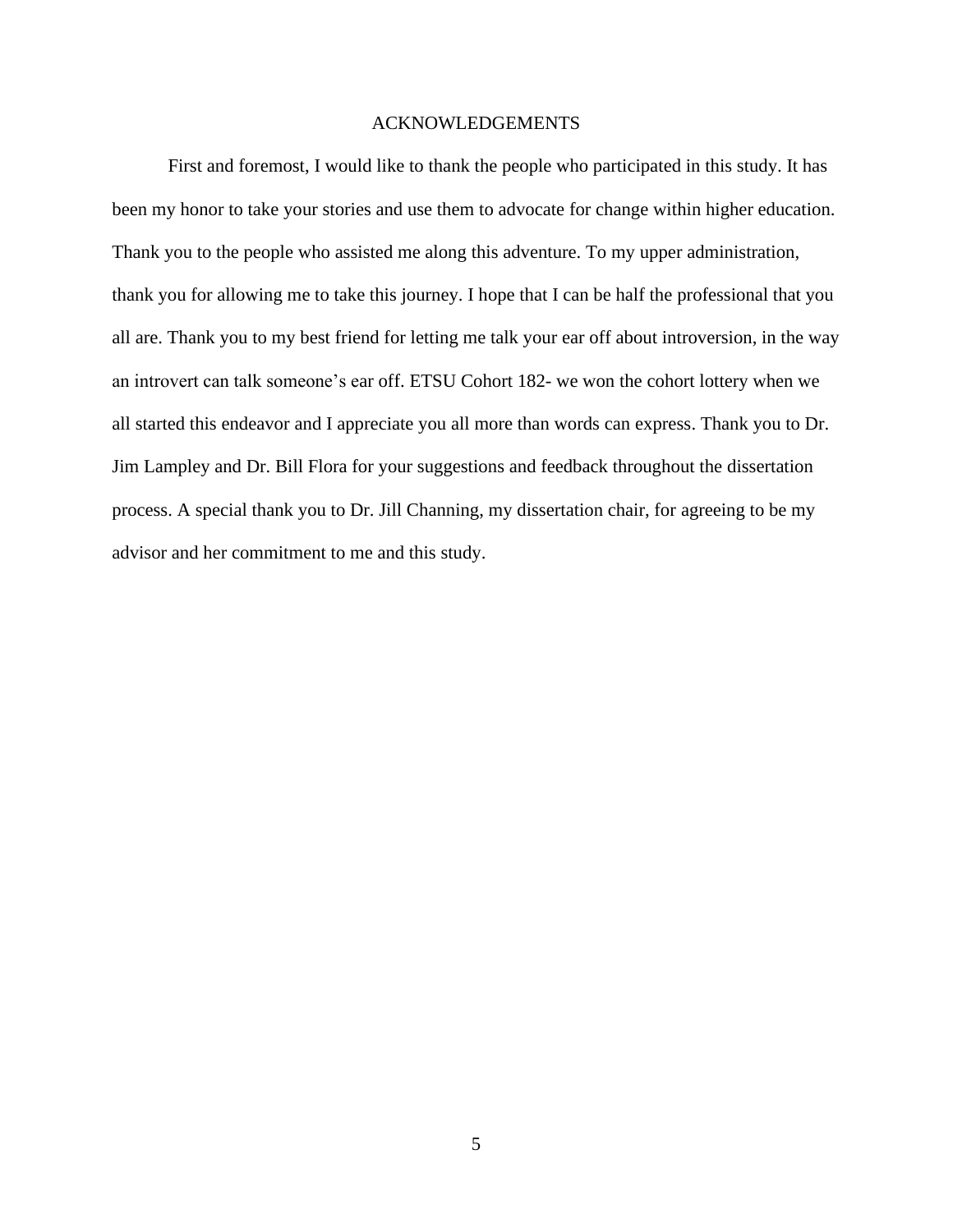| <b>TABLE OF CONTENTS</b> |
|--------------------------|
|--------------------------|

<span id="page-6-0"></span>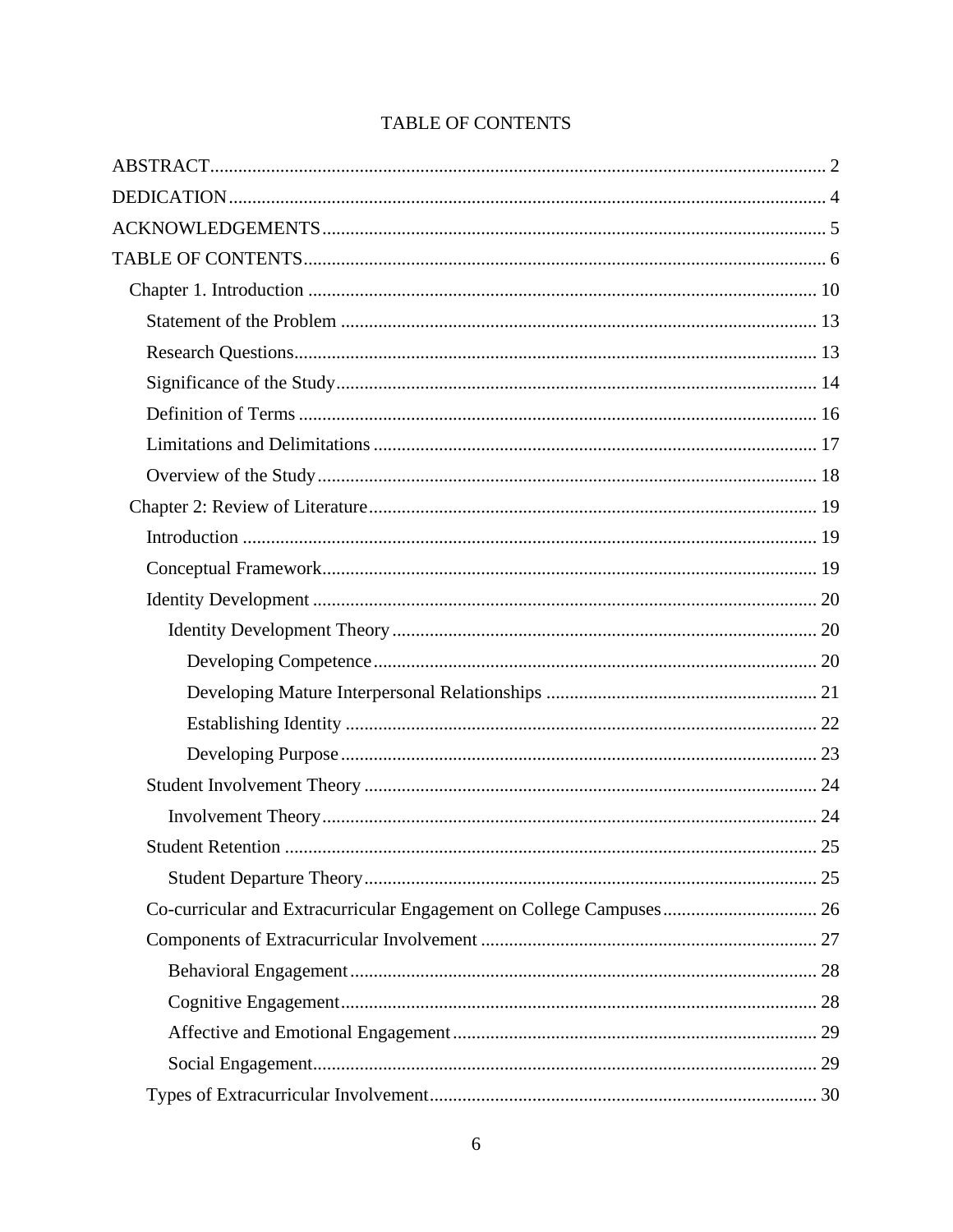| <b>Qualitative Research Design</b> | 51 |
|------------------------------------|----|
|                                    |    |
|                                    |    |
|                                    |    |
|                                    |    |
|                                    |    |
|                                    |    |
|                                    |    |
|                                    |    |
|                                    |    |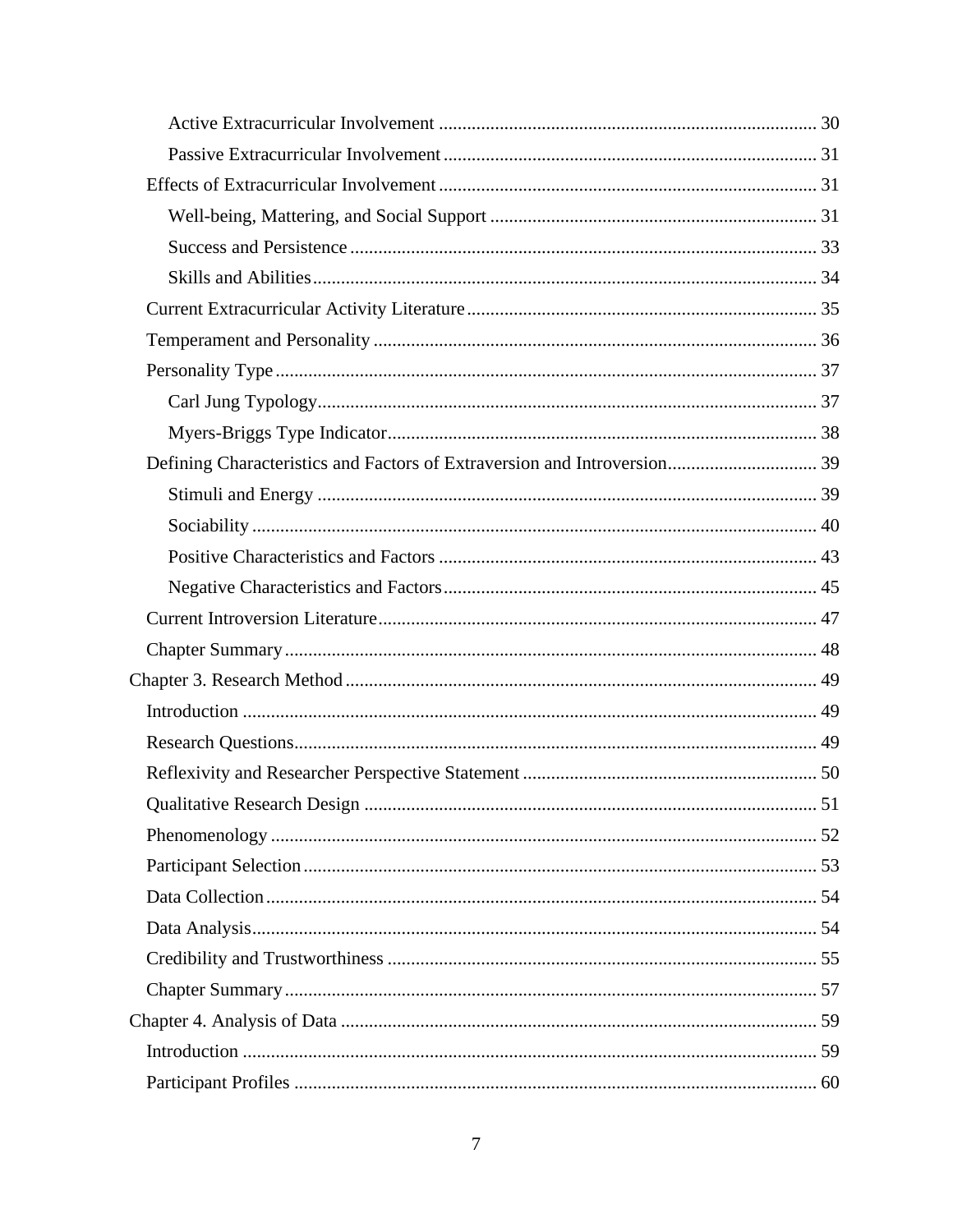| Regret. | 107 |
|---------|-----|
|         |     |
|         |     |
|         |     |
|         |     |
|         |     |
|         |     |
|         |     |
|         |     |
|         |     |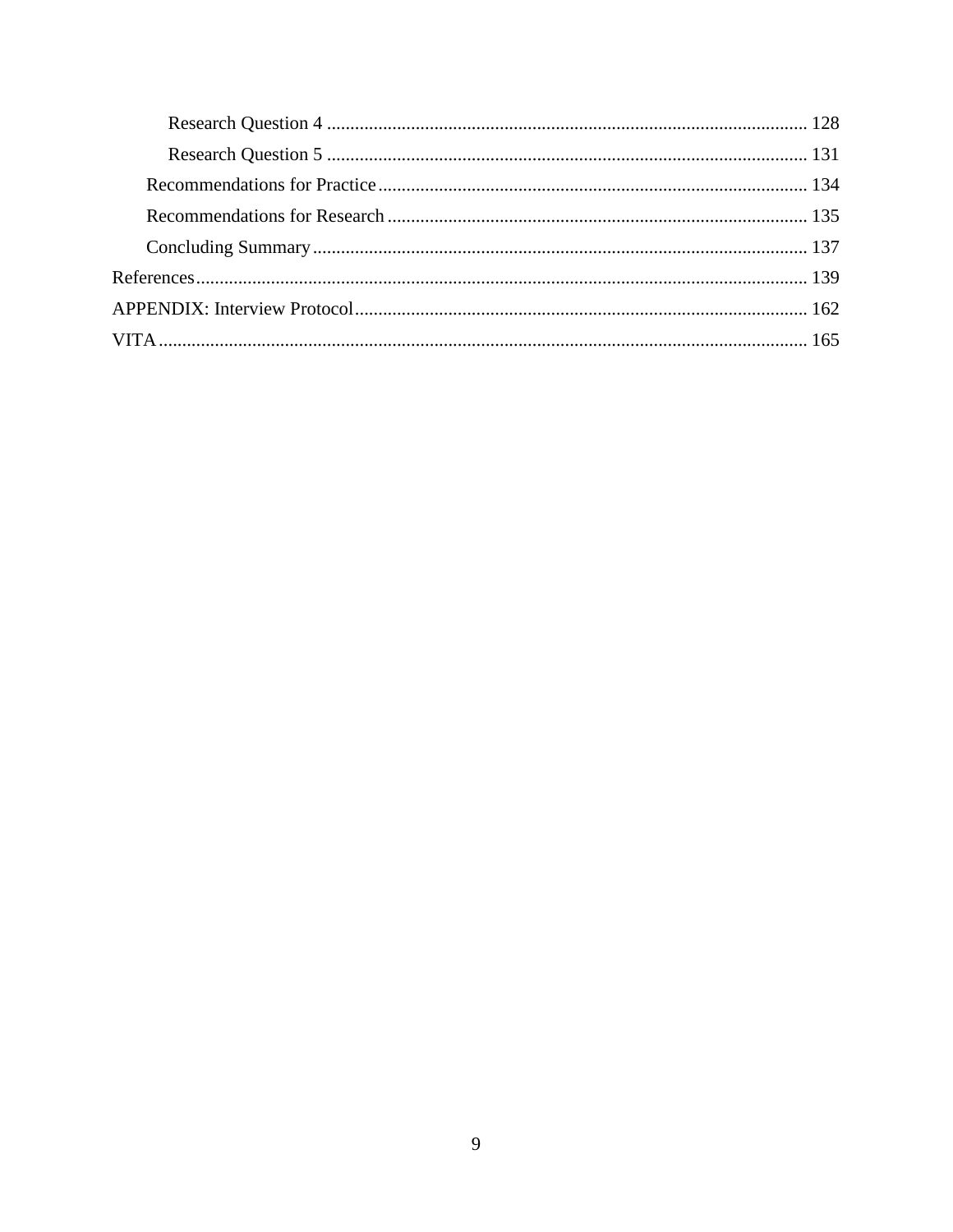#### **Chapter 1. Introduction**

<span id="page-10-0"></span>Collegiate education, in the early years of American universities, concentrated on a "social, religious, and political vision" (Thelin, 2004, p. 23). In 1828, with the introduction of the Yale Report, President Jeremiah Day suggested that the classical curriculum that had been followed be changed to involved "more useful studies" (Carnochan, 2002, p. 9). Within the document, Day recommended that education change to bear students' mental discipline at its forefront (Herbst, 2004). This included the widening of subject areas students were taught. Herbst (2004) indicated that "the choice of subject matter depended less on its present or future use value… than on its suitability as an instrument for training the student' mental powers" (p. 214). In addition to the change in curriculum, students gathered together to provide "a space to learn skills such as collaboration, communication, and working together for a greater good" (Rosch & Collins, 2017, p. 11). Rosch and Collins (2017) stated, "organizations have played a significant role in fulfilling this civic mission even in the earliest of collegiate contexts" (p. 10). The student organizations created took the shape of eating clubs, honor societies, varsity sports, literary groups, Greek letter societies, and debate teams (Rosch & Collins, 2017; Thelin, 2004). Organizations also provided avenues for public service, philanthropy and societal change, and leadership opportunities (Rosch & Collins, 2017). While initially started as a "buffer to the demands of coursework and examinations" (Thelin, 2004, p. 94), it also offered the chance to create learning opportunities outside the classroom.

For years researchers, such as Astin (1985) and Pascarella and Terenzini (1991), have examined the effects of social and physical involvement during a student's college journey. Theories have been written regarding college student identity (Chickering & Reisser, 1993), their involvement processes (Astin, 1985), and student persistence and retention (Tinto, 1993). The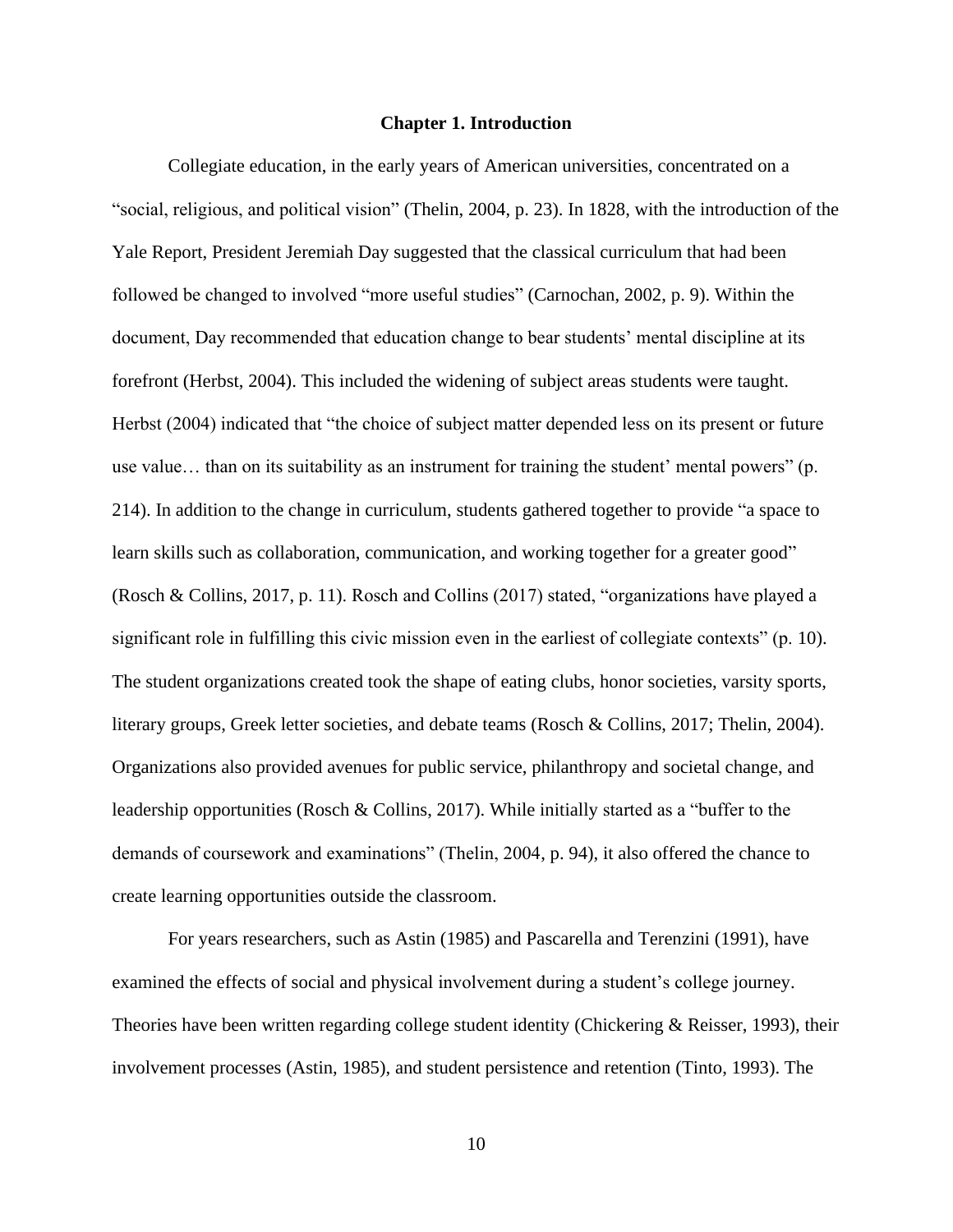research of these theories has created an intertwined, holistic view of how and why students get involved on their campus, what keeps them involved, and the benefits of staying involved and active on their individual campuses. Research provided by Tinto (1993, 2012) discussed the success and retention of uninvolved students and what that may mean for their persistence in higher education.

In Chickering and Reisser's (1993) discussion regarding identity development, they asserted that "development for college students…is a process of infinite complexity" (p. 34). This process includes academic learning and learning about oneself and those around them. Critical to the development of students during their college years is the topic of how they become engaged in their institution. This engagement leads to discoveries about themselves and others and learning opportunities regarding interpersonal communication and relationships. Identity development also enables students to learn more about the skills and knowledge they require for their upcoming careers (Chickering & Reisser, 1993).

Astin (1985) proposed that becoming engaged on campus, or involvement, "refers to the amount of physical and psychological energy that the student devotes to the academic experience" (p. 134). These energies, however, can and do take place outside the classroom. Astin (1985) believed that the way to learn thoroughly was for students to become involved in what they were learning. This involvement meant spending time on campus, participating actively in student organizations, being involved with faculty and other students, and creating plenty of time to devote to studying (Astin, 1985). While motivation is necessary, Astin (1985) also posited that the behavioral component of involvement is what matters, and one needs to partake actively in experiences in order to be involved.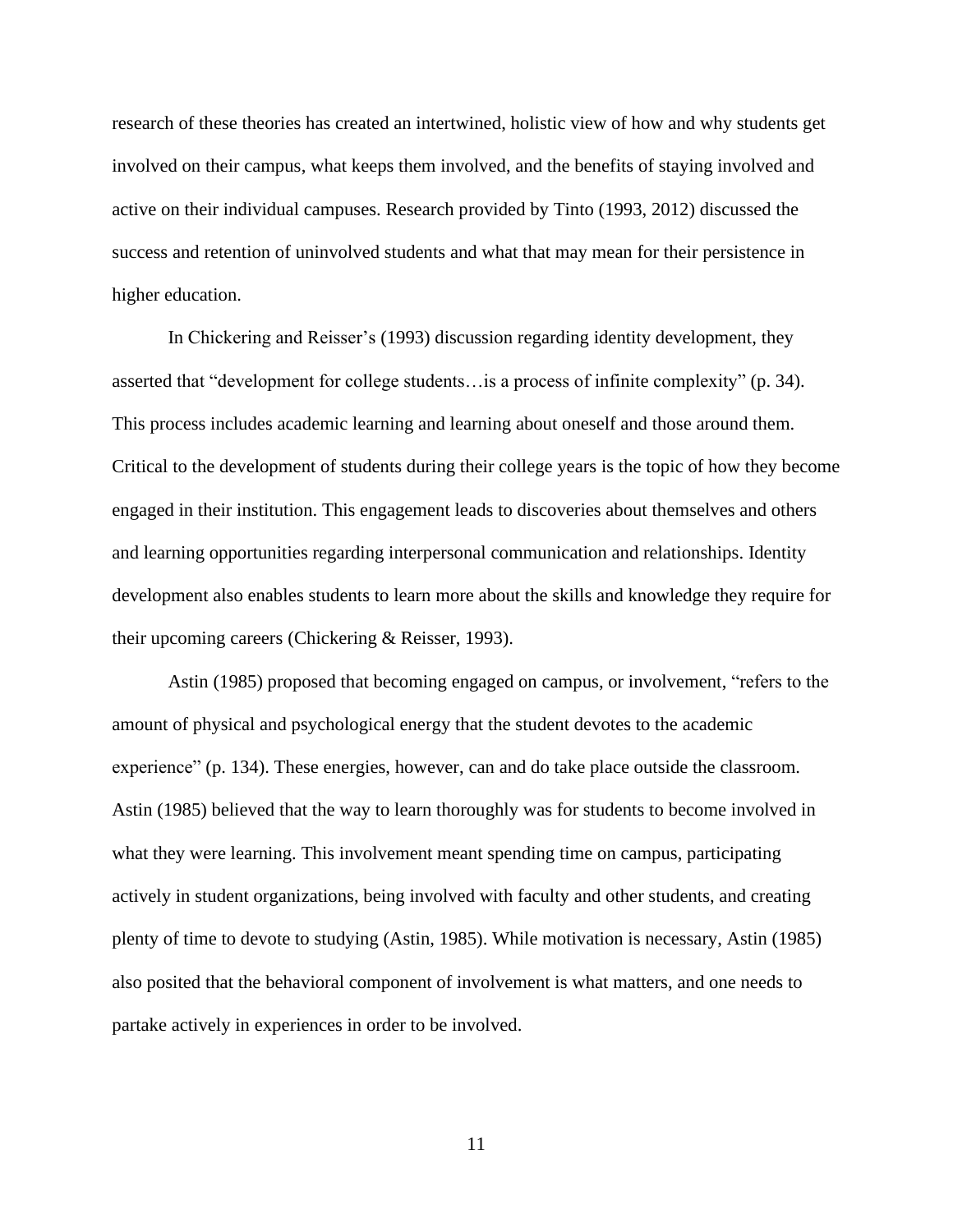The experience of student engagement often leads to the success and retention of students at their institution. Social support and engagement with peers, faculty, and staff are often indicators that students will continue with their degree (Tinto, 2012). However, student success and retention are often measured by academic success rather than by social success or engagement and satisfaction of their students. One of those aspects of student satisfaction is the concept of well-being. Psychological well-being is one of the effects of social engagement at an institution. Students who feel they matter to the university, their peers, and their friends feel a sense of community about their institution (Kampf & Teske, 2013). This sense of community or mattering can ease students' transitions from their pre-college lives to their college experience, promote self-assurance, heighten knowledge of their peers and individuality, and help feelings of attachment to their university setting (Tinto, 2012).

The individual psychological types of students can play a role in their sense of community on campus. Jung (1921/1976) found "many individual differences in human psychology" (para. 1). He noted two types that he labeled introverted and extraverted within those differences. Since the creation of those definitions, researchers such as Katharine Briggs and Isabel Briggs Myers, have studied the numerous differences between introversion and extraversion. While many of those differences are discussed later in this dissertation, the most important differences are the needs of introverts and extraverts. Students who identify as extraverts and as introverts need different activities and options in terms of social engagement. However, there is often a disconnect in understanding the needs of introverts and extraverts in terms of their preferences of social engagement opportunities.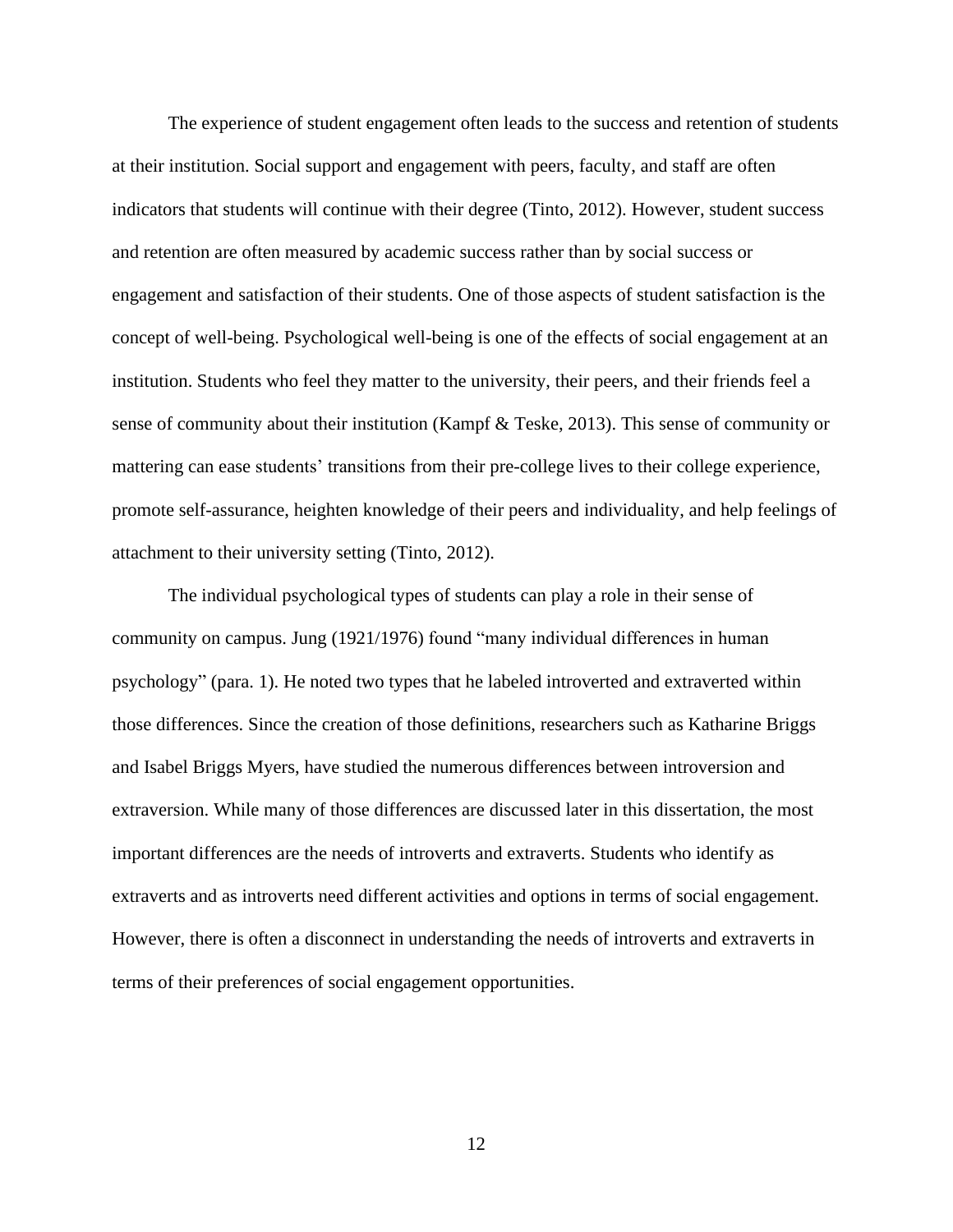## **Statement of the Problem**

<span id="page-13-0"></span>Because of the large-scale nature of programming and social opportunities on a university campus, extracurricular activities are primarily designed for mass student audiences. Involvement and engagement opportunities often include huge gatherings, loud live or recorded music, and long lines of people waiting for food or free items. While getting involved in extracurricular activities during their college years, introverts may need and want different or additional experiences than their extraverted peers (Toma, 2015). With a current lack of research regarding involvement opportunities by personality type, this research will inform student affairs practitioners how to facilitate engagement for those who identify as introverts. As introversion is often not considered while creating large-scale events and involvement opportunities, these changes would assist those in facilitating events more conducive for all personality types.

The purpose of this qualitative, phenomenological study was to understand the lived experiences of college students who were involved in extracurricular activities and who identify as introverts. The population that I interviewed consisted of college students involved in two or more extracurricular activities or experiences during their undergraduate studies and who selfidentified as introverts. The study participants were former undergraduates from public, fouryear institutions.

#### **Research Questions**

<span id="page-13-1"></span>The central question guiding this study was: What are the needs of introverts in their extracurricular, undergraduate experiences? The following additional questions guided the study:

Research Question 1. How do introverts describe their decision-making process about involvement in extracurricular activities in college?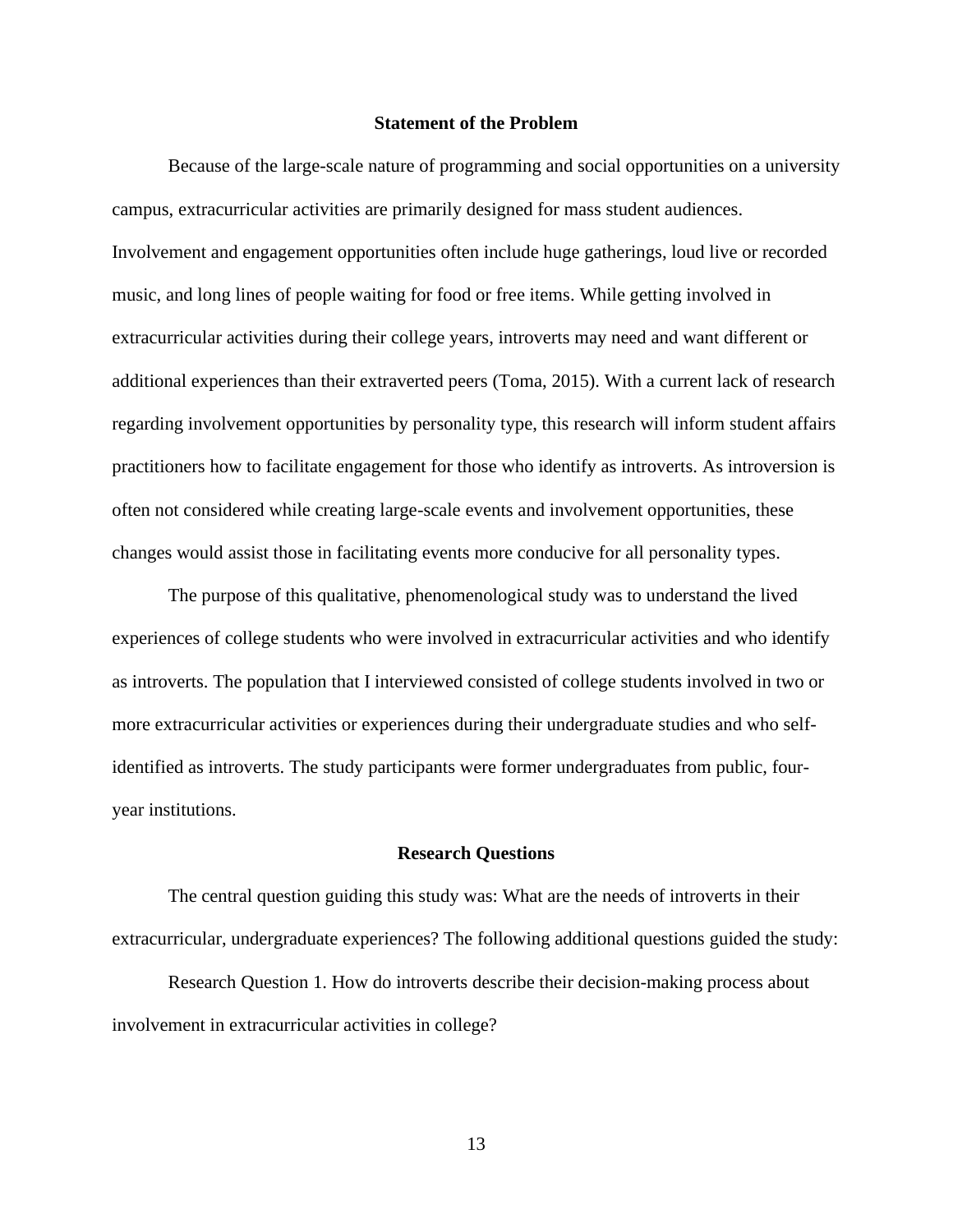Research Question 2. What opportunities from extracurricular involvement do introverts perceive?

Research Question 3. What skills do introverts perceive they have developed as a result of extracurricular involvement?

Research Question 4. How do introverts perceive that their preferences influence their extracurricular involvement?

Research Question 5. What changes in extracurricular opportunities do participants perceive as benefitting introverts?

#### **Significance of the Study**

<span id="page-14-0"></span>It has been widely discussed that the "strongest single source of influence on cognitive and affective development is a student's peer group; the greater the interaction with peers, the more favorable the outcome" (Foubert & Grainger, 2006, p. 169). Those outcomes include educational persistence; more significant academic, cognitive, and developmental growth (Toma, 2015); and student satisfaction of their college experience (Edwards, 1989).

Out-of-classroom experiences are less researched and reported upon than those inside the classroom. While in-class experiences provide some peer-to-peer interaction, most interaction undergraduate students benefit from is extracurricular involvement. Terenzini et al. (1996) discussed the holistic development of undergraduates where changes in one area of their lives affect changes in other areas. A student cannot develop in-class and not develop out-of-class, therefore, causing a ripple effect for both types of learning experiences. Rubin et al. (2002) believed the idea that "extracurricular activities are a place where students look to utilize, and perhaps refine and develop, their interpersonal skills" (p. 441).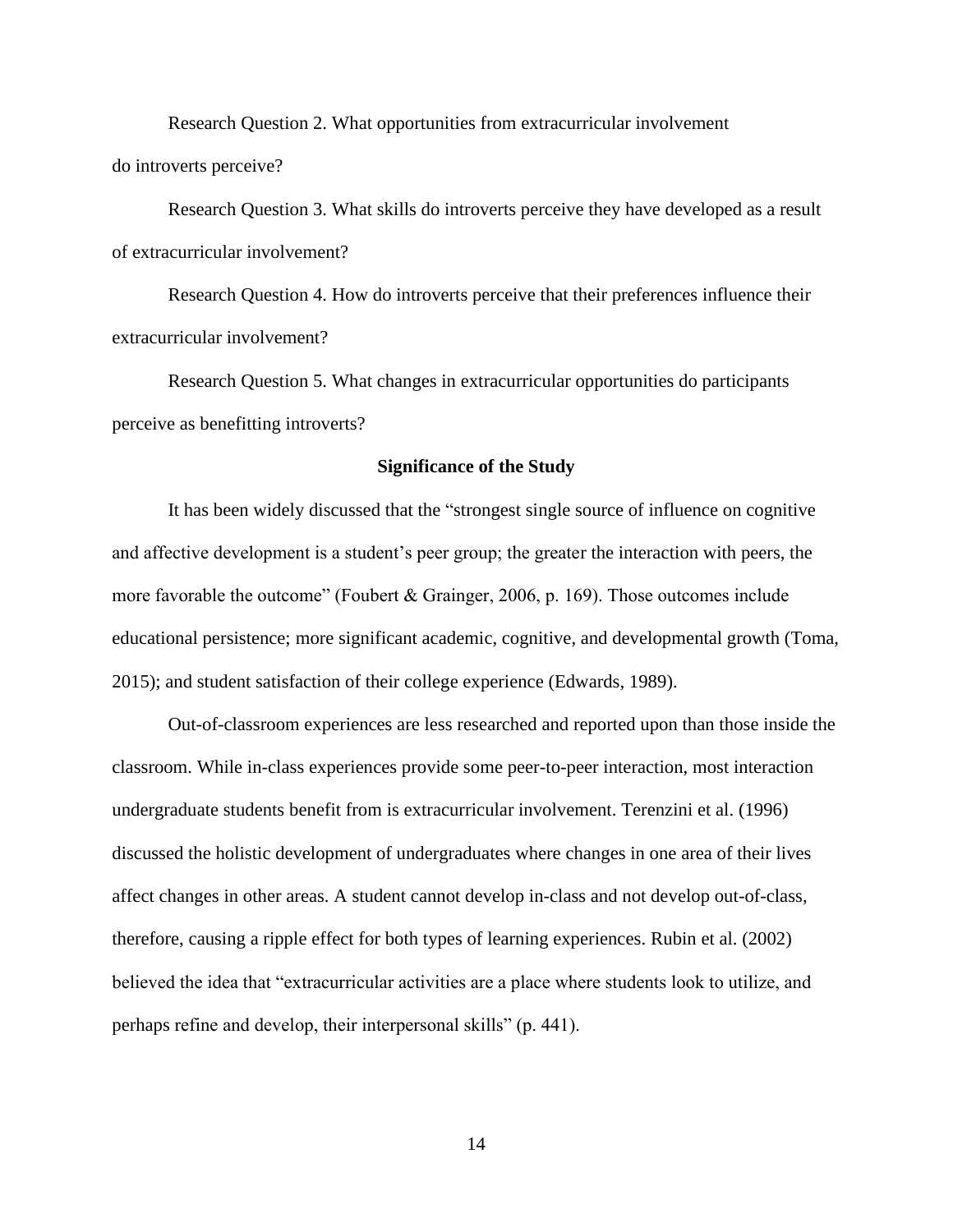A student's preference for how and why they get involved varies. Some students get involved with recreational sports while others get involved with their campus' fraternity and sorority life. Some students do not join organizations but attend the social events campus offers. An in-depth study on involvement "may shed further light on the variation in processes and motives students have for becoming involved" (Toma, 2015, p. 1).

It is thought that introverts are uninterested in extracurricular involvement, as many "…believe that introverts have to be by themselves to hide from social situations they're fearful of or unwilling to participate in" (Marfo, 2017, p. 13). Introversion, however, "is not the same as shyness or having a withdrawn personality" (Laney, 2002, p. 20). Instead, introverts find that their connections may be more intense than those of extraverts and expend more energy during those connections than their extraverted counterparts (Bessette, 2014).

One of the most prominent indicators of introversion and extraversion is where a person draws their energy from and how it is expended. The energy that introverts have and need to maintain often deters people from truly understanding them (Cain, 2013; Granneman, 2017; Laney, 2002; Rogers, 2003). Introverts often join extracurricular involvement opportunities sparingly or not at all (Cain, 2013; Laney, 2002; Winstone et al., 2020).

With the use of Chickering and Reisser's (1993) Theory of Identity Development and Astin's (1985) Theory of Student Involvement as a conceptual framework for this study, involvement for those who identify as introverts is explored. This study will add to the current research on involvement, in general, and will address the needs of introverts in various involvement opportunities. In understanding the experiences of introverts who participate in extracurricular involvement during their undergraduate experience, changes can be made to the types of engagement opportunities created on university campuses. Student success and retention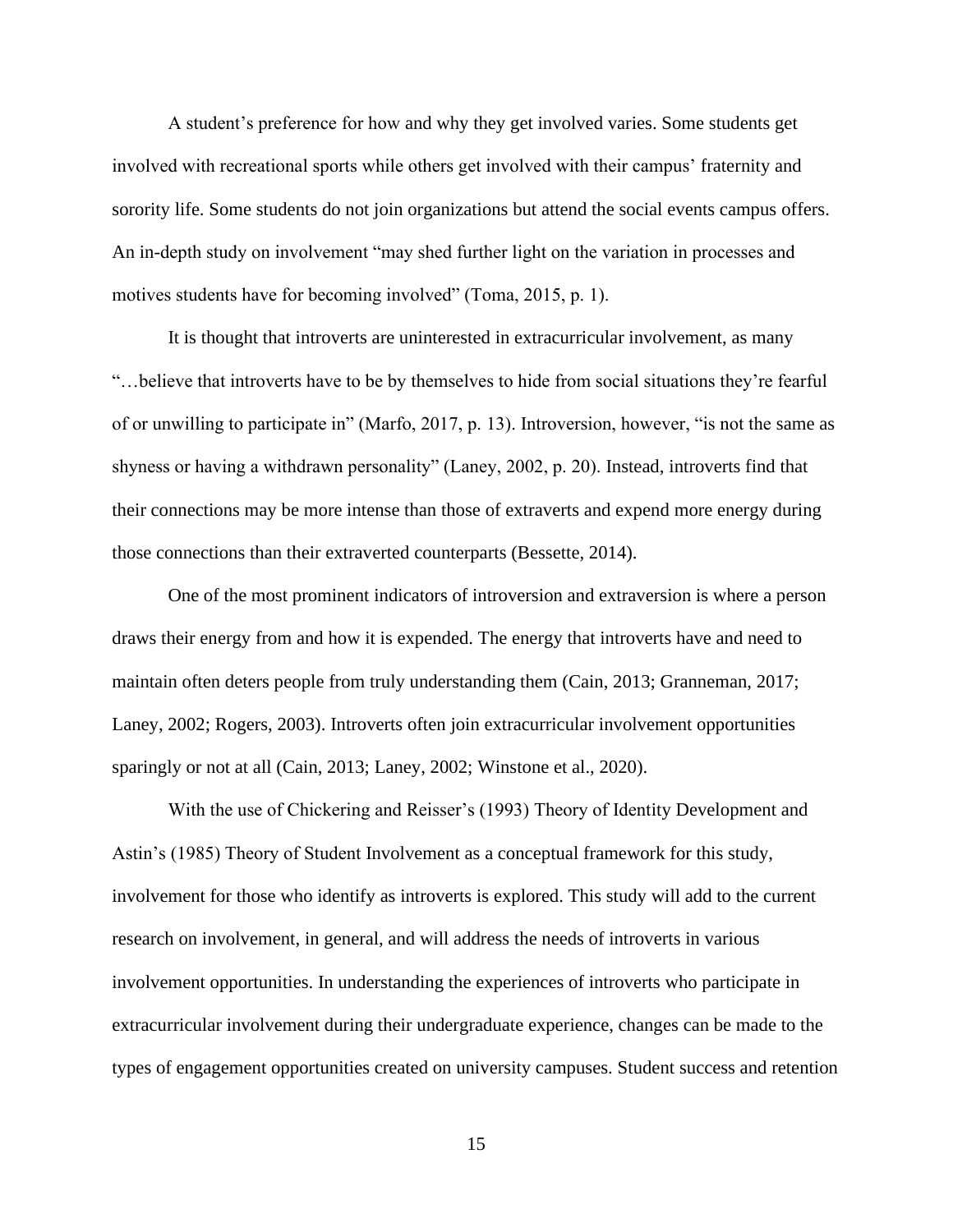can become a priority with a more thoughtful approach by those who plan extracurricular involvement opportunities for students anywhere along the introversion-extraversion spectrum. Learning "why and how students become involved will allow universities to foster and grow that involvement, thus increasing graduation rates" (Guzman, 2019, p. 4).

#### **Definition of Terms**

<span id="page-16-0"></span>For the purpose of this study, terms used consistently throughout this dissertation are defined as follows:

*Active extracurricular involvement*: A commitment or membership to groups, clubs, teams, or student organizations. These opportunities may include leadership organizations, student government, fraternity or sorority life, athletics, honor societies, cultural or political organizations, or service-learning organizations (Kulp et al., 2019).

*Co-curricular involvement*: "A co-curricular activity is one that requires a student's participation outside of normal classroom time as a condition for meeting a curricular requirement" (Bartkus et al., 2012, p. 699).

*Extracurricular*: "not falling within scope of a regular curriculum or lying outside one's regular duties or routine" (*Merriam-Webster*, n.d.).

*Extravert:* "Extraverts are oriented primarily toward the outer world; thus they tend to focus their energy on people and objects" (Briggs Myers et al., 1998, p. 6).

*Introvert:* "Introverts are oriented primarily toward the inner world; thus they tend to focus their energy on concepts, ideas, and internal experiences" (Briggs Myers et al., 1998, p. 6).

*Passive extracurricular involvement*: Passive extracurricular involvement denotes that there is no membership attached to the opportunity. Instead, these are engagement activities that all students can enjoy. These opportunities may take the form of more social engagements such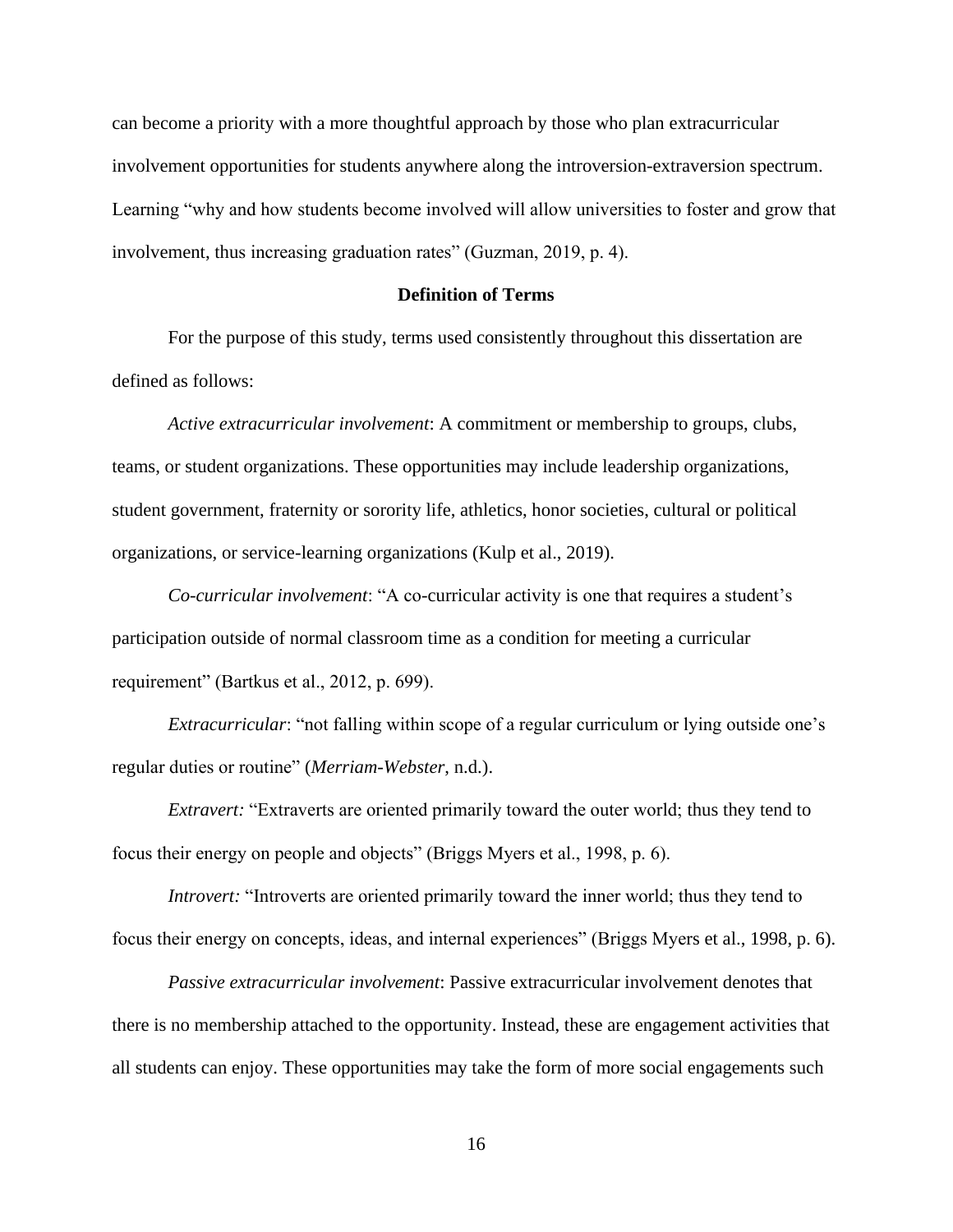as movies, speakers, dances, socials, game nights, musicians, comedians, or large-scale events (Kulp et al., 2019).

## **Limitations and Delimitations**

<span id="page-17-0"></span>Current literature on involvement or engagement practices is vast; however, very few consider personality and psychological types. Even fewer broach the topic of introversion. Much of the literature found for this study had no mention of psychological type. Those who did, discussed in detail extraversion and barely discussed introversion. The lack of introversion in involvement literature is a limitation for this study.

With the community-based nature of small, private institutions, I used public institutions as an attendance criterion for respondents. This setting was a limitation because not all public institutions can engage their introverted students in involvement opportunities.

As a delimitation, the population I interviewed consisted of college students involved in two or more extracurricular activities or experiences during their undergraduate studies and who self-identified as introverts. The study participants were former attendees of public, four-year higher education institutions.

A limitation of this study was the volunteer nature of selecting participants. All participants interested were asked to contact me by email. Additionally, purposive and snowball sampling was used, creating a limitation. As participants volunteered for the study, a limitation that presented itself was that of the 11 participants who offered to be interviewed, 10 were female. There is a lack of research on preferences for involvement by gender (Foreman & Retallick, 2016).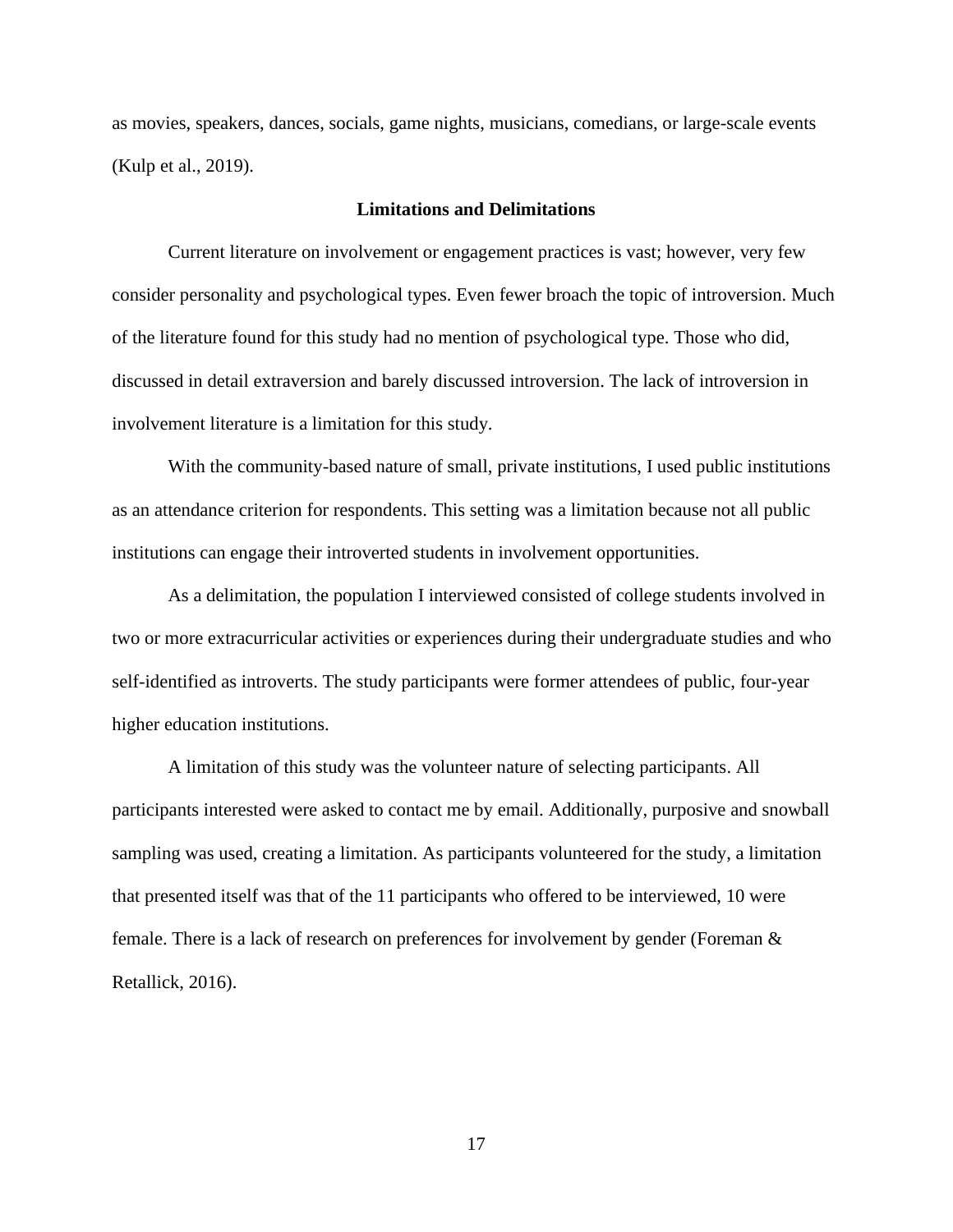## **Overview of the Study**

<span id="page-18-0"></span>As a brief overview of this research, Chapter 1 provided baseline knowledge regarding student identity, involvement theory, and information regarding student retention. It also briefly outlined the topic of introversion and the need for more research on the subjects combined. Discussed is the importance of both involvement and personality in terms of university student participation and retention. Chapter 2 contains an in-depth synthesis of the literature. Identity, involvement, and student departure theories are all discussed at length. Additionally, extracurricular engagement is discussed, along with a brief overview of current literature. A wide array of information regarding introversion and extraversion, their positive and negative characteristics, and defining factors are documented. I also overview the wide variety of recent introversion personal growth books. Chapter 3 sets the framework for this study, including the methodology used. Chapter 4 includes the presentation of this study's findings and personal accounts from participants. Chapter 5 concludes this dissertation with a discussion and the opportunities that are available to higher education professionals as they embark upon the inclusion of introverts in extracurricular involvement.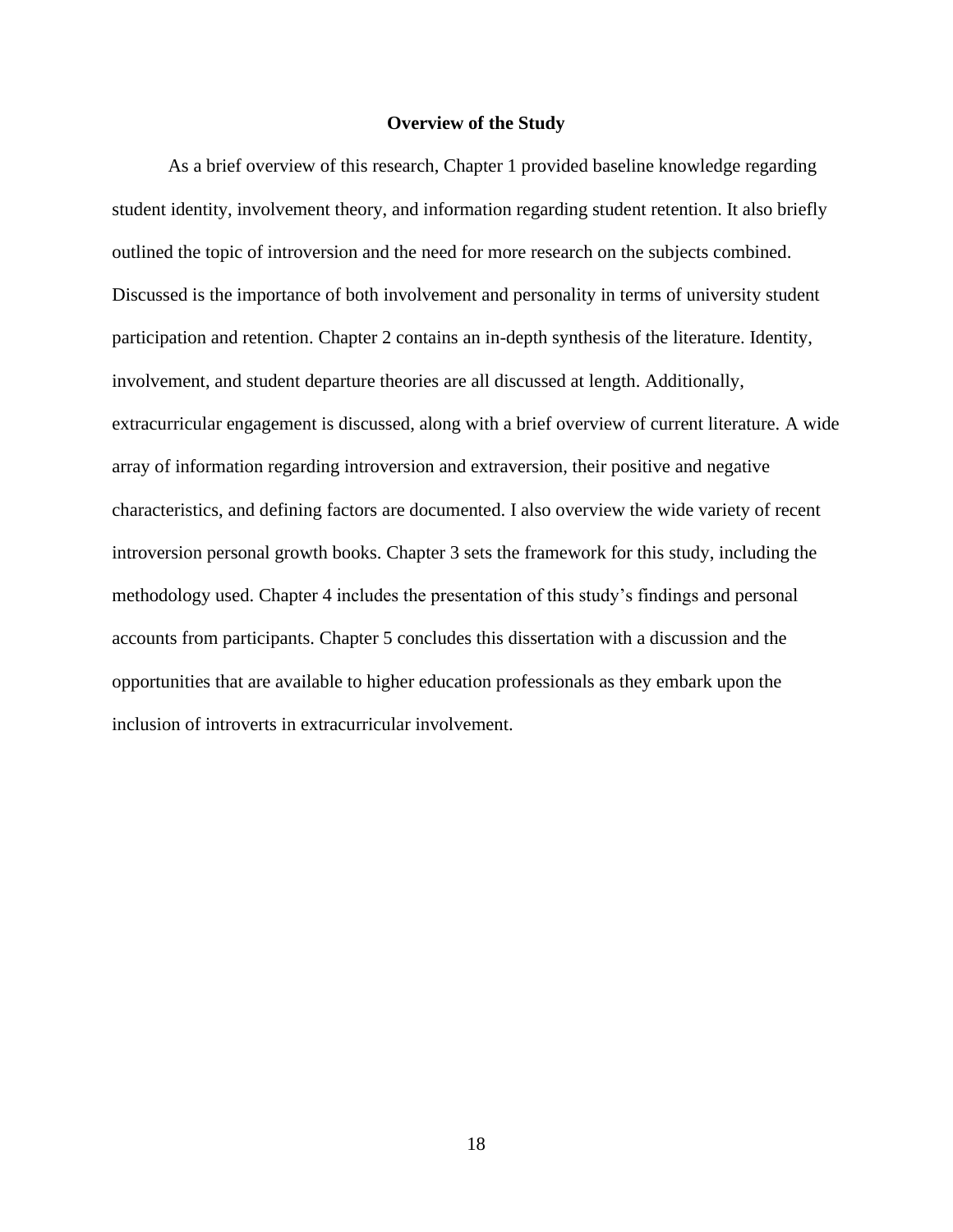#### **Chapter 2: Review of Literature**

## **Introduction**

<span id="page-19-1"></span><span id="page-19-0"></span>This chapter begins with a discussion regarding my conceptual framework. The literature review includes a synopsis of student identity development, student involvement theory, and the theory of student departure. A brief overview of the history of extracurricular involvement is discussed. Next, the literature is presented regarding different types of involvement, effects of involvement on student retention and persistence, psychological well-being, and the skills acquired throughout involvement. The psychological types of extraversion and introversion are then introduced from a theoretical perspective, including their defining characteristics and positive and negative attributes. Recent literature regarding introversion and its place in popular reading is also discussed.

#### **Conceptual Framework**

<span id="page-19-2"></span>There is no central theory that encompasses introversion in either identity development theory or involvement theory. For this study, I combined the two to create a conceptual framework by which introverts develop throughout their college journey. Astin (1985) indicated that student engagement was necessary for learning outside the classroom. Out-of-class experience, not connected to a student's major or courses, is known as extracurricular involvement. Extracurricular involvement is most often where students can develop skills that they will have throughout the rest of their lives. With these skills, students become who they are, also known as identity development.

Many of the reasons students get involved in out-of-classroom experiences can be viewed through the lens of Chickering and Reisser's (1993) Theory of Identity Development. With the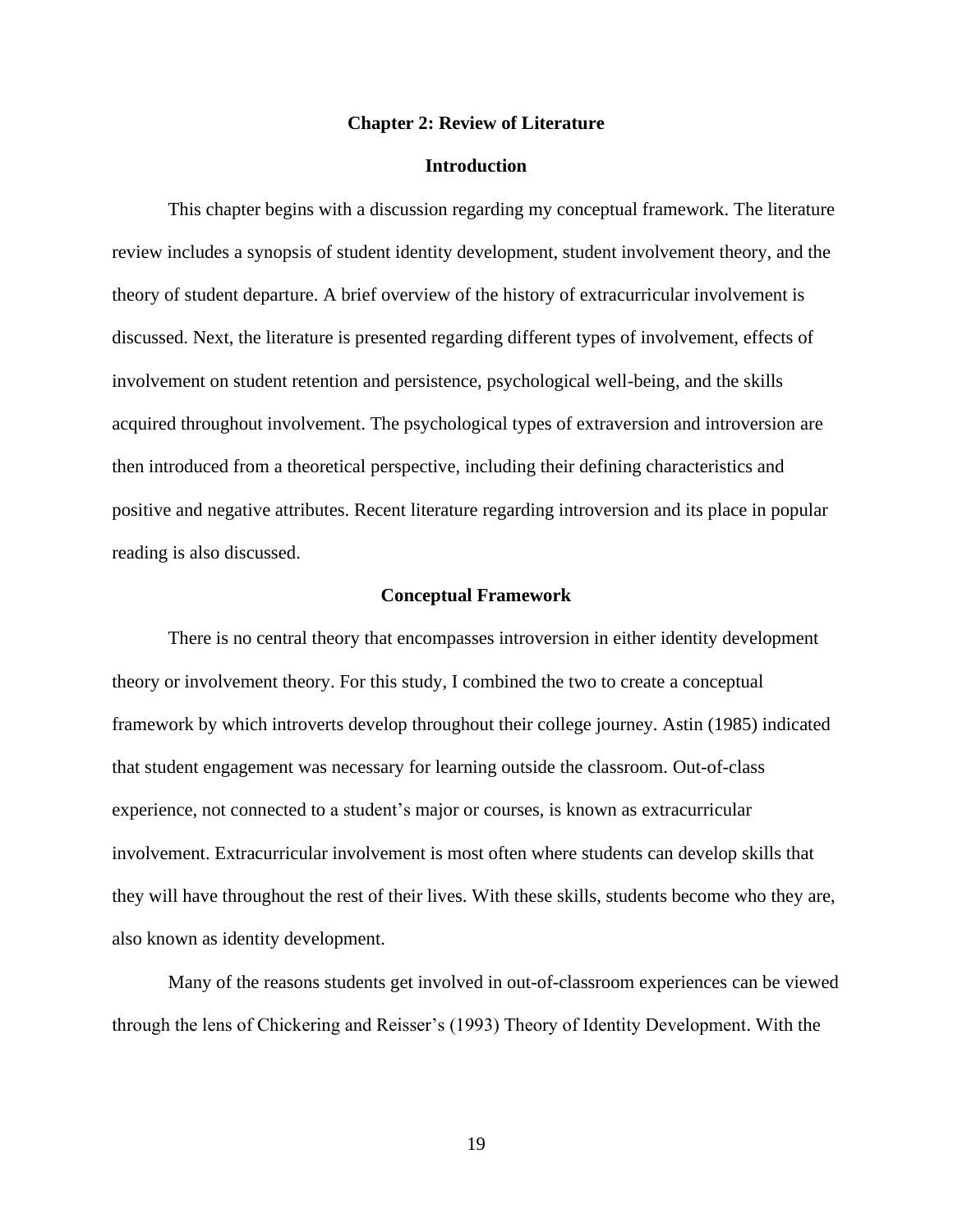vectors outlined in this literature review, I proposed my research questions. Each question was written with Chickering's vectors in mind.

The following theories are essential to the discussion of extracurricular involvement in order to understand the central research question of the needs of introverts. The literature is minimal regarding introversion and non-existent in the correlation with extracurricular involvement.

## **Identity Development**

## <span id="page-20-1"></span><span id="page-20-0"></span>**Identity Development Theory**

Chickering and Reisser's (1993) Theory of Identity Development is instrumental for the personal growth of college students as it focuses on their lives, how they view themselves and others, and how they perceive and encounter relationships. There are seven vectors encompassed in Chickering's Theory of Identity Development: Developing Competence, Managing Emotions, Moving Through Autonomy Toward Interdependence, Developing Mature Interpersonal Relationships, Establishing Identity, Developing Purpose, Developing Integrity (Chickering & Reisser, 1993; Reisser, 1995). While it can be argued that all vectors are integral to a student's personal development throughout their college years, for this research, a concentration will be made on four of the vectors. The chosen vectors directly relate to a student's physical and psychological involvement in the opportunities in which they engage. Those four vectors include: Developing Competence, Developing Mature Interpersonal Relationships, Establishing Identity, and Developing Purpose.

## <span id="page-20-2"></span>*Developing Competence*

There are three types of competence discussed in Chickering's Developing Competence vector: intellectual competence, physical and manual competence, and interpersonal competence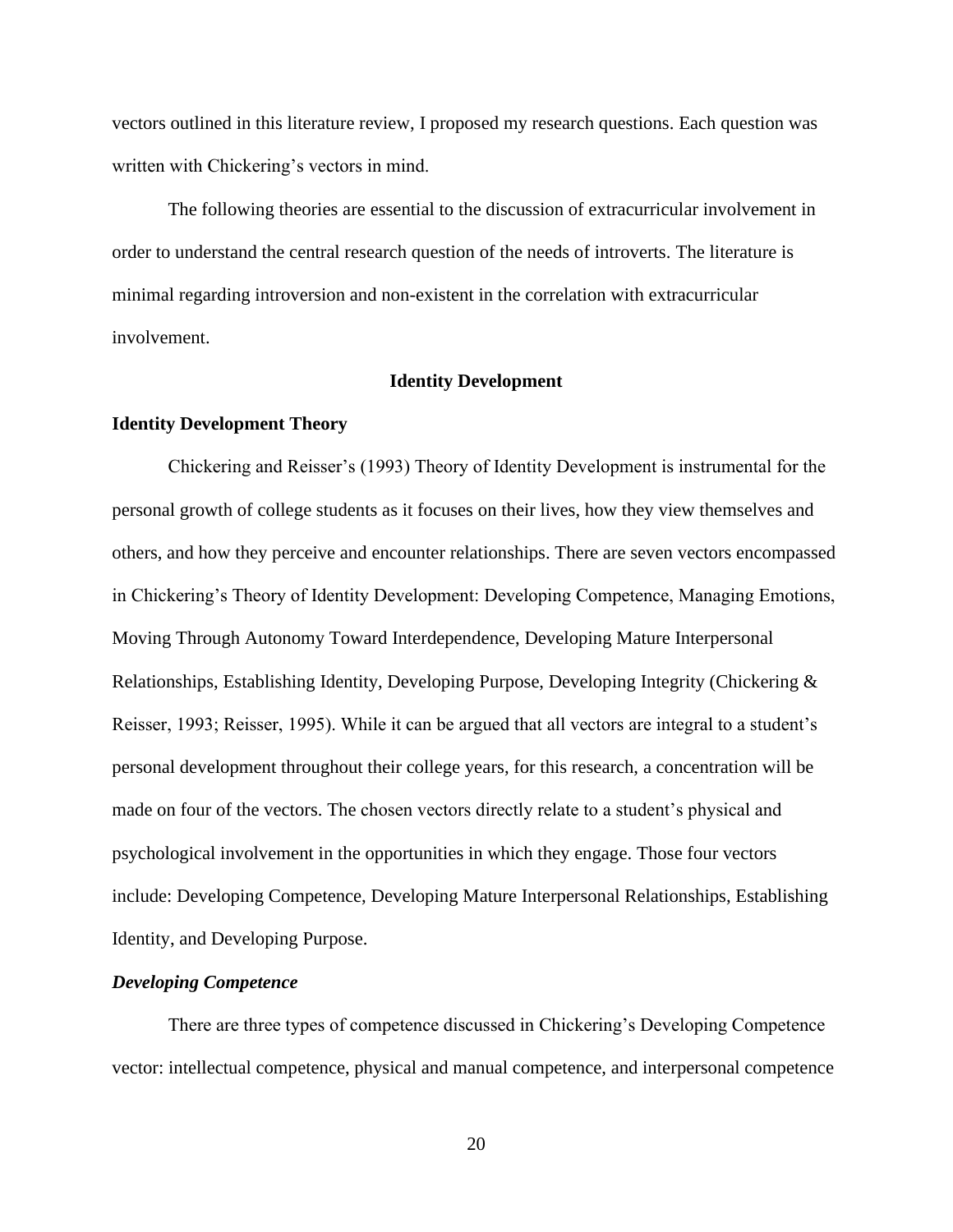(Chickering & Reisser, 1993). Intellectual competence refers to the skills that students gain as they begin to learn and use the information they acquire in an institution of higher learning (Chickering & Reisser, 1993). Physical and manual competence refers to the use of athletic and artistic abilities that a person has. Students often build skills during their leisure time hobbies that they can cultivate over their lifespan. Chickering and Reisser (1993) identify these activities as part of a person's identity. The competencies can also foster health and wellness in students, both physically and mentally (Reisser, 1995).

Important to this discussion is that of interpersonal competence. Interpersonal competence involves a person's ability to listen, cooperate, and communicate effectively, and develop relationships (Chickering & Reisser, 1993). This vector encourages students to learn to "trust their abilities, receive accurate feedback from others, and integrate their skills into a stable self-assurance" (Chickering & Reisser, 1993, p. 46) as part of their growth experience in college. These skills are both critical in that they include leadership and followership in group settings (Reisser, 1995).

#### <span id="page-21-0"></span>*Developing Mature Interpersonal Relationships*

Developing mature interpersonal relationships contributes to college students' growth with others, both in an appreciation for difference and a capacity for intimate personal and romantic relationships (Chickering & Reisser, 1993). Appreciation for difference, in this vector, allows a student to learn about others in both an intercultural and interpersonal context. Students may experience awareness and openness to those around them during this stage, especially those different than themselves, reducing bias towards others and enjoying diverse friend groups (Chickering & Reisser, 1993). An increased capacity for intimate relationships occurs throughout this vector. Relationships with others form and grow, helping students to gain a balance between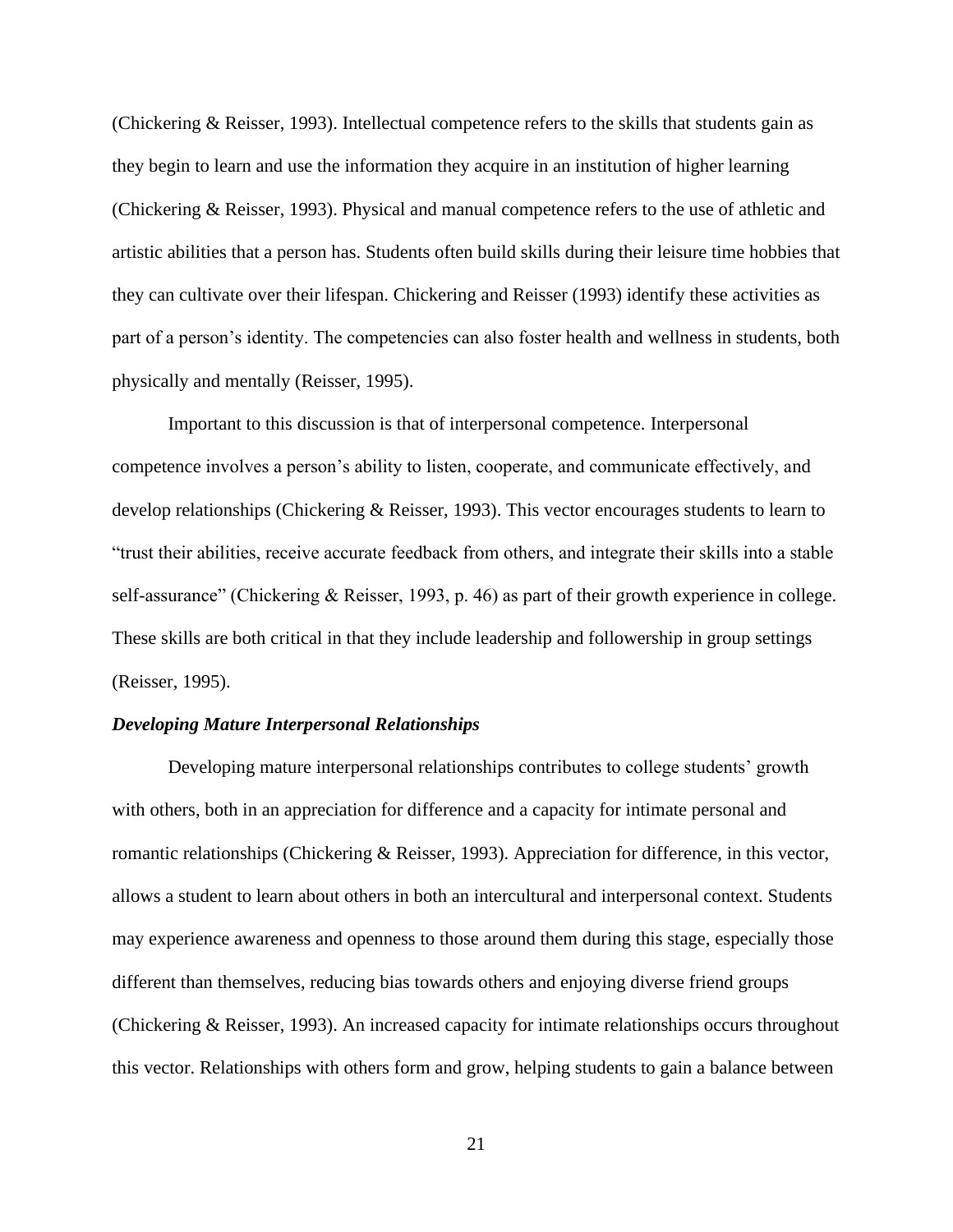over-dependence or over-dominance in their friendships and relationships (Chickering  $\&$ Reisser, 1993). During this stage, students learn to be more accepting of others and find an ability to create long-lasting relationships based on trust and depth that can "endure through crisis, distance, and separation" (Chickering & Reisser, 1993, p. 48).

#### <span id="page-22-0"></span>*Establishing Identity*

Establishing identity works interconnectedly with several of the other vectors. Chickering and Reisser (1993) described it as a jigsaw puzzle, as it is dependent on competence, emotional maturity, autonomy, and positive relationships. Identity includes many different aspects of oneself: comfort with body and appearance; comfort with gender and sexual orientation; a sense of who one is in a social, historical, or cultural context; the creation of self-concept; a sense of self through relationships with others; self-acceptance and self-esteem; and personal stability (Chickering & Reisser, 1993). Additionally, Chickering and Reisser (1993) revealed that establishing identity is gaining personal clarity for the student and becoming comfortable in who they are. Students become a master of their relationship-building process and take ownership of their own emotions (Chickering & Reisser, 1993).

Reisser (1995) pointed out that college is a perfect time for students to explore who they are and how their mind, body, feelings, beliefs, values, and priorities all fit with their sense of self to create stability. During this time, "students try out the role of student, leader, participant, or observer in different ways" (Chickering & Reisser, 1993, p. 197). While students are taking part in these experiences in the change in their identity, they have the opportunity to solidly define themselves (Chickering & Reisser, 1993).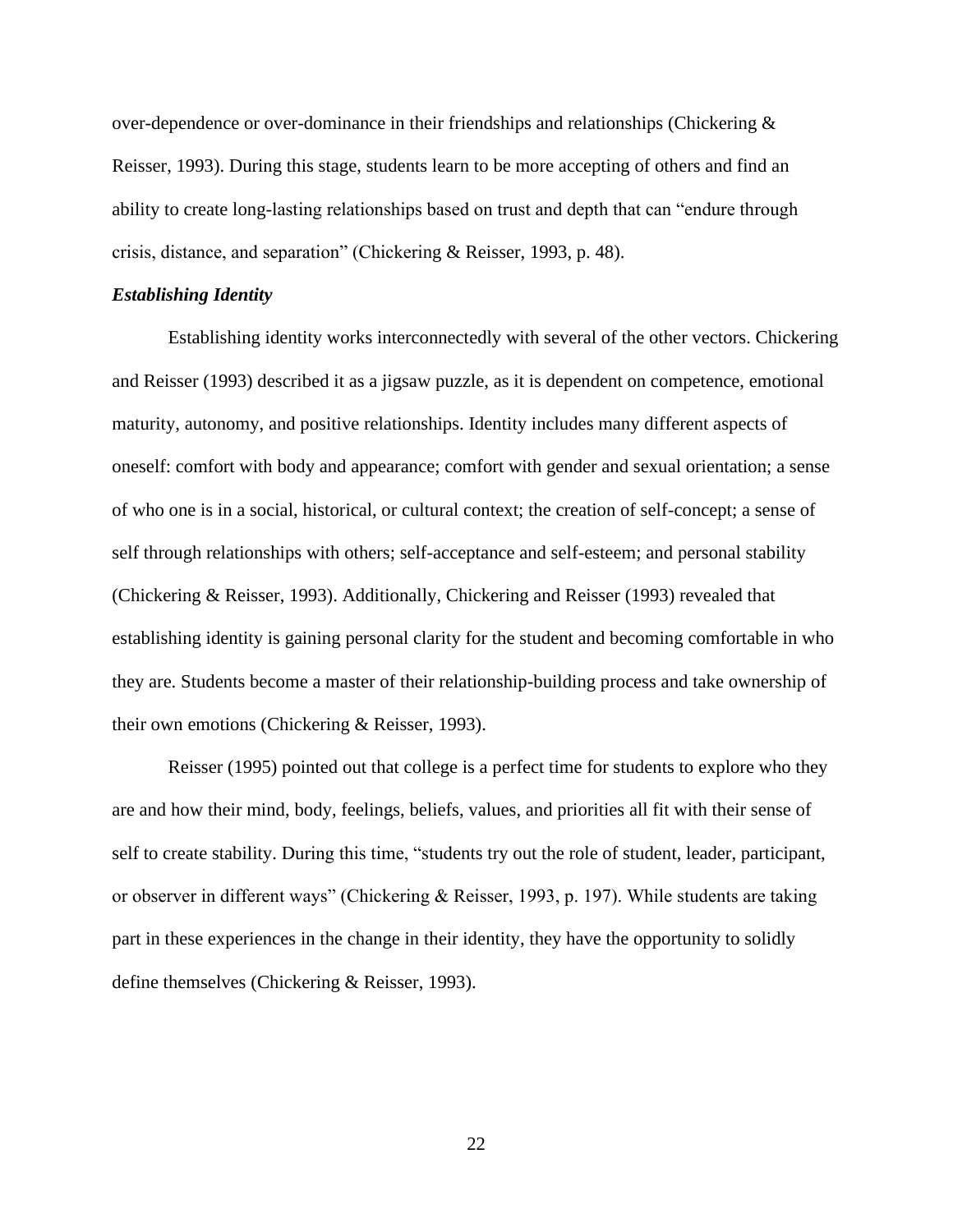## <span id="page-23-0"></span>*Developing Purpose*

Developing purpose is the vector that speaks to a students' future. Chickering and Reisser (1993) wrote that "while they may have clarified who they are and where they came from, they have only the vaguest notion of who they want to be" (p. 50). Often, students believe that their time in college is merely a tool to prepare them for a specific job, career, or to prepare them for additional schooling. They do not realize that it is also intended to help them build skills and broaden their general knowledge. There are elements to developing purpose that Chickering and Reisser (1993) discussed as priorities: vocational plans and aspirations; personal interests; and interpersonal and family commitments. These priorities help students create intentional goals to create a purpose for their future lives.

Vocational plans may not only mean a career. Chickering and Reisser (1993) additionally described vocational plans as paid work, unpaid work, or both. They wrote that students discover what is fulfilling and energizing, uses one's talents, and furthers a student's aspirations as a calling (Chickering & Reisser, 1993) when enrolled in higher education. Rogers (2003) indicated that participating in leadership and volunteer opportunities can also help students clarify their goals and interests, as these experiences can lead to talent exploration they may not get inside the classroom.

When students find their own interests, such as they often do in college, they can create lives led with intentionality (Chickering & Reisser, 1993). It is during college that students need to make commitments of their time and energy. These commitments may take the form of classwork, but they also may include hobbies, friendships, and other priorities. Commitments take shape in the form of purpose, increasing strength and clarity surrounding their major or minor and the amount of time they devote to their studies (Chickering & Reisser, 1993). This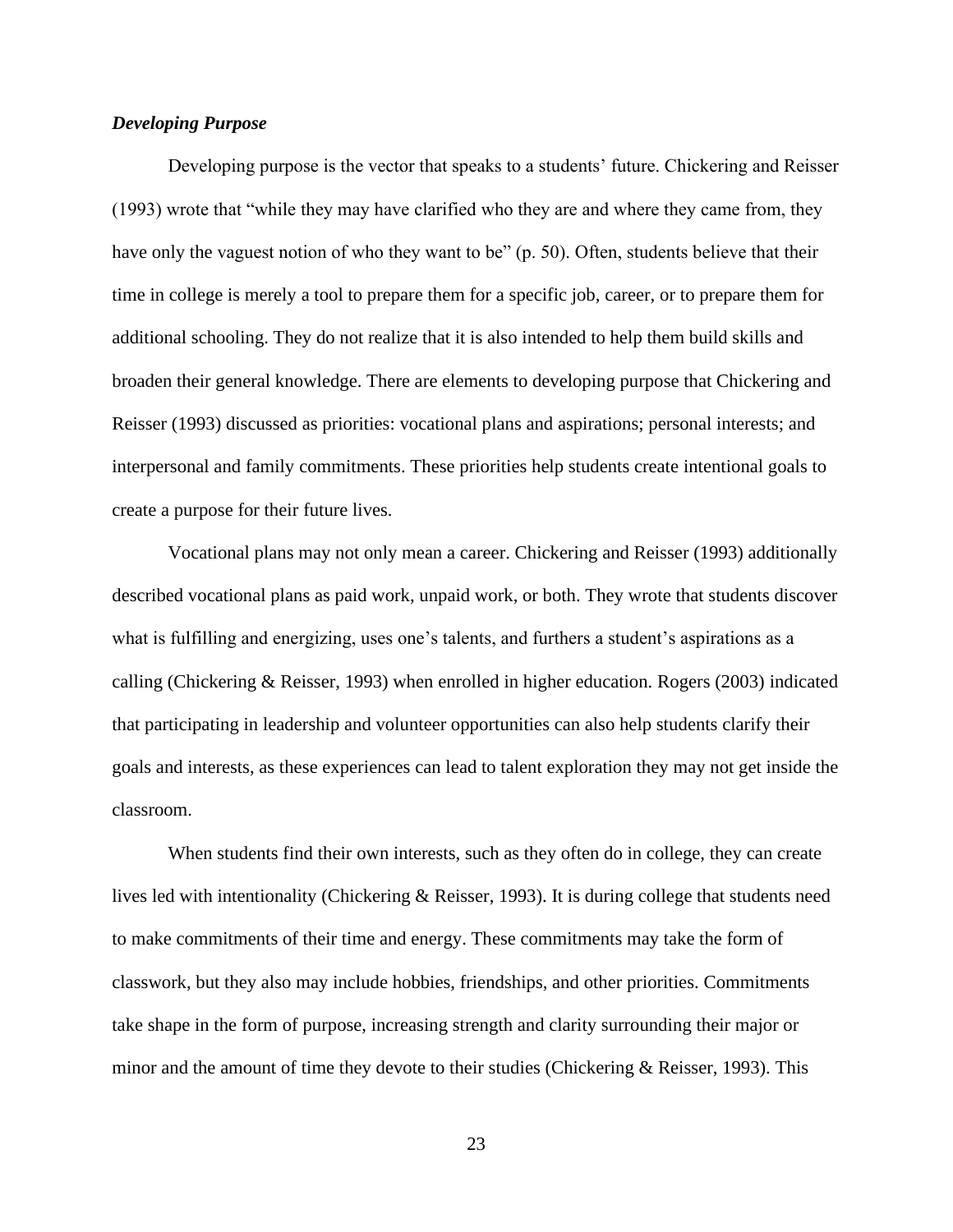also manifests in the form of the purpose students have engaging "with other aspects of the college experience" (Chickering & Reisser, 1993, p. 233). As Chickering and Reisser (1993) suggested, the purpose does not have to be resolutely defined. Instead, there only needs to be a plan in place of where that purpose will take the student until another purpose emerges. As we often see, college students use their time to try out new things and find their way, such as changing majors, personal style, and friendship groups.

#### **Student Involvement Theory**

## <span id="page-24-1"></span><span id="page-24-0"></span>**Involvement Theory**

One crucial aspect of the learning and development of students in college is that of involvement. Astin (1985), a well-known researcher in the field of student development, created a theory of involvement to explain how a student changes during their college years. Astin (1985) wrote that "student involvement refers to the amount of physical and psychological energy that the student devotes to the academic experience" (p. 134). Not only does involvement refer to in-class participation, but it also refers to a person's participation in student organizations, time spent on campus, and interaction with other students (Astin, 1985). Additionally, the idea of involvement refers to what the student feels about their participation and what they do as a behavioral aspect of involvement (Astin, 1985).

Astin described involvement as occurring on a continuum. Students participate in different types of involvement to different degrees, either general or specific (Astin, 1985). Additionally, those degrees of involvement can occur at different times depending on the students' needs or wants. The differing degrees of involvement cause various learning and personal development opportunities for each student. The amount of time that each person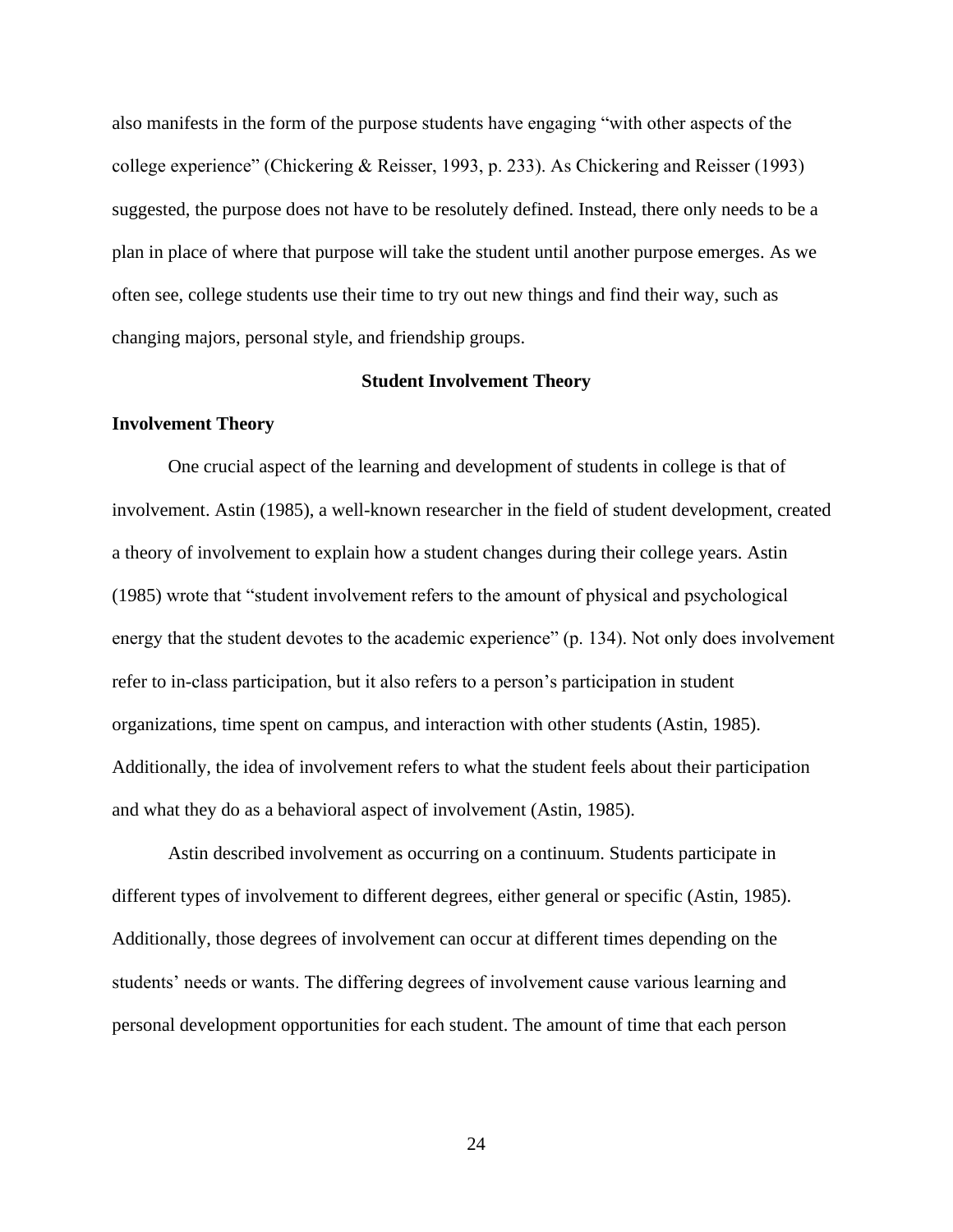dedicates to their involvement is often directly associated with how much they learn from that individual activity (Astin, 1985).

While students can be involved inside their classroom, one of the most essential elements of involvement theory is that they are also involved in out-of-classroom activities. In an interview given by Astin (2003), he stated:

the world's problems are not going to be solved by math and science and technology; they are human problems, problems of beliefs and values and feelings expressed, for example by racism or nationalism or fundamentalism. It would behoove higher education to begin to attend more to these aspects of students' development, (p. 14)

Astin (1999) asserted that involved students were less likely to drop out if they spent time and energy being engaged on campus. Astin (1999) also stated that a lack of involvement could contribute to a lack of retention.

## **Student Retention**

#### <span id="page-25-1"></span><span id="page-25-0"></span>**Student Departure Theory**

An important aspect of a student's retention in higher education is their ability and willingness to persist in college. Many students who start college never finish. According to the Report on the Condition of Education (2021), only two-thirds of students who began college in 2013 had graduated by 2019 (Irwin et al., 2021). Additionally, Tinto (1993) cited that almost three-fourths of those students who leave never return to complete their degree.

Initially, when the issue of student retention arose in higher education research, it was thought to be a reflection solely on the part of the student. This idea was that students were not retained due to their own lack of motivation, individual abilities, and educational skills (Tinto, 2006). However, Vincent Tinto's Theory of Student Departure (2012) is based on the belief that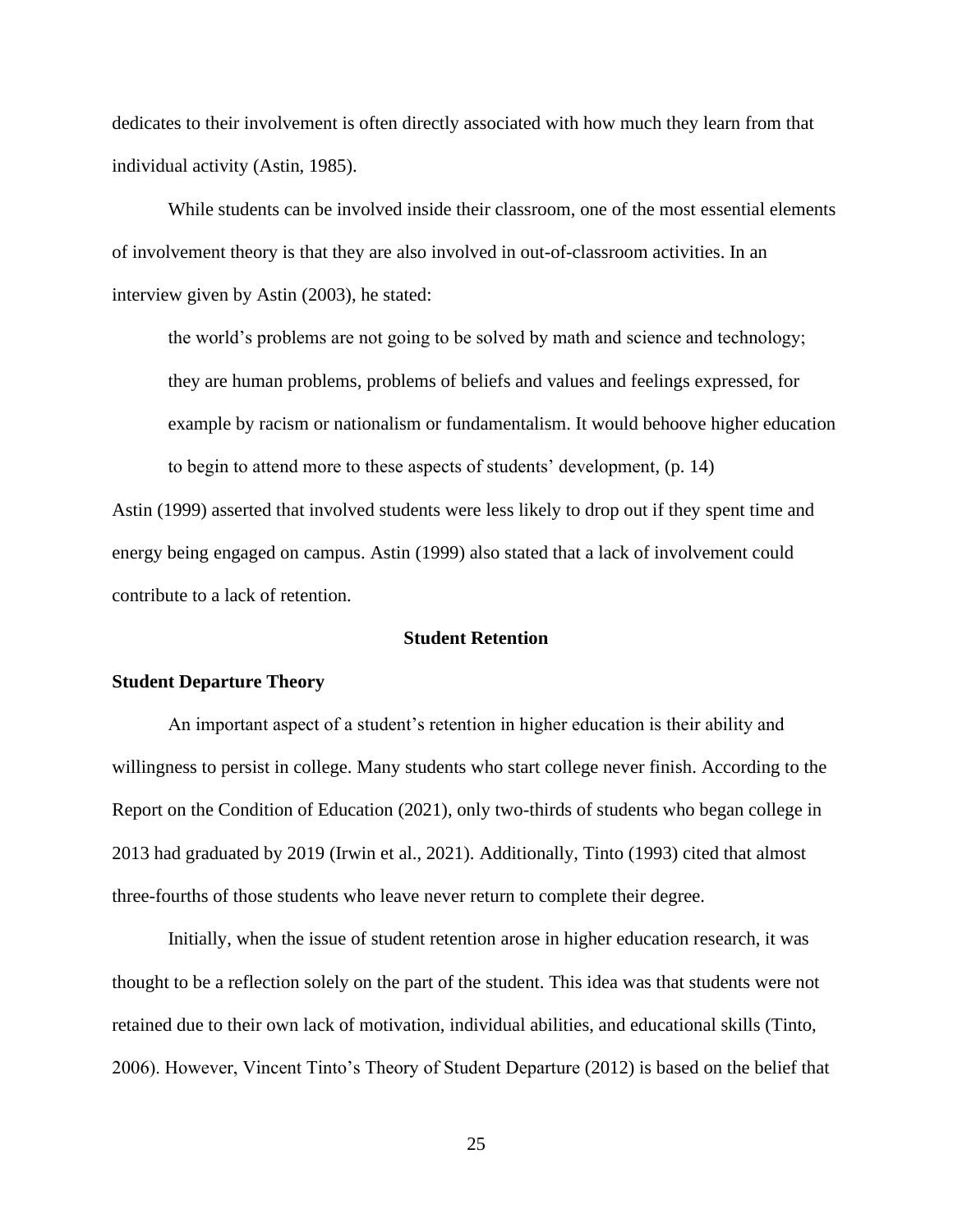"student success is driven, in part, by what students expect of themselves" (p. 7). While many of these expectations pertain to their academic focus, some of these expectations are social in nature. As students become engaged in their academics, their social life, and the campus community at their institution, they become more likely to succeed (Bergen-Cico & Viscomi, 2012; Tinto, 2012). Tinto (2012) reported that underprepared students tended to leave their institution altogether when they believed they had lower academic and social support. When students become more academically and socially engaged, they are more likely to persist and graduate (Tinto, 2012). However, when students do not participate in involvement opportunities or fail to create a sense of belonging on campus, they are more likely to leave the university (Astin, 1999; Braxton et al., 2000; Edwards, 1989; Hoyt, 2021; Tinto 1993; Tinto, 2012).

## **Co-curricular and Extracurricular Engagement on College Campuses**

<span id="page-26-0"></span>Co-curricular and extracurricular activities at early American institutions are not well documented. Early educational institutions such as Harvard, Yale, and Princeton were meant for wealthy settlers' sons to obtain an education to become "Christian gentleman" (Thelin, 2004, p. 24). The academics taught at these institutions centered around religion. As institutions' educational missions changed, so did the types of students who attended. Students were no longer content to attend their institution and return to their family homes (Thelin, 2004). As students began to attend institutions farther from where they were raised, they "often had to fend for themselves, finding lodging off-campus in private homes or boarding houses" (Thelin, 2004, p. 66). Similarly, these students often had to find their own meals. They formed eating clubs which made way for the earliest social organizations (Thelin, 2004).

These organizations began to take hold in various institutions creating a campus life structure. Groups were formed as a way to escape "the harsh discipline and boredom of a student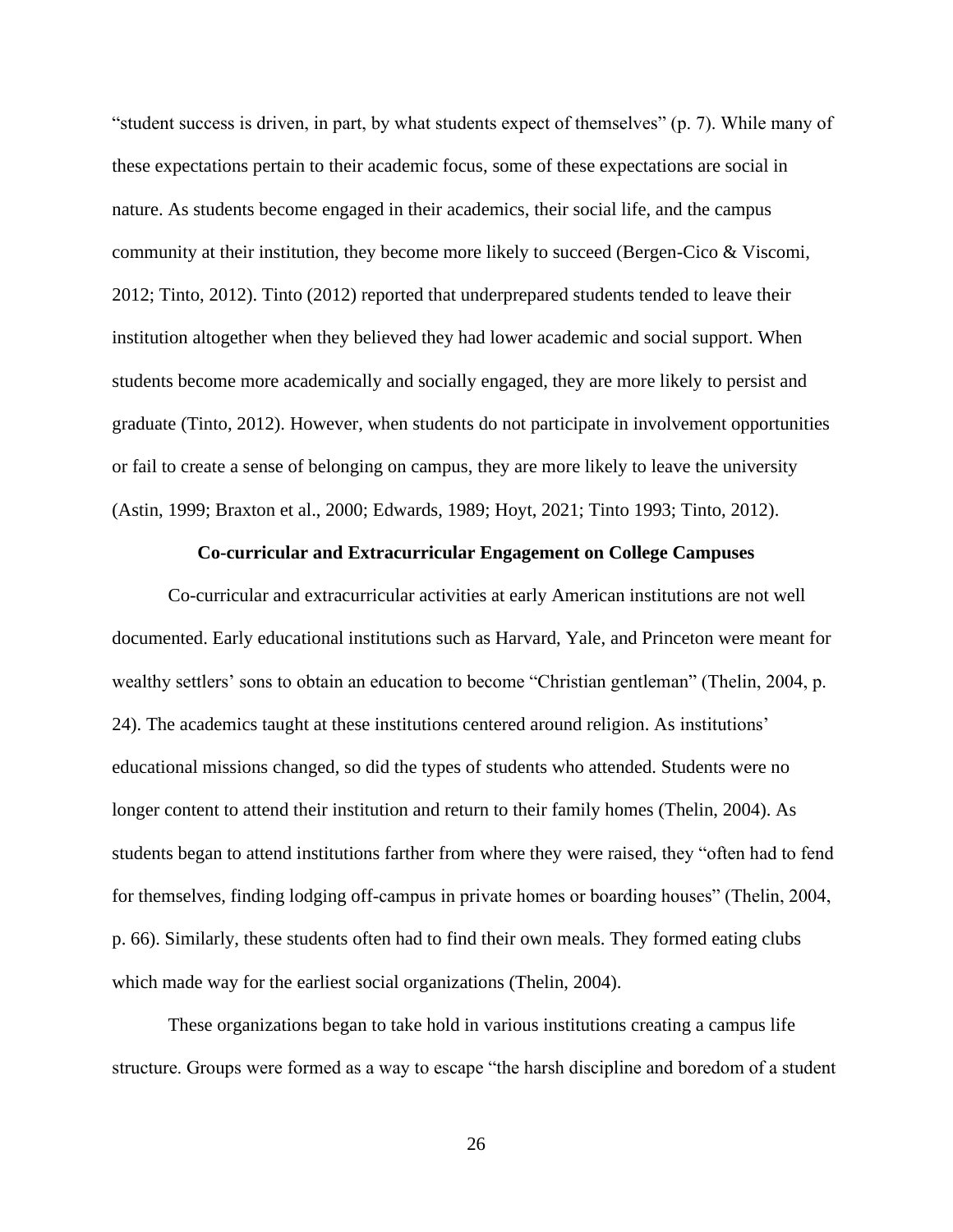life regimen imposed by academic leaders" (Dalton & Crosby, 2012, p. 3). These groups included: "literary societies, debating clubs, discussion groups, Greek-letter fraternities, secret societies, honor groups, and even religious groups" (Thelin, 2004, p. 66). As it became more widely acceptable, both co-curricular and extracurricular opportunities provided more social opportunities than students had previously encountered (Dalton & Crosby, 2012).

Many of the earlier student organizations, such as literary societies or discussion groups, can be considered co-curricular. Co-curricular involvement often refers to an opportunity that may be connected to coursework. Bartkus et al. (2012) discussed the differences between cocurricular and extracurricular involvement, as there is a fine line between the two. If participation is not mandatory but closely associated with a class or major, Bartkus et al. (2012) saw the value in naming that type of engagement, co-curricular.

Out-of-class experiences not connected to one's major or coursework is known as extracurricular involvement. On the opposite end of the involvement spectrum, these historical organizations such as eating clubs, Greek-letter fraternities, and secret societies were more apt to be extracurricular. Extracurricular involvement opportunities are generally voluntary and often are social or philanthropic (Fares et al., 2015).

#### **Components of Extracurricular Involvement**

<span id="page-27-0"></span>Researchers have described extracurricular involvement and engagement as having several components or dimensions. Zhoc et al. (2018) described engagement as being multidimensional, including the components of academic, behavioral, cognitive, and emotional involvement. Similarly, Bowden et al. (2021) used the term pillars, which included four facets: behavioral, cognitive, affective, and social. Each dimension, "when measured together, comprise an *invisible tapestry* of engagement" (Bowden et al., 2021, p. 1218). Both report the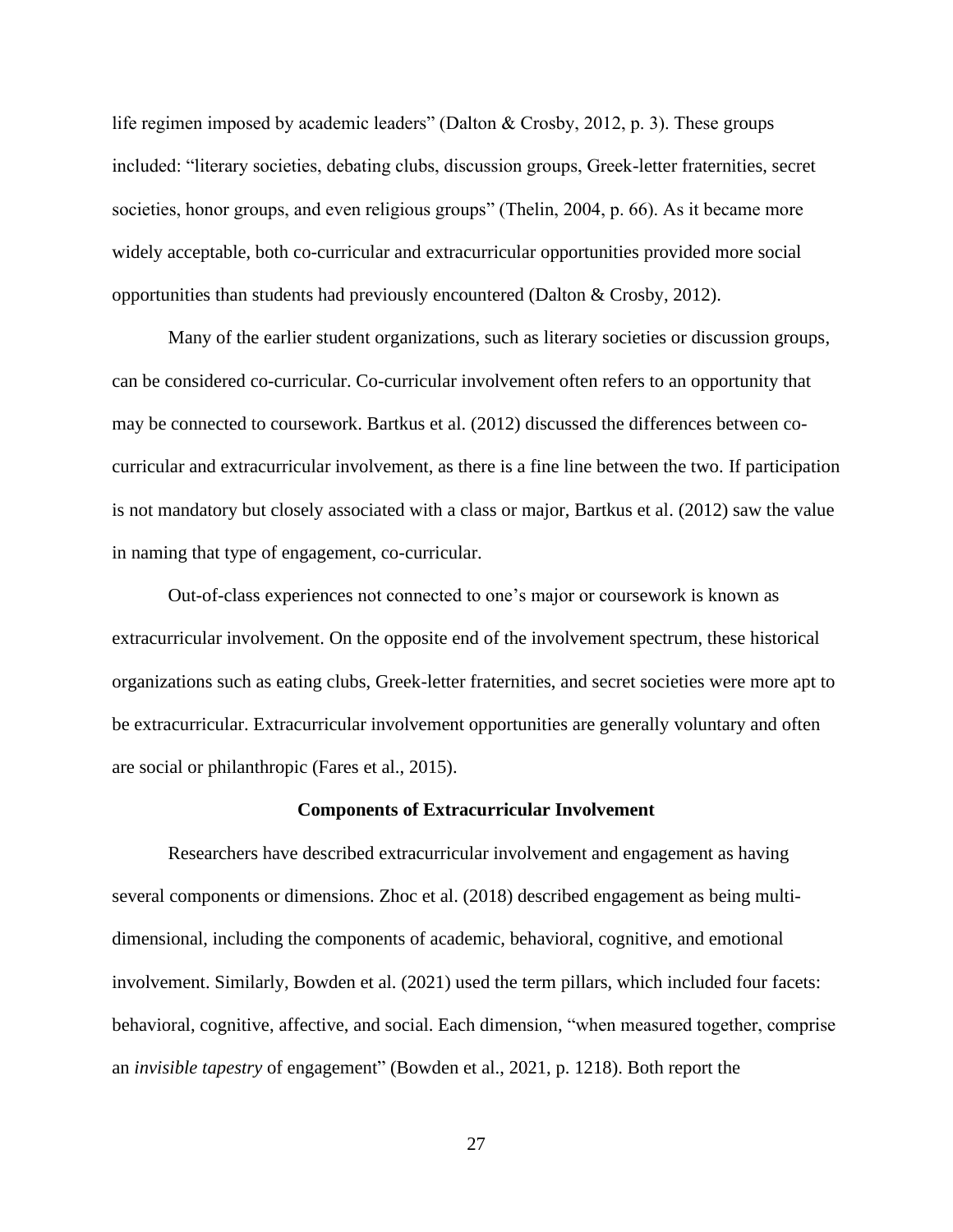connectedness between each dimension or pillar (Bowden et al., 2021; Zhoc et al., 2018). As extracurricular involvement refers to out-of-class engagement, this dissertation will discuss the dimensions of behavioral engagement, affective/emotional engagement, cognitive engagement, and social engagement.

#### <span id="page-28-0"></span>**Behavioral Engagement**

Behavioral engagement is defined as positive conduct, which may include participation and effort (Zhoc et al., 2018). Students are motivated to put effort into activities they find interesting (Deci & Ryan, 2000). By putting forth effort and participation, a sense of belonging is created (Baumeister & Leary, 1995). Additionally, Bean and Bogdan Eaton (2016) found that behavioral engagement heightened a student's social integration into the campus. Knifsend (2020) indicated that students who spent greater amounts of time participating were able to create opportunities to make friends, develop interpersonal skills, and create a sense of wellbeing.

Behavioral engagement affects students in different ways. Some students gain selfefficacy, self-esteem, positive self-worth, and goal-setting skills (Bowden et al., 2021). Often, involvement in extracurricular activities may present the ability for students to learn life-long skills or personal growth and development opportunities. Researchers believe that motivation for a person's behavior is that it will lead to the fulfillment of their personal goals and outcomes (Deci & Ryan, 2000).

#### <span id="page-28-1"></span>**Cognitive Engagement**

Cognitive engagement is described as an investment in learning and one's ability to create learning goals (Zhoc et al., 2018). Zhoc et al. (2018) stated that students' cognitive engagement showed the ability to achieve success differently from their academic engagement.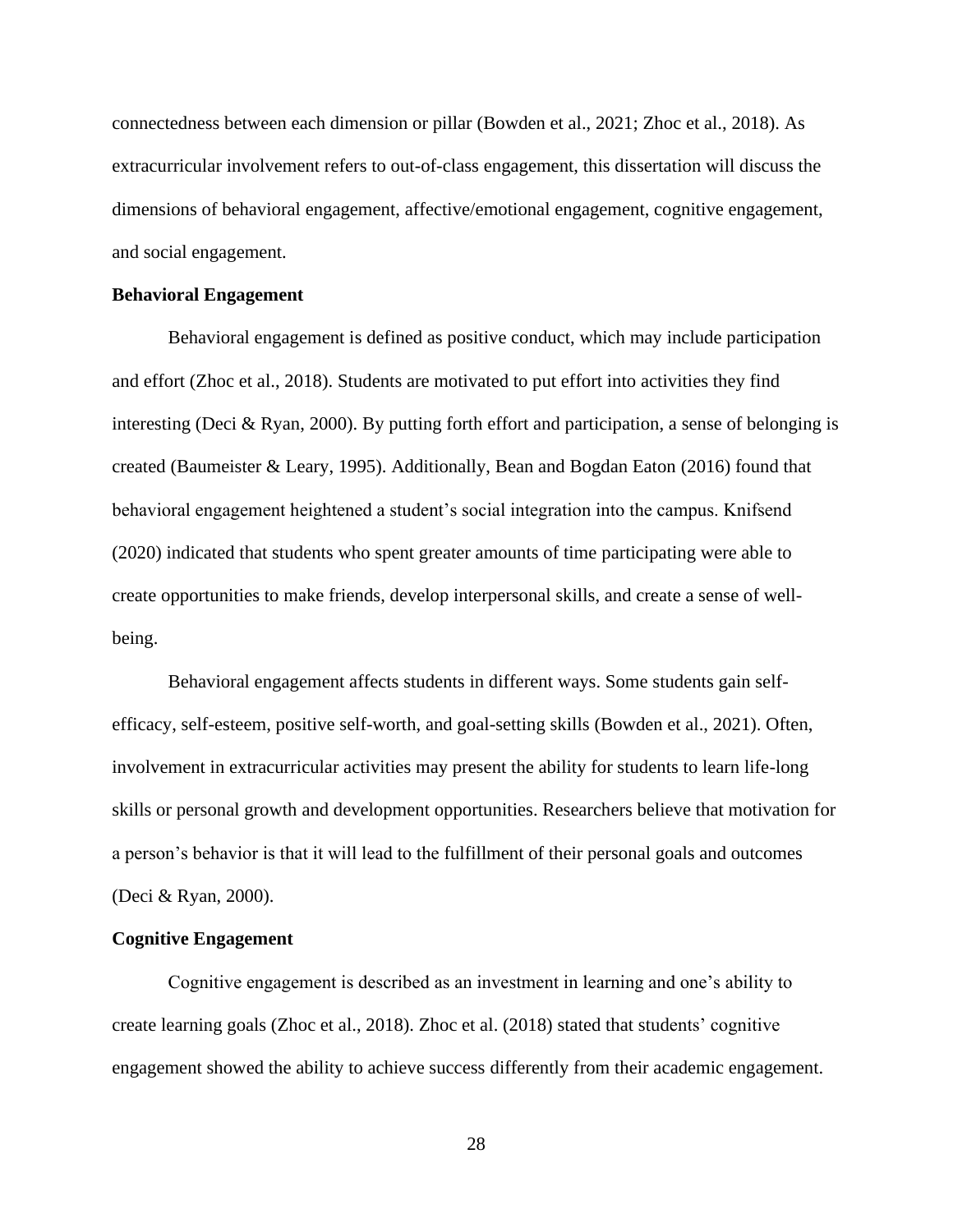Cognitive engagement often uses strategies to encourage transformative learning, knowledge development, collaboration, skills, and competencies (Bowden et al., 2021). With involvement comes gains in cognitive skill and intellectual development (Huang & Chang, 2004). Often, cognitive growth is associated with understanding intellectual tasks and the ability to demonstrate critical thinking skills (Bowden et al., 2021). In many cases, peers were found to heighten a student's cognitive development through personal interaction and the sense of belonging (Bollen & Hoyle, 1990; Foubert & Grainger, 2006).

## <span id="page-29-0"></span>**Affective and Emotional Engagement**

Affective and emotional engagement in extracurricular involvement take shape as belonging (Zhoc et al., 2018), positive attitude (Bowden et al., 2021; Zhoc et al., 2018), emotional response (Denovan & Macaskill, 2017; Zhoc et al., 2018), personal enjoyment and interest (Kahu, 2013), and well-being (Denovan & Macaskill, 2017). Along with cognitive engagement, Foubert and Grainger (2006) described the sense of belonging as one of the strongest sources of affective development for students involved in clubs and organizations. The affect a student achieves when engaged emotionally can drive "feelings of optimism, pride, joy, and enthusiasm" (Bowden et al., 2021, p. 1212). These feelings lead to students' sense of belonging and retention within their organization or at their institution.

#### <span id="page-29-1"></span>**Social Engagement**

With the interrelatedness of affective or emotional engagement and social engagement, both components have a high degree of the sense of belonging. Research indicates that a sense of belonging is often the reason students join campus organizations (Nolen et al., 2020). Zhoc et al. (2018) described socially connected students as having a more positive outlook on both academics and other school activities. Social interactions and connections are opportunities for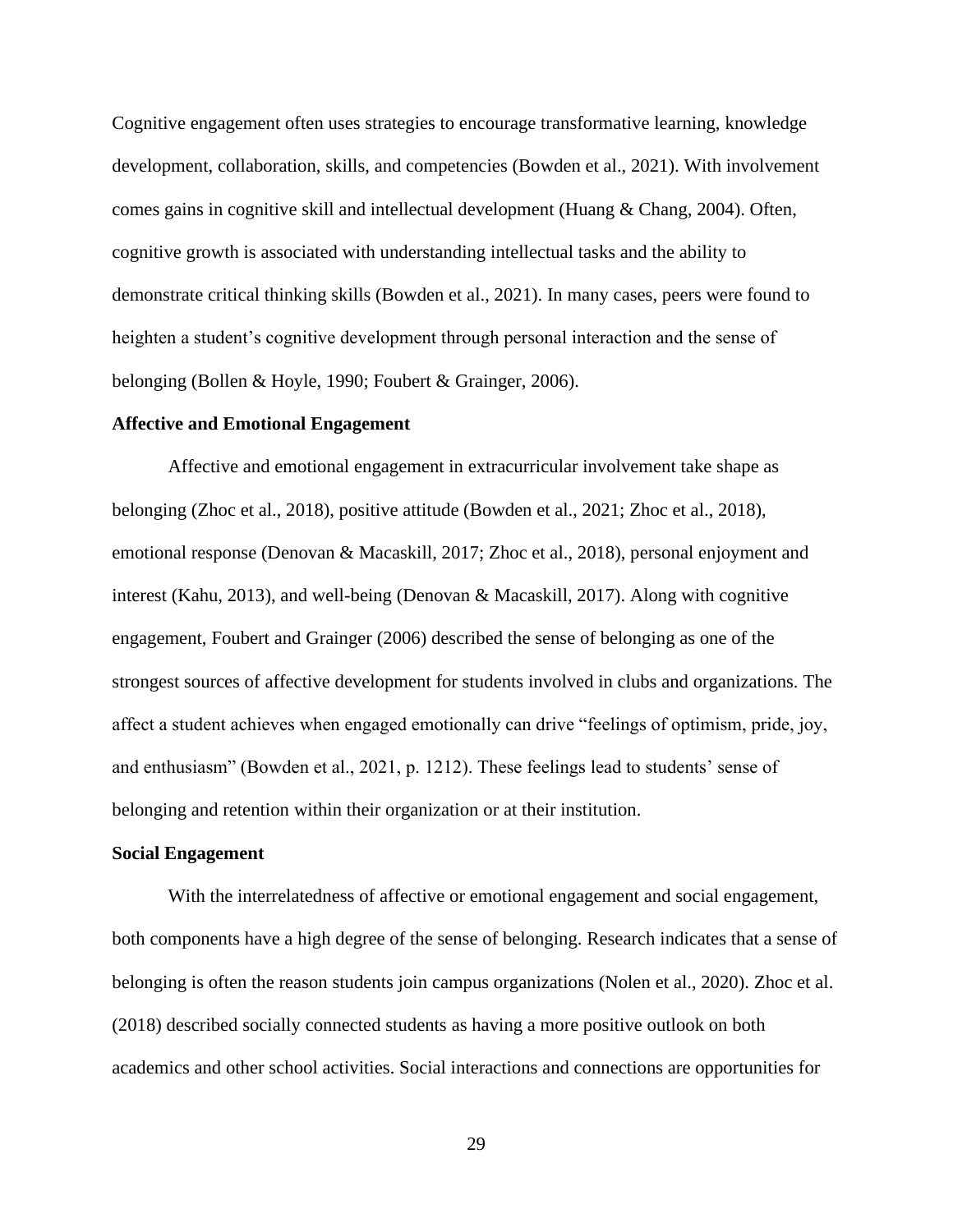students to learn about themselves and continually develop their beliefs and values (Bowden et al., 2021; Martin & Dowson, 2009; Sriram et al., 2020). Students are able to create a sense of community and a sense of self while being involved (Kampf & Teske, 2013). This sense of community allows students to form a support network with those around them and feel integrated into the social life of their institution (Gerdes & Mallinckrodt, 1994).

Additionally, Doerksen et al. (2014) found that positive social activities improve both well-being and students' perceived quality of life. Well-being includes the feelings of social integration, respect, and acceptance (Cicognani et al., 2008). Another dimension of well-being includes that of stress relief. Bergen-Cico and Viscomi (2012) reported that on-campus activities that are purely social allow for students to take time away from their stress and decompress.

## **Types of Extracurricular Involvement**

<span id="page-30-0"></span>As evidenced by the above literature, participation is positively related to success in college (Edwards, 1989). However, there are many types of activities students can participate in throughout their college careers.

#### <span id="page-30-1"></span>**Active Extracurricular Involvement**

Kulp et al. (2019) described active extracurricular involvement as a commitment to a group that requires membership, such as organizations, clubs, and teams. Examples of these organizations would be fraternity or sorority life organizations, student government, athletic teams, cultural or political organizations, religious organizations, honor societies, or hobby-type groups. All of these groups require some element of time commitment. Also, they may require an application ensuring the student meets eligibility and a commitment to attend meetings or regularly participate (Kulp et al., 2019). Elkins et al. (2011) wrote that "students who participate in student government, co-curricular clubs and activities, and fraternities and sororities can gain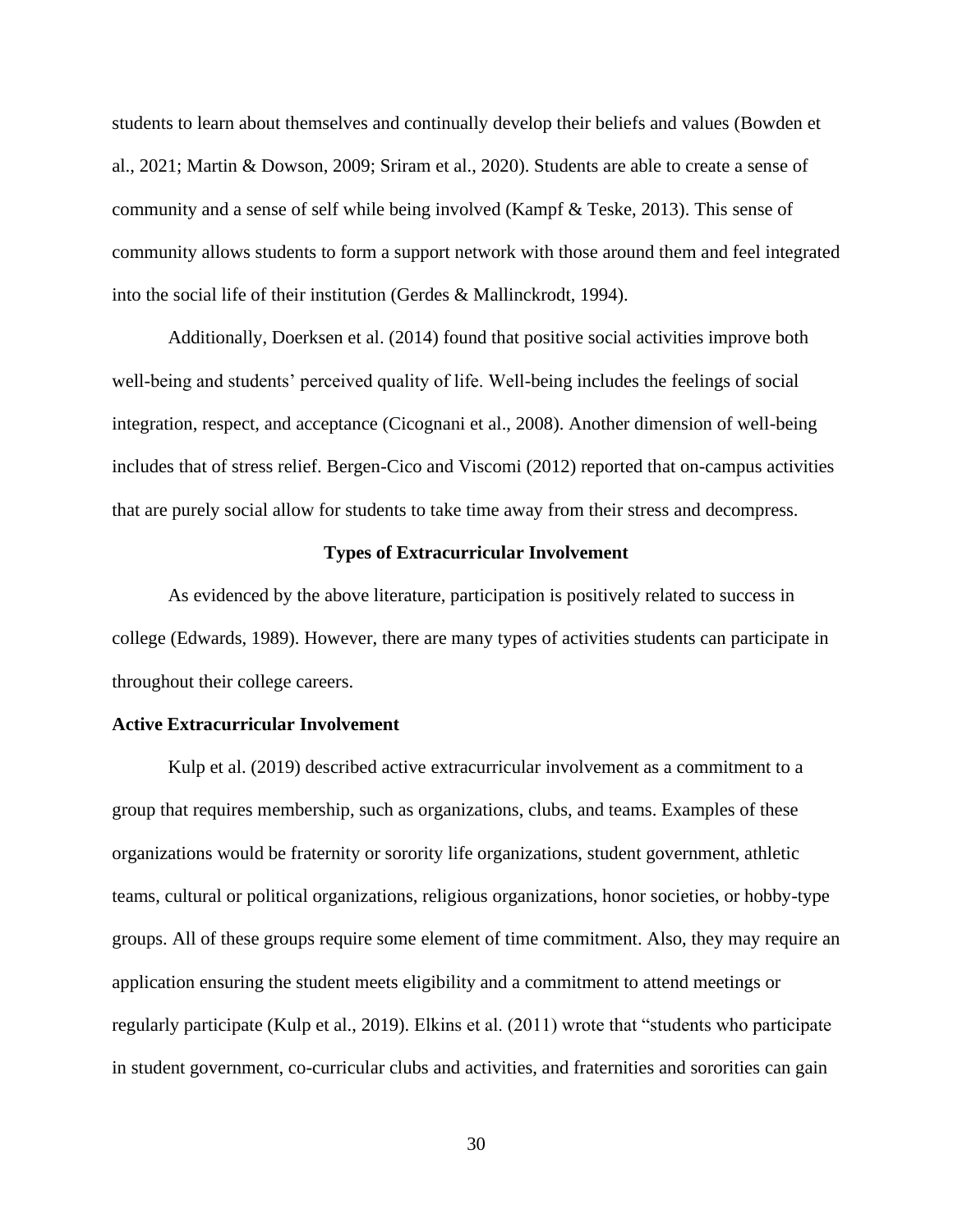a greater understanding of the larger society" (p. 103) showcasing the importance of active extracurricular involvement throughout college. For those students who participate in campus recreational sports clubs, Elkins et al. (2011) found that factors of stress and loneliness were lower than that of their counterparts who did not participate.

## <span id="page-31-0"></span>**Passive Extracurricular Involvement**

Kulp et al. (2019) also described passive extracurricular involvement in what we in Student Affairs consider events and activities. These opportunities are often campus-sponsored and require no dedication or membership for participation. These are often the social engagements provided by various campus entities such as movie nights, speakers, dances, concerts, comedians, or recreational activities. These opportunities are unstructured, allowing students to come and go as they please, without commitment at that time or for a long-term duration. Additionally, Bergen-Cico and Viscomi (2012) pointed out that passive extracurricular involvement opportunities "provide an opportunity to learn about a wide array of subjects in a relaxed environment, or in the case of purely social activities, an outlet in which to decompress from the stress of higher education" (p. 332). During a university's Welcome Week, these events often introduce students to college life, ways to get involved, or showcase campus resources (Kulp et al., 2019), creating a students' sense of belonging on campus. A students' sense of belonging is one of the most significant effects of extracurricular involvement.

## **Effects of Extracurricular Involvement**

#### <span id="page-31-2"></span><span id="page-31-1"></span>**Well-being, Mattering, and Social Support**

The most vital link between the positive attributes of involvement is that of a students' well-being. Involvement can affect psychological well-being in a students' personal growth and relationships with others (Chan, 2016; Doerksen et al., 2014; Farrell et al., 2018; Kilgo et al.,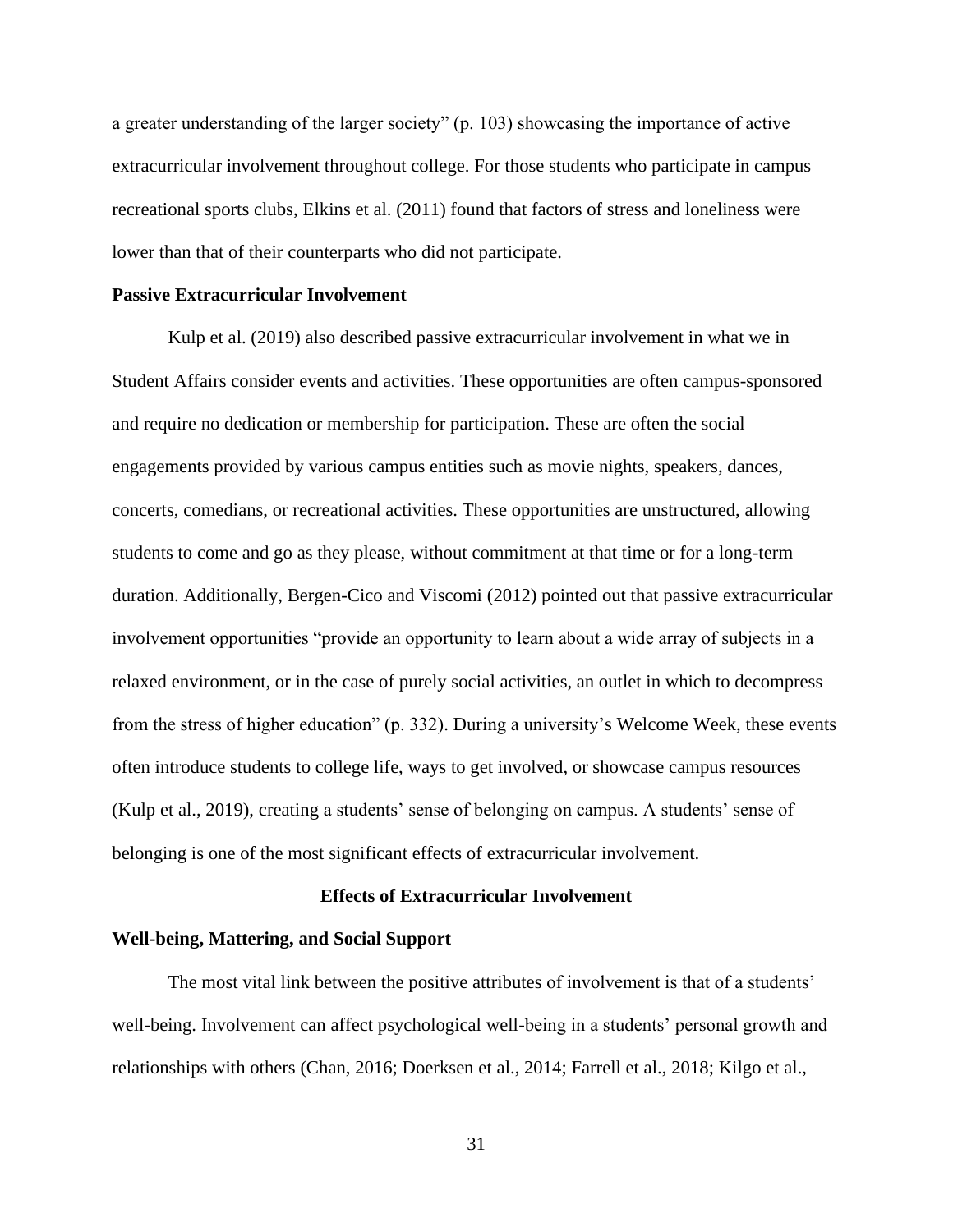2016; Oosterhoff et al., 2017). Additionally, involvement can assist in the influence of students' development and their in- and out-of-classroom learning (Astin, 1985; Dungy et al., 2004; Elkins et al., 2011; Huang & Chang, 2004; Kilgo et al., 2016; Moore et al., 1998; Zhoc et al., 2018). Cain (2013) suggested that "researchers have found that intense engagement in and commitment to an activity is a proven route to happiness and well-being" (p. 259).

One aspect of a student's psychological well-being is that of the theory of mattering. Theorist Schlossberg (1989) wrote that "mattering refers to our belief, whether right or wrong, that we matter to someone else" (para. 16). Mattering is thought to be an additional level to a student's social support, affecting their well-being (Flett et al., 2019; Rayle & Chung, 2007; Tinto, 2012; Tovar, 2013). Mattering consists of two different categories, awareness and relationship. Awareness mattering refers to the idea that a person, in this case, a college student, exists (Elliott et al., 2004). Relationship mattering, the mattering more distinguishable to students, is feeling important to others (Elliot et al., 2004). In addition to mattering, raising social support, feelings of importance lead to higher self-esteem.

As students create their college identities, the feeling of mattering and the social support of their peers is a large part of increasing retention, decreasing academic stress, and encouraging them to become more integrated within their university (Rayle & Chung, 2007). Tinto (2012) expressed that the groups or communities that universities provide their students are among the most valuable student support resources and affect greater engagement in both curricular and extracurricular involvement opportunities. Researchers have shown that when a student has even one good friend, it is likely that they will be more engaged (Huebner & Mancini, 2003; Zhoc et al., 2018). As many student organizations offer their members support and a sense of identity,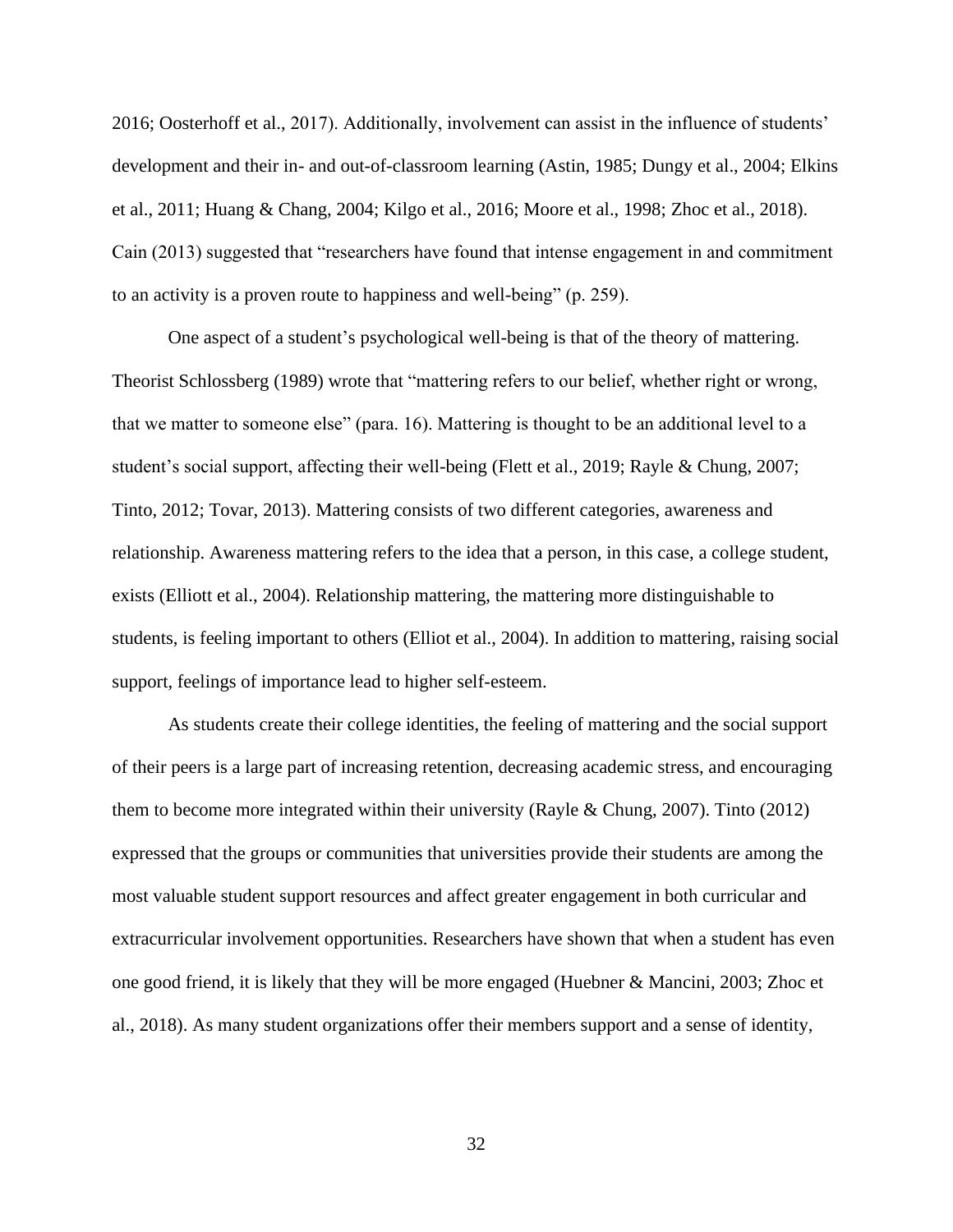these engagement opportunities can go a long way in assisting students with their sense of wellbeing while in college.

## <span id="page-33-0"></span>**Success and Persistence**

Many studies have found that student persistence in college can be directly related to the amount of student involvement on campus (Edwards, 1989; Guzman, 2019; Tinto, 2012; Toma, 2015; Tovar, 2013). One of the strongest influences of a college student's time is their interaction with their peers (Carruthers et al., 2010; Foubert & Grainger, 2006; Zhoc et al., 2018). Persistence in college is at its height when combined with a student's social interaction. Poor social integration within a college setting contributes to a student transferring to another institution or quitting college altogether (Astin 1999; Edwards, 1989; Tinto 1993). This interaction is not limited to clubs and organization involvement but also involvement in employment, athletics, residence life, and academic participation. Part-time work on-campus has also been shown to be a significant factor in positive growth for students during their college careers (Terenzini et al., 1996; Mayhew et al., 2016).

There is, however, a disconnect in positive growth in terms of involvement for students who are part-time or commuters (Guzman, 2019; Jacoby, 2015; Tinto, 1988; Webber et al., 2013). These students have different wants and needs than traditional, full-time, on-campus students. Part-time and commuter students may not participate due to outside obligations such as transportation, jobs, and familial needs. Other obligations severely limit part-time and commuter students' time to be involved on their campus (Darst, 1998). Their lack of involvement creates a disconnect between those students and creates a sense of belonging on their campus. For these reasons, campuses need to provide a wide array of opportunities for all types of students to get involved.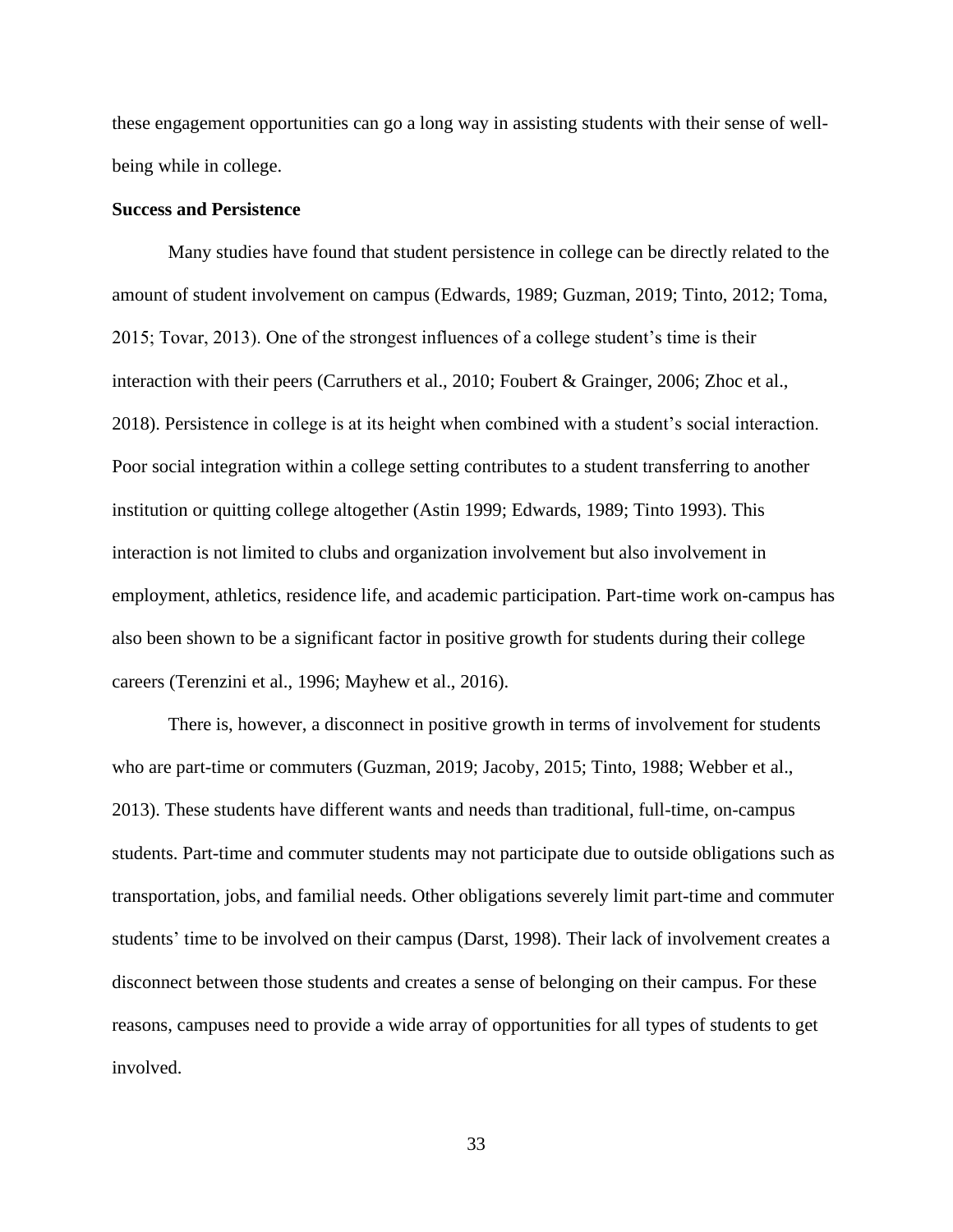## <span id="page-34-0"></span>**Skills and Abilities**

The skills that students build during their time in extracurricular involvement are numerous. Many of the most widely researched effects of participation in a student's higher educational journey are leadership, interpersonal skills, and abilities gained.

Participation and involvement have enabled students to learn a wide variety of leadership skills from their time in student organizations (Tieu et al., 2010). Smith and Chenowith (2015) found that students self-reported gaining leadership skills such as: chairing meetings, writing reports, budgeting, networking, planning events, assessing, recruiting, fundraising, and interviewing. Additionally, participating in student organizations assist in teaching skills such as professional presentations (Carruthers et al., 2010); reflective thinking and learning (Millican & Bourner, 2011); problem-solving, critical thinking, and analytical skills (Chan, 2016; Munadi et al., 2021; Whitt et al., 1999); general and specific job-related skills (Holzweiss et al., 2007); teamwork skills (Millican & Bourner, 2011; Munadi et al., 2021); and time management (Munadi et al., 2021). Conflict resolution skills are also often associated with students who participate in student organizations (Carruthers et al., 2010; Smith & Chenoweth, 2015). Several researchers associated the ability to accept and understand constructive criticism and feedback with students who participated in campus groups (Carruthers et al., 2010; Munadi et al., 2021).

Students who participate in both active and passive extracurricular offerings have been shown to gain skills in interpersonal development (Huang & Chang, 2004; Millican & Bourner, 2011; Rubin et al., 2002; Whitt et al., 1999). Confidence, awareness, efficacy, knowledge, and understanding of oneself are often associated in research with student participation (Foreman & Retallick, 2013; Huang & Chang, 2004; Millican & Bourner, 2011; Munadi et al., 2021; Tieu et al., 2010; Whitt et al., 1999; Zhoc et al., 2018). Students, additionally, learn effective forms of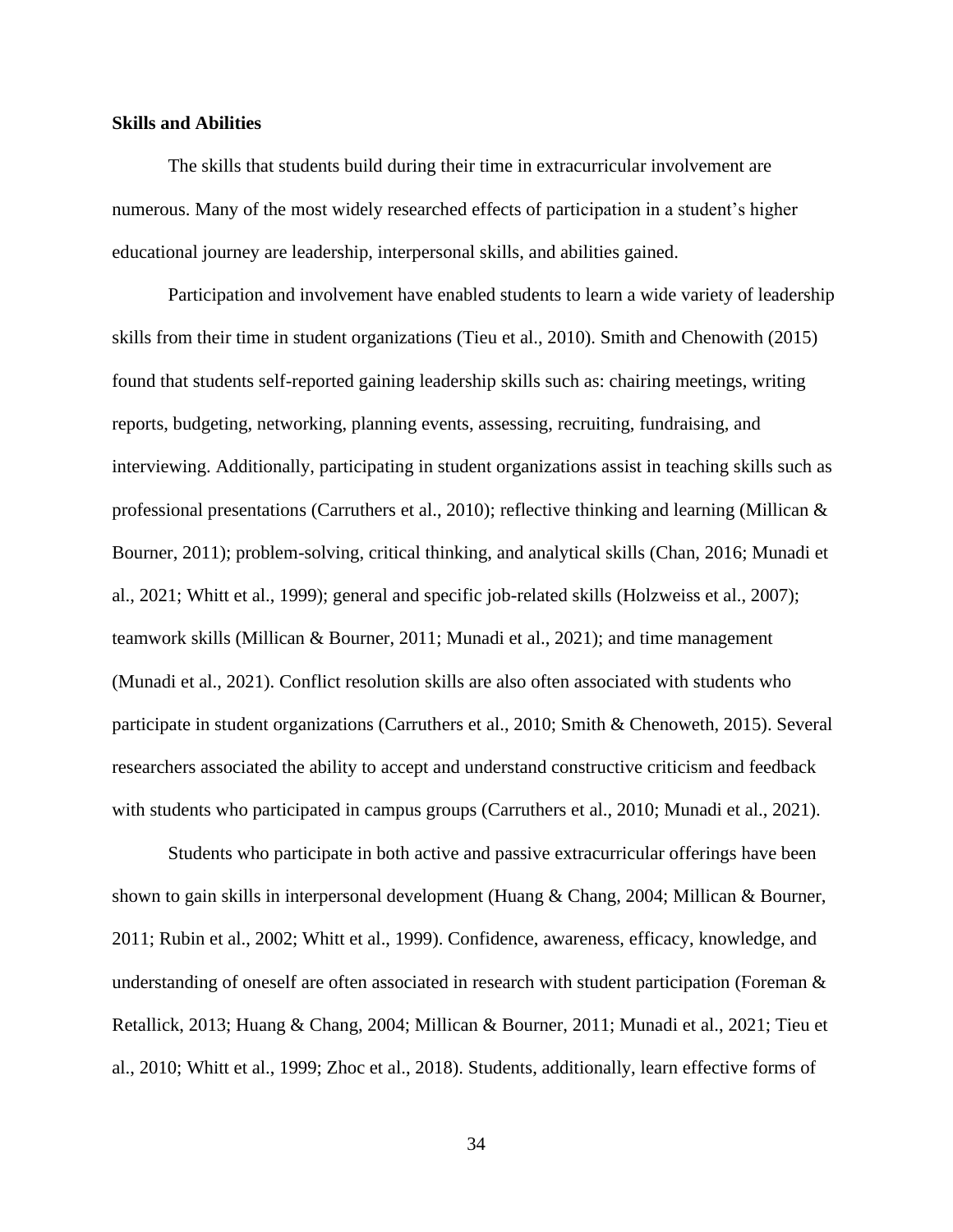communication through their student organization participation (Holzweiss et al., 2007; Huang & Chang, 2004; Millican & Bourner, 2011; Smith & Chenoweth, 2015).

Developing, establishing, and clarifying one's purpose has also been reported as one of the effects of extracurricular involvement (Foreman & Retallick, 2013). Often, throughout participation, students learn to set goals (Mahoney et al., 2003; Smith & Chenoweth, 2015); career and lifestyle planning (Foreman & Retallick, 2013); political orientation and social activism (Whitt et al., 1999); and service to others (Holzweiss et al., 2007). These skills often occur through student organizations such as honor societies, religious groups, political student groups, and service-learning opportunities on campus.

Many of the effects of involvement and engagement in student organizations and passive extracurricular opportunities, such as speakers and cultural events, have positively affected students. Students often learn more about those around them in cultural contexts such as awareness of the world (Millican & Bourner, 2011); participation in cultures different than their own (Foreman & Retallick, 2013); appreciation of diversity, cultural and social differences; and humanitarianism engagement and understanding (Whitt et al., 1999).

#### **Current Extracurricular Activity Literature**

<span id="page-35-0"></span>The literature surrounding extracurricular participation has been quite popular in recent years. As students continue to get involved on their campuses, more and more people want to learn what they can about engagement's effects, student persistence, and the promise of academic achievement.

Much of the recent literature surrounding extracurricular opportunities have included studies on well-being and a sense of students' feelings of belonging (Ahn & Davis, 2020; De Sisto et al., 2021; Winstone et al., 2020; Wittrup & Hurd, 2021; Zhoc et al., 2018). While each of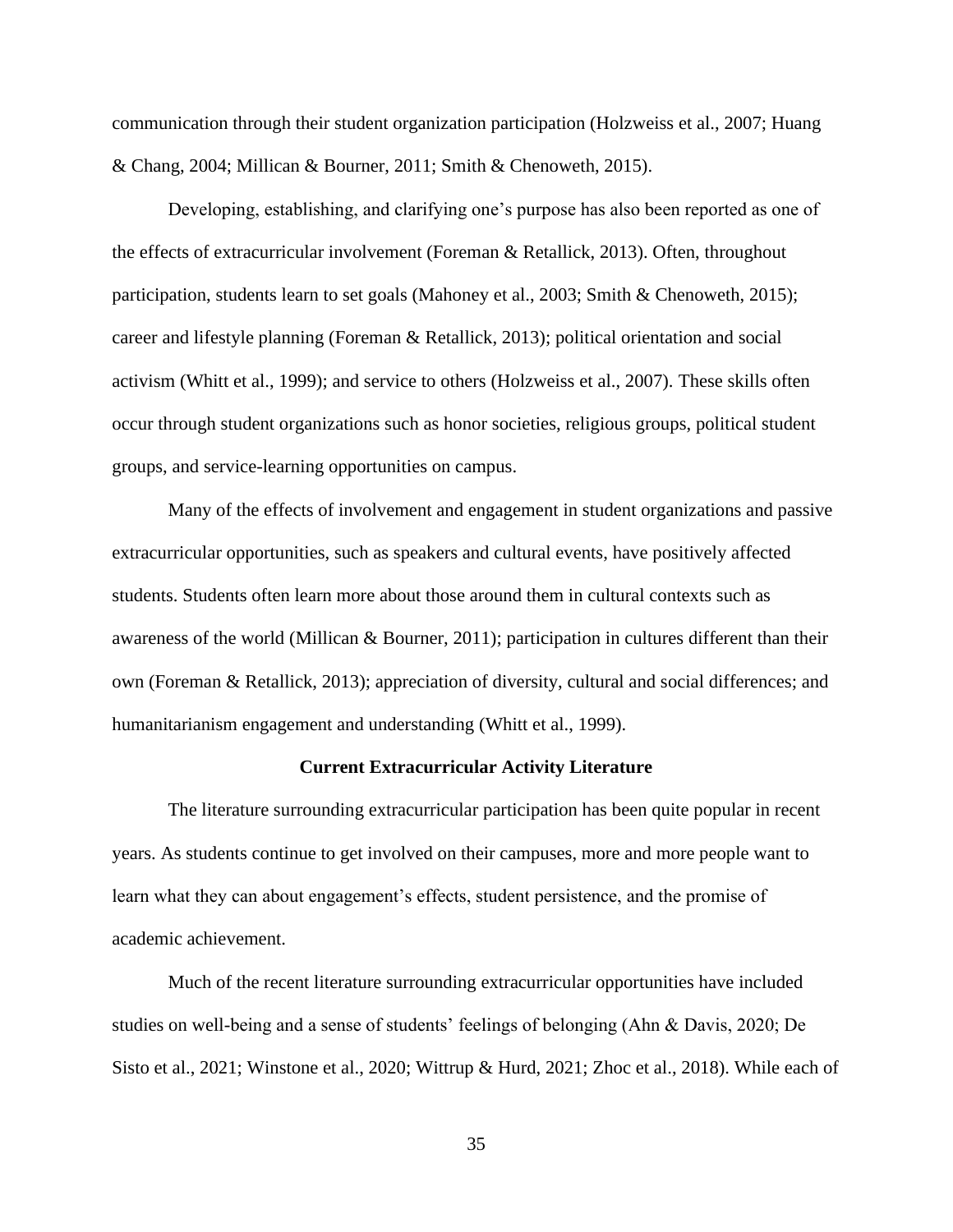these studies discussed students' feelings of social support on their campus, none of them touched on whether participants were introverts. Some recent literature discussed extraversion, such as Kulp et al. (2019), who researched grade point averages and persistence and retention in extraverts.

Student success in terms of extracurricular activity has recently been researched; however, it has been related to academic outcomes (King et al., 2021; Pollard, 2021). While academic outcomes are essential extracurricular research, this dissertation centers around the personal outcomes that someone achieves during their engagement. Chen and Chan (2020) and Munadi et al. (2021) discussed moral reasoning and skill development, respectively, but did not broach the subject of introversion and student engagement participation.

### **Temperament and Personality**

Psychologists believe temperament and personality are different (Cain, 2013). Together, however, these different aspects create all of the dimensions of one's personality type.

Temperament is believed to be something people are genetically born with (Cain, 2013; Granneman, 2017; Rothbart et al., 2000). Rothbart et al. (2000) reported that temperament "influences and is influenced by the experience of each individual" (p. 122). It assists a person in organizing their approach to the world (Granneman, 2017). Bridges and Schendan (2019) identified temperament as processes relating to both reactivity and regulation, which included arousal and attention orientation. Rothbart et al. (2000) believed that "understanding temperament is central to understanding personality" (p. 122). It is from where personality develops and emerges (Rothbart, 2007).

Personality is often shaped by circumstances (Granneman, 2017), experiences (Cain, 2013; Granneman, 2017), and cultural influence (Cain, 2013). It is a "set of personal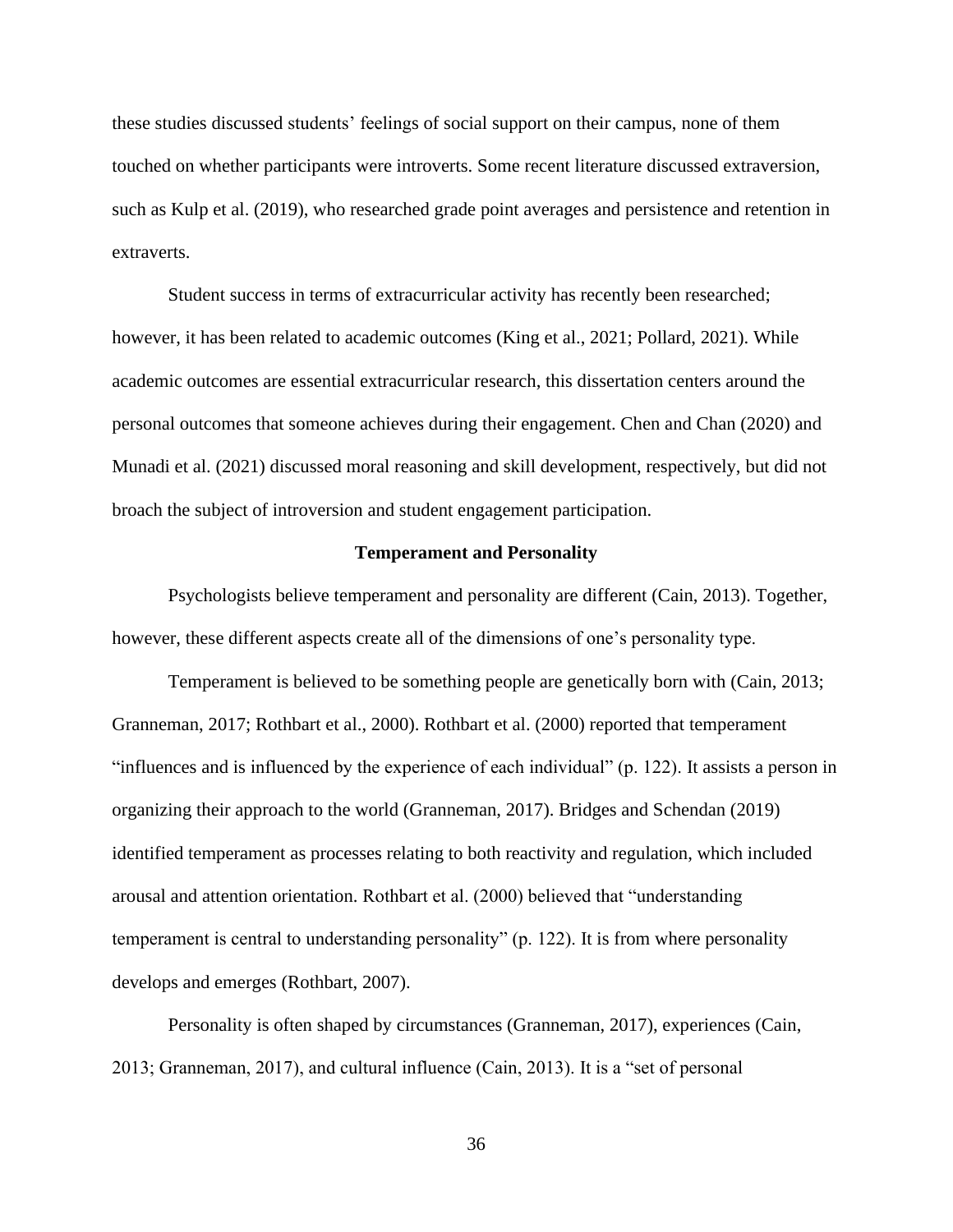characteristics that determine an individual's perception and reaction to the situation" (Ariani, 2015, p. 180). Personality includes a variety of behaviors that are attributed to how a person thinks, feels, and acts (Ariani, 2015; Bridges & Schendan, 2019; Burtăverde & Mihăilă, 2011; Forsman et al., 2012).

Along with temperament, it is believed that "knowing our own personalities, attitudes, and feelings is an important aspect of mental health and social adjustment" (Farah & Atoum, 2002, p. 149). Personality theorists have created models to discern the elements essential to personality (Lucas & Diener, 2001). It is believed that by understanding commonalities of personality traits, theorists could learn more about an individual's personality through the use of personality type inventories and questionnaires (Lucas & Diener, 2001).

# **Personality Type**

# **Carl Jung Typology**

Jung (1921/1976), one of the most well-known theorists to discuss introversion and extraversion, saw differences in each person's psychology. Jung (1921/1976) described the two personality differences as extraversion being an "outward movement of interest towards the object and in the other a movement of interest away from the object to the subject and his own psychological processes" (para. 4) as introversion. Jung used the term mechanisms to describe introversion and extraversion. While everyone can utilize both mechanisms, one will be predominant over the other, determining what he called type (Jung, 1921/1976). He defined psychological type as a "habitual attitude in which one mechanism predominates permanently, although the other can never be completely suppressed since it is an integral part of the psychic economy" (Jung, 1921/1976, para. 6). Jung cited that the mechanisms of introversion and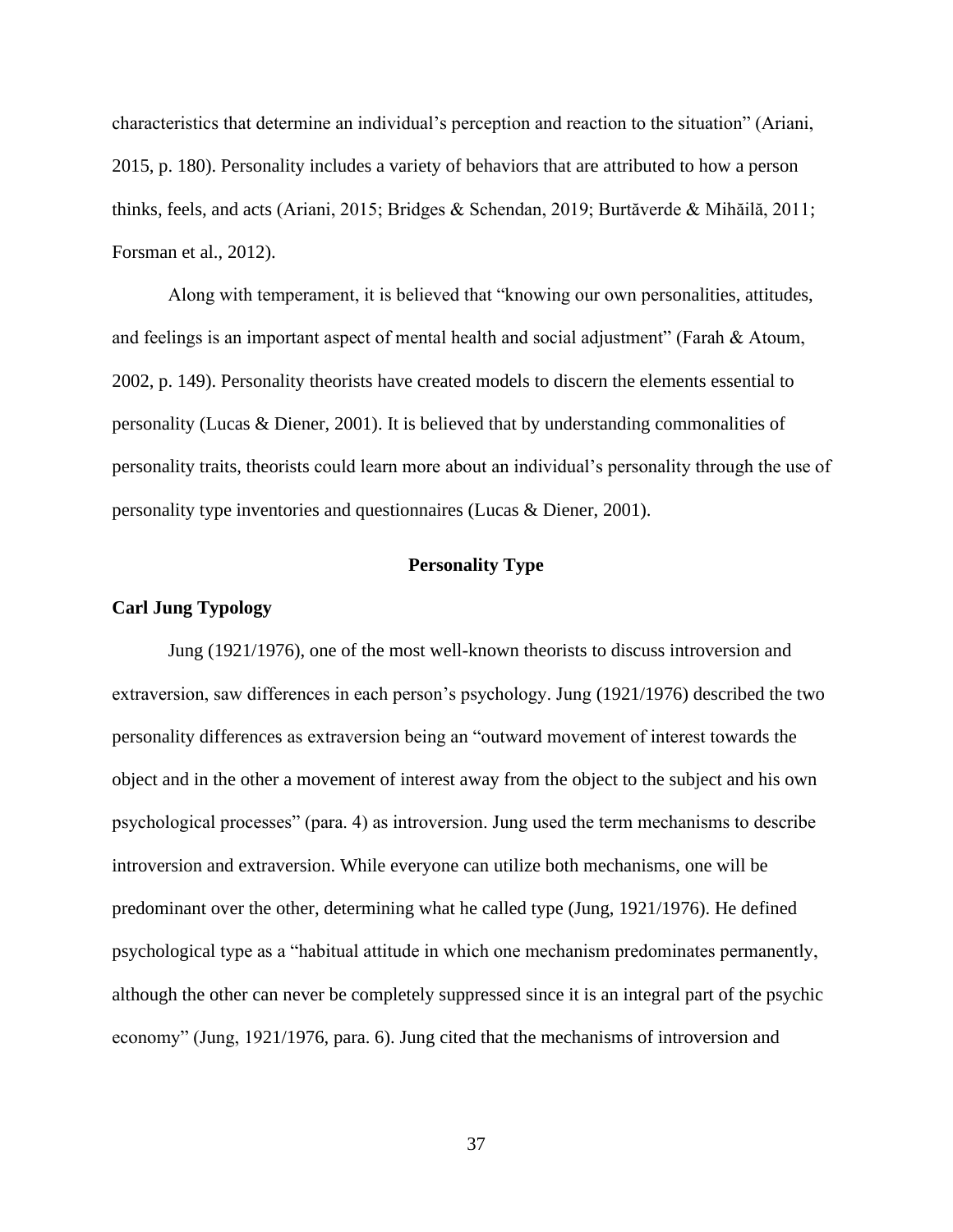extraversion were character traits; therefore, people could switch their introversion or extraversion on or off when needed.

# **Myers-Briggs Type Indicator**

Isabel Briggs Myers and Katharine Briggs created the Myers-Briggs Type Indicator in 1962 to make Carl Jung's Theory of Psychological Development accessible to people for use in their lives and careers (Briggs Myers et al., 1998; *Center for Applications of Psychological Type*, n.d; *The Myers & Briggs Foundation*, n.d.). The Myers-Briggs Type Indicator consists of 16 types, each made up of four preferences. These preferences refer to what a person likes over other choices. While these may not be what people are expected to want or do, the Myers-Briggs Type Indicator (*The Myers & Briggs Foundation*, n.d.) helps people understand their preferences, style of communication, and how their preferences affect themselves and those around them. The types are determined based on a person's responses to common questions. Preferences occur on a continuum of the types: Extraversion or Introversion, Sensing or Intuition, Thinking or Feeling, and Judging or Perceiving. These options lay on opposite ends of a spectrum. A preference is determined for each person who takes the Myers-Briggs Type Indicator. As these are a person's preferences, it does not define their capability of using the other functions (Rogers, 2003). People can have traits opposite their determined type, which is especially true with introversion and extraversion. While all people can be both introverted and extraverted, those preferences cannot coexist simultaneously but may alternate based on the person's needs (Edwards, 1989).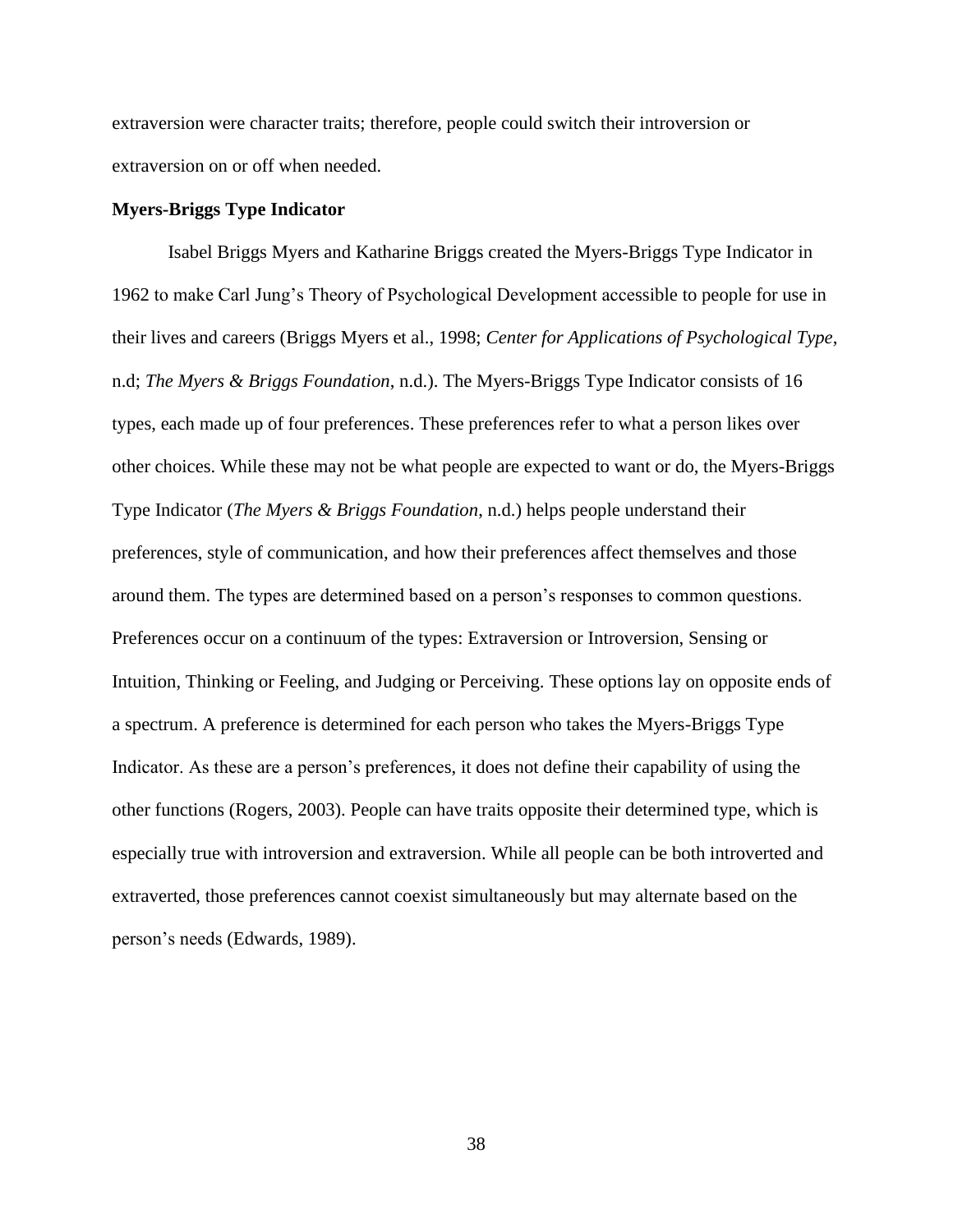#### **Defining Characteristics and Factors of Extraversion and Introversion**

# **Stimuli and Energy**

One of the most often cited differences between extraverts and introverts is their response to physical, social, and emotional stimuli (Fishman et al., 2011; Lucas & Diener, 2001; Meira et al., 2015). Stimuli, or arousal as often referred to when discussing extraversion and introversion, is relied upon by both temperaments (Trofimova & Robbins, 2016). Researchers believe that introverts have more reactivity in the cortical pathways in their brains (Derryberry  $\&$  Rothbart, 1988). With their heightened cortical reactivity, introverts may experience their stimulation peak at lower levels than extraverts, causing them to seek less or different types of stimulation (Derryberry & Rothbart, 1988).

Researchers have found that lower amounts of stimuli may be unpleasant for extraverts, and higher amounts of stimuli may be unpleasant for introverts (O'Connor et al., 2016). Extraverts "are energized by the external world- by activities, people, places and things" (Laney, 2002, p. 20). According to Laney (2002), extraverts enjoy being where the action is and participating in it. Without these things, they are understimulated (Laney, 2002). On the opposite side, introverts "are energized by the internal world- by ideas, impressions, and emotions" (Laney, 2002, p. 21). For this reason, that introverts may tend to regulate the over-stimulation they come in contact with to conserve their energy (Laney, 2002).

This energy is one of the highlighting factors between extraversion and introversion. If a person's energy lies on a continuum, introversion is at one end, and extraversion is opposite (Laney, 2002). Laney (2002) wrote that "people on the more introverted end of the continuum focus inward to gain energy. People on the more extraverted end of the continuum focus outward to gain energy" (p. 7).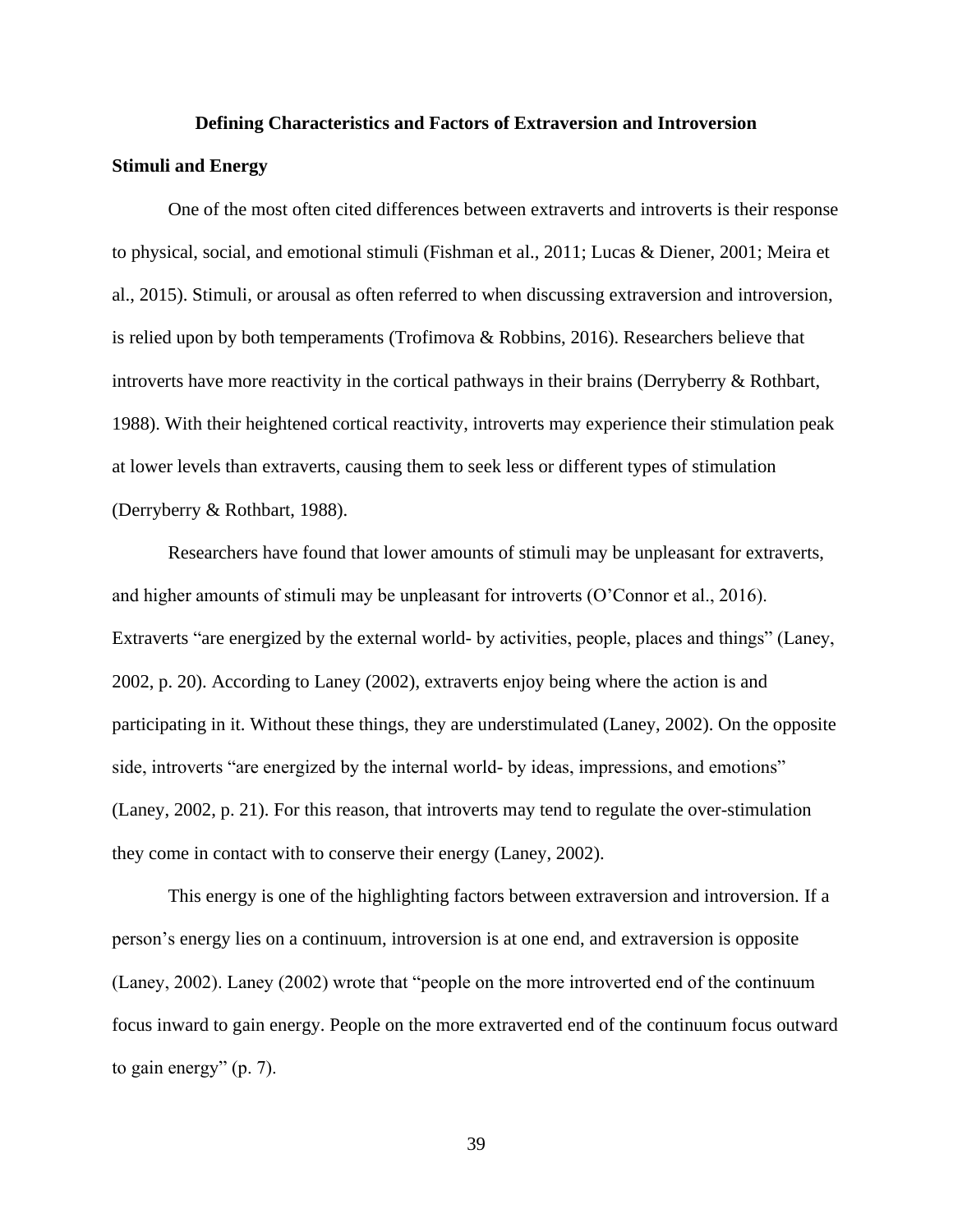Extraverts give and receive energy from socializing with others in group settings (Cullen-Lester et al., 2016). When energized by this type of social interaction, extraverts continue to seek out similar interactions to keep up the energy momentum (Cullen-Lester et al., 2016). Introverts draw their energy from their inner life, thoughts, ideas, and concepts (Farrell, 2017; Rogers, 2003; Wood, 2014). However, the concentration of energy is not solely how it is focused but also how it is recharged or regained. For introverts, that recharging can often only occur with a balance of alone or quiet time (Bessette, 2014; Laney, 2002). Laney (2002) described extraverts as similar to solar panels, needing "to be out and about to refuel" (p. 20).

While both extraverts and introverts may enjoy personal interaction, the frequency for introverts may be less than that of extraverts (Liu & Csikszentmihalyi, 2020; Tuovinen et al., 2020). Instead, introverts may find themselves doing solitary activities on a more frequent basis (Liu & Csikszentmihalyi, 2020).

# **Sociability**

Cain (2013) wrote that extraverts may be more sociable because their brains can handle the stimuli of others. Extraverts are considered dominant, charismatic, outgoing persons with numerous acquaintances who may enjoy talking things through before thinking about them (Edwards, 1989; Rogers, 2003; *The Myers & Briggs Foundation*, n.d.). Extraverts often seek exciting atmospheres and people, avoiding boredom (Aron & Aron, 1997). They may be considered more talkative and are often more likely to seek social interaction and social situations, forming more relationships with others (Feiler & Kleinbaum, 2015). Due to their sociability, extraverts may be more likely to be found in the middle of teams in a school or workplace setting (Cullen-Lester et al., 2016).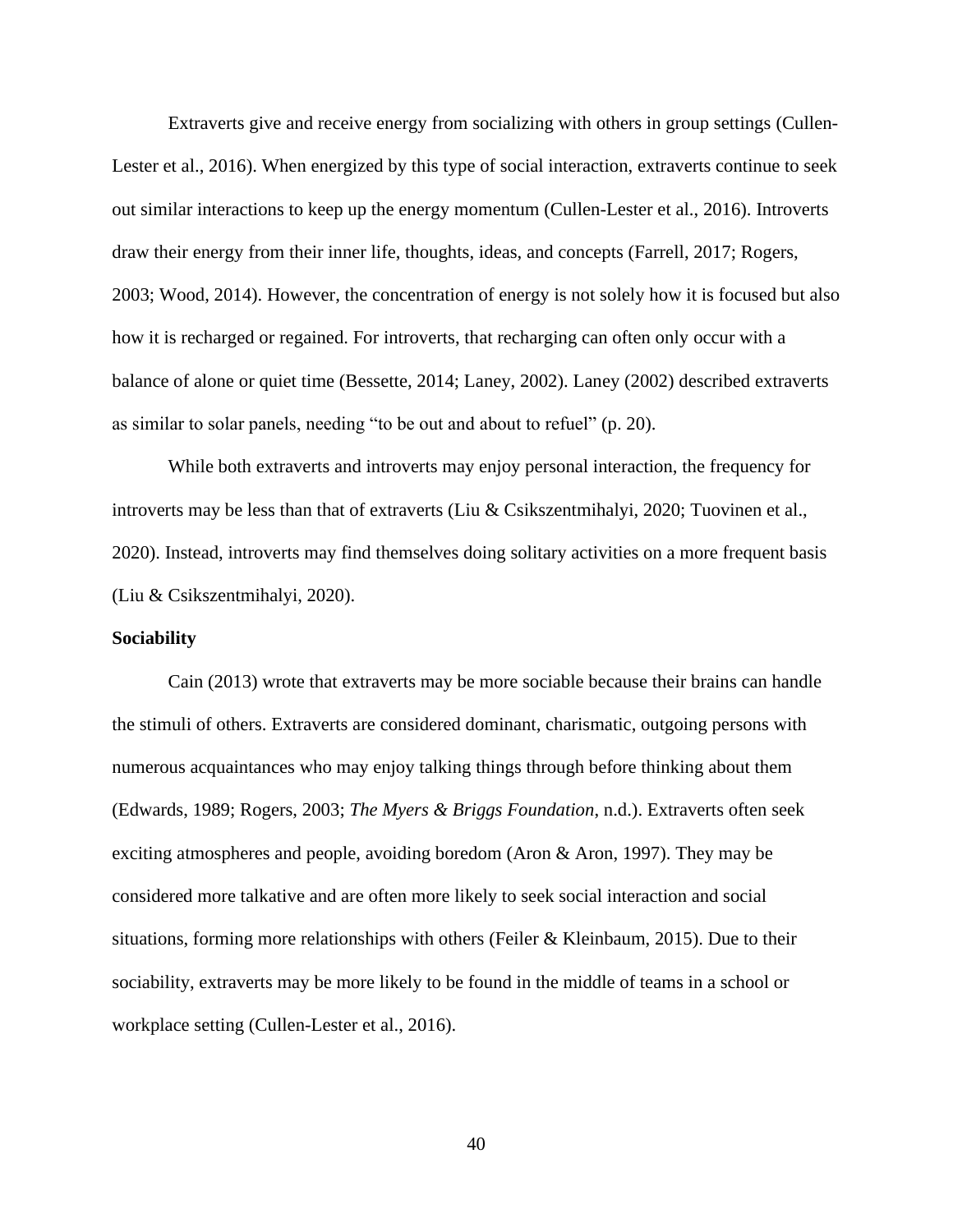With the overabundance of stimuli for introverts with people and places, the social preference of introverts often includes small-scale gatherings, with close friends and colleagues, for a shorter duration (Cain, 2013; Toma, 2015). Many introverts do not dislike socialization, but instead, they are social in different ways than extraverts (Bessette, 2014; Cain, 2013; Granneman, 2018). Introverts also tend to have excellent social skills with those closest to them or with whom they share common interests (Condon & Ruth-Sahd, 2013; Laney, 2002). Their social skills allow them to create deep connections (Bessette, 2014; Toma, 2015). Due to their closer relationships with others, introverts may create a high level of empathy with others (Hills & Argyle, 2001). They may also prefer lower-key environments most of the time, which may lower an introvert's amount of stimulation. However, the noise itself may or may not be the defining factor. For example, there is no expectation to talk to someone next to you at a concert, whether you know them or not (Toma, 2015). This setting may be calming to introverts if their stimulation limit is not noise but is the expectation to carry on a conversation.

It is important to note that shyness is distinct from both introversion and extraversion (Afshan et al., 2015). Shyness stems from discomfort in social situations or a fear of the disapproval of others (Afshan et al., 2015; Cain 2013). Barry et al. (2013) described those who disliked social interaction due to fear and anxiety as shy, whereas those who withdrew from social situations without anxiety or fear as those with low sociability. Those who fear social situations may also feel physical ailments, such as anxious breathing, blushing cheeks, or shaking hands (Granneman, 2017).

Additionally, solitude is different from either introversion or extraversion. This preference is objective, with someone focusing on their inner, private world (Edwards, 1989). Solitude, however, does not suggest that people dislike being in social situations or are unwilling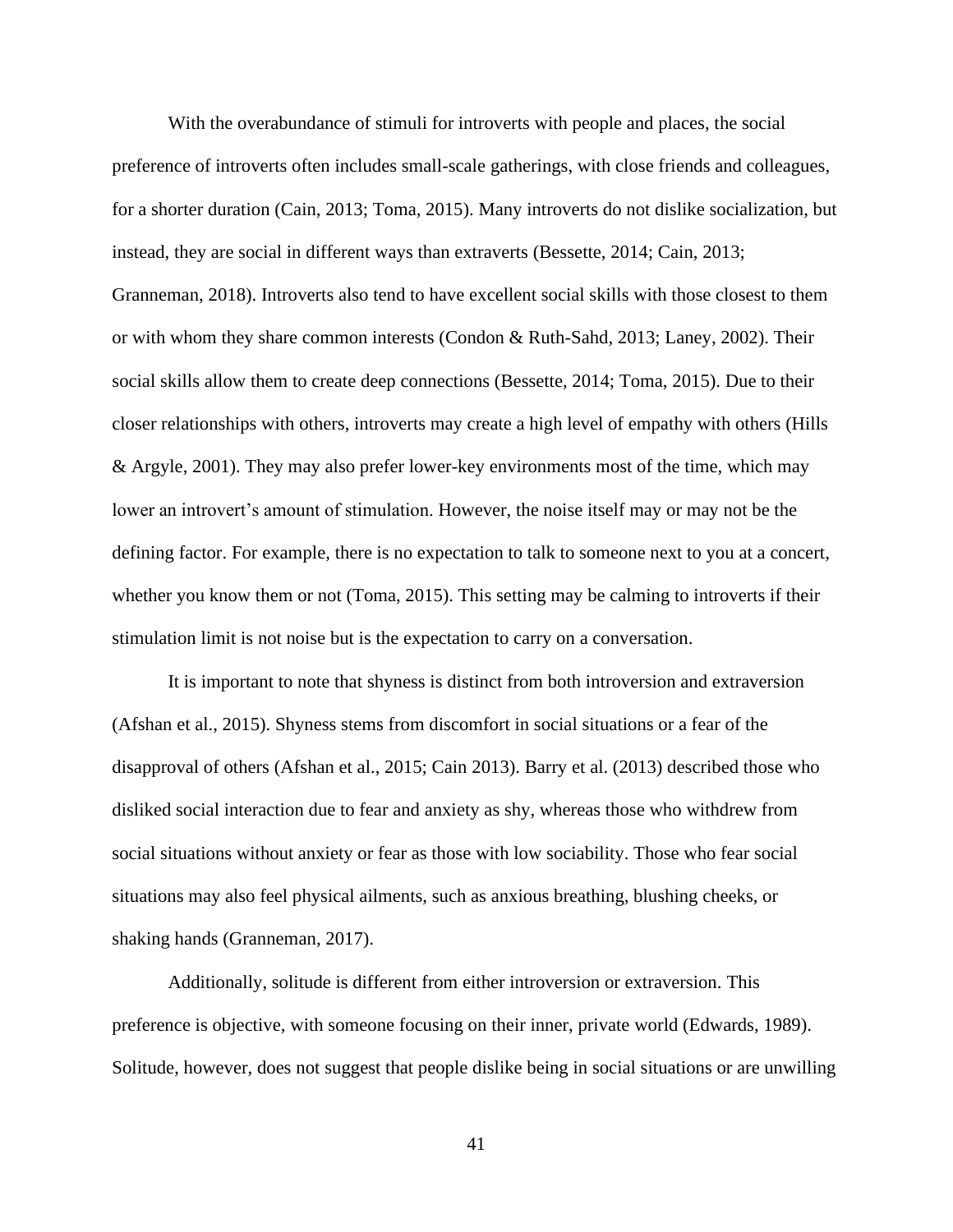to engage in social interaction. Solitude may be the only way for some to recharge their energy or minimize the distraction caused by the stimulus of others. It also may allow people to spend more time reflecting, allowing introverts to focus on their thoughts rather than on the stimuli around them (Burger, 1995; Granneman, 2017). Feist (1998) discussed creativity, and often for those who enjoy creative pursuits, solitude is required. While social activities may generate ideas for creativity, such as a book, music, or a work of art, Feist (1998) wrote that "one cannot write a novel, compose a symphony, or paint a painting when socializing" (p. 300). This may lead to both introverts and extraverts choosing solitude when the situation requires it.

In their engagement preferences, extraverts may tend to seek involvement opportunities that heighten their social interaction and stimulation, whereas introverts can feel overwhelmed by involvement (Winstone et al., 2020). Researchers believe that because of the amount of social activity, there is a correlation between extraversion and greater engagement within a campus community (Winstone et al., 2020).

Harris et al. (2017) found that extraverts might be more likely to become engaged on their campus due to their motivation to be more active, sociable, and outgoing. As extraverts enjoy social situations, they tend to place themselves where there are a lot of people and activities where they can engage with others (Harris et al., 2017). As people who have more extensive social networks, extraverts are believed to be more popular and more satisfied with their friendship groups (Harris et al., 2017). Researchers have shown that people may choose others with similar extraversion and introversion levels as their friends (Feiler  $\&$  Kleinbaum, 2015; Nelson & Thorne, 2012). Additionally, it is suggested that friendships and social experiences can affect well-being. As extraverts are prone to more social activities, they may be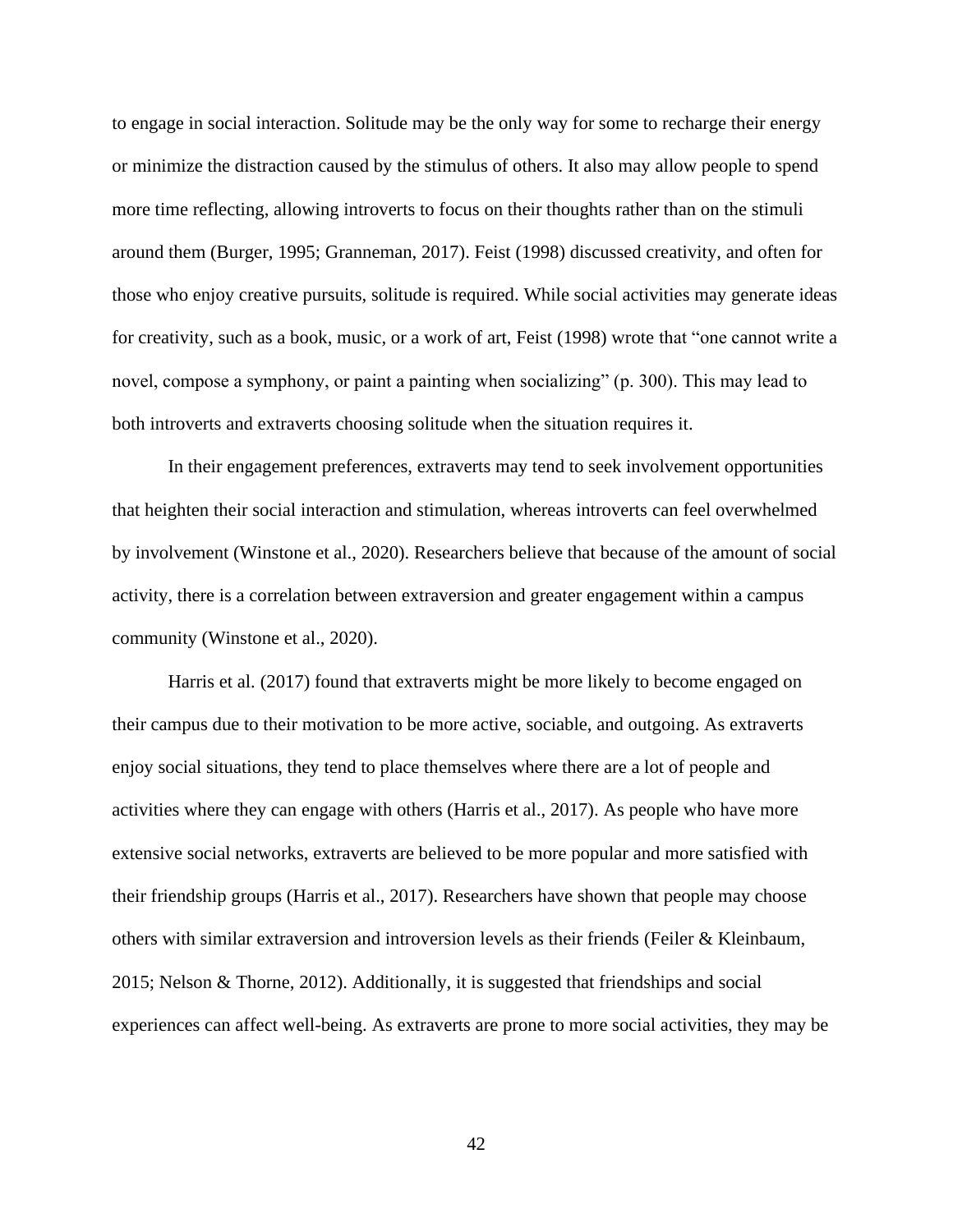viewed as happier than their introverted counterparts (Costa & McCrae, 1980; Harris et al., 2017; Hills & Argyle, 2001).

However, it has been found that introverts are as happy as extraverts and spend as much time with others as extraverts (Fleeson et al., 2002). Introverts may join groups or organizations on their own terms. They often look carefully at the options of activities, choose sparingly, and then participate as their preference allows, often only for short periods (Cain, 2013). Introverts may choose leisure activities that are more solitary or small group focused (Hills  $\&$  Argyle, 2001). Introverts may not seek out opportunities that include high levels of experiential involvement (Toma, 2015). In these scenarios, introverts may prefer student organizations where they can choose an informal group role. They may also choose to participate in passive extracurricular involvement, where their membership is not required, and they can come and go at events as they please on their timeframe.

Introverts enjoy friendships built on deep and meaningful conversations, often making life-long friendships (Toma, 2015). These connections are often built slowly with each deep conversation. They may also be more likely to open up to their friends, compared to extraverts. Introverts find making online friends exciting, as they believe they can be themselves (Cain, 2013) from the privacy of their home, exploring interests, and using their preferred communication mode of writing (Granneman, 2018). However, introverts are often comfortable being alone without the feeling of loneliness.

# **Positive Characteristics and Factors**

The positive characteristics and factors surrounding extraversion are vast. Researchers have found extraverts to be sociable (Feiler & Kleinbaum, 2015; Harris et al., 2017; Liu & Csikszentmihalyi, 2020; Saklofske et al., 2012), outgoing (Cullen-Lester et al., 2016; Feiler &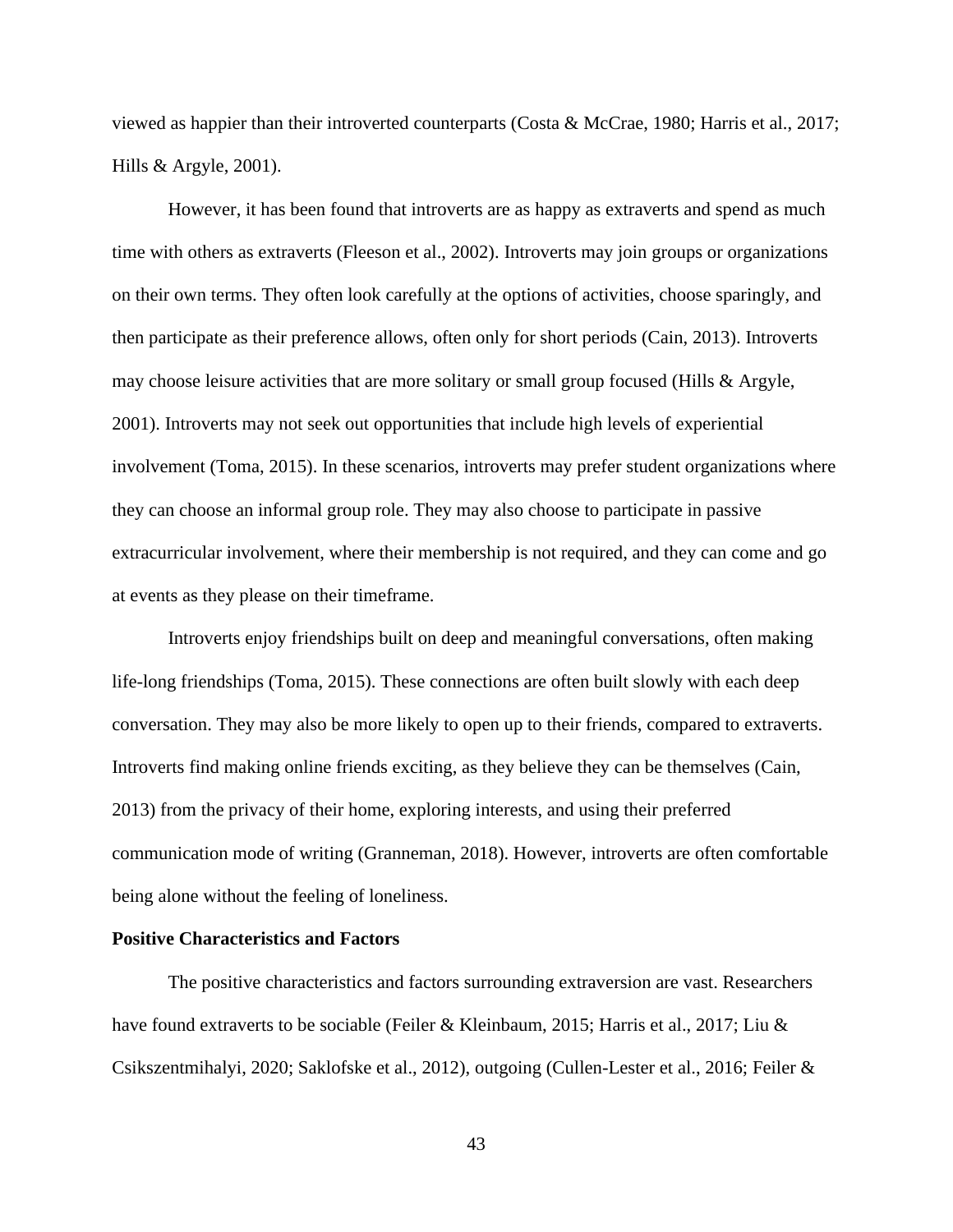Kleinbaum, 2015; Harris et al., 2017; Rogers, 2003), assertive (Feiler & Kleinbaum, 2015; Grant et al., 2011; Liu & Csikszentmihalyi, 2020; Reichard et al., 2011), talkative (Grant et al., 2011; Reichard et al., 2011), active (Liu & Csikszentmihalyi, 2020; Saklofske et al., 2012), energetic (Reichard et al., 2011), and friendly (Rogers, 2003). It is believed that extraverts are more often seen as socially attractive and effective communicators due to their communication style (Opt & Loffredo, 2003).

Cain (2013) found that students who are extraverts received better grades in elementary school, as they tackle their assignments quickly and are comfortable multi-tasking and taking risks within their homework or tests. Eysenck (1981) wrote that this performance in elementary school children often goes until age 13 or 14. As group learning has become more popular, "our classroom desks are increasingly arranged in pods to foster group learning" (Cain, 2013, p. 6). Additionally, to the classroom experience of extraverts, leadership is also highly associated with extraverts and extraverted qualities (Grant et al., 2011; Reichard et al., 2011; Rogers, 2003).

Introverts also possess a wide variety of positive characteristics and factors. An introvert's skills in listening and processing lend themselves to be able to analyze and reflect on situations thoroughly and find a proper solution (Farrell, 2017; Rogers, 2003). Their slower reaction than their extraverted counterparts is often due to their attentive listening skills and their thoughtful approach to their responses (Bessette, 2014). Introverts often have excellent written and verbal communication skills due to processing large amounts of information.

Introverts do well with independence and autonomy in both school and workplace settings (Rogers, 2003). Their persistence and discipline in their goals make them extremely valuable on personal and group projects (Cain, 2013). Studies find that many of the traits that leaders need are those that introverts possess (Agarwal, 2018; Cain, 2013). Listening to all who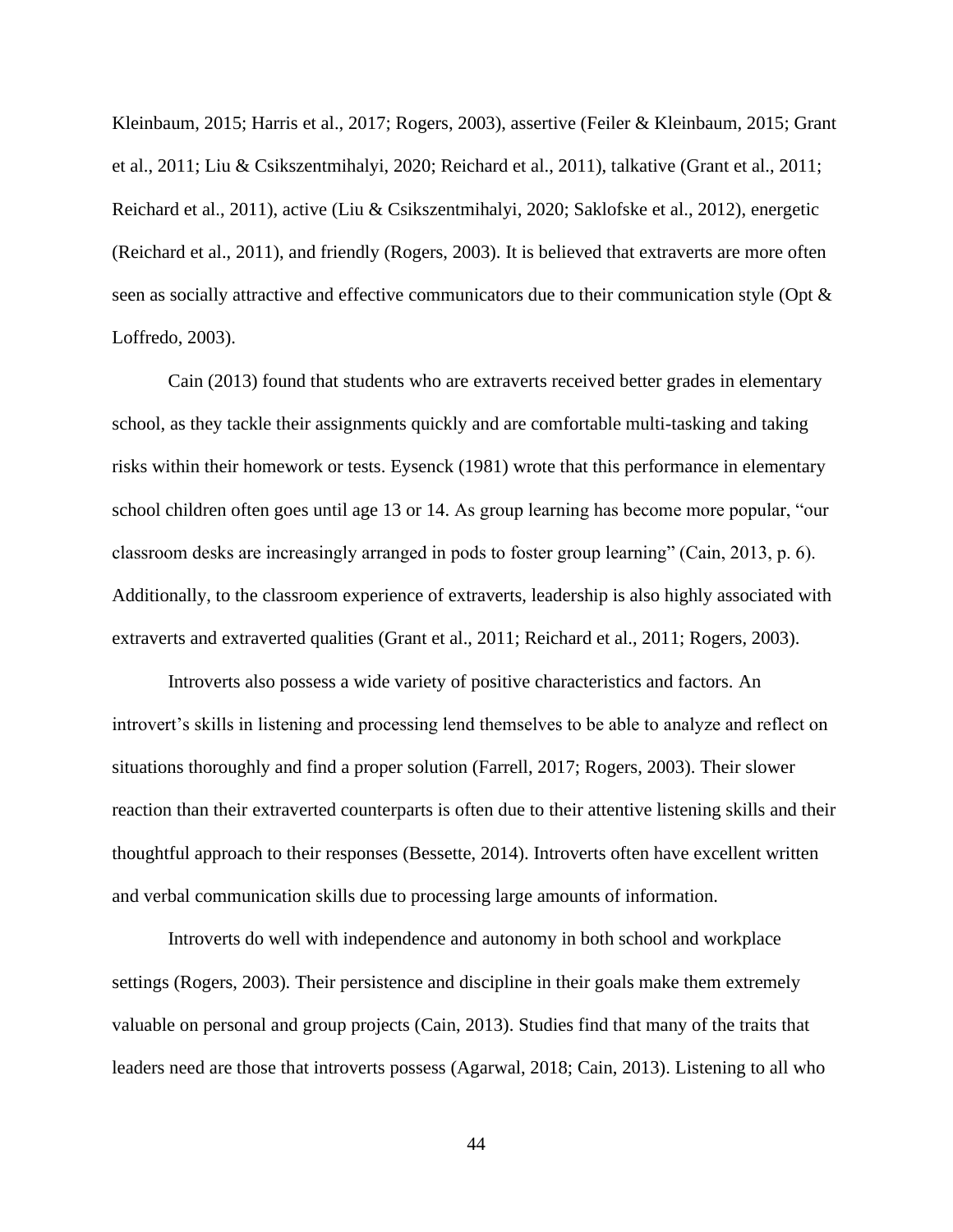may report to them, either in group work or in the workplace, introverts implement the suggestions of those around them, helping to motivate others (Cain, 2013; Spark et al., 2018). Introverts often craft detailed and thoughtful responses. These traits can help introverts excel at decision-making (Farrell, 2017).

Introverts' ease in being alone also assists in performing well academically. Their interest in concepts and ideas helps them learn one-on-one rather than in group-type settings (Edwards, 1989), which may lead them to stray away from study sessions with their peers (Toma, 2015). Cain (2013) found that "introverts outperform extraverts in high school and college" (p. 167). Eysenck (1981) wrote that introverts learn better in traditional, structured classrooms. However, with the advent of online learning, research indicates that online classrooms may be effective in introvert participation (Carnevale, 2003). Harrington and Loffredo (2010) discovered that a significant number of introverted participants preferred online classes compared to extraverted participants, who preferred in-person classes.

#### **Negative Characteristics and Factors**

While the exact population breakdown of temperament traits is unknown, studies report that there is often a 3 to 1 ratio of extraverts to introverts (Briggs Myers & Myers, 1992; Rogers, 2003, Wood, 2014). While both temperaments have positive characteristics, they both also portray negative characteristics.

Cain (2013) wrote that extraverts tend to think less and act faster, which can cause them to make rash decisions and say things to others they may not mean to say. With their prevalence for sociability and talkativeness, extraverts may also be seen as overly assertive or dominant (Cullen-Lester et al., 2016). On teams, or in classrooms, they may overpower discussions, and give the perception that they are unwilling to listen to others (Cullen-Lester et al., 2016). Due to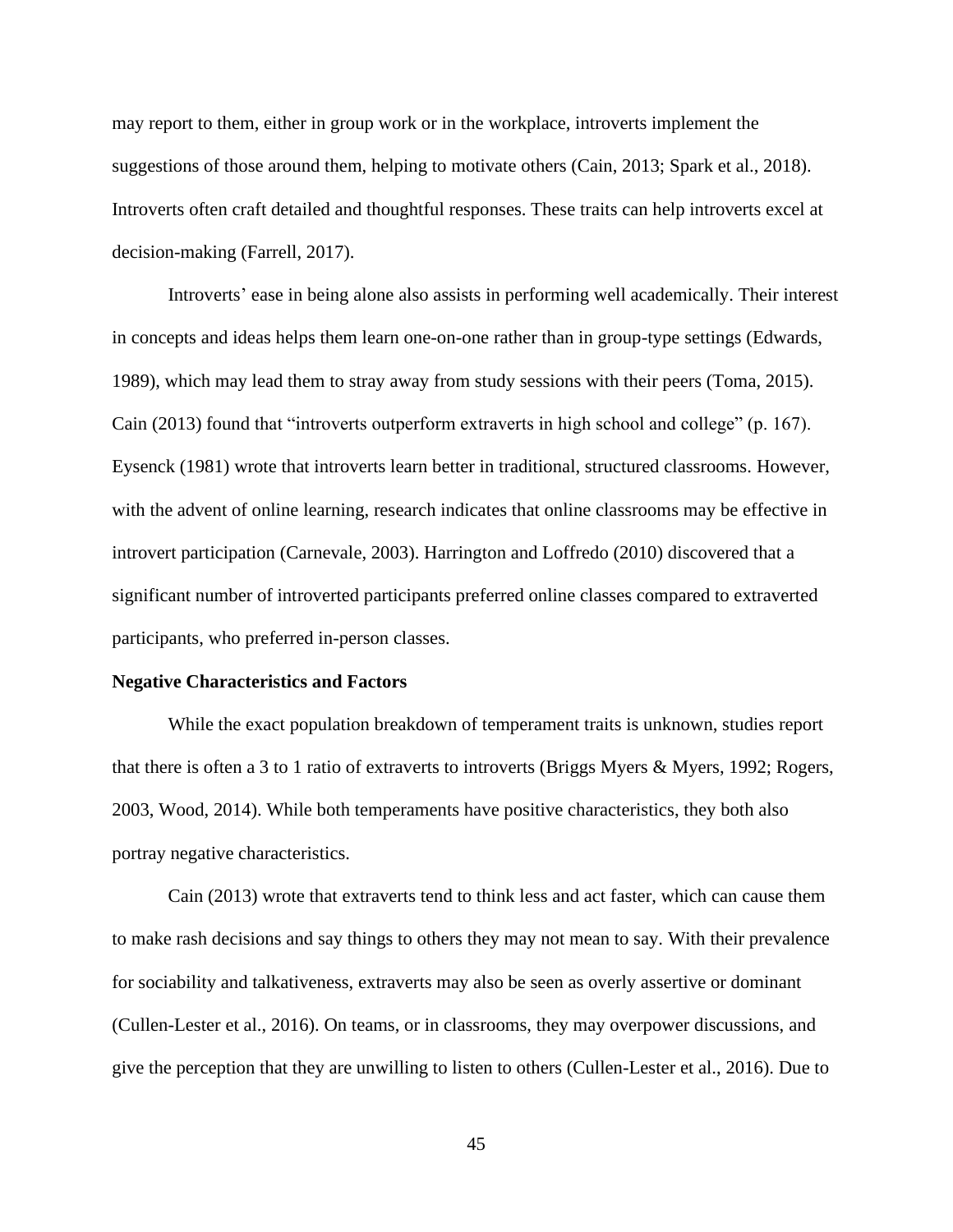their gregariousness, they may often be thought to be "'shouting the loudest'" (Cullen-Lester et al., 2016, p. 1015). Also, with their sociable style, extraverts can be thought to be attentionseeking or prefer being the center of attention (Grant et al., 2011). Extraverts may gain influence and leadership positions within teams or organizations, due to their dominance. Anderson and Kilduff (2009) wrote that people with more dominant personalities "achieve influence because they tend to appear competent to others, even when they actually lack competence" (p. 491). Because of this dominance, leadership has been highly associated with extraversion (Grant et al., 2011; Reichard et al., 2011; Rogers, 2003; Spark et al., 2018).

Introversion also comes with surmised negative characteristics and factors. Introverts may be perceived as weird or weak (Bessette, 2014), undesirable (Rogers, 2003), shy (Agarwal, 2018; Bessette, 2014; Farrell, 2017; Liu & Csikszentmihalyi, 2020; Reichard et al., 2011), rude or aloof or anti-social (Bessette, 2014; Granneman, 2017), withdrawn (Granneman, 2017; Hills & Argyle, 2001; Laney, 2002; Mccaulley, 1990; Rogers, 2003), depressed (Granneman, 2017), and isolated (Hills & Argyle, 2001; Rogers, 2003); because of this, they are also misperceived as unwilling to participate (Marfo, 2017). In not seeing leaders with similar temperament traits in leadership roles, introverts often do not view themselves as being or becoming leaders (Rogers, 2003).

Research has shown that imposter syndrome, or imposter feelings, may also be related to the introvert psychological type (Crouch et al., 1991; Langford & Clance, 1993). Langford and Clance (1993) indicated that introverts may feel they need to keep themselves hidden from the world, creating a separation to their outward representation. They indicated that pressure to live up to societal standards might create feelings of incompetence, unworthiness, and the feeling of being exposed (Langford & Clance, 1993). While both introverts and extraverts may experience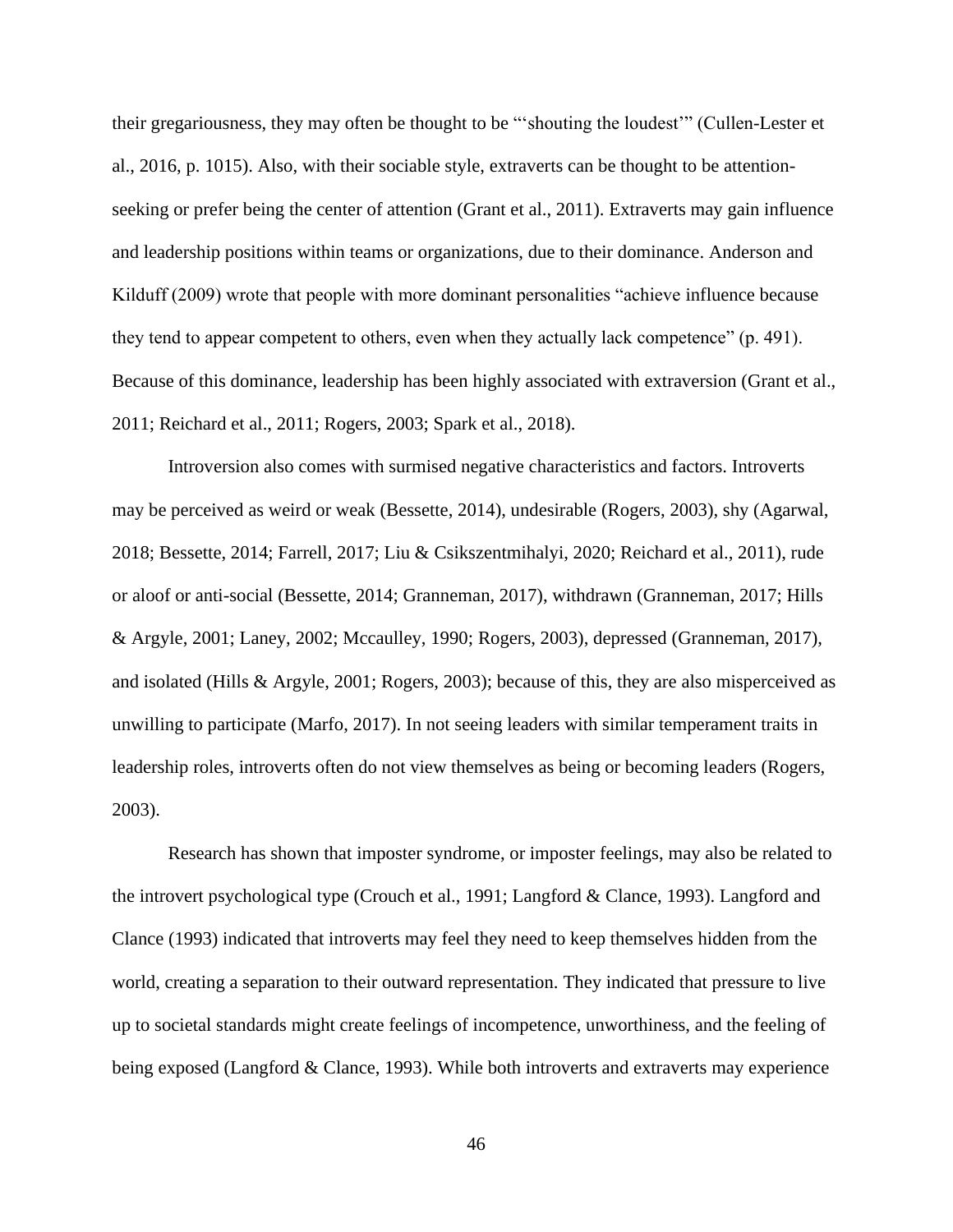imposter feelings, this phenomenon may impact introverts more so than extraverts (Crouch et al., 1991; Langford & Clance, 1993).

### **Current Introversion Literature**

If a person walked into a bookstore, they would find a section dedicated to selfimprovement or personal growth (Bergsma, 2008; Wilson & Cash, 2000). According to McLean (2013), thousands of self-help books have been written, and millions of people choose to read this book genre. "Individuals who enjoy reading and feel competent at it are…more interested in reading self-help books" (Wilson & Cash, 2000, p. 125). Additionally, Wilson and Cash (2000) found that college students who related the readings to their own thoughts, feelings, emotions, and behaviors enjoyed self-help books. Books labeled self-help center around two distinct categories, personal growth and "Who Am I?" (Bergsma, 2008, p. 344). Personal growth frames knowledge more practically, discussing self-improvement, while *Who Am I?* discusses insight and self-understanding (Bergsma, 2008).

This book genre may appeal more to introverts due to our culture's prevalent population of extraversion. Introverts may read more self-improvement books because they are interested in understanding more about themselves or their relationships (McLean, 2013). Additionally, "selfhelp books may appeal to persons with skills and interests in the self-regulation of their emotions and behaviors" (Wilson & Cash, 2000, p. 125).

Current bestselling books surrounding introversion at home, in the workplace, and in relationships are abundant (Scott, 2016). Popular blogs about introversion, similar to Jenn Granneman's Introvert, Dear [\(https://introvertdear.com/\)](https://introvertdear.com/), are abundant among personal-growth sites. This particular author is also active on both Facebook

[\(https://www.facebook.com/introvertdearblog\)](https://www.facebook.com/introvertdearblog) and Instagram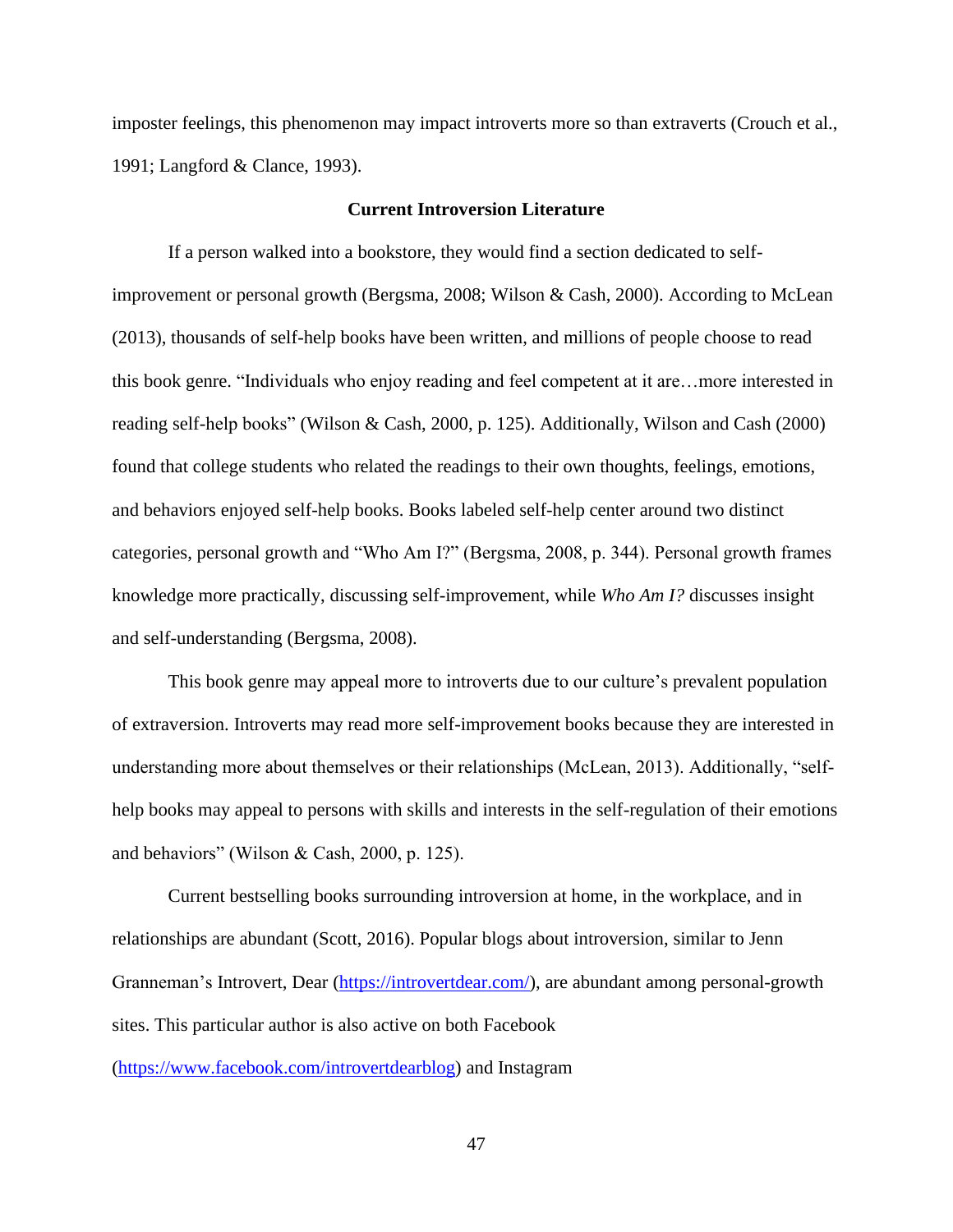[\(https://www.instagram.com/introvertdear/\)](https://www.instagram.com/introvertdear/). These online knowledge communities are perfectly geared towards introverts, as they often prefer asynchronous communication and information (Bessette, 2014). Additionally, Cain (2013), Granneman (2018), and Smith et al. (2021) all discuss the prevalence of introvert's activity online, indicating that they enjoy internet socialization and smaller, more intimate niche knowledge groups.

Recent educational research surrounding introversion focuses on the use of social media. Smith et al. (2021) discussed that "social networking sites such as Instagram or Snapchat provide support through various indirect and direct messaging options which presumably create a friendlier and less risky environment for interactions to occur" (p. 19). Additionally, Panagiotidou (2020) stated that social media is shown to be a communication tool that may be more applicable to those who have undeveloped in-person social skills.

#### **Chapter Summary**

The preceding literature review included identity, involvement, and student retention theories. As the authors suggest, these themes are integral for all students, no matter their temperament or personality type. A comparison of the defining characteristics and positive and negative factors of both extraversion and introversion was introduced, in addition to information on current literature surrounding introversion. For those who identify as introverts, higher education can be a place where they can learn to be themselves, grow, and thrive as students and in their social spheres. As described in the literature, introverts have much to offer colleges and universities both as students and as involved community members. The following research can offer more information on the integration of introverts into a university's extracurricular opportunities.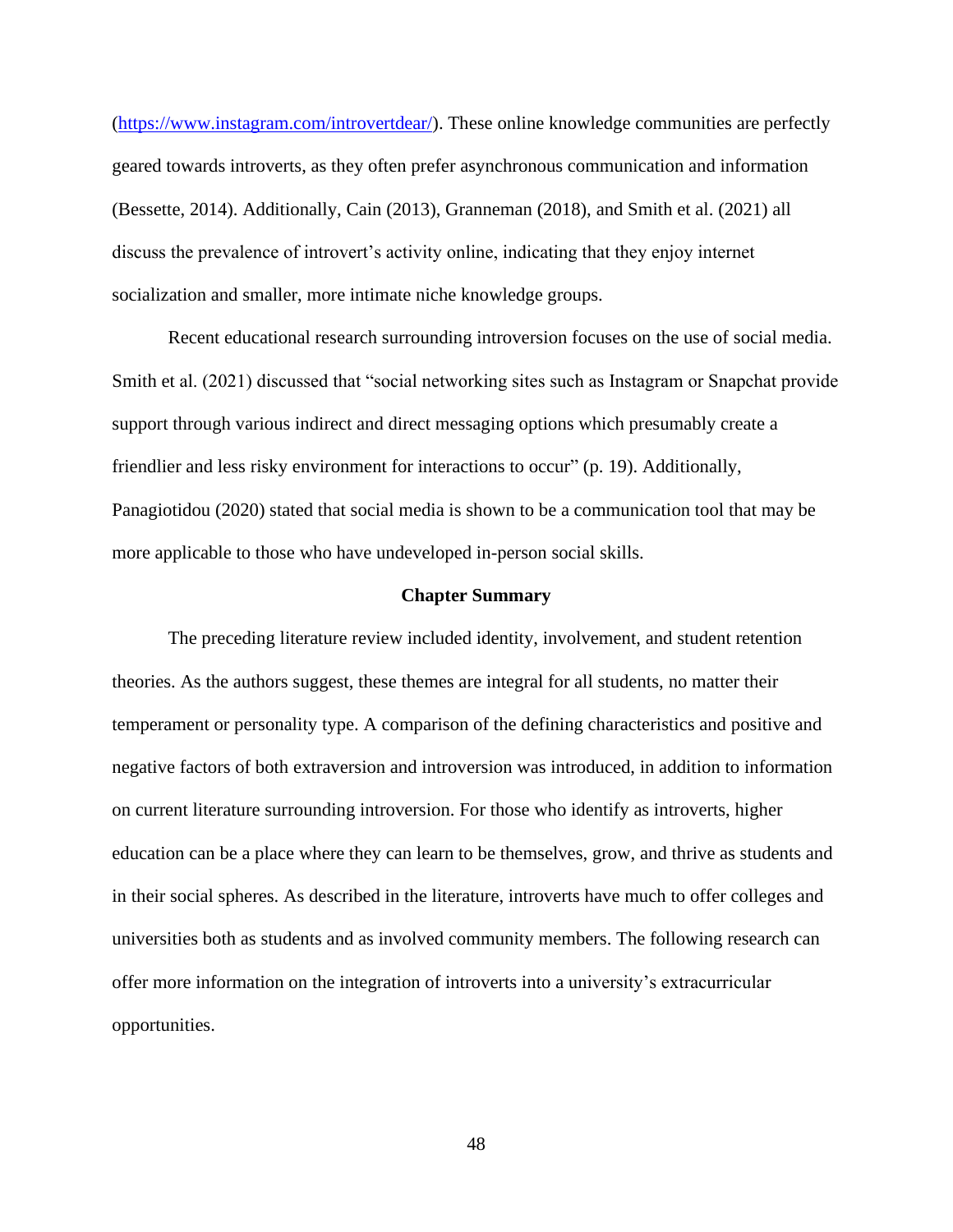#### **Chapter 3. Research Method**

# **Introduction**

The purpose of this qualitative, phenomenological study was to understand the lived experiences of college students who were involved in extracurricular activities during their undergraduate experience who also identify as introverts. This phenomenological study was designed to understand the experiences of how and why introverted students become involved within their respective college campuses. This understanding of introversion and extracurricular involvement may inform further practices by student affairs professionals regarding the involvement and retention of self-identified introverts.

### **Research Questions**

The central question guiding this study was: What are the needs of introverts in their extracurricular, undergraduate experiences? The following additional questions guided this study to address the how and why introverts chose to get involved in college, as well as their experiences of being an introvert throughout their extracurricular journey.

Research Question 1. How do introverts describe their decision-making process about involvement in extracurricular activities in college?

Research Question 2. What opportunities from extracurricular involvement do introverts perceive?

Research Question 3. What skills do introverts perceive they have developed as a result of extracurricular involvement?

Research Question 4. How do introverts perceive that their preferences influence their extracurricular involvement?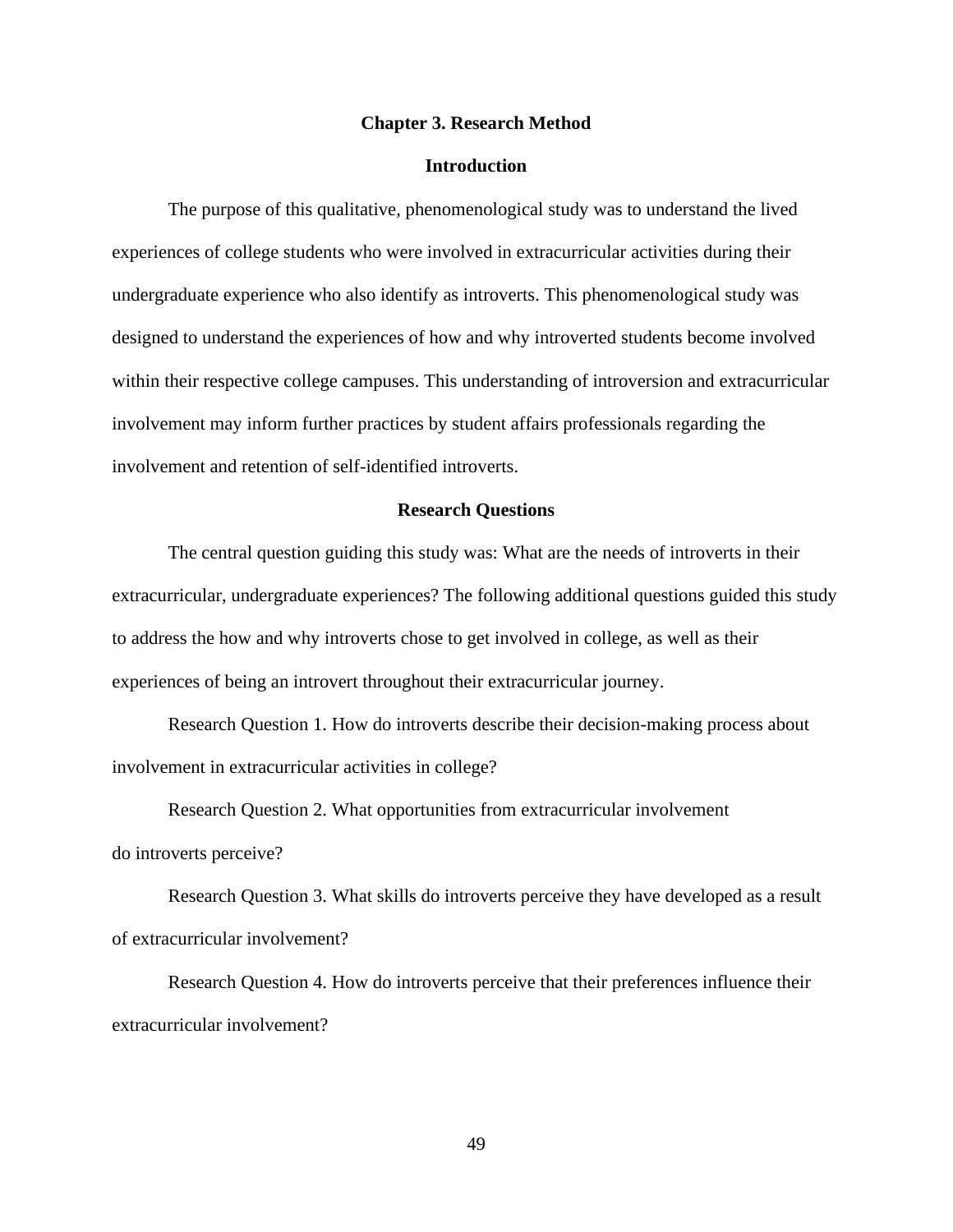Research Question 5. What changes in extracurricular opportunities do participants perceive as benefitting introverts?

## **Reflexivity and Researcher Perspective Statement**

In qualitative research, reflexivity is a researcher's perpetual internal dialogue, selfevaluation, and recognition and acknowledgment that their position on the topic studied may affect the research process and outcomes found (Berger, 2015). Using reflection, both integrity and trustworthiness are integrated into their research (Finlay, 2002). The following serves as my statement regarding my position and reflections.

I reflected on what I had learned and heard throughout my interviews. Phenomenology focuses on common experiences shared by those interviewed (Creswell, 2007). Due to this, reflection was vital to distinguish the themes identified by the participants, especially to be able to distinguish them from that of my own experiences. As a Midwestern, middle-class, white female, I acknowledge that my personal positions have the potential to influence my research.

I am also an introvert. As such, my perspective is as one who was highly engaged in high school and throughout my college years. Additionally, as a higher education professional with more than 20 years of experience in various realms of student affairs, I believe in the importance of extracurricular involvement in shaping college students as they go through their years at a higher education institution. As a student affairs professional, I know the challenges of creating and maintaining a wide variety of student engagement opportunities. Having worked at several universities in various divisions, I have first-hand knowledge of the creation, implementation, and results of a vast number of both small-and-large programs, events, and both passive and active involvement opportunities.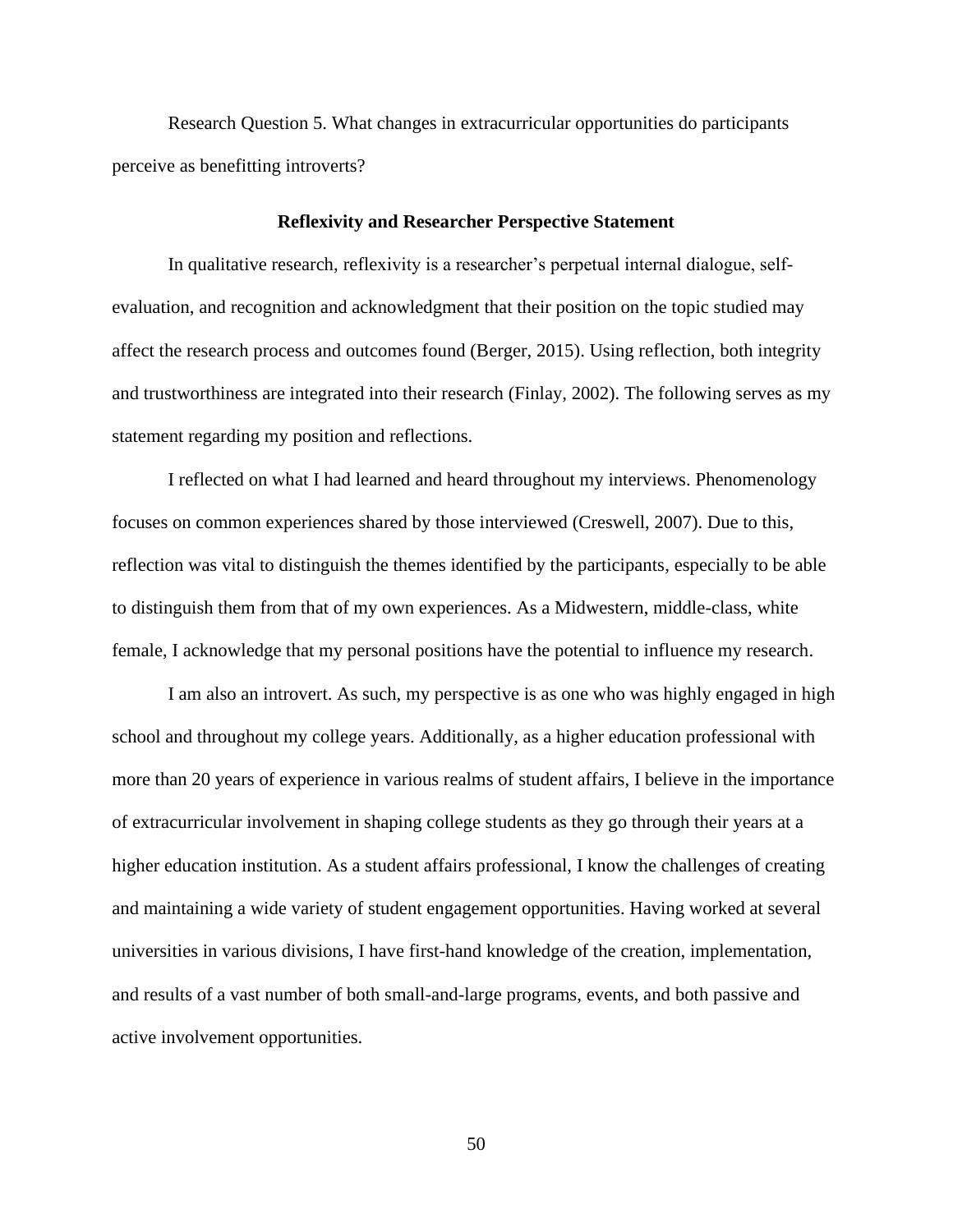#### **Qualitative Research Design**

For this study, I chose a qualitative, phenomenological research method. As phenomenology is the study of lived experiences (Adams & van Manen, 2008), this method was used to help explore the meanings that introverted students had regarding their time in undergraduate extracurricular involvement opportunities.

Due to the holistic nature of qualitative research, most of the topics discussed were semistructured in nature to leave ample space for the participants to share their thoughts and perceptions on each subject. During the initial interview, follow-up and clarifying questions were asked, and several subsequent email follow-ups with participants expanded upon initial topics.

A qualitative research method fits the lived experiences of introverts well in that it uses frameworks that are centered by the participants of the study (Creswell, 2003). The researcher builds a relationship with the participants, seeking a rapport with those interviewed. Pezalla et al. (2012) described the researcher as an additional instrument in the study because they become active in the research process. Additionally, as an instrument, the researcher also creates a conversation space comforting to the participants (Pezella et al., 2012). Using the researcher as an instrument can also encourage quality and depth from the data formed from the interviews (Xu & Storr, 2015). As qualitative research is continually evolving, the questions asked during an interview may evolve with it. Creswell (2003) noted that "research questions may change and be refined as the inquirer learns what to ask and to whom it should be asked" (pg. 181). This leaves the possibility for open-ended discussions to forge new directions of questions as the interviews continue.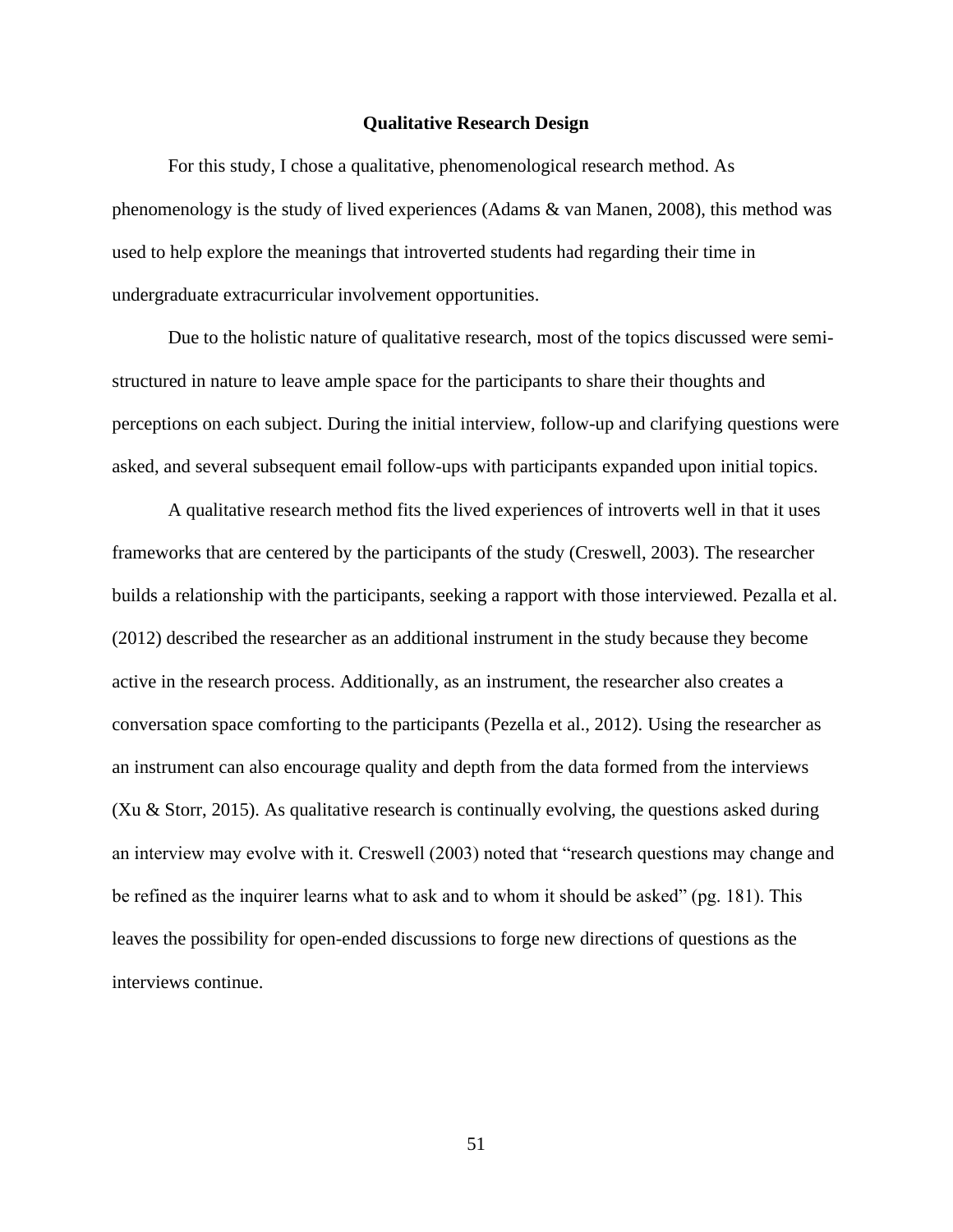#### **Phenomenology**

Creswell (2003) identified phenomenological research as "the 'essence' of human experiences" (p. 15), using a small number of subjects to make meaning and develop patterns regarding the subject (Creswell, 2003). It is a collection of the experiences from the participants who have a commonality in the phenomenon being researched (Creswell, 2007; Creswell et al., 2007). This type of qualitative design is often chosen due to the interest in the subject and its experiences by those who have lived it (Englander, 2012). This is the precise reason phenomenology was chosen for this dissertation. Phenomenology is a proven design to research the lived experiences during passive and active extracurricular involvement opportunities of those who identify as introverts.

In phenomenology, a participant's perception is not doubted, as it is considered a primary source of knowledge (Moustakas, 1994). Due to phenomenology being the lived experiences of each individual, this type of study is self-reflective for both the participants and the researcher (Adams & van Manen, 2008). A researcher spends "extensive and prolonged engagement" (Creswell, 2003, p. 15) with a small number of participants. Then, the researcher combines each similar experience to create a "universal essence" (Creswell, 2007, p. 58) of those experiences. The essence of each type of experience is clustered by significant statements in order to write descriptions of the participants' experiences (Creswell, 2007).

With introvert's individual differences and experiences being vast, phenomenology is essential in understanding what they felt while in their extracurricular involvement. There is no singular answer as to how introverts may have perceived their experience, leaving personal interviews as the best way for us to learn more about their thoughts and perceptions.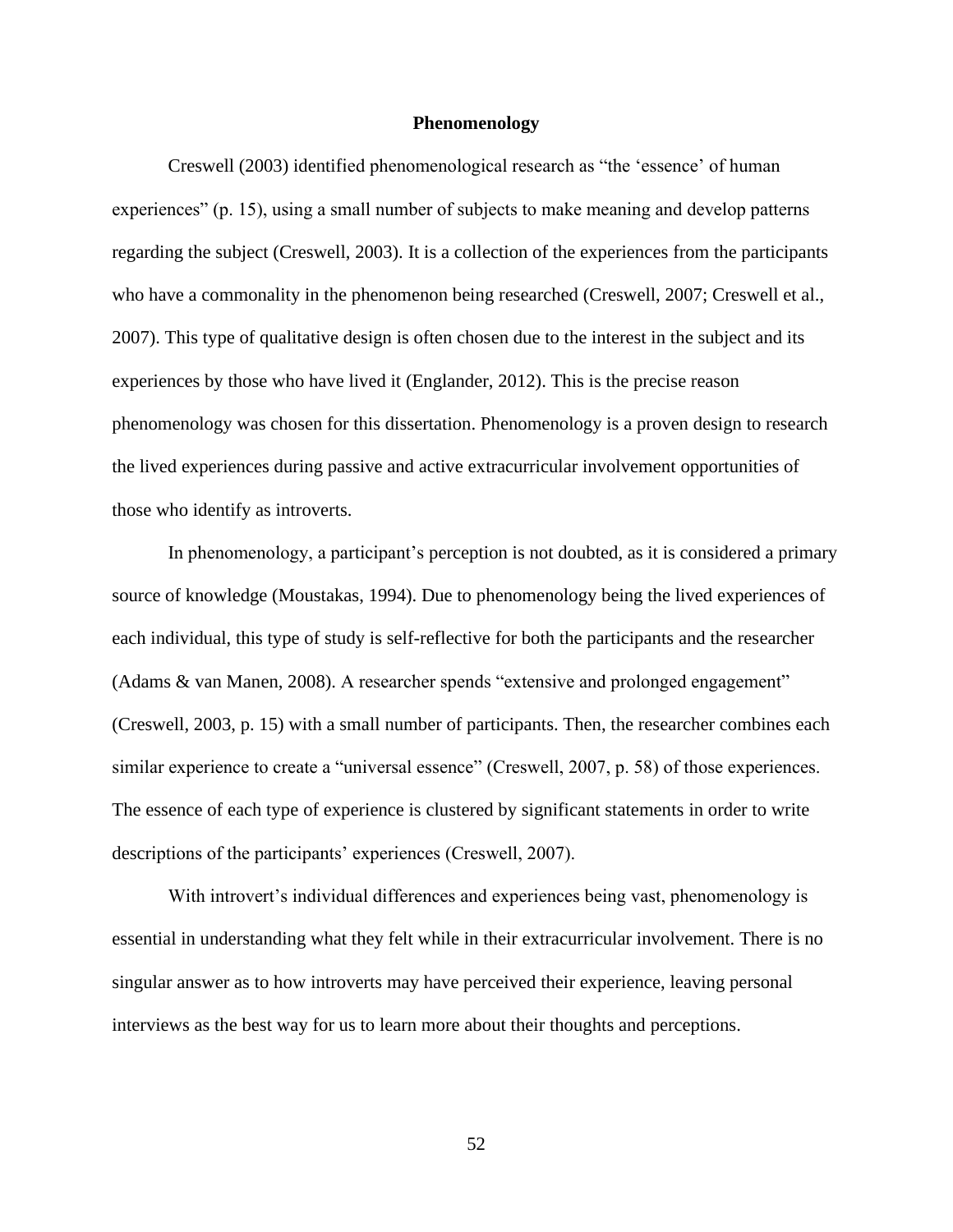Additionally, as an introvert, I was able to act as both an instrument and a researcher. Creswell (2007) wrote:

How we write reflects our own interpretation based on cultural, social, gender, class, and personal politics we bring to research. All writing is 'positioned' within a stance. All researchers shape the writings that emerge, and qualitative researchers need to accept this interpretation and be open about it in their writings. (p. 179)

As a researcher, this reflection may be able to assist in helping future generations of student affairs practitioners develop a deeper understanding of introverts throughout their involvement and inform policies and practices (Creswell, 2007).

### **Participant Selection**

In qualitative research, purposeful sampling is often used, meaning "that the inquirer selects individuals… for study because they can purposefully inform an understanding of the research problem and central phenomenon in the study" (Creswell, 2007, p. 125). As all participants must have some experience with being an introvert while participating in extracurricular opportunities at the university level, criterion sampling was used. This ensured that all cases met the criterion, including participation in at least two or more extracurricular opportunities while an undergraduate student self-identifying as an introvert. Criterion sampling was conducted using snowball sampling. This sample for this study was established by using colleagues in higher education who knew involved students who identified as introverts. Colleagues were asked to send the call for participants to anyone they knew who might have been interested in this study. Participants interested in learning more contacted me with any questions before they were given the informed consent letter outlining the research. Zoom video conferences were scheduled after the participants agreed to an interview.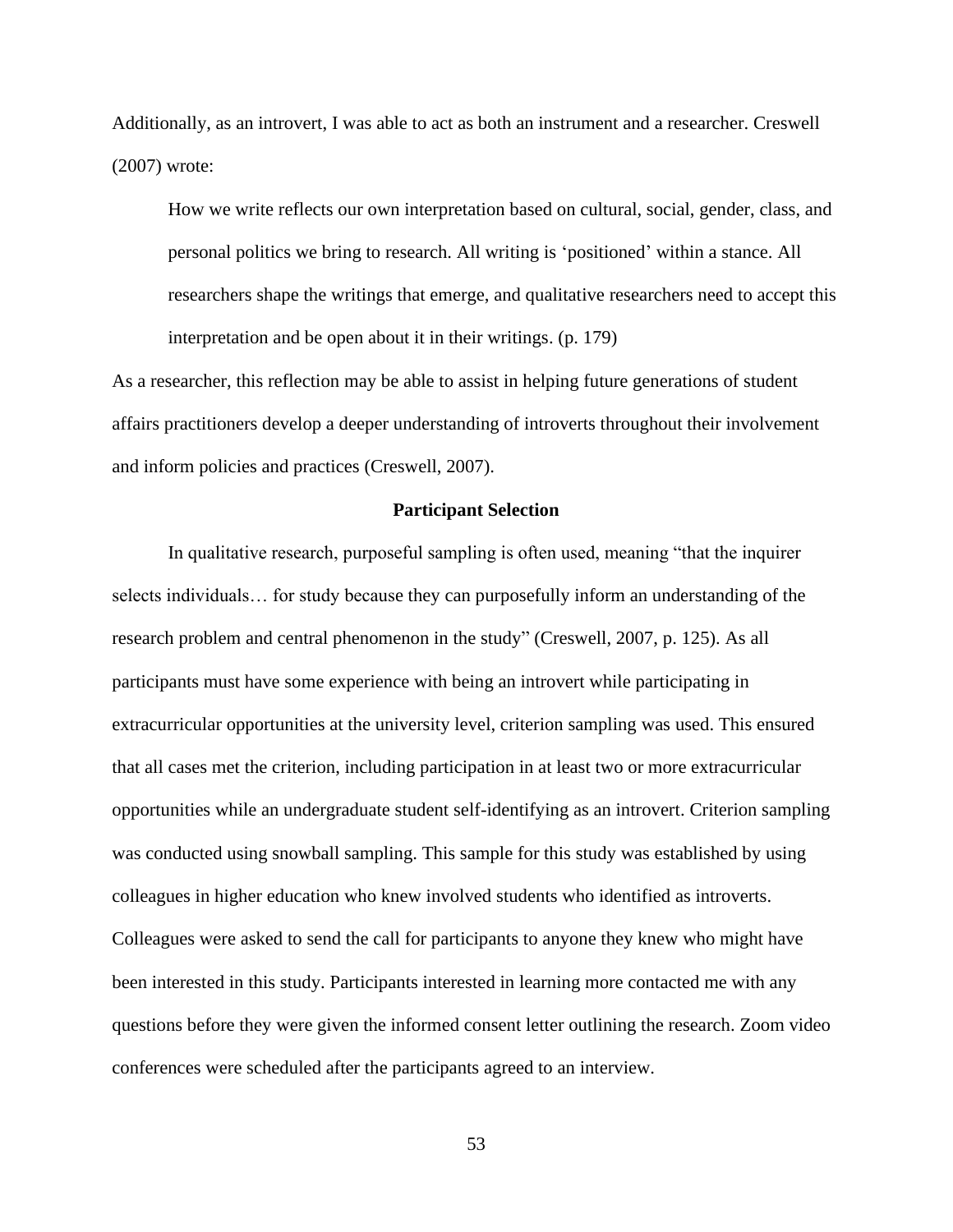Participants were also asked to take a free, online personality questionnaire from IDRlabs (*Personality Type Test*, n.d.). IDRlabs' test is similar to that of the Myer-Briggs Type Indicator and the Jung Type Indicator (*Personality Type Test*, n.d.). According to their website, it has been tested in several countries (*Personality Type Test*, n.d.). They have conducted statistical analyses of their test to assure both accuracy and validity (*Personality Type Test*, n.d.). The test was created by researchers who work with both personality and typology testing (*Personality Type Test*, n.d.). After taking the test, each participant shared their results with me before our interview.

Additionally, all participants were given a copy of the interview protocol prior to the interview. The interview protocol was designed to encapsulate each participants thoughts and perceptions on their joining involvement experiences, opportunities they received from that involvement, skills and abilities formed, and personal preferences for involvement.

### **Data Collection**

Data were collected through semi-structured open-ended questions. I recorded the interviews with the permission of the participants using Zoom in an informal and interactive dialogue. Recording each interview was beneficial for my repeated viewing and interpretation. Additionally, video conferencing software had the capability of voice-to-text transcription. Voice-to-text transcription allowed me to listen to what the participant said and read their response as well.

### **Data Analysis**

Using the recordings and the transcripts, I analyzed data and any notes taken during the interviews. Before coding I read and reread each interview to clarify their thoughts and perceptions. I took analytical memos during my reading of each interview. Analytical memos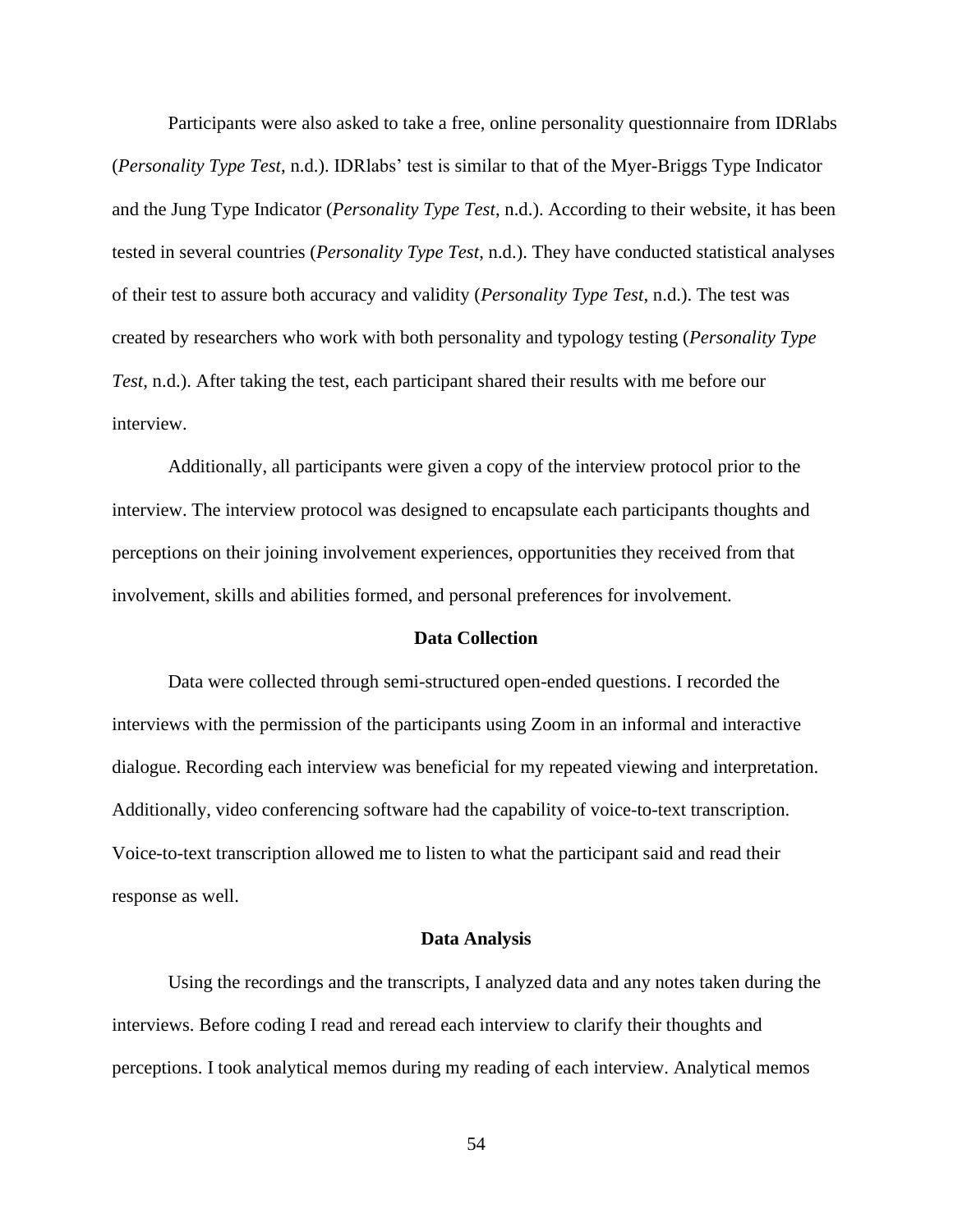can be used similarly to that of a researcher journal (Saldaña, 2021). As outlined by Saldaña (2021), I wrote analytical memos as to what was in my mind while reading the transcripts and later determined where it fit into the emerging themes and patterns. From the analysis, I used my memos and the participants' significant statements to develop meaningful clusters into themes from the interview responses as patterns emerged (Creswell, 2007). I wrote descriptions based on the participants' experiences, using these patterns and themes.

Each line of the transcription was coded manually with several stages of coding to identify themes, synthesize connections between themes, and relate them back to introversion and extracurricular involvement.

### **Credibility and Trustworthiness**

Naturalistic inquiry, the type of research under which phenomenology and many other qualitative methods fall, differs from quantitative inquiry in that it uses credibility, transferability, dependability, and confirmability instead of internal validity, external validity, reliability, and objectivity, respectively (Lincoln & Guba, 1985). Due to the differences between qualitative and quantitative methods, trustworthiness needs to be addressed. Lincoln and Guba (1985) developed four questions on how to discern trustworthiness: how can one establish 'truth' of the findings; how can one determine applicability; how can one determine consistency; and how can one ensure the findings are free from bias?

The first way is to establish credibility. To establish credibility, a researcher needs "to carry out the inquiry in such a way that the probability of findings will be found to be credible" (Lincoln & Guba, 1985, p. 296) and "to demonstrate the credibility of the findings by having them approved by the constructors" (Lincoln & Guba, 1985, p. 296). Having findings approved by the constructors, or study members, is also known as member-checks. Many researchers use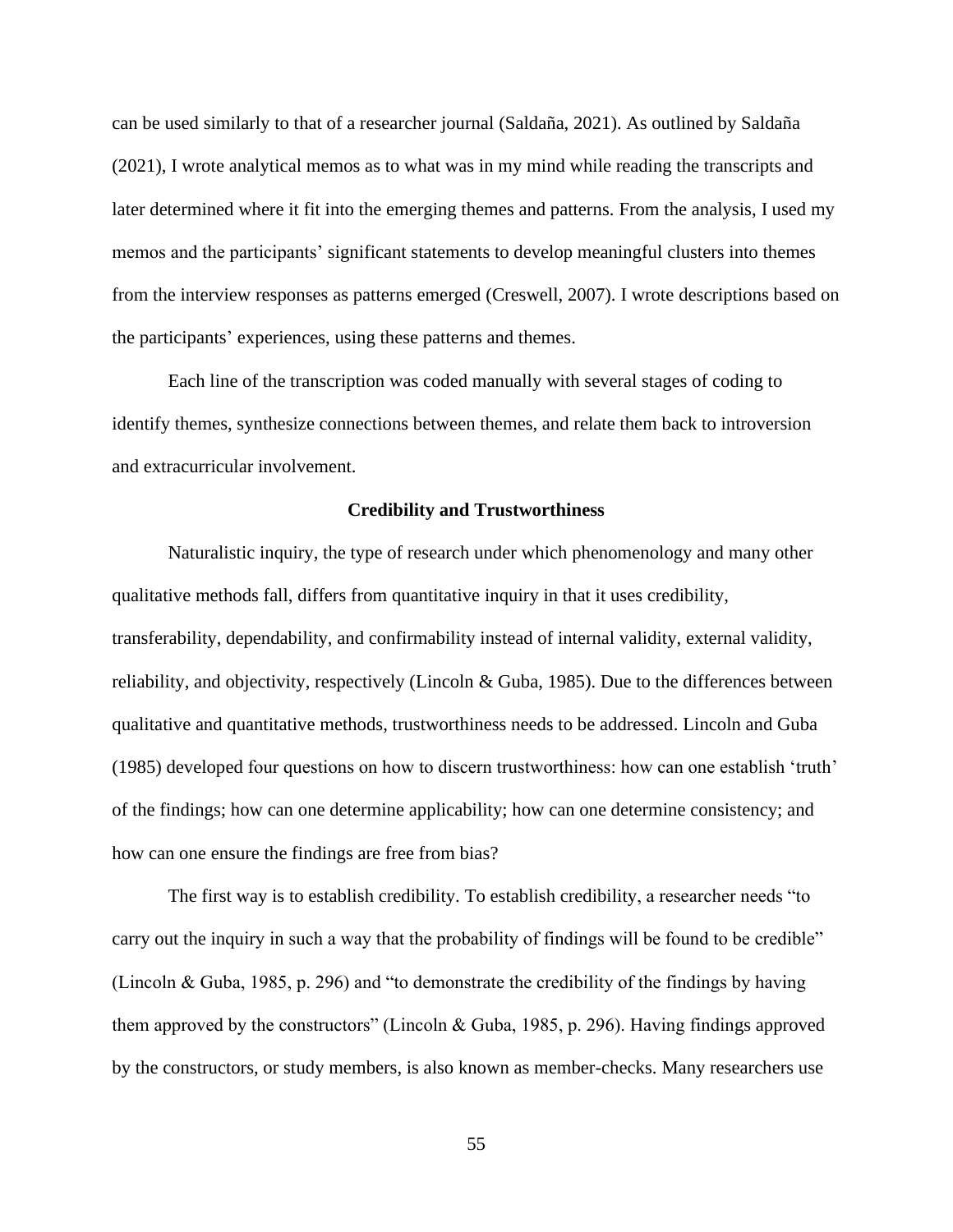member-checks as one of the main ways they ensure what was said was what the participant intended (Creswell, 2003; Lincoln & Guba, 1985).

Member-checks are also used often by researchers to conduct triangulation. Shenton (2004) described triangulation as "the use of different methods, especially observation, focus groups and individual interviews" (p. 65). Four different types of triangulation can assist in securing credibility and trustworthiness. Patton (2002) laid out the following types: methods triangulation, triangulation of sources, analyst triangulation, and theory/perspective triangulation. Also, Patton (2002) pointed out that using one or more types of triangulation adds credibility to the findings and reduces any skepticism that may arise with single method studies.

In addition to triangulation, thick, rich description is vital to ensuring the trustworthiness and credibility of qualitative inquiry. Patton (2002) wrote that "description forms the bedrock of all qualitative reporting" (p. 438). Creswell (2003) reported that this could lead to findings creating a shared experience for both readers and participants. It can also create an understanding of the shared culture (Darwin Holmes, 2020).

Another way to establish credibility is the use of bracketing. Bracketing is a continual process that assists in a researcher understanding their own stream of consciousness, emotions, and experiences (Tufford & Newman, 2012). Ahern (1999) created a list of tips for reflexive bracketing, where she indicated that it was not possible for qualitative researchers to be completely objective, as it is not in human nature. Instead, Ahern (1999) created a list of how to reflexively bracket a researcher's experience to ensure validity. Many of the tips discussed by Ahern (1999) are similar to that of keeping a reflexive journal or memoing.

Birks et al. (2008) described memo as an acronym that stands for "mapping research activities; extracting meaning from the data; maintaining momentum; and opening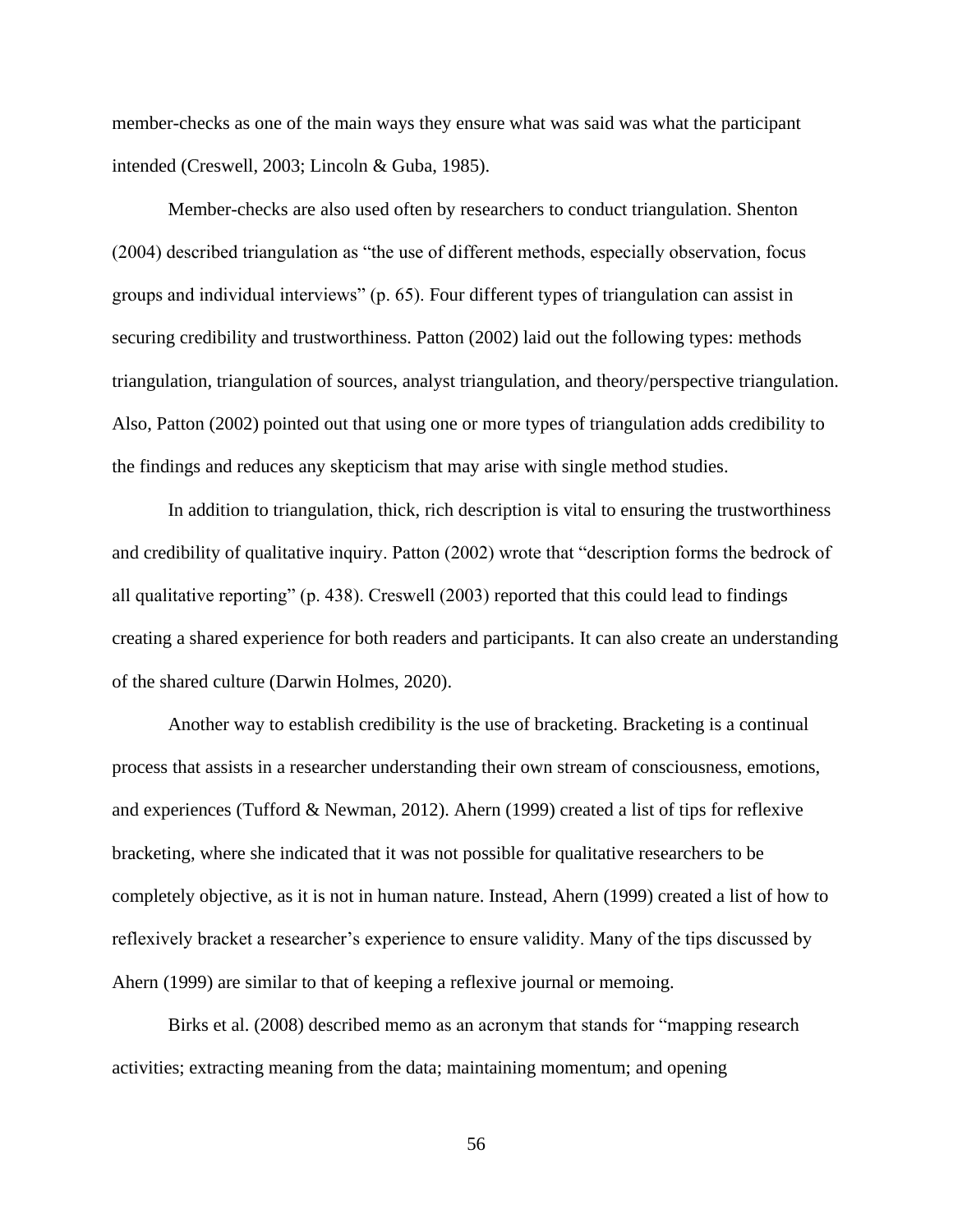communication" (p. 70). Memos can take shape as theoretical notes regarding the research process, notes surrounding methodology, and comments about what a researcher has observed (Tufford & Newman, 2012). In these memos, researchers can explore the data and find its meaning (Birks et al., 2008). Memos may also play a role in the sequence in which decisions are made in a researcher's process (Birks et al., 2008).

Bracketing, memoing, and keeping a reflexive journal all assist a researcher in identifying their personal preconceptions and assumptions, what the research means to them, and what conflicts may arise in the research (Tufford & Newman, 2012). Through memoing, a researcher may also learn what values they hold throughout their process (Tufford & Newman, 2012).

To ensure the trustworthiness of this research study, I conducted member checks, asking each participant to verify their transcript for accuracy or to add any additional information that they may have overlooked in our discussion. Additionally, I jotted short memos regarding the interviews, so that I had common themes or ideas to refer to when I began the analysis of data. As the data included the lived experiences of the introverts involved, I kept their quotes intact to ensure that thick, rich descriptions were available in the coding process and the use of analysis for the subsequent chapter.

#### **Chapter Summary**

Chapter 3 reintroduced the research questions. Also discussed was my statement as the researcher and the role of reflexivity in my data. This chapter outlined the research design and methods used for surveying, sampling, and interviewing the participants. It also included the coding measures used to find patterns and themes among the statements from those who were interviewed. Lastly, I addressed credibility and trustworthiness in qualitative research. The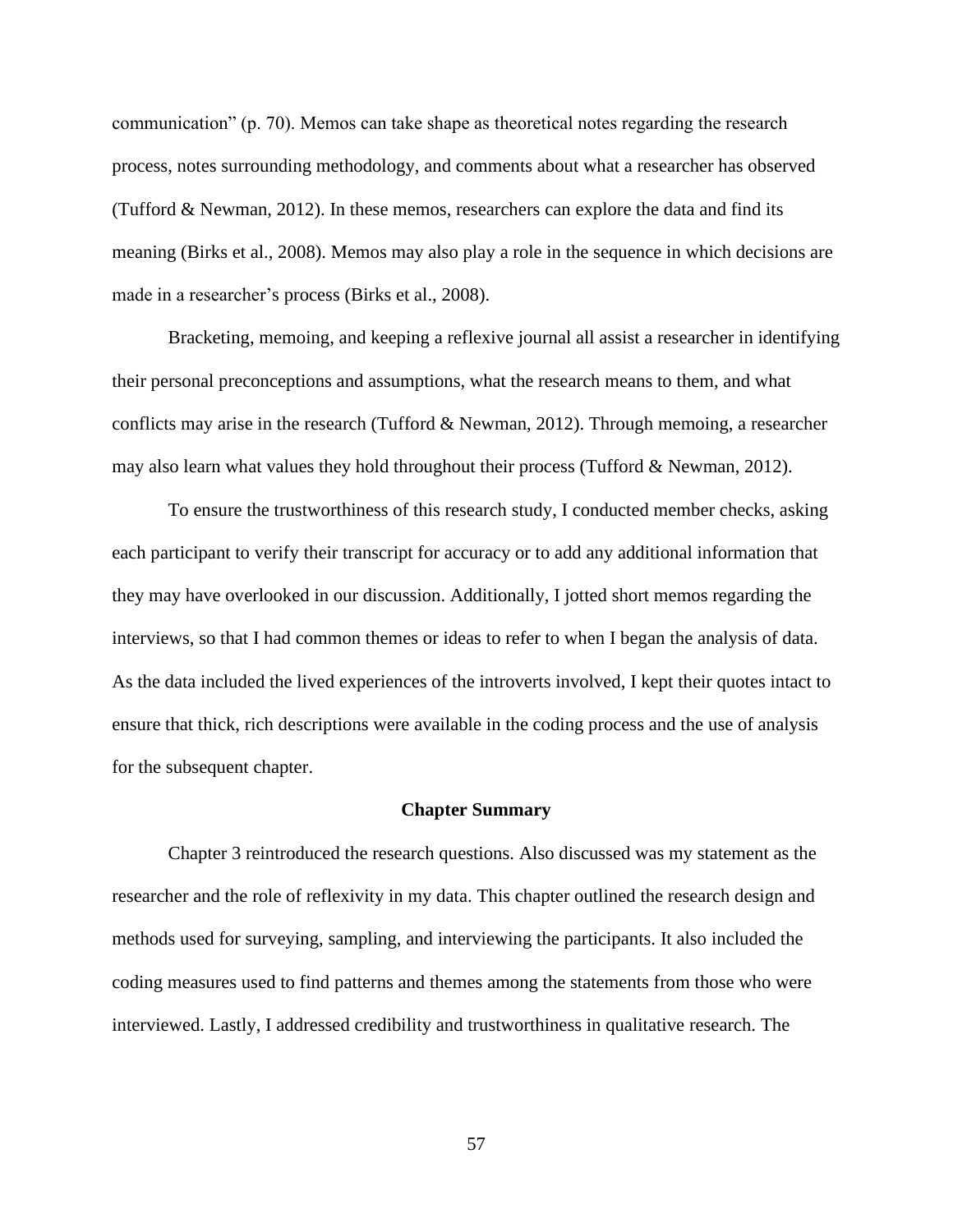following chapter will discuss the interviews, including the description of the participants, all responses to the questions, and the themes gathered from their statements.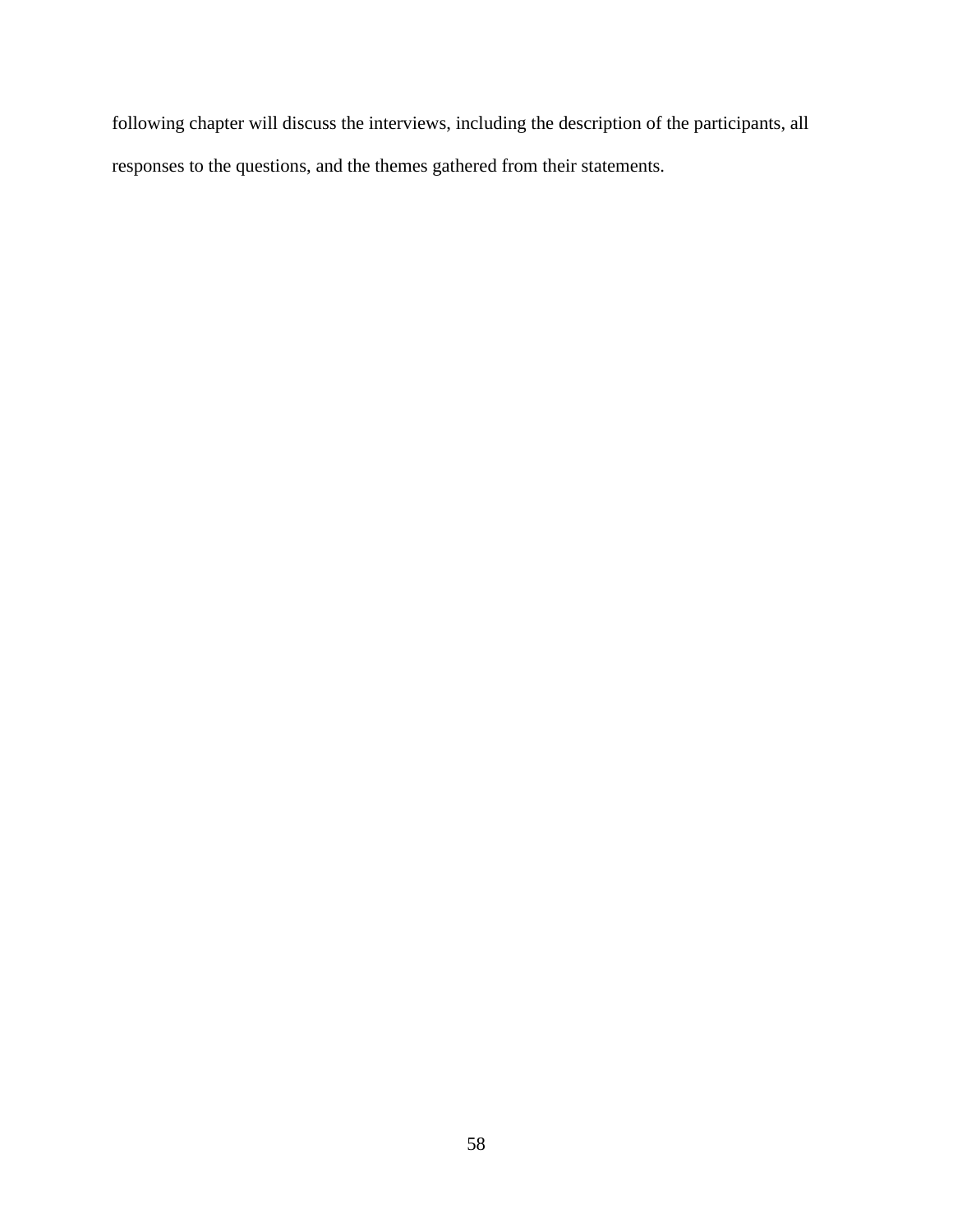#### **Chapter 4. Analysis of Data**

The purpose of this qualitative, phenomenological study was to understand the lived experiences of college students who were involved in extracurricular activities and who identify as introverts. The population I interviewed consisted of college students involved in two or more extracurricular activities or experiences during their undergraduate studies and who selfidentified as introverts. The study participants were former undergraduates from public, fouryear institutions.

# **Introduction**

Using semi-structured interviews, I sought the lived experiences of introverts who were involved in extracurricular opportunities during their undergraduate experience. I gathered their impressions regarding their involvement opportunities, the opportunities they were given throughout their experiences, the skills and abilities they formed while involved, their friendships made through involvement, and their thoughts surrounding introversion.

The following research questions guided this study.

Research Question 1. How do introverts describe their decision-making process about involvement in extracurricular activities in college?

Research Question 2. What opportunities from extracurricular involvement do introverts perceive?

Research Question 3. What skills do introverts perceive they have developed as a result of extracurricular involvement?

Research Question 4. How do introverts perceive that their preferences influence their extracurricular involvement?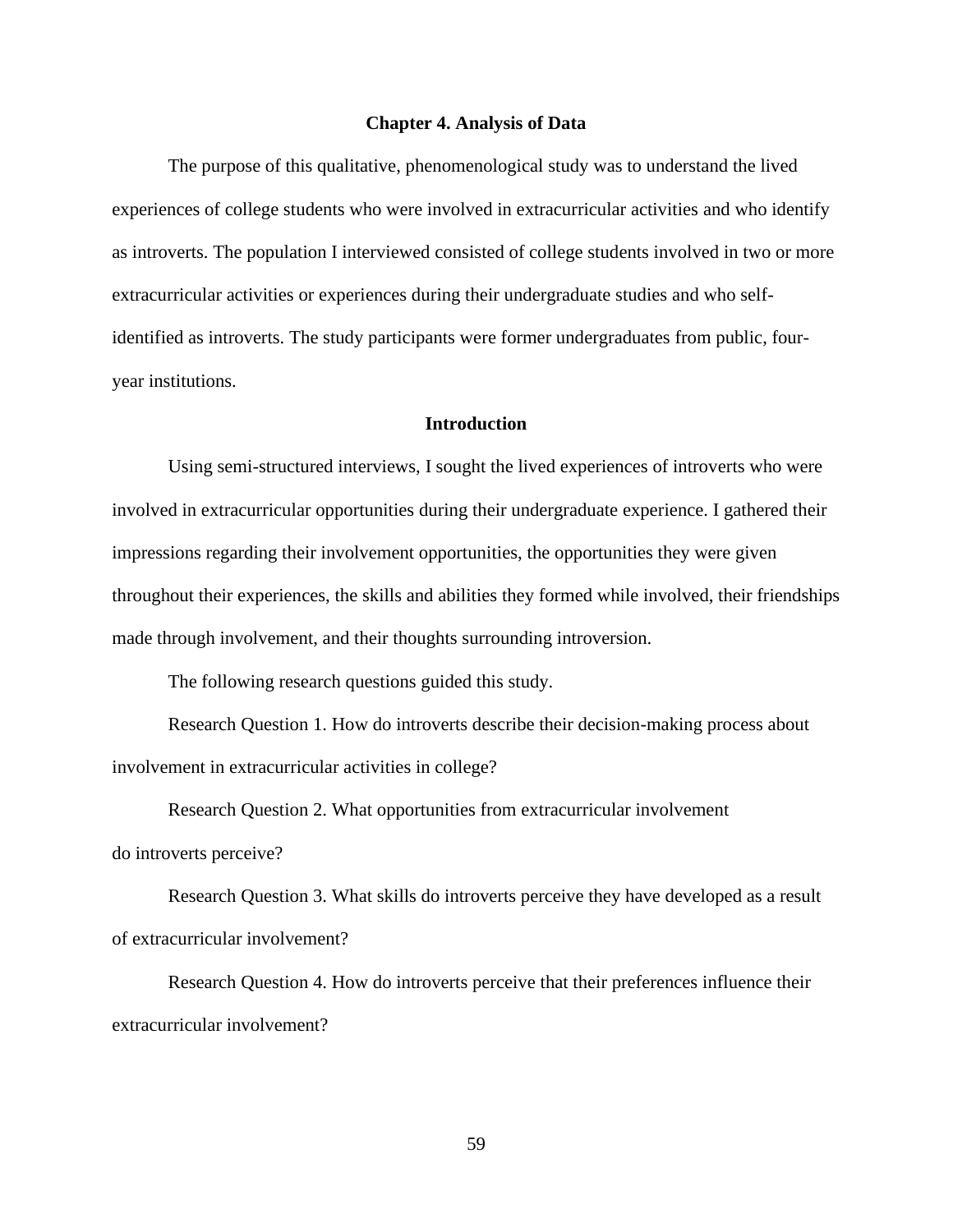Research Question 5. What changes in extracurricular opportunities do participants perceive as benefitting introverts?

All participants were identified based on purposive and snowball criterion sampling. The participants volunteered to be interviewed, agreeing to share their thoughts and perceptions regarding introversion and involvement. Each interview was recorded via Zoom, and a transcript was taken from the software's recording. I reviewed the transcripts for voice-to-text accuracy. The transcripts were then emailed to the participants, as member checks, requesting their review. All participants agreed to the accuracy of their transcript, and several participants added additional thoughts and details. Transcripts were read multiple times prior to theming and coding for accuracy. Analytical memoing was used during initial reading processes to create a reflection regarding emerging patterns, categories, themes, and concepts (Saldaña, 2021). Using member checks and analytical memoing, recurring themes and categories emerged from the participants, creating triangulation.

Confidentiality was insured through the use of a participant key. Each person interviewed was given a participant number in the order in which they were interviewed. Their current or former job titles, locations, and institutions were not used within these findings. All identifying factors have been generalized for their confidentiality.

#### **Participant Profiles**

Eleven participants took part in this study. I used my personal Facebook page as a call for participants and asked colleagues to share it with their networks as well. Through my call for participants, I was familiar with seven of the volunteers. Of the remaining four, one was a snowball participant through one of the volunteers, and the additional three were unknown to me. Each participant had been enrolled in a public, four-year college or university at some point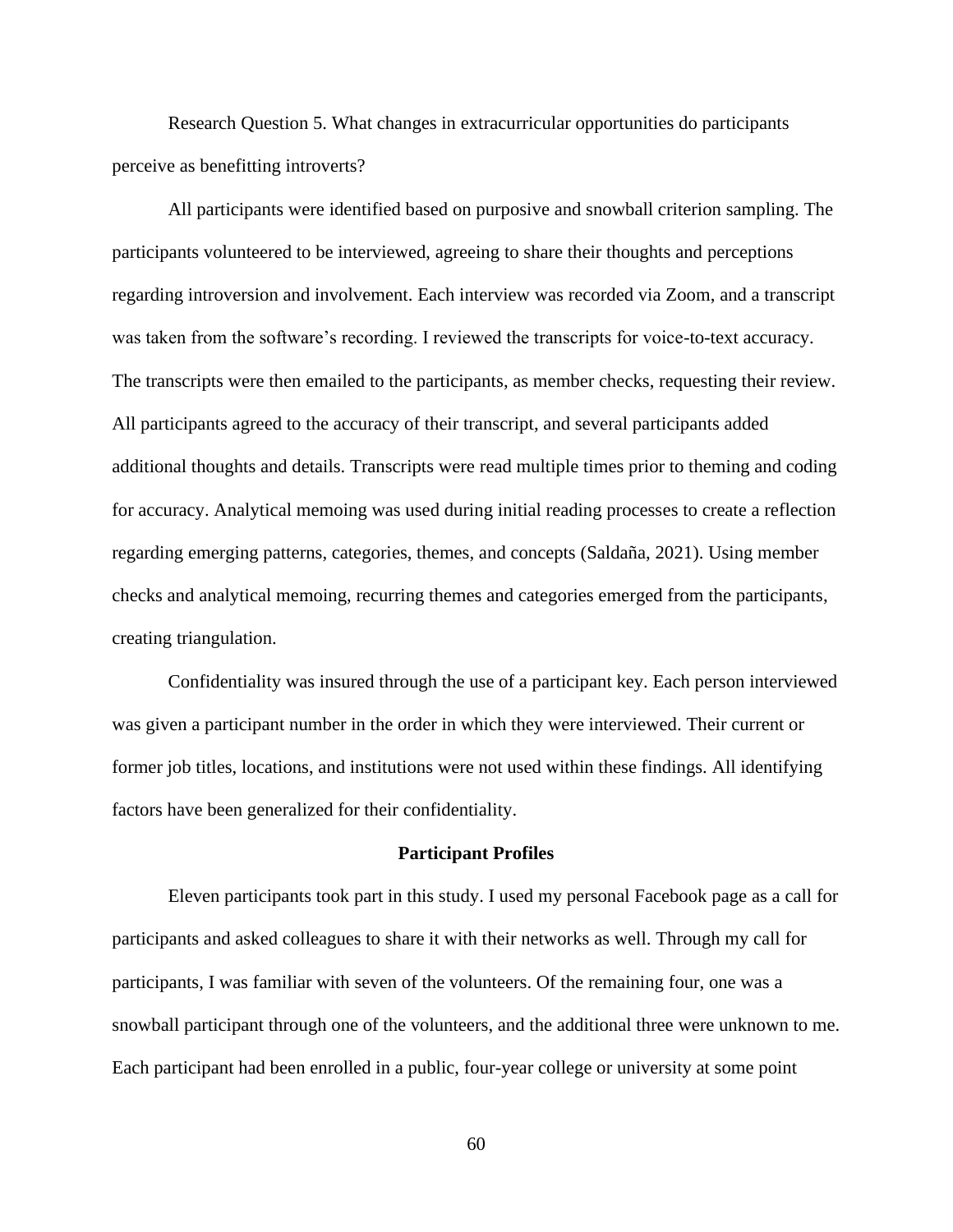during their undergraduate experience. One participant transferred to a two-year vocational college for graduation. One participant transferred from a two-year vocational college to finish their undergraduate degree at a four-year institution. One participant transferred from one public, four-year institution to another, where he graduated. The remaining eight participants graduated from the institution they began at during their undergraduate experience. Ten of the 11 participants were female; one participant was male. One participant was a nontraditional student returning to the classroom in her 30s as a wife and mother. The remaining 10 participants were all traditional aged students.

Participant 1 attended and graduated from a large public, four-year institution (*Carnegie Classifications*, n.d.) in the South Atlantic Division of the South Region (*Geographic Levels*, n.d.) immediately after graduating high school. She defined her upbringing as from a small town with conservative values and felt very overwhelmed by attending a large institution. She was involved in a sorority, student government, and a co-curricular student organization that was aligned with her intended major. She self-identified as a shy introvert while she was younger, but now identifies as an outgoing introvert. Upon taking the IDRlabs (*Personality Type Test*, n.d.) test, she scored a 73% on the introversion scale.

Participant 2 attended one large public, four-year institution (*Carnegie Classifications*, n.d.) in the Mountain Division of the West Region (*Geographic Levels*, n.d.) immediately after graduating high school for one and a half years. He transferred due to changing his major. He attended and graduated from a medium public, four-year institution (*Carnegie Classifications*, n.d.) in the West North Central Division of the Midwest Region (*Geographic Levels*, n.d.). He graduated from that institution. He described himself as having grown up in a small town, a homebody, and as someone who spent much time focused on getting into a professional school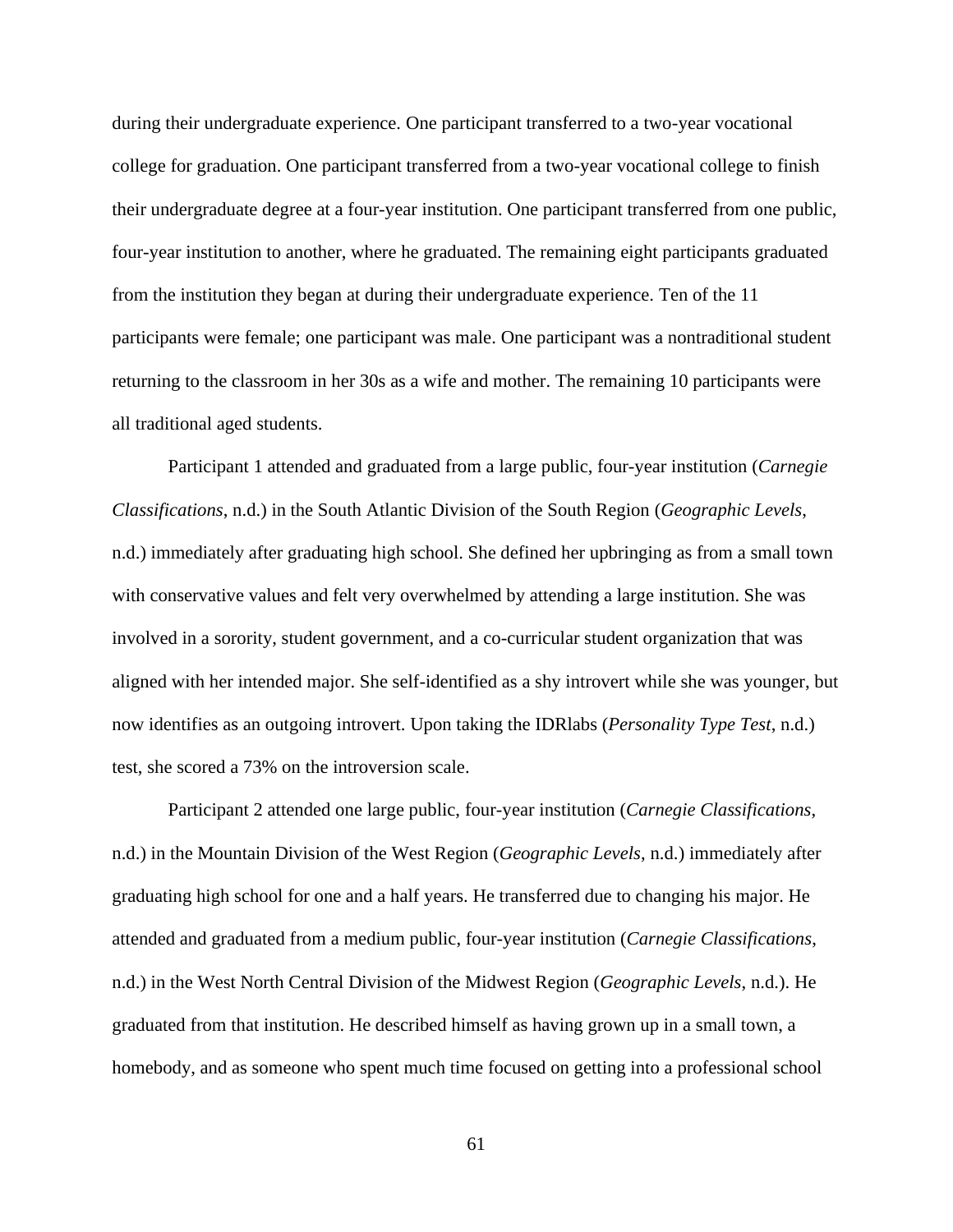once he graduated with his bachelor's degree. He was involved in student activities and student government. He self-identified as a shy introvert. Upon taking the IDRlabs (*Personality Type Test*, n.d.) test, he scored a 91% on the introversion scale.

Participant 3 attended one medium-sized public, four-year institution (*Carnegie Classifications*, n.d.) in the East North Central Division of the Midwest Region (*Geographic Levels*, n.d.) immediately after graduating high school for two years. She transferred and graduated from a medium, public two-year vocational institution because a friend was also transferring. The friend opted not to transfer after all, however Participant 3 remained at the twoyear institution. She was involved in a co-curricular student organization that was in line with her intended major and an intramural team. She described herself as from a small town, mostly quiet and very self-conscious. She self-identified as a shy introvert. Upon taking the IDRlabs (*Personality Type Test*, n.d.) test, she scored an 82% on the introversion scale.

Participant 4 attended one medium-sized, public two-year vocational institution, which has since been renamed, in the East North Central Division of the Midwest Region (*Geographic Levels*, n.d.), as a nontraditional student in her 30's. She transferred and graduated from a medium, public four-year institution (*Carnegie Classifications*, n.d.) in the East North Central Division of the Midwest Region (*Geographic Levels*, n.d.). She was involved in a co-curricular student organization that was aligned with her intended major and participated in several passive extracurricular activities. She described herself as not knowing what she wanted to do when she returned to education, once her children were school-aged. She had taken Myers-Briggs Type Indicators tests in college and scored as an extravert, but always on the border, which she indicated changed with understanding herself more. She identified herself as a non-social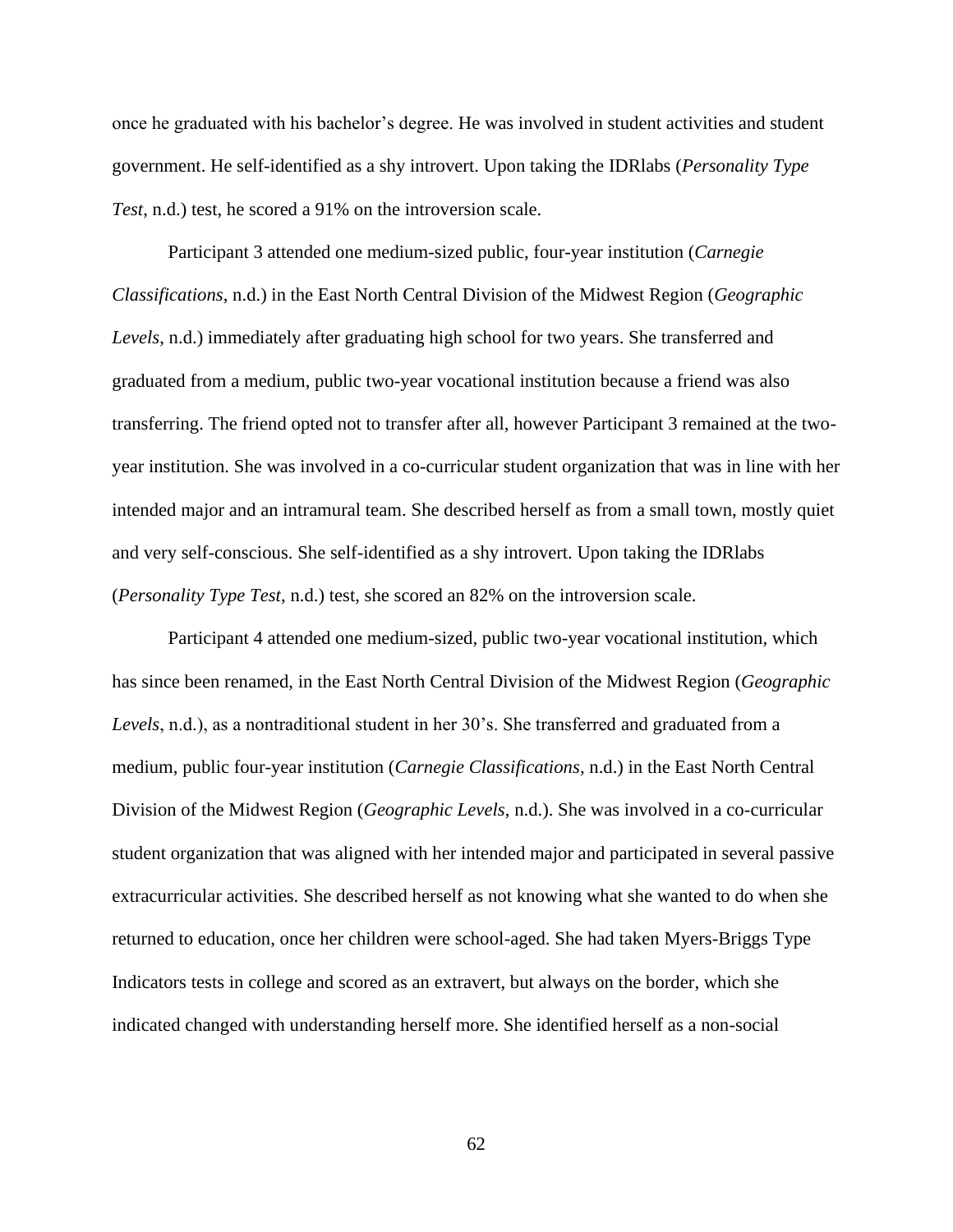introvert. Upon taking the IDRlabs (*Personality Type Test*, n.d.) test, she scored an 82% on the introversion scale.

Participant 5 attended and graduated from a large public, four-year institution (*Carnegie Classifications*, n.d.) in the East North Central Division of the Midwest Region (*Geographic Levels*, n.d.) immediately after graduating high school. She was involved in her residence hall council, residence hall government, student government, an educational simulation student organization, and as an orientation leader. She described herself as a headstrong person who worked really hard and had a lot of ambition. She also described herself as not understanding she was an introvert during college. Upon taking the IDRlabs (*Personality Type Test*, n.d.) test, she scored a 64% on the introversion scale.

Participant 6 attended and graduated from a medium-sized public, four-year institution (*Carnegie Classifications*, n.d.) in the East North Central Division of the Midwest Region (*Geographic Levels*, n.d.) immediately after graduating high school. She was involved in theater arts; however, it was not co-curricular as it did not pertain to her major. She was also involved in a co-curricular student organization that was in line with her intended major, and a member of the campus tours department. She described herself as a shy introvert who does not enjoy much attention, particularly in larger group settings. Upon taking the IDRlabs (*Personality Type Test*, n.d.) test, she scored a 91% on the introversion scale.

Participant 7 attended and graduated from a medium-sized public, four-year institution (*Carnegie Classifications*, n.d.) in the East North Central Division of the Midwest Region (*Geographic Levels*, n.d.) immediately after graduating high school. She described herself as an outgoing introvert who was very heavily involved in student government. She also participated in a leadership seminar group, student activities, a career services student organization, and as a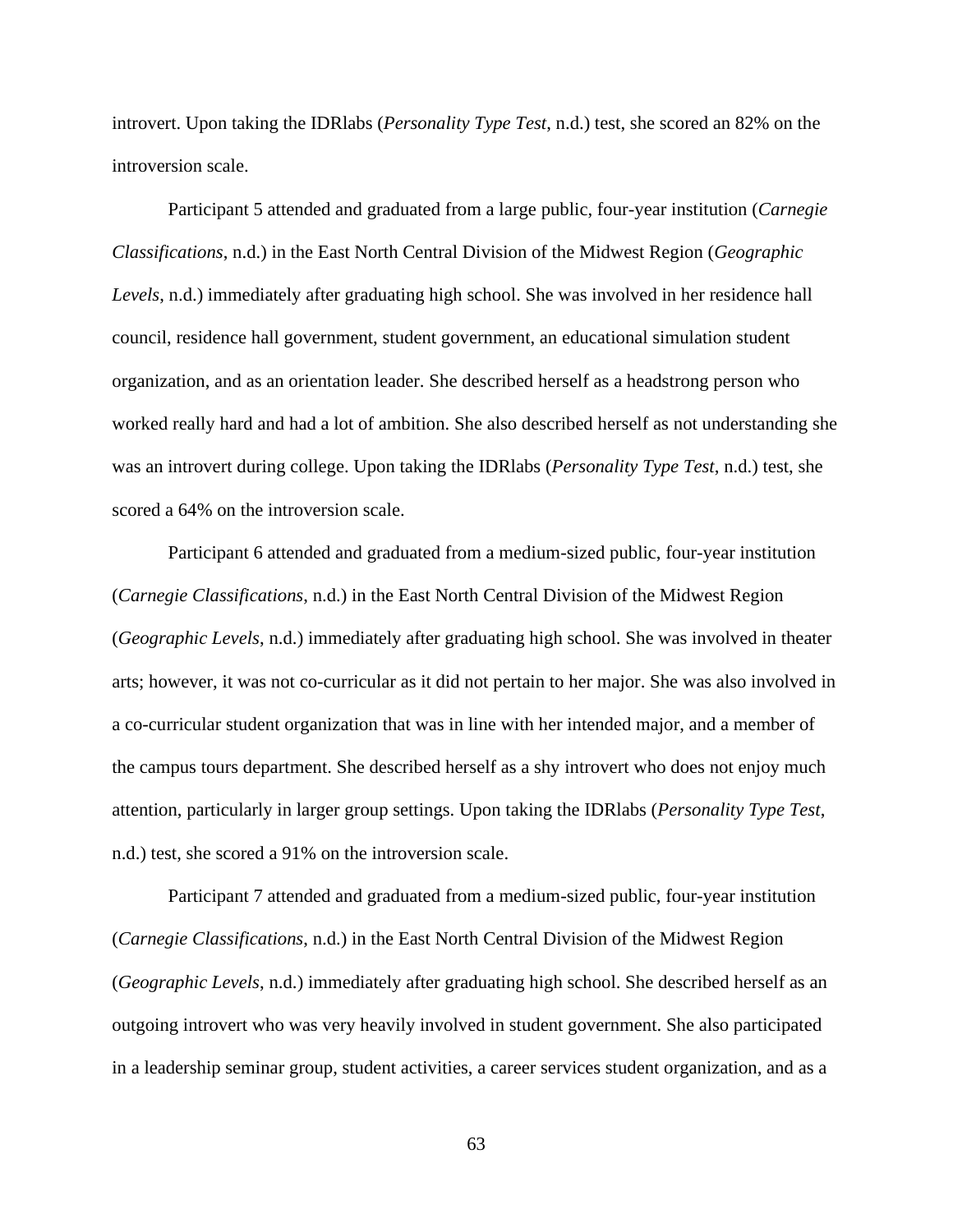leader in their welcome week program. Upon taking the IDRlabs (*Personality Type Test*, n.d.) test, she scored a 91% on the introversion scale.

Participant 8 attended and graduated from a large public, four-year institution (*Carnegie Classifications*, n.d.) in the East North Central Division of the Midwest Region (*Geographic Levels*, n.d.) immediately after graduating high school. She was involved with the study abroad program, was a resident assistant, and multiple types of diversity education programming. She described herself as having grown up in a small town, and as a social introvert who likes to process things aloud, like an extravert. Upon taking the IDRlabs (*Personality Type Test*, n.d.) test, she scored a 55% on the introversion scale.

Participant 9 attended and graduated from a large public, four-year institution (*Carnegie Classifications*, n.d.) in the East South Central Division of the South Region (*Geographic Levels*, n.d.) immediately after graduating high school. She described herself as coming from a small town and small high school, where she knew everyone. She described herself as always keeping her true self hidden but didn't know that she was an introvert. She was involved in a sorority, a philanthropic student organization, and as an orientation leader. Upon taking the IDRlabs (*Personality Type Test*, n.d.) test, she scored a 100% on the introversion scale.

Participant 10 attended and graduated from a large public, four-year institution (*Carnegie Classifications*, n.d.) in the East North Central Division of the Midwest Region (*Geographic Levels*, n.d.) immediately after graduating high school. She described her hometown as small, being at least half the size of the college she attended. She believed she was shy in college but had been shyer in high school. She participated in her residence hall council, residence hall government, a residence hall honor society, national student exchange, and study abroad. Upon taking the IDRlabs (*Personality Type Test*, n.d.) test, she scored a 55% on the introversion scale.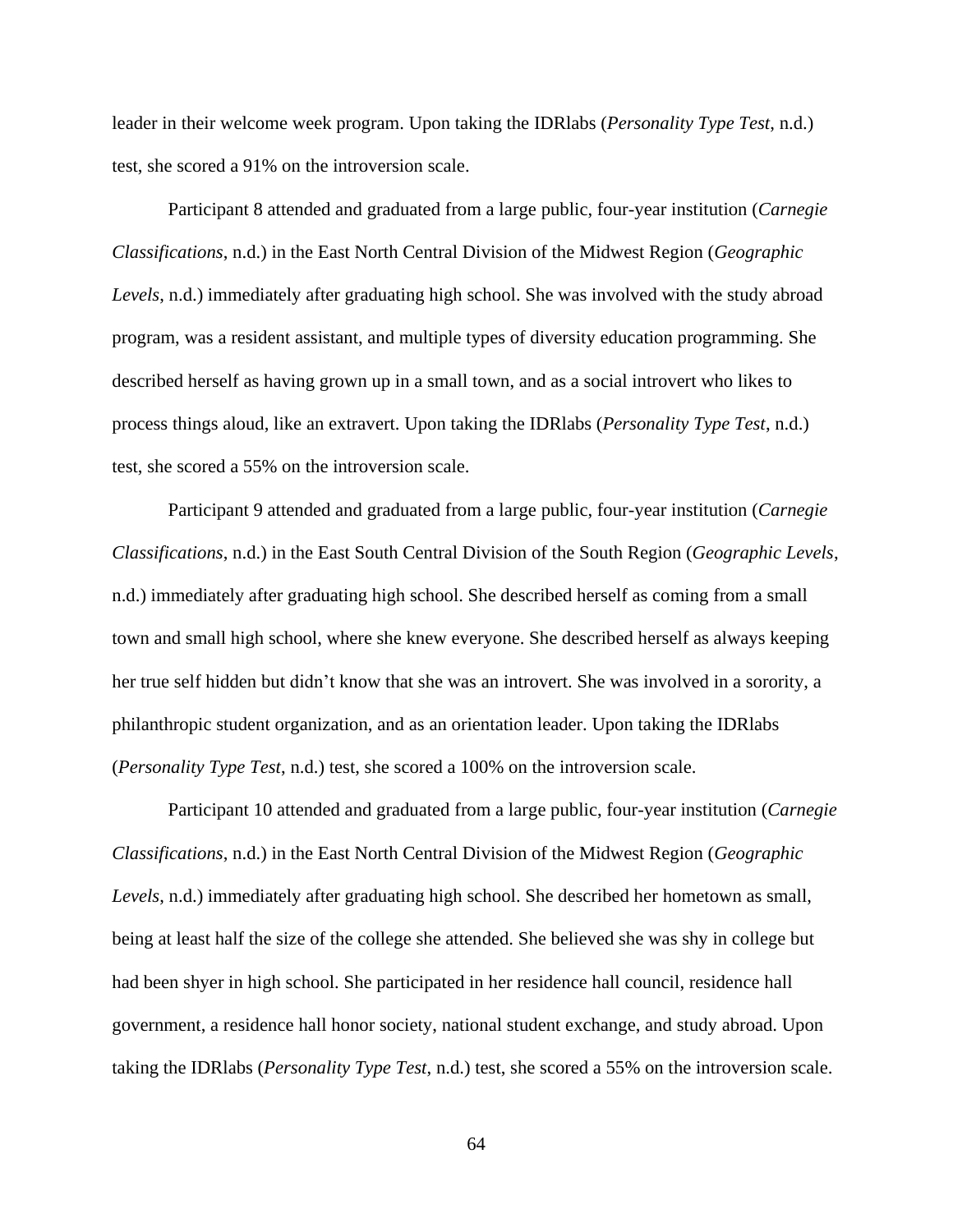Participant 11 attended and graduated from a large public, four-year institution (*Carnegie Classifications*, n.d.) in the East North Central Division of the Midwest Region (*Geographic Levels*, n.d.) immediately after graduating high school. She described herself as a shy introvert who was so nervous about attending college that she cried for a week, beforehand. She participated in residence hall council, residence hall government, a residence hall honor society, and a state-wide honor society executive board. Upon taking the IDRlabs (*Personality Type Test*, n.d.) test, she scored a 100% on the introversion scale.

# **Researcher Memos and Notes**

I kept reflexive notes throughout the interviewing process and completed notes and basic analytical memoing during one of my readings of each interview. All interviews took place via Zoom. All participants, except Participant 3 kept their cameras on for the interview. I did not require cameras to be on during the interview, and Participant 3 did not ask whether she should or should not turn on her camera. During one portion of the interview, Participant 3 said, "If I can do meetings like this, with no video, I like that better." Not wanting the camera initiated indicated to me that had our interview been in person, Participant 3 may not have volunteered.

During my read-through of each interview transcript prior to coding, I took notes on ideas and quotes that especially stood out to me. My notations assisted in my analytical memoing of the patterns and themes that emerged. As I continued into the coding process, those patterns and themes came to fruition throughout many of the interviews. While not all participants had the same word choices or phrases that emerged, the patterns indicated that similar themes were all present.

All interviews were conducted with semi-structured questions. The interview questions were sent to each participant ahead of time. Each participant was asked the same set of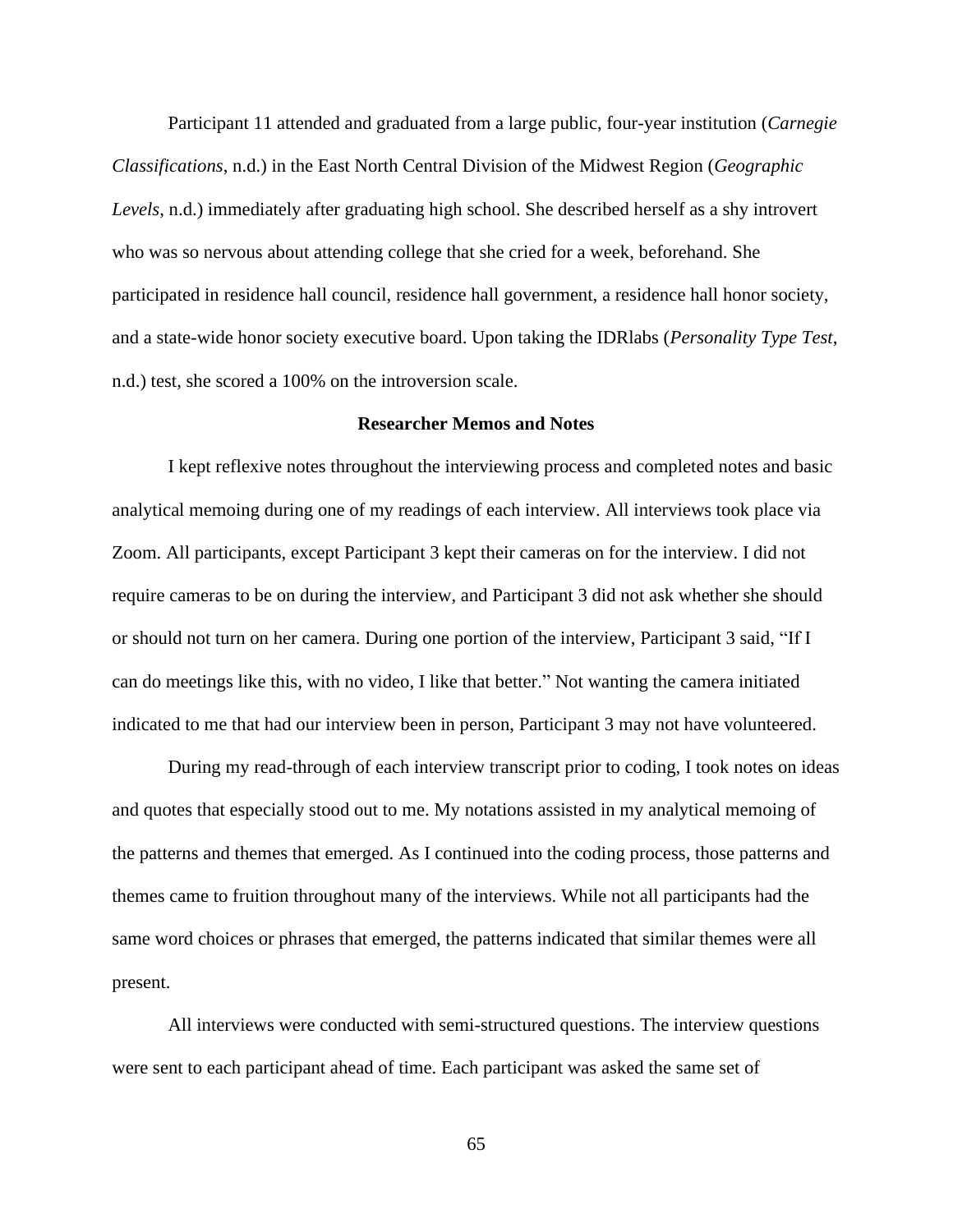questions; however, if they did not understand what I was asking, I rephrased for clarity. As some participants were more succinct, I asked more probing questions to ascertain whether their experiences or feelings were similar to others'. I believe that all participants were candid with their thoughts and responses to my questions. No questions were declined; however, several participants had to revisit questions later in their interview. Participant 3 had the shortest interview at 29 minutes. Participant 7 had the longest interview at 1 hour and 2 minutes. All other interviews were between those times, averaging approximately 46 minutes.

During both the interviews and the memoing and coding processes, I related to many of the experiences that the participants had. I used these thoughts to create some of the memos that I revisited when coding. I also used many of these memos to begin to shape the themes for this chapter.

When asked about their introversion, most of the participants categorized their type of introversion. Two participants believed they were outgoing introverts, one categorized herself as a social introvert, and six participants said that they were shy introverts. All participants seemed to understand of what type of introvert they considered themselves. Participant 1 indicated that she believed introversion and extraversion happen on a scale. Participant 4 said that in the past she believed that someone who was an introvert was the "opposite of a social butterfly," but now she understands that there is more to introversion than the social aspect. Participant 9 admitted that "Introverts can be really energetic and great and fun people… however, a lot of times it just takes a bit more to get to know them and they don't always feel comfortable being themselves."

All of the participants discussed introverted personality traits at some point during their interviews. One of the more common phrases used by several participants was the word "perfectionist" or "perfectionism." Participant 1, along with her repeated word of perfectionist,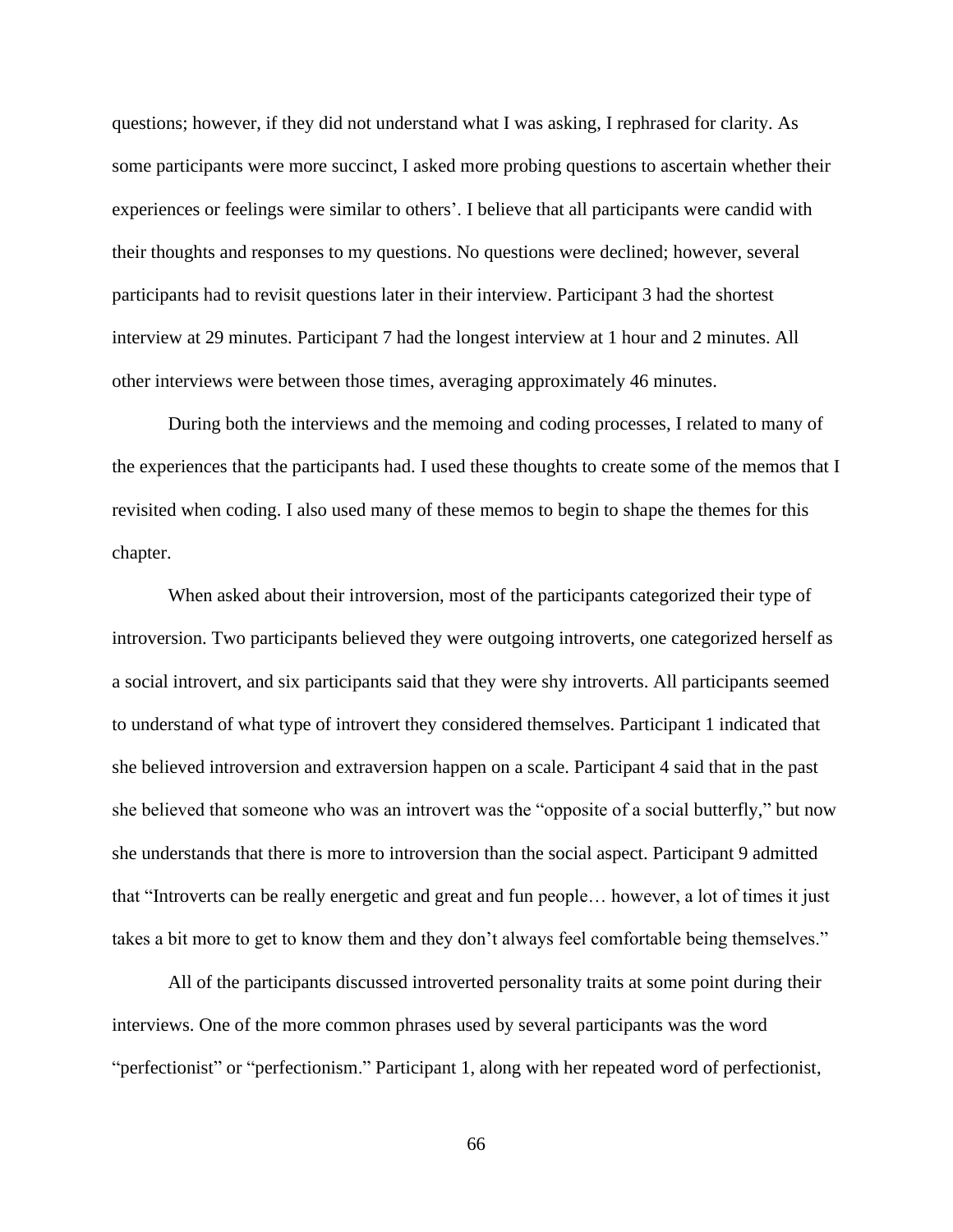also indicated that she was sometimes a little inflexible, however she also discussed widely how she always considers the views of others, another common phrase or term used in the interviews. Participant 2 also indicated that he was a perfectionist. Participant 9 stated that she was a perfectionist who cared about image and what other people thought. While Participant 7 did not use the phrase perfectionism, she did admit that she "worked really hard…had a lot of ambition… was headstrong…and always right." Participants 1, 2, and 7 were all interested in going into judicial areas after college; however, none of them ended up in that field. While memoing, I found it intriguing those three participants all intended to focus on a career in law; in the end, none did.

Another repeated phrase regarding traits the participants had was "observing" or "observe." Several participants indicated that they often played the role of the observer in their personal or professional lives. Participant 6 said, "I tend to be more observant in a quiet sense, at first, until I assess. I like to be on the periphery and be able to observe and people watch." Participant 8 said that even though she tends to process externally, more like an extravert, she observes, listens, and saves her comments and thoughts in many situations. Participant 9 discussed a change in herself after going to college.

I acted as an observer, and that was very different for me because [of] being from such a small school. I got really quiet, all of a sudden. I noticed myself observing more and seeing where I fit in and who I fit in with. That's not an experience I had ever had because I [had] never transitioned from one school to another.

In addition to the phrase "observe" or "observer", the word "listener" was also used frequently as a trait the participants believed they had.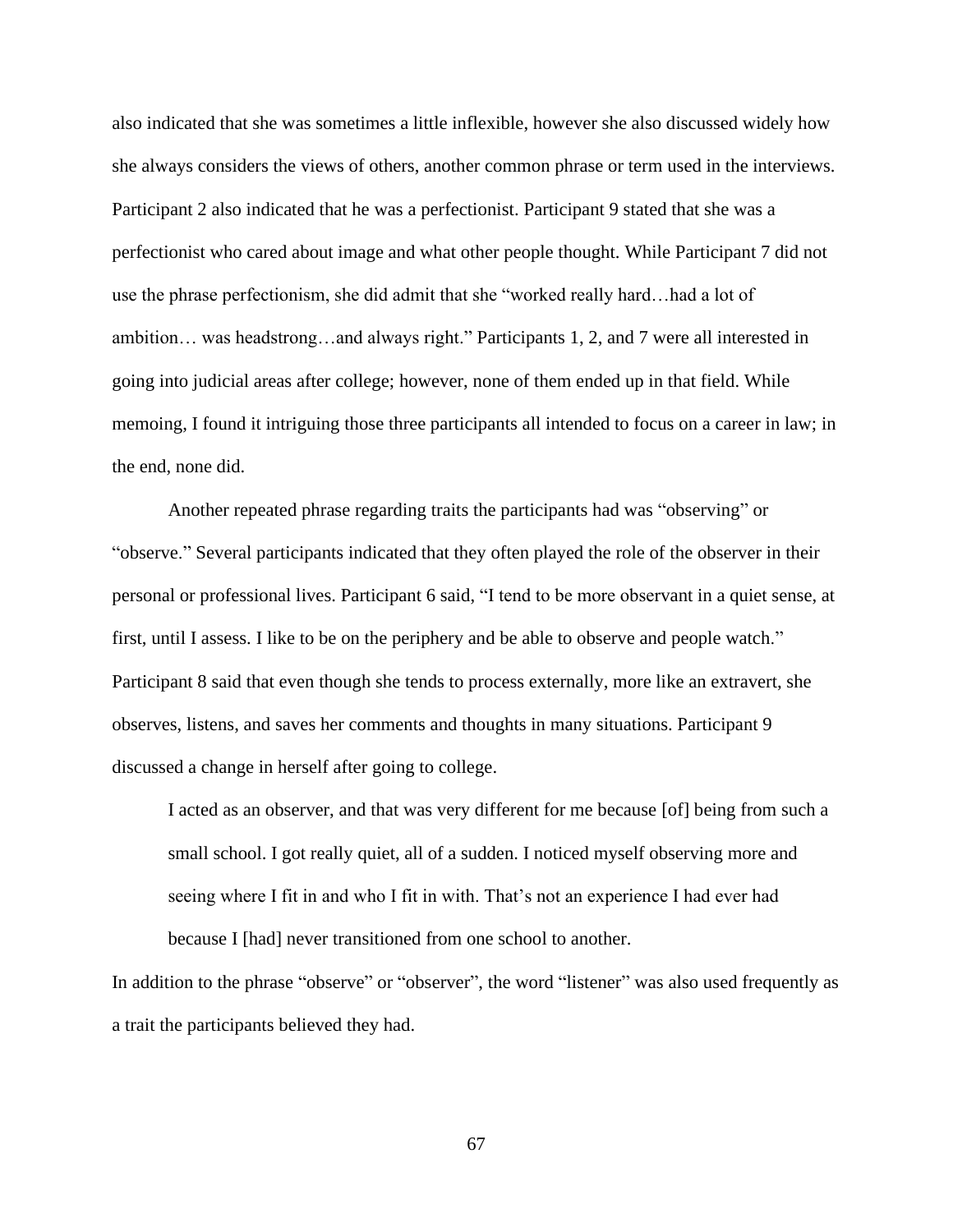All of the participants discussed the common misconceptions other people have regarding introversion. Participant 1 shared that people often misperceive introverts as not liking to meet people or build relationships. Participant 3 indicated that there is a misconception that introverts are "always quiet" and said that "We've just got to give them time on their own… on their own schedule." Similarly, Participant 7 discussed that people often think introverts cannot have conversations as a common misconception. Participant 4 said that a misconception about introverts is that there are conceited because they are quiet. Participant 9 was mislabeled often as "stuck-up," "judgey," and "bitchy," because of her introverted qualities.

Even the participants who did not describe themselves as shy indicated that a common misconception about introverts was shyness. Participant 2 indicated that there is a difference between shy and not shy. He said that "Just because you're shy doesn't necessarily mean you're an introvert." Participant 7 believed that "A lot of people get confused about what extravert and introvert are versus what's outgoing and what's shy," as she referred to herself often in her interview as an outgoing introvert.

Another theme that came forward in many of the interviews was the idea of extraversion being a focus in our culture. Several participants felt as if things were focused on extraverted qualities, such as in meetings, in the workplaces, and in friend groups. With the feeling of an extravert focus, many participants used phrases such as "I thought something was wrong with me" or "What am I doing wrong?" Participant 5 talked a lot about her feelings of letting herself down because she "wasn't more extraverted." Participant 9 remembered that she felt out of place, as many other people around her were vocal, and she was unsure of when to speak up. Participant 11 indicated she felt "worthless" at times.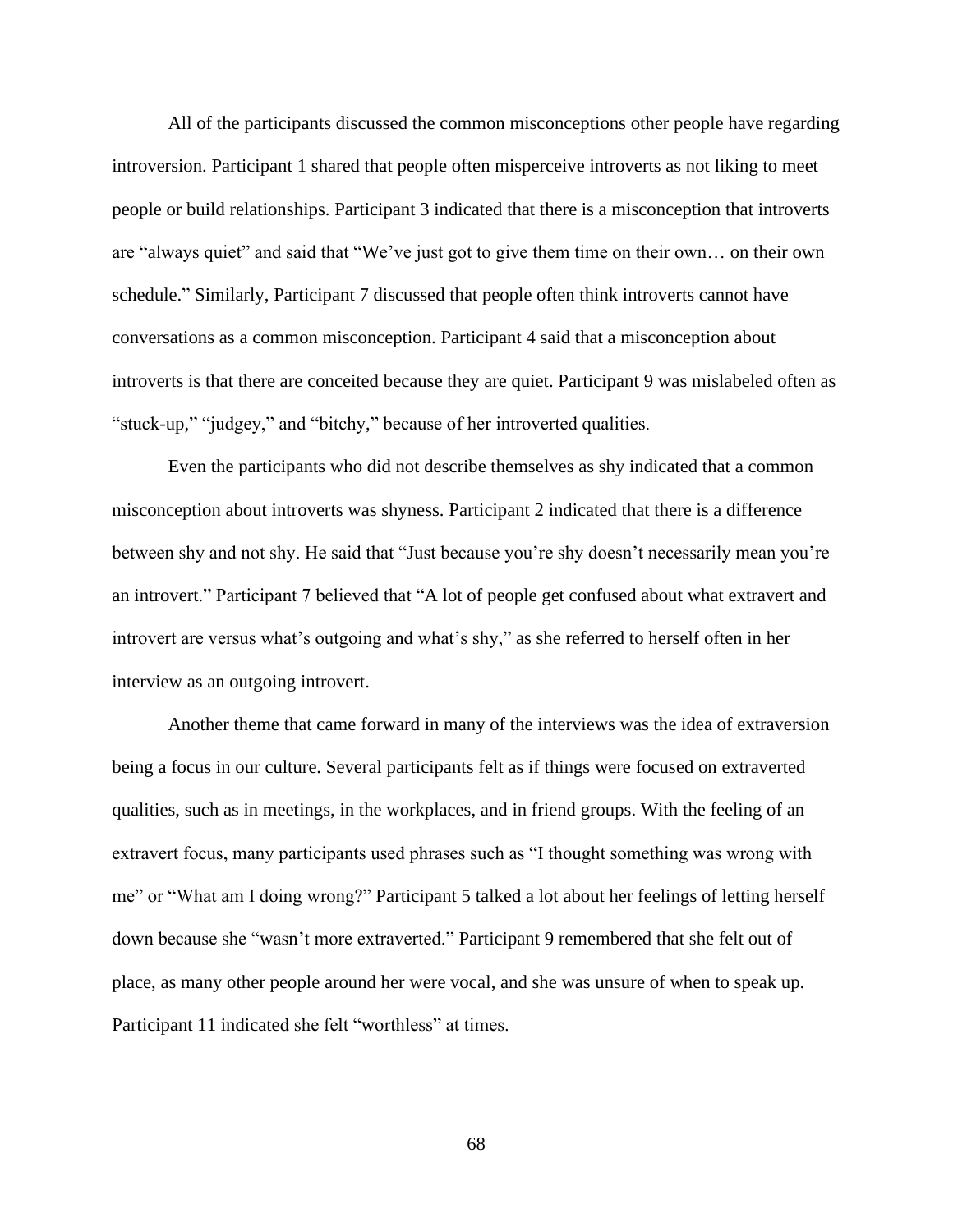Several participants used words such as "prove," "pressure," and "force," As they felt like they had to try to fit in differently than they preferred. Participant 7 said:

I think, as an introvert, I felt like I had to prove myself more because extraverts naturally need to be around people. They are naturally social, outgoing. I had to prove myself, just because I need to decompress for an hour, but I can match the energy level. I always felt like I had to overdo it or match what my extravert friends could do. I learned I can't function like this.

Participant 8 felt the need to "put on a hat" metaphorically, to be able to be extraverted.

Participant 5 constantly pushed herself to do more things in college because she "Thought that's what you were supposed to do." She put a lot of pressure on herself to walk other people's paths of being extraverted. Additionally, Participant 5 indicated that she felt like she let herself down when she wasn't more extraverted. Participant 3 often had to force herself to go out in groups of people. Participant 11 said that she often pushed herself so hard to do things with her extraverted friends that her anxiety would rise and she would not be able to do anything with anyone.

# **Interview Results**

The responses received from this semi-structured, phenomenological study were coded and themed according to this study's research questions. This section includes the findings from those interviews that have been informed by the conceptual framework of both Astin's Theory of Involvement (1985) and Chickering's Theory of Identity Development (1993). This framework provides the background that involvement consists of time spent on campus, interaction with other students, and participation in student organizations and out-of-class activities in addition to in-class activities (Astin, 1985). As participation is a behavioral aspect of one's involvement, this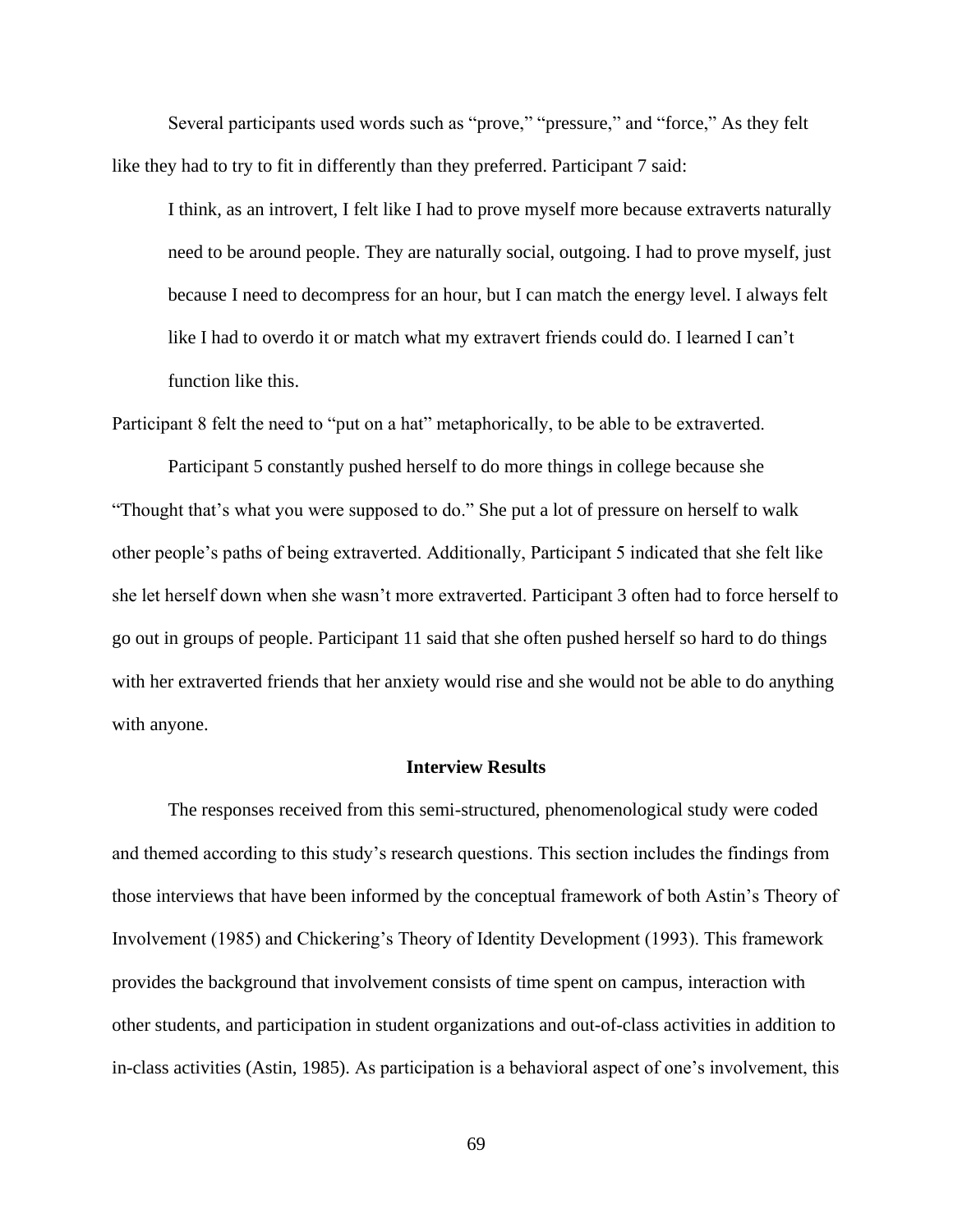framework centers around the feelings students had from their time doing active and passive extracurricular opportunities, as well as co-curricular student organizations. Chickering's Theory of Identity Development (1993) goes hand-in-hand with Astin's Theory of Involvement (1985) as many of the vectors coincide with the process of a college student during their development. Both the research questions and the interview questions were written with Chickering's Theory of Identity Development in mind as I explored four of the seven vectors: Developing Competence, Developing Mature Interpersonal Relationships, Establishing Identity, and Developing Purpose through the lens of being an introvert while involved in extracurricular opportunities.

In this chapter, direct quotes and thick, rich description support the categories and themes discovered during the coding process. Saturation of data is included as many participants had similar experiences while being involved as introverts.

### **Research Question 1**

*How do introverts describe their decision-making process about involvement in extracurricular activities in college?*

# *The Why of Getting Involved- Making Connections*

During the coding process of each interview one of the themes that emerged from the reason why the participants became or got involved became apparent. Several of the participants indicated that they wanted to make connections as they ventured through their college career.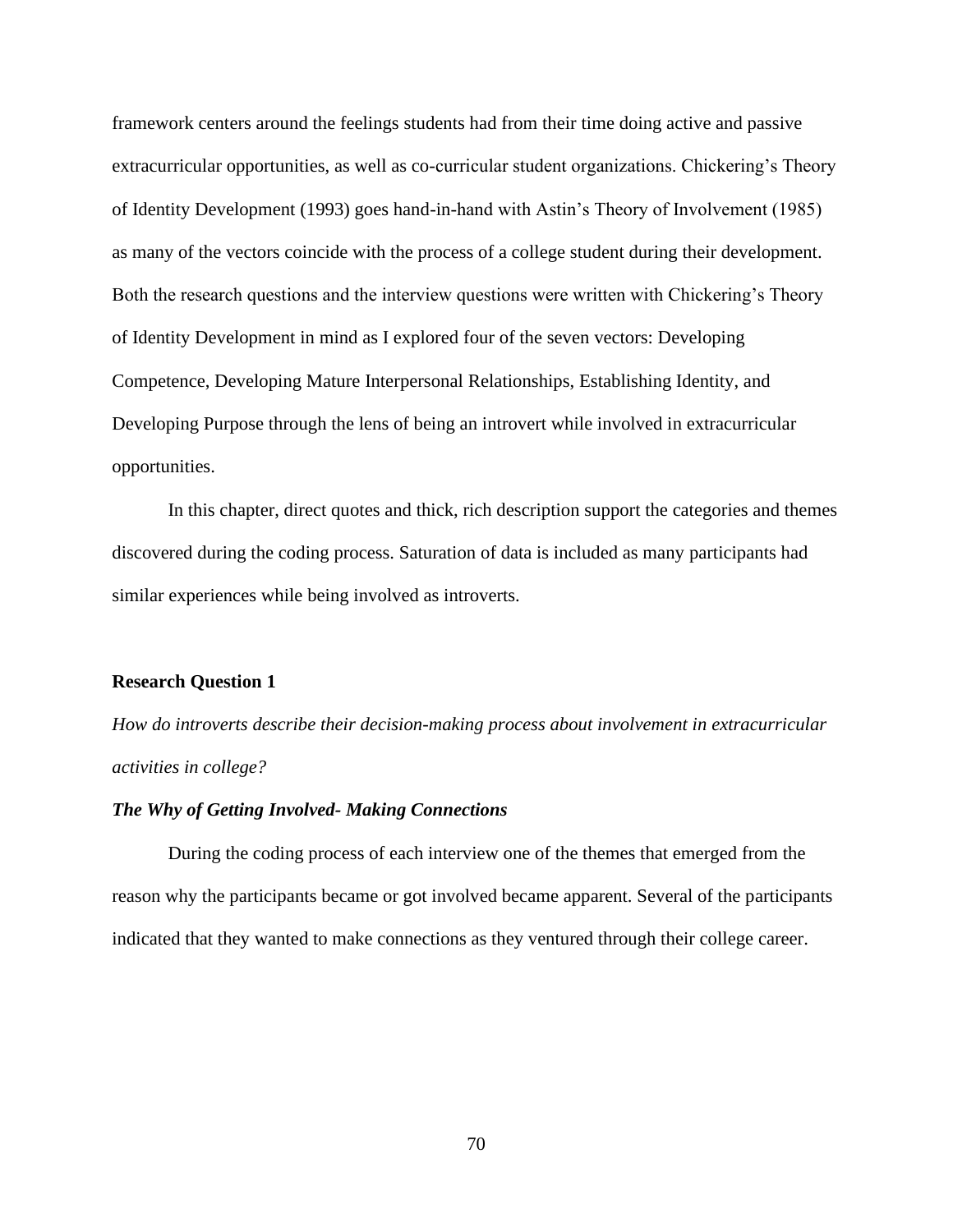Participant 1 indicated that she came from a small town and that she was excited to leave for college. She said:

However, when I got there, I found it very intimidating and there was not very many people from my hometown who went there. I kind of didn't know many people at all, and as an introvert that's pretty overwhelming. Getting involved with extracurriculars was one way to make the school feel a little smaller.

Participant 5 also said that she was looking for connections with other people. She stated:

As I've mentioned, social interaction is something I've always struggled with my entire life and feeling included was something that was really important to me. I wanted to feel included. I wanted to build the ability for myself to feel at home.

Participant 6 had similar feelings. She indicated that she got involved even prior to going to college.

When you signed up for housing in college, they asked...what community you wanted to be a part of. I had signed up for the theatre housing community because they went to performances, and I liked going to performances. That really forced me to make those connections with people. [It] kind of spoon-fed those connections for me because I was living on the same floor with people who were involved in theatre. That's what they were all doing, and I knew, when I was a college freshman, that I had to socialize like it was my job. I had to really step outside my comfort zone and make those connections.

Participant 10 agreed as to why she became involved and said, "I think part of it was having the college experience at first." However, she felt that once she got involved, her experiences broadened from the various opportunities.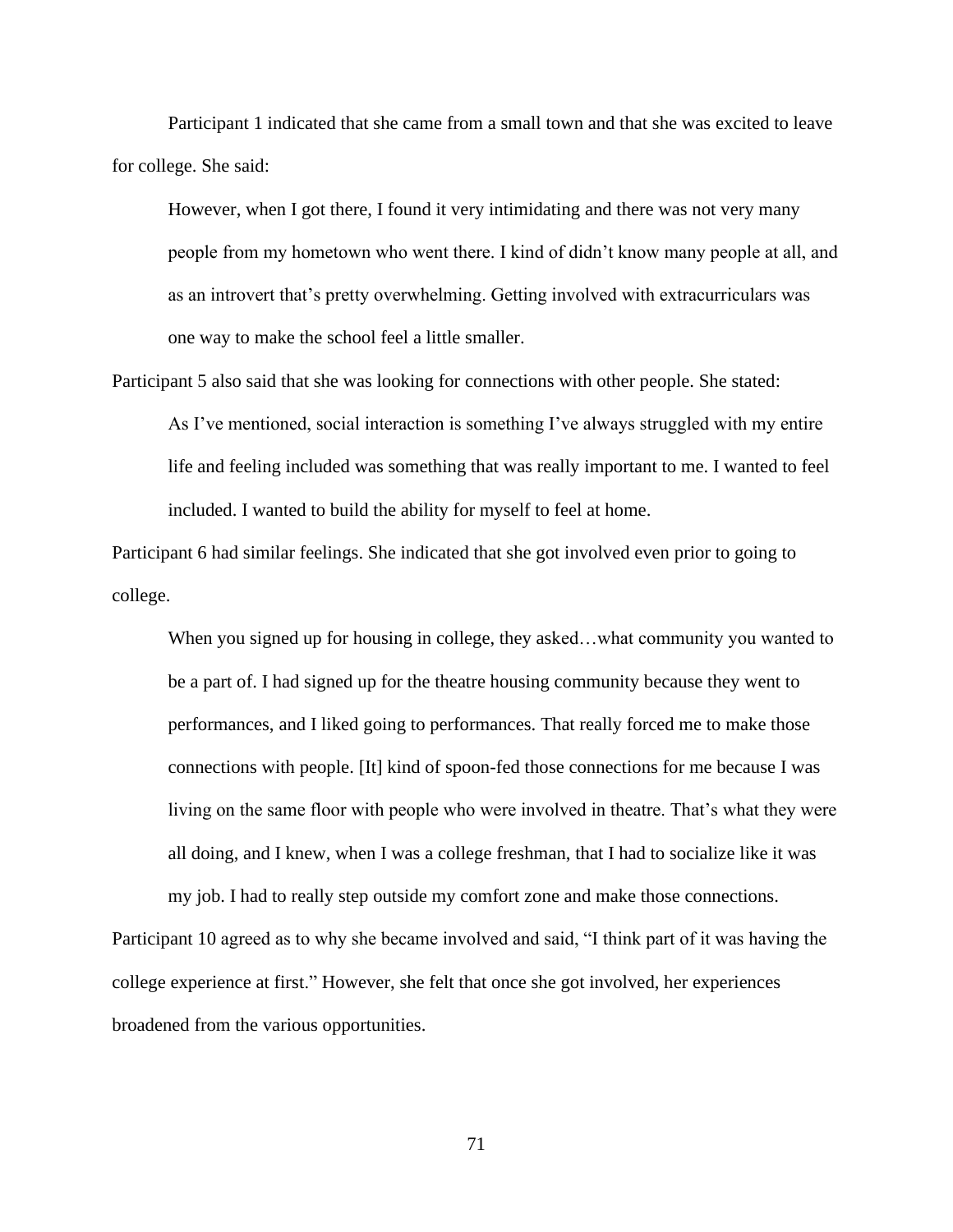## *The Why of Getting Involved- Influence*

In addition to many of the participants wanting to make connections, many of them indicated that the reason they got involved was due to someone else's influence. Participant 11 got involved because she lived in the residence halls and got a flyer on her door. She said, "I showed up and it was good." Participant 1 knew a few people who were getting involved with sorority recruitment and family members who had been in sororities when they were in college.

Participant 7 got involved because:

Like all campuses, there was an involvement fair... but again that is super overwhelming introverts. I always would go for maybe an hour. I also, fortunately, had my older brother attend my undergrad. He was also very involved in student government. He's like 'Of all the clubs, at least check out this one.'

Participant 1 also had friends encourage her:

They were like, 'You really should come and check this out because this is your major, you're interested in this kind of stuff. Come with me and you can see if you like it. Here's their informational meeting.' I really appreciate that I had folks. There was always a connection to the stuff that I got involved in. I found that to be more meaningful than cold showing up.

Two of the most interesting stories the participants told were both about people's encouragement to get involved before they got to college. Participant 8 told me:

When I was in seventh grade, I went to camp for the first time. It was a camp on a college campus. That was the first time I really interacted with people who were into the stuff that I was into. I came from a really small town. I think I just didn't have a lot in common with people my age, but these were people my age who wanted to talk about Citizen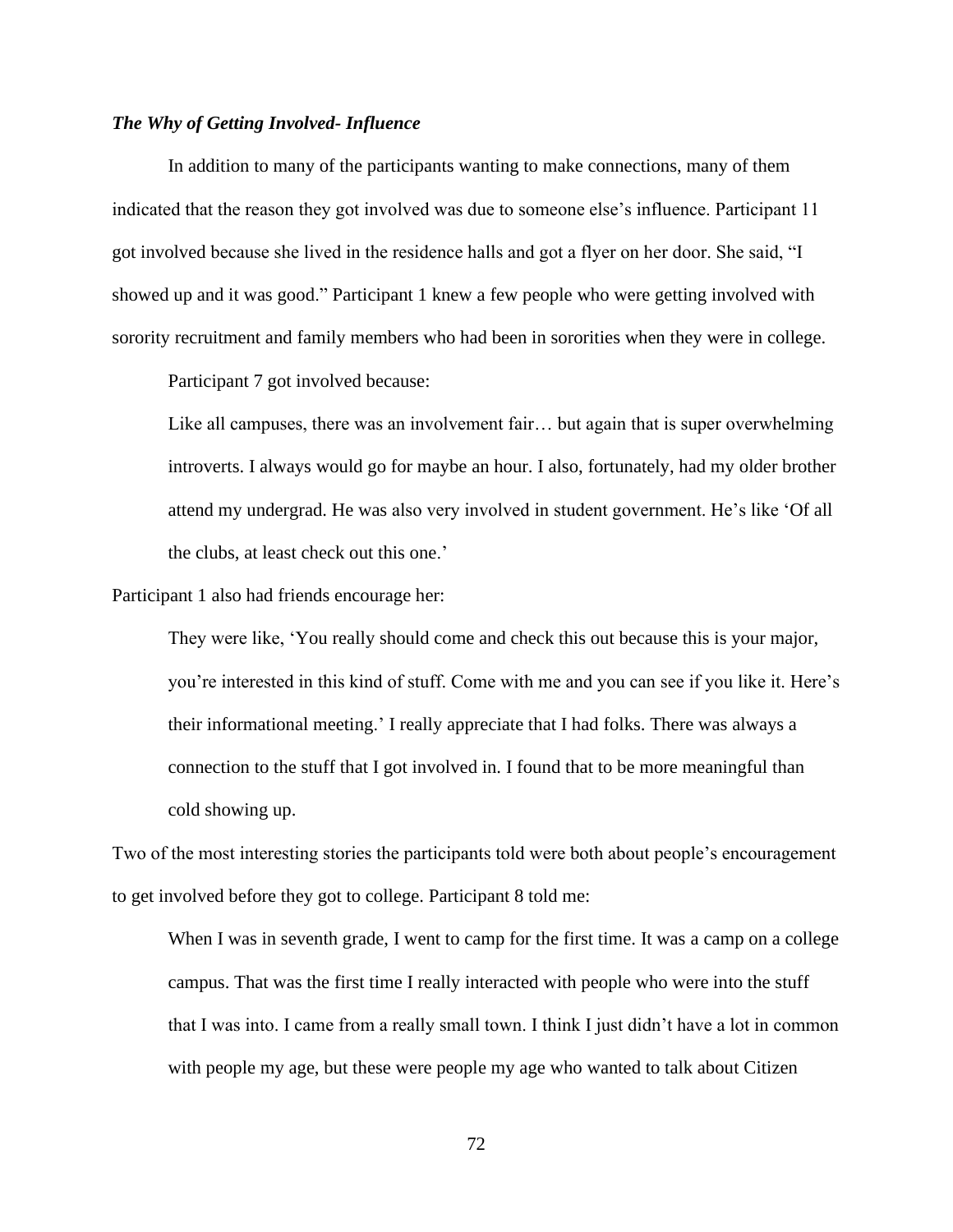Kane with me. I remember being at camp and my RA, as a 12-year-old, I thought she was the coolest person I ever met. At the age of 12, I was like 'I will be you.' I remember my second year there, the RA I had told me all about when she went [on study] abroad, and I was like 'I will also do that.'

Participant 5 had a similar story, except a friend was the one to encourage her most.

There were two moments in my memory that I can reflect on where I was like 'Well, that's why I got involved.' One was when I was about to enter college. I was talking to a friend of mine from high school, who was a year older than me and had just finished up his freshman year of college. I was confessing to him that I was really nervous about going away to college and meeting all of these new people. His advice to me was to 'Say yes, within reason. If it seems dangerous, obviously not. If somebody invites you to an event in those first couple weeks, go with them. Somebody invites you for dinner, go with them. If someone invites you to a meeting, even if you don't join that club, go do the things. Jump in and you'll find your place.'

She took that advice and Participant 5 went to many of the welcome activities when she arrived on her campus. She stated, "It felt honestly to me, like I was at summer camp. I went to summer camp every year, for 15 years prior. I always loved camp." Her resident assistant also invited her to go to a hall council meeting, the catalyst for a lot of Participant 5's involvement. She also had another story of an orientation leader encouraging her to get involved:

I went during my freshman orientation, so even before I got to campus, I had met an orientation assistant who was a Political Science major and I was an incoming political science major. He was really excited that I was incoming political science, he said 'When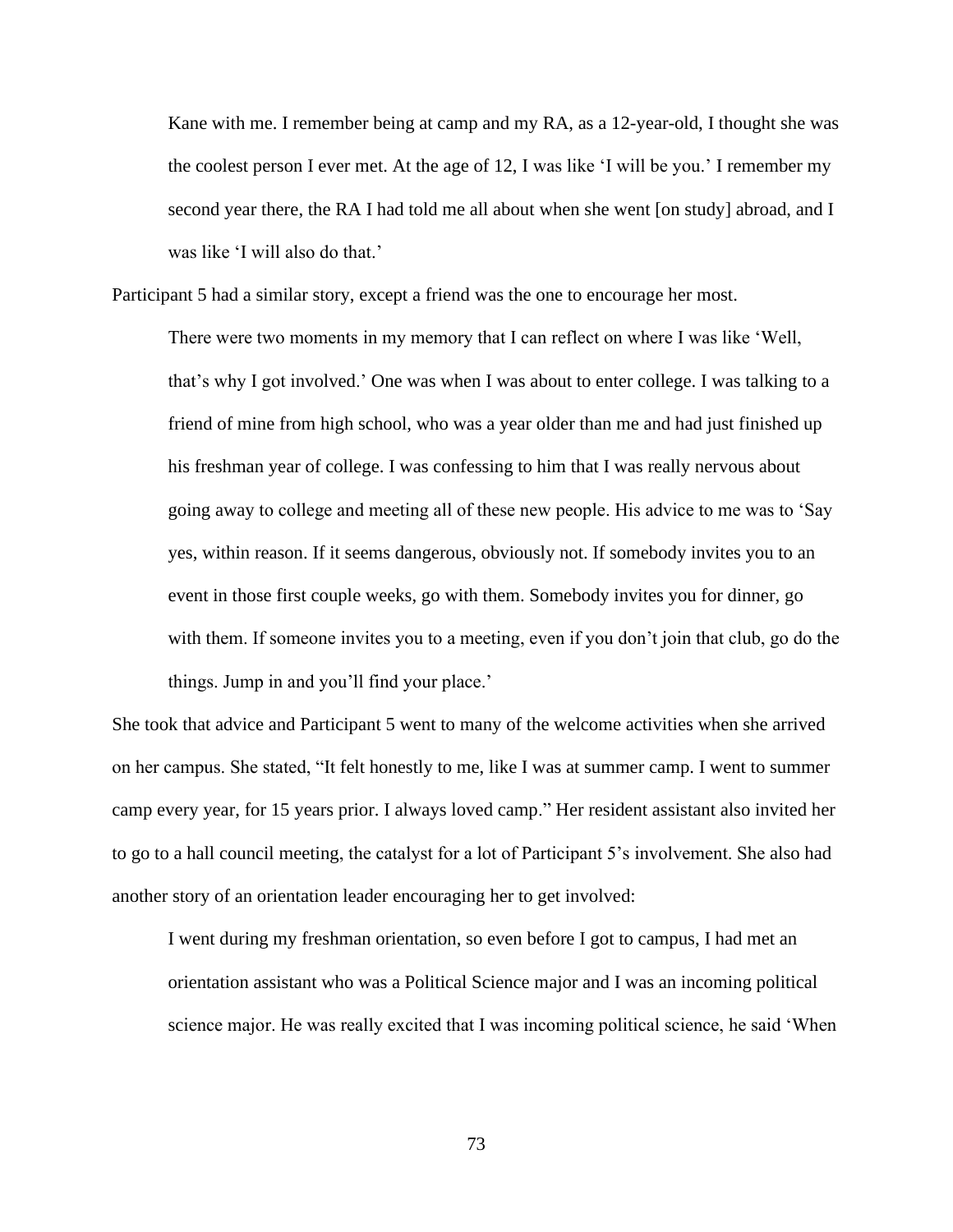you get to campus you should join (club name redacted).' So, I went and I joined (club name redacted).

#### *The Why of Staying Involved- Knowledge*

Many of the participants discussed their preference for being high achievers. Good grades were a common theme among each interview. In addition to the enjoyment of their studies, several of the participants discussed the enjoyment of the topics they learned about while involved. Participant 10 talked about her enjoyment of finding a niche where she could create programs for her residence hall in hall council and her love of working with the other students around her.

Participant 1 discussed the difference she felt from her upbringing:

My parents were both very educated and certainly supportive of me, as a woman, but my hometown upbringing was very traditional and [had] conservative values. Nobody had ever asked me, 'What do you think about politics?' or 'When you have this difficult situation, how do you solve it?' I found that the questions that we were dealing with in student government were very interesting and the way that people around me were able to talk about complex topics and to express their viewpoints and to disagree with one another without being ugly, I thought that was really interesting.

Participant 8 had additional intellectual reasons for staying involved:

It feels good to be a part of things that are bigger than yourself. I think once you start, it's kind of addictive. When you're working in different roles on campus or involved in different things, you know what's going on behind the scenes more, and if you stopped, you would lose that. It's just cool to know what's going on and if you weren't involved, you lose that line of communication.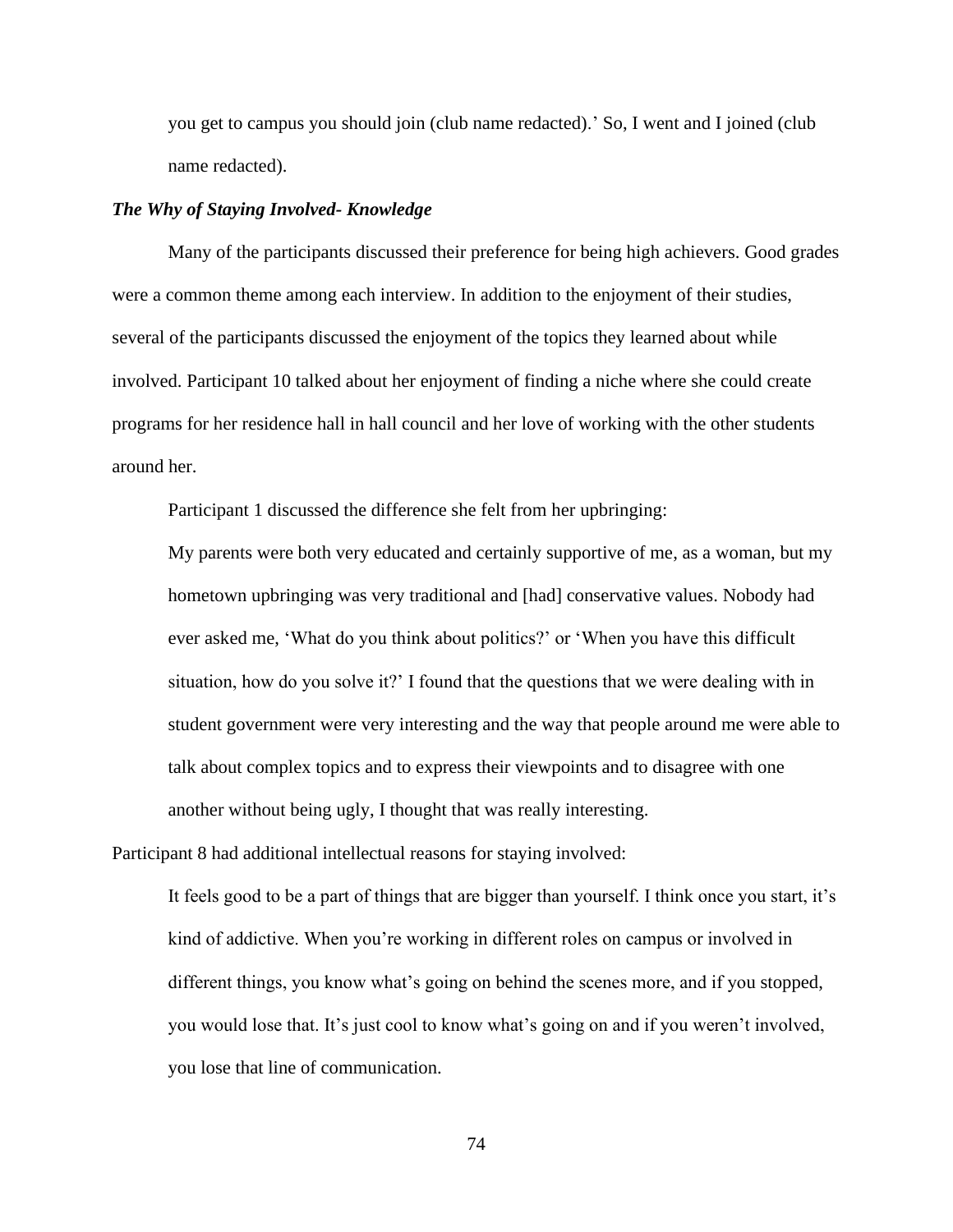Participant 7 similarly enjoyed being in-the-know:

I have to always be doing something, always… know what's going on as well. [In student government], if I didn't know what was going on, I would be caught off guard. I always made sure I was aware of things and knew things that were coming down the pipeline. I remember… [I] always wanted to know what was going on and being well-connected with everybody on campus.

## *The Why of Staying Involved- Having a Role*

One of the most important aspects of being in and staying involved on a campus is the work that is involved with the organization. Several of the participants enjoyed the role they played within their student group.

Participant 8 talked in depth about all of the leadership roles that she had and why she enjoyed them.

I liked having a voice and, especially back then, I really liked being in charge. I liked when my ideas were the ones that got implemented. I also really liked implementing other people's ideas. I think that's where I really shone. I could take somebody's idea and make it a thing. I really enjoyed doing that.

Participant 2 was the person who most discussed needing and having a role during their interview.

I felt like I had a purpose as someone who was a listener, and processor, and could help in terms of planning and making things happen. I found a role and having that role is very important to me. There's a whole reason I went and found (name redacted) event. I probably wouldn't have continued if it would have gone the same [as other clubs] where we had a lot of people talk past each other in a meeting, and then we went home.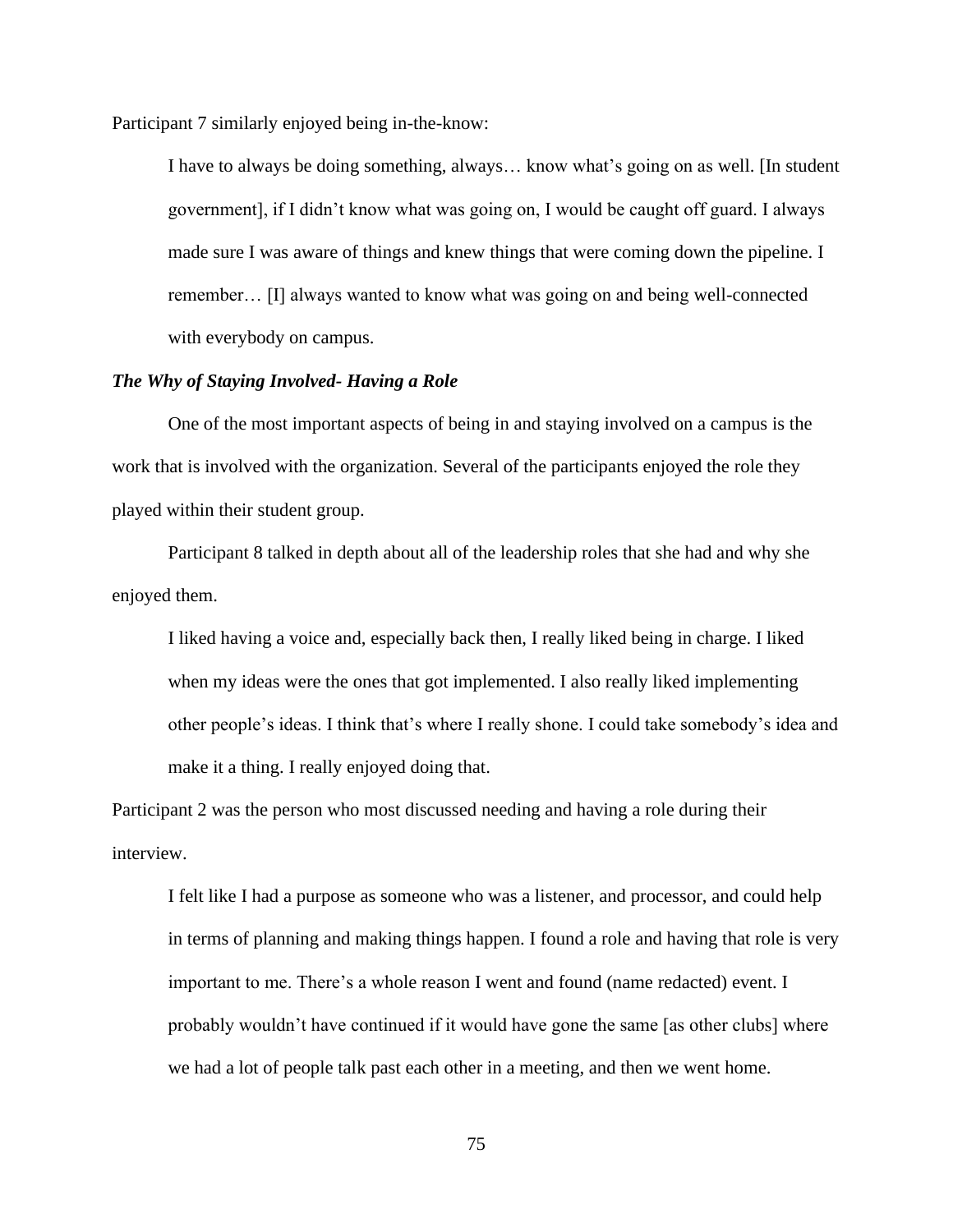In one of his other extracurricular opportunities, Participant 2 also indicated his role was important.

It was a commitment to doing something. I really appreciated… that I had something to do on a Friday night. That didn't require me [as an introvert] to put myself out there. I wasn't going up and talking in front of a bunch of people or doing stuff like that. I had a job to do, which was really nice. That was a really positive thing for me and had me kind of interested in some event planning.

### *The Why of Staying Involved- Mattering and Belonging*

The most common theme among the participants was their discussion surrounding the people they were in contact with during their co-curricular, and active and passive extracurricular opportunities. Participant 2 indicated that after they finished their events, they would go out to a diner afterwards and hang out.

Participant 1 enjoyed her time in student government because of the people she met: [I] made a number of really valuable and fun connections there, friends I really respected as community members and friends as peers… we really encouraged each other to do really interesting things. My involvement increased and I just really liked the people that were there.

Participant 8 indicated that there were always faculty and staff members around to encourage her and give her new ideas. Similarly, Participant 7 said that she stayed involved due to the others around her:

They really poured a lot into me and then, eventually, I got mentored by my advisors and the older students in the organization. They took me under their wing and got me involved in committees. I felt more connected to that organization. I think just think that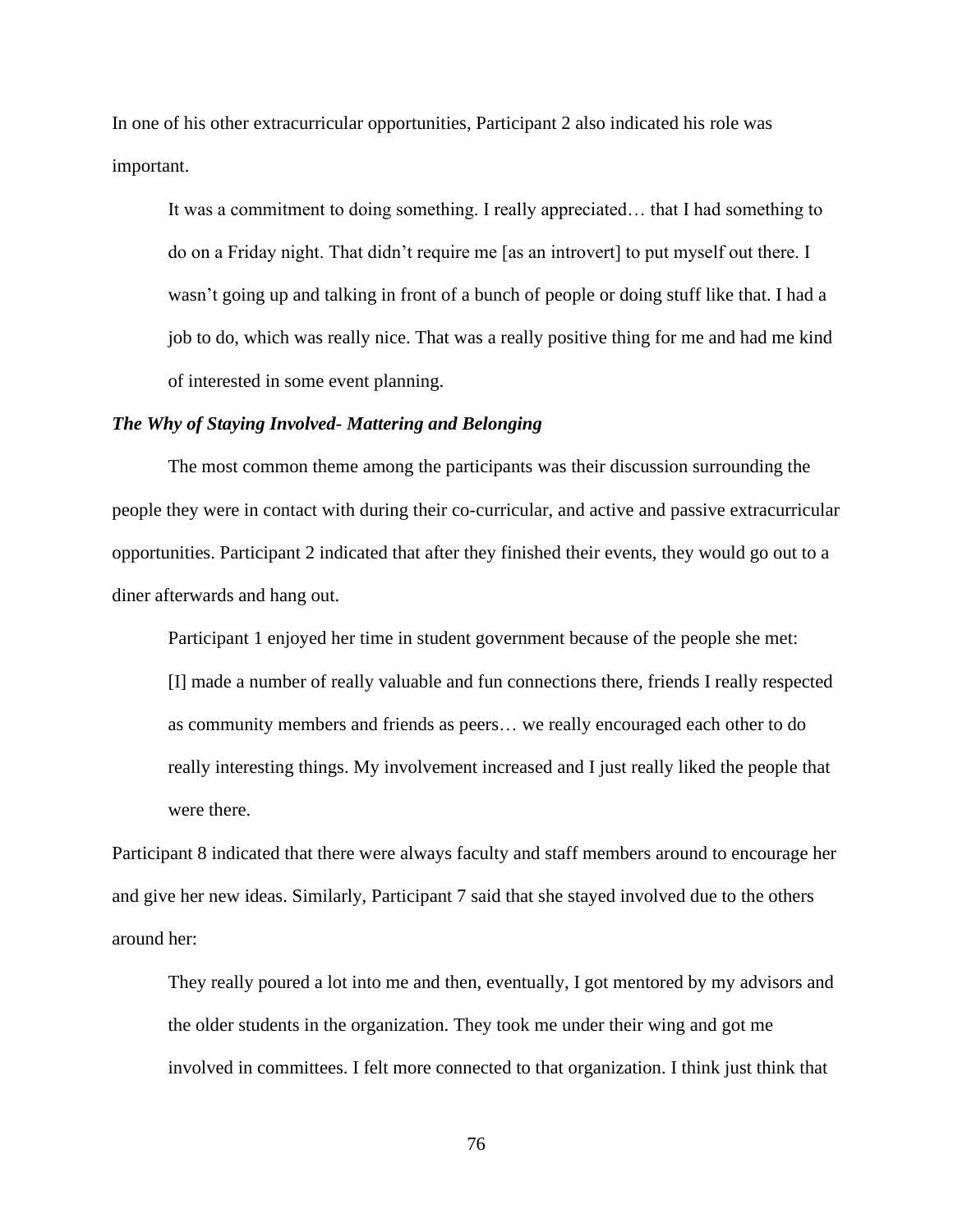it was such a great experience that I'm like 'Why stop now while I'm just getting the tip of the iceberg.'

In addition to the faculty and staff, participants talked about the community they built through their extracurricular opportunities. Participant 8 said that it felt so nice to be a member of her communities.

Participant 5 said:

I made some of my closest friends that way. I married my husband from having met in (club name redacted). We're still friends with some of the people we did (club name redacted) with. Some of my closest friends, now, are still folks that I lived with… who were part of hall council with me. My friend (name reacted) was one of my bridesmaids. She was president when I was vice president of hall council. Getting involved, you're in the trenches a little bit, when you do some of this event planning and you're running these events and you're staff this kind of stuff. It bonds you in ways that you don't necessarily get in other circumstances.

In addition to the feeling of belonging they felt through their involvement experiences, participants most often discussed the friendships they made and how they felt as though they mattered to someone. Participant 8 summed her experience up:

What I remember from undergrad is that there's lots of invitations on campuses all the time. A poster for this, a sign for that, a social media thing for this, but sometimes when you see those things, you're not sure if they're talking to you. I think as an introvert, I needed personal invitations. I needed something to say 'No, that's also talking to you. We would like you to be there and we think you have something to contribute.' I think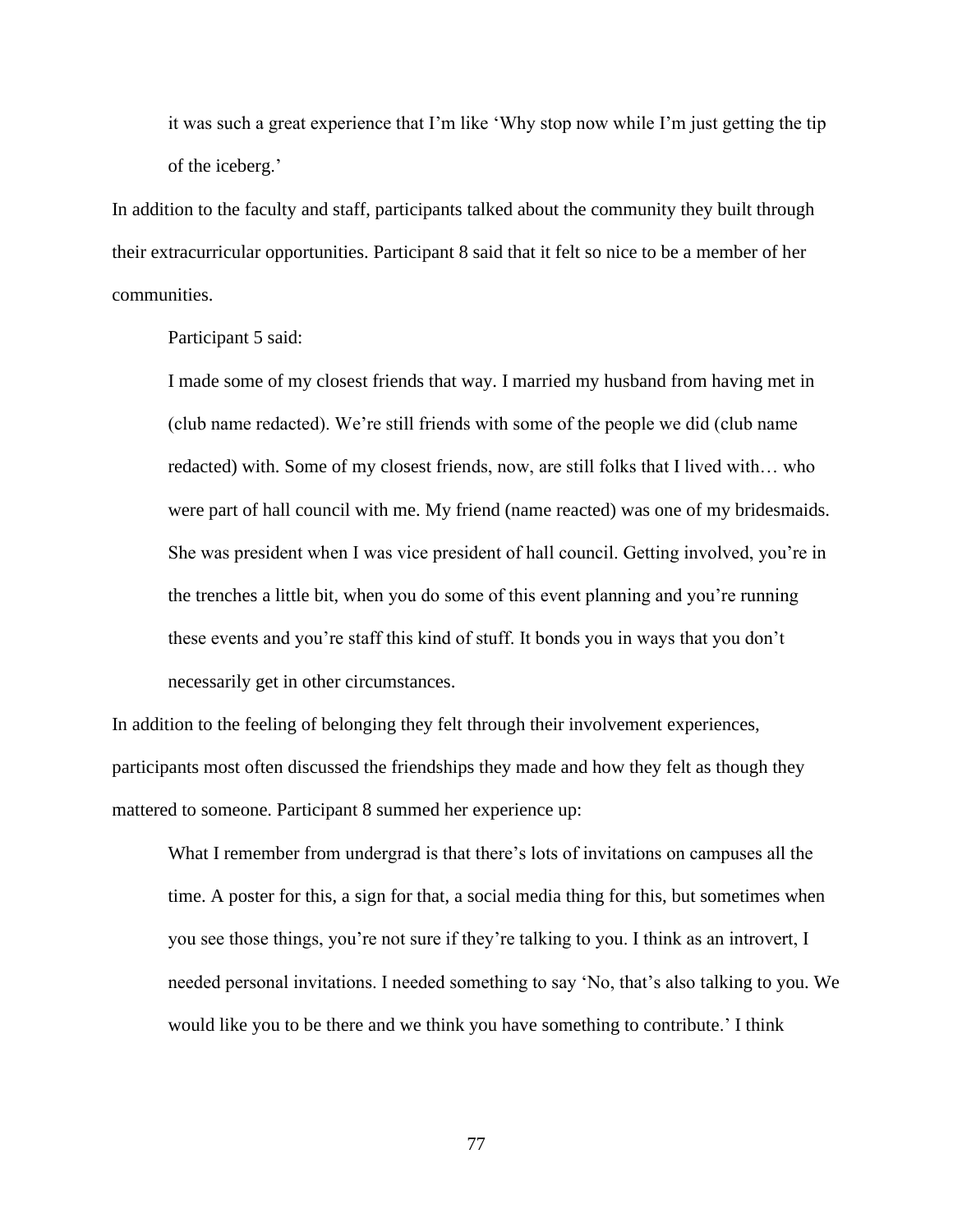anything I got involved and stayed involved with, it's because I felt like I had an invitation to me, and that invitation continued.

#### **Research Question 2**

#### *What opportunities from extracurricular involvement do introverts perceive?*

#### *Opportunity to Engage with Others*

Even as introverts, the participants discussed their relationships with others highly. Many of them talked about the opportunities they had to engage with those around them while being involved. Several described the opportunity to work with those they may not have had the chance to otherwise. Participant 6 said that being in a co-curricular organization that was in line with her intended major made connections for her to have some experience prior to going into her career.

Participant 2 believed that being involved made him change his trajectory. Originally, he intended to go to professional school but left after a year. He realized, from his involvement, that he wanted to help people. He said, "I wanted to be able to work with students in the college setting and help provide opportunities that can help them grow." He also admitted several times during his interview that being involved garnered him the number of friendships he had and kept over the years.

During her time living in the residence halls, Participant 5 spent time in a social justice living learning community. This not only taught her diverse viewpoints and the ability to get involved with people different than herself, but it also offered opportunities for her to be involved in things she may not have done prior to attending college.

## *The Opportunity to Travel and Attend Conferences*

Participant 5, from living in the residence hall social justice living learning community, was also able to attend conferences from that experience, such as a civil rights service trip with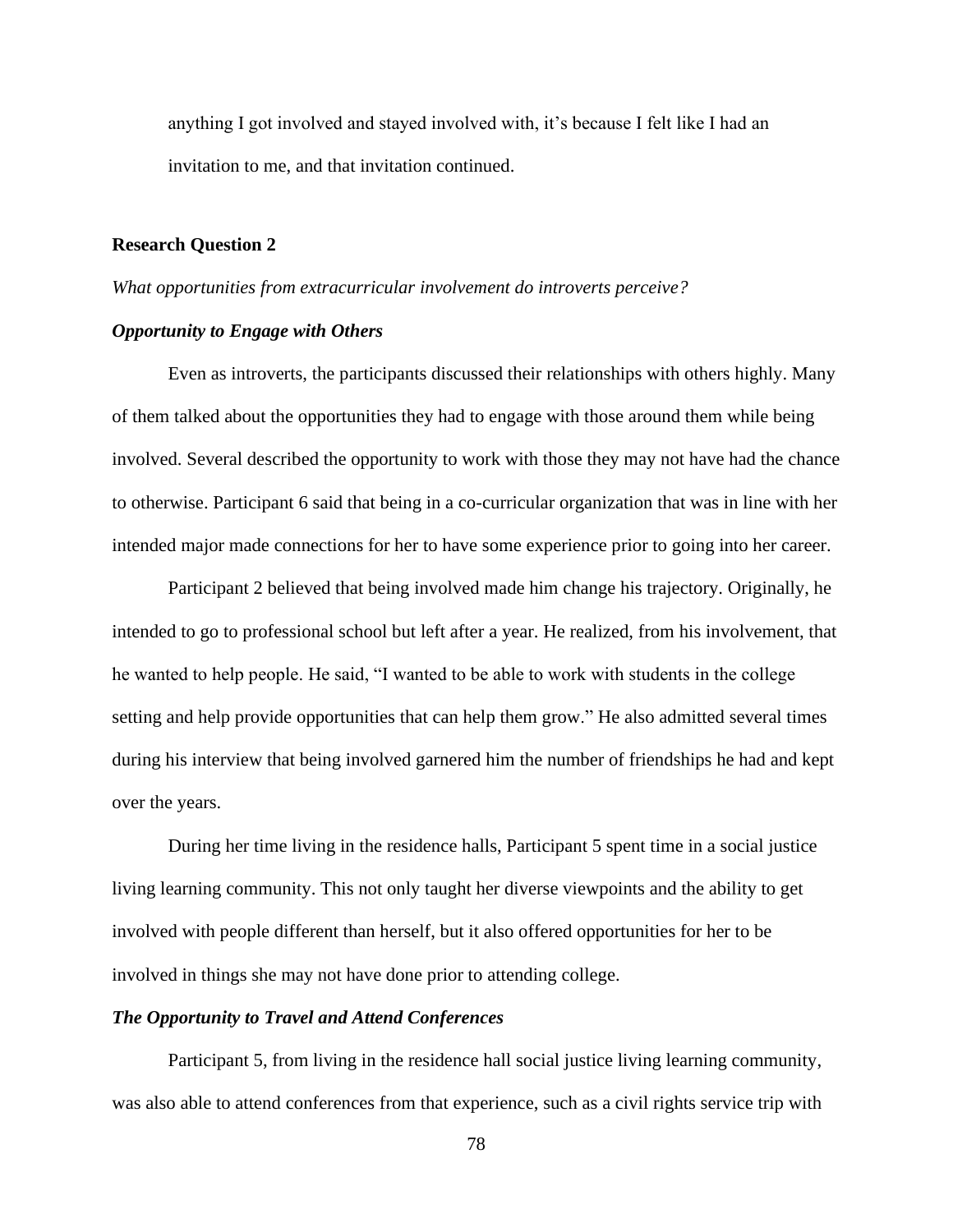her floor. She and her floormates attended different monuments and museums, learning about American history they may not have been able to experience had they not gotten involved in their residence hall's living learning community. Similarly, Participant 9 discussed the volunteer service-learning trips that their university also took, in order to help with disaster relief efforts.

Several participants mentioned their ability to attend leadership retreats as students to learn more about themselves and their peers. These leadership retreats and workshops offered participants the opportunities to learn, meet new people, and explore new and exciting topics. Participant 8 said, "I think what changed was when I went to college, I learned about being a leader. I think I always had those skills, but I had just never really had the chance to realize it." While a few of the participants took classes that were focused on leadership, none of those classes were required for their majors. Participant 10 also said that her leadership classes gave her the opportunity to realize more about herself and those around her.

In addition to the local retreats, several participants talked about the conferences they were able to attend with their involvement opportunities. Participant 5 recalled the conferences she was able to attend through both her residence life involvement and her educational simulation student organization. That organization allowed to her attend one conference per semester, every semester she was involved, ranging from places in her region to national locations. Participant 10 attended conferences, and she also assisted with helping her university plan a national conference, where she held positions in both chairperson and co-chairperson opportunities. Similarly, Participant 11 was the conference liaison in her residence hall government association, planning the travel arrangements for her organization mates to attend conferences, local, regional, and national. She also held a chairperson position when her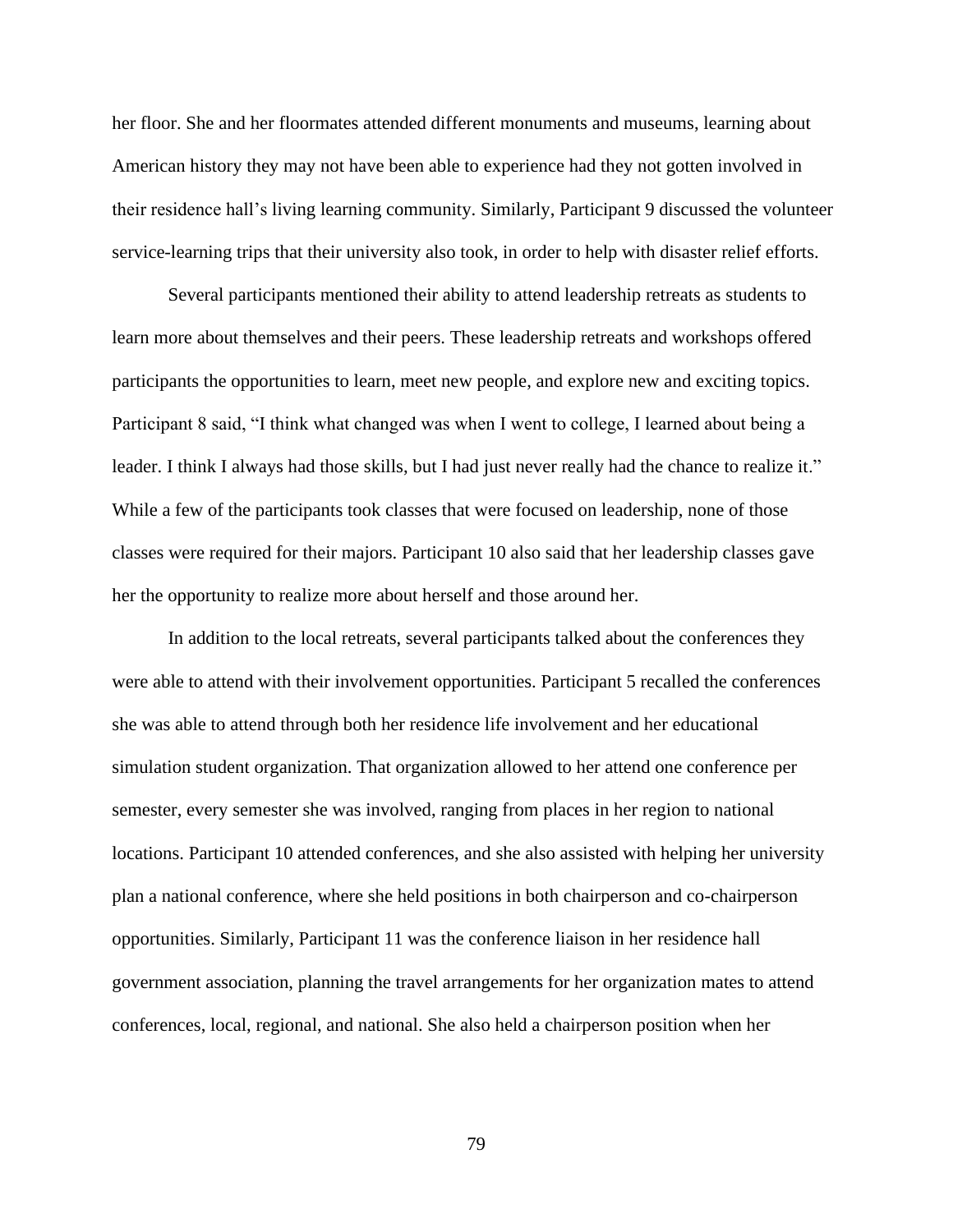institution hosted a national conference, as well as held a position on a state-wide conference board.

Not all of the opportunities were connected to student organizations, however. Some of the participants discussed their participation in study abroad and national student exchange opportunities. Participant 8, after having met her summer camp Resident Assistant and vowing to study abroad, kept her resolution. She immediately applied and was accepted into a study abroad program, where she traveled during the first semester of her sophomore year. Participant 8 told me that not many students take the opportunity to travel so early on in their college career. Having traveled to more than one place, Participant 10 discussed both her opportunity to participate in national student exchange, as well as her study abroad program. Both participants indicated that these were things they would have never been able to do, had they not gotten involved in co-curricular and extracurricular opportunities.

#### *Career Opportunities and Advancement*

Many of the participants interviewed had gone into, or changed careers to be similar to that of the involvement opportunities they took part in. Several of the participants, after becoming involved, change their major. While not all participants changed their career paths due to their involvement, a few did.

Participant 2 said, "I did get involved in some things and probably it's why I am in the career field that I'm in right now." He graduated with his original plan, however, went back to school because of his involvement. He believes that a big part of the change in his focus, and his career, was due to the opportunities he had while participating in extracurricular activities. Participant 2 said, "Career-wise, I could be a part of creating some of those opportunities… and it felt more in line with my values" than his original career goal.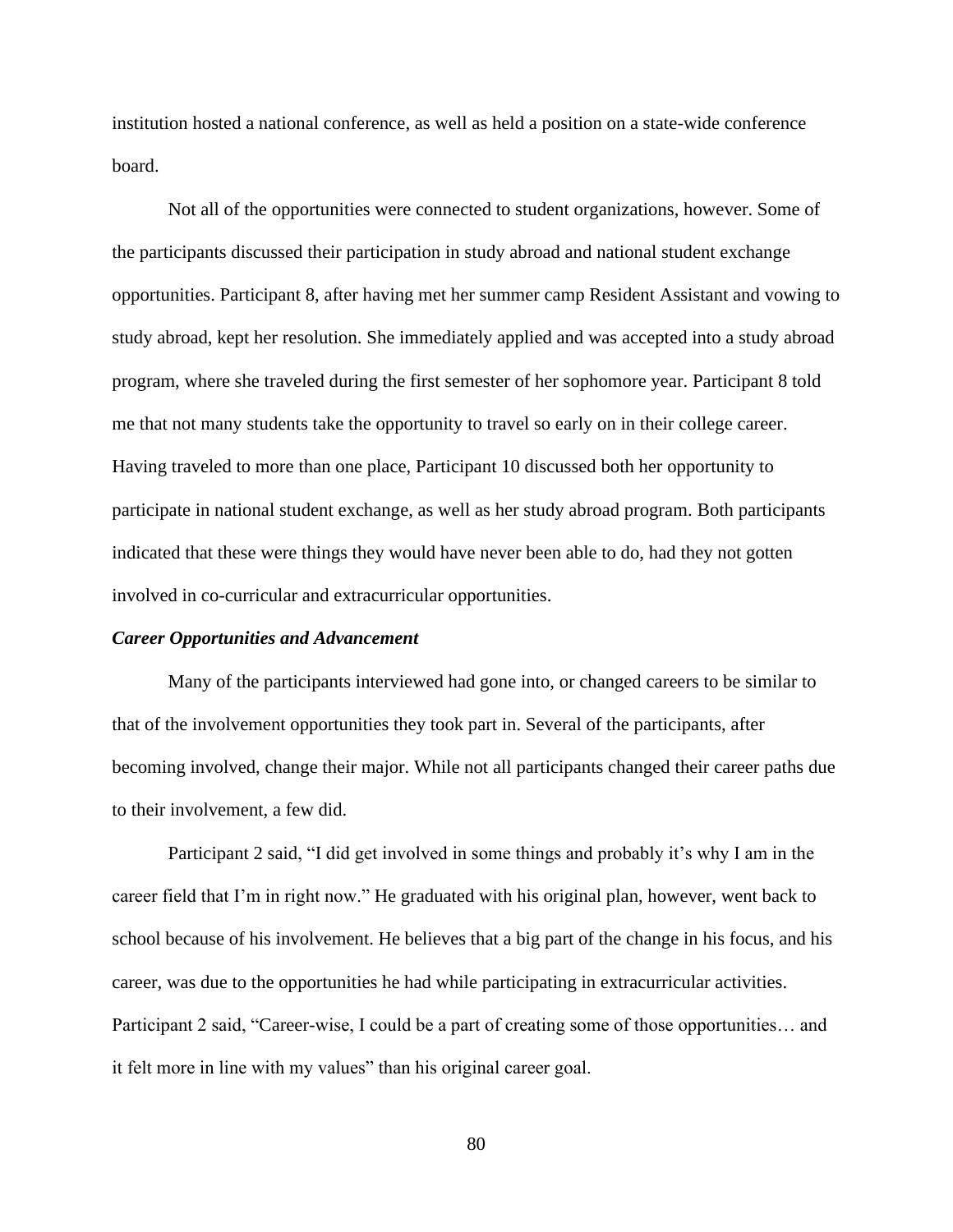Similarly, Participant 8 admitted that her career was informed by her experiences in college. She shared a story with me regarding not knowing what she wanted to do when she graduated. She said:

I changed my major about seven times. I think I remember having a conversation with someone when I was in undergrad telling him the hardest part. It's not picking a major, it's letting go of the majors you don't get to do. It wasn't about picking; it was about being sad not to do all the other things.

She recalled another conversation with a supervisor who told her about going into an involvement-adjacent career field. She believed that this conversation is what jumpstarted her time in higher education. Participant 8 believed, "You can be on a much faster trajectory, professionally, if you really lean into the undergrad experience. Just the resume, alone, that you walk away [with], the skills you develop, the networking abilities, all of that stuff."

Those who are in career fields that were similar to their involvement experiences weren't the only participants to discuss the advancement opportunities they had. Several of the participants discussed the job and internship experiences they took part in because of their involvement.

Participant 3 had a classmate from her co-curricular student organization who already had a job with an on-campus department. Due to the classmate's position, Participant 3 was able to interview for the same on-campus department. While she said she did not get the open position, Participant 3 did share that it was her first real job interview experience, which got her used to interviewing with others.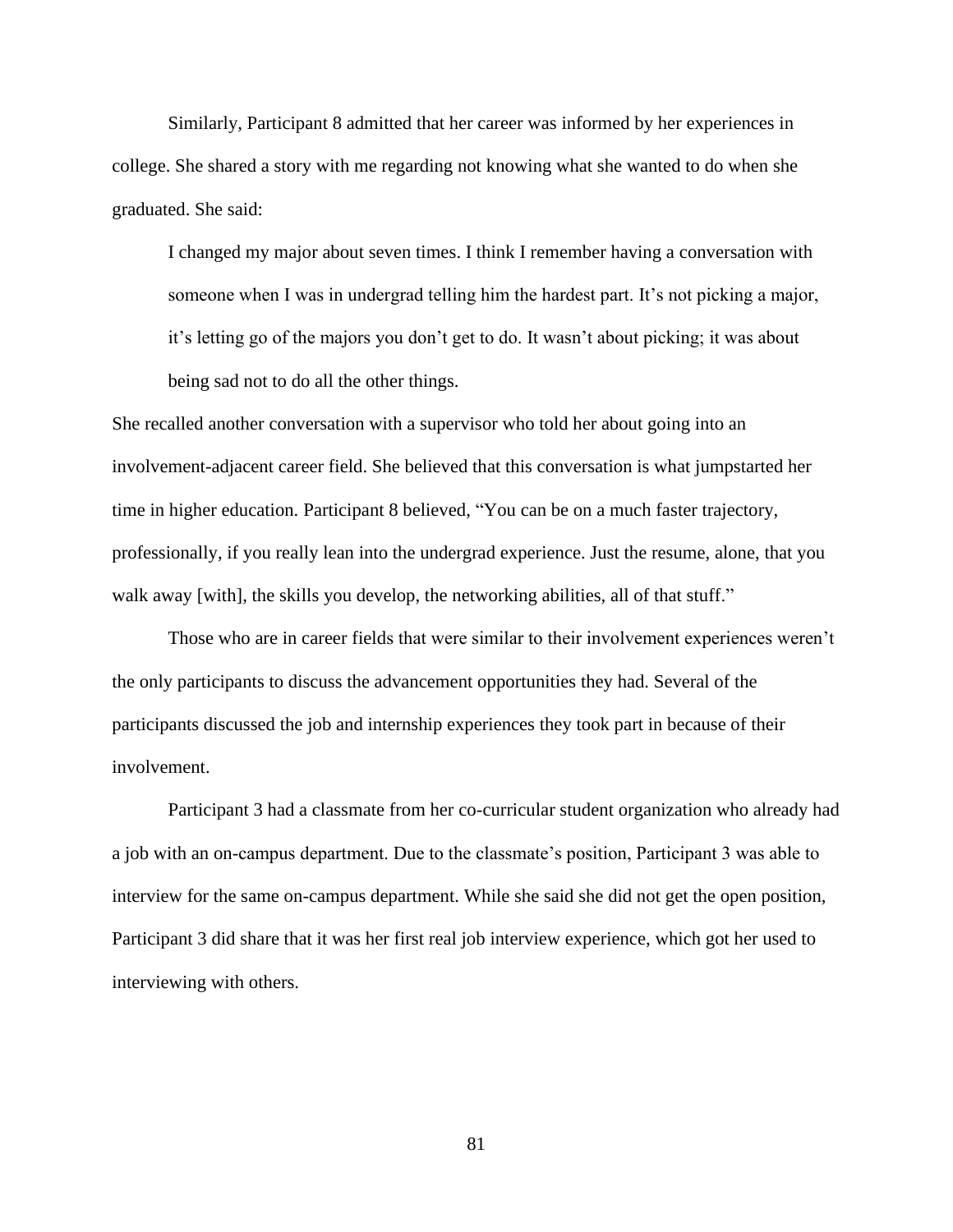Also friends with someone who had a job in an on-campus department, Participant 9 was able to secure a job interview. Participant 9 said:

I think I came in with a good interview, however, I think being involved was already helpful for me being such a young person. That team doesn't necessarily want to bring on freshman, especially if they don't have a lot of college experience.

She attributed her good interview to having already had experiences that a lot of other students her age did not have.

#### *Leadership Opportunities*

Within their involvement in co-curricular and extracurricular opportunities, the majority of the participants were given the chance to become leaders for their respective student organizations. Participant 1 was able to serve as an executive member on her sorority board, as well as be on the court within her student government association. Participant 6 served as a copresident of an extracurricular student organization. While applying for a position on his student government, the student body president recognized Participant 2's leadership skills and appointed him into an executive position within his student government organization. This led way for Participant 2 to also create and serve as the chairperson for his campus' large philanthropic event.

Participant 5 held numerous leadership positions throughout her time in college. She commented that she had joined her residence hall council early on, which made way for her holding three other executive positions for that organization. With her involvement in her residence hall council, that fed to involvement within the residence hall government association, where she also had numerous leadership and executive roles. Like the previously mentioned participant, Participant 5 applied for a seat on her student government association and upon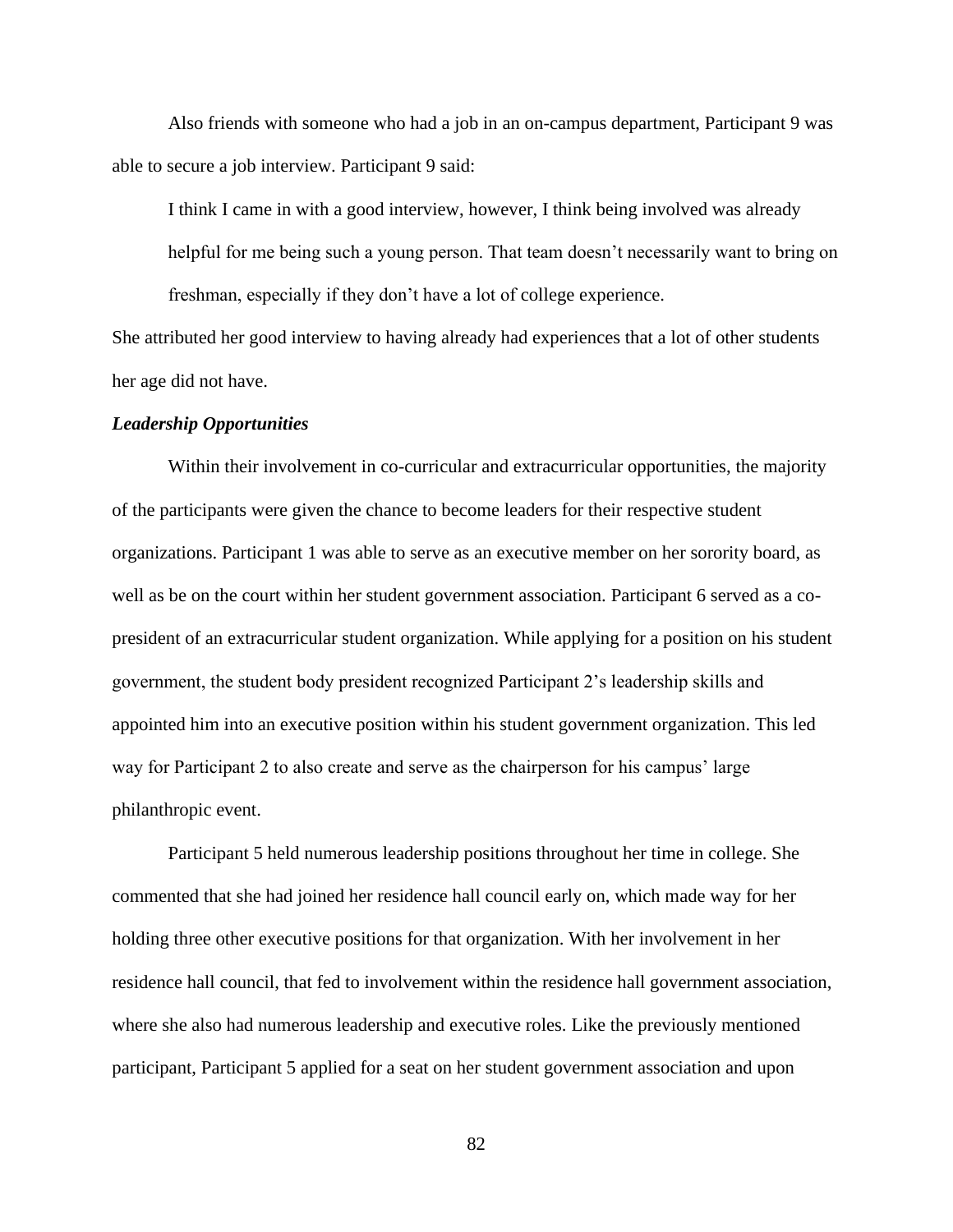being in the organization for two weeks was appointed to an executive position due to her heightened leadership skills. Within her time in her educational simulation student organization, she held multiple executive leadership positions. Participant 5 also indicated that she held a position as a student orientation leader.

Another highly involved student leader, Participant 7 was involved in student government during her entire undergraduate experience, holding a position one year as student body president. That wasn't her only opportunity to have leadership roles, however. Participant 7 took part in a leadership seminar program at her institution as a freshman. The following year, as a sophomore, she was given a leadership role as a mentor for the same program. She discussed with me her founding of a career services student organization, as well as her time as a welcome week orientation leader.

Participant 8, in addition to her study abroad opportunities, was also a highly involved leader. She was a resident assistant, led a diversity education monologue theater program, and took part in campus activism. While not extracurricular, she also told me about several of her oncampus work experiences and how they also incorporated her into the involvement opportunities she had. Participant 8 believed, "One thing kind of dominoes into another," when she talked about of the opportunities in which she participated.

Echoing that sentiment, Participant 9 said, "I think one thing led to another." She had positions within her orientation office, as well as held positions as her sorority standards chair and president. She, in particular, mentioned that she loved the administration and paperwork side of involvement. She believed that it was her way of getting involved without having to be as social as others.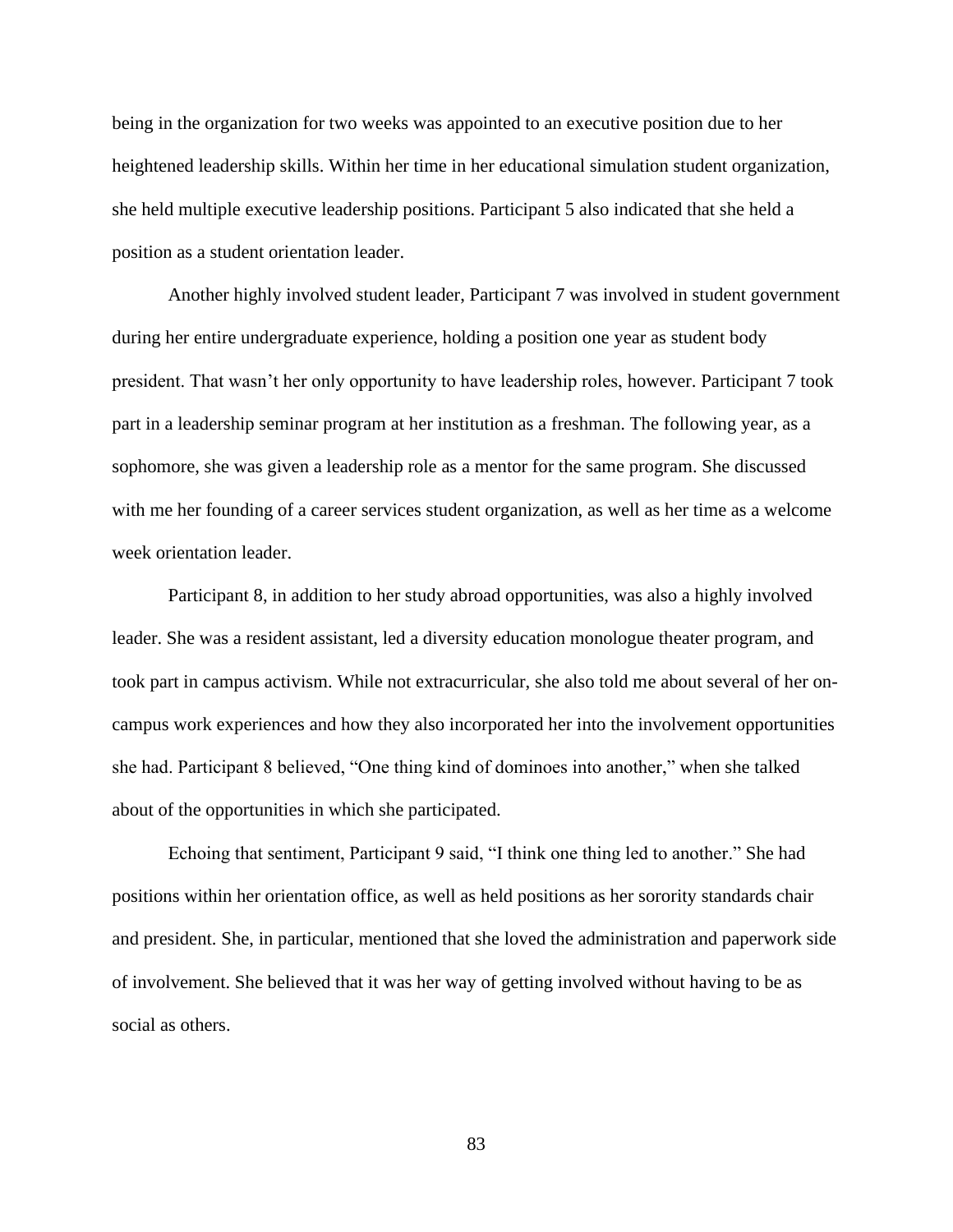Also holding many leadership positions, Participant 10 took part in mostly residence hall adjacent opportunities. She attended residence hall council, where she became an executive board member. Participant 10 said that involvement in her residence hall council made way for participation in both her residence hall government and the residence hall honor society. She also participated in a leadership seminar class that taught her the various types of leadership and that there are other ways to be a leader than "standing up in front of a room."

Participant 11 took her residence hall council's opportunity to attend a local conference. She said that is how she ended up in her residence hall student government, where she held executive board positions for several years. That also channeled Participant 11 into the residence hall honor society. She said, "One thing kind of funnels you into another, [it] just goes in order, I guess." Participant 11 mentioned that while she did want to have all of these experiences on her resume, she really enjoyed the experiences she had and wanted to keep doing more.

## **Research Question 3**

*What skills do introverts perceive they have developed as a result of extracurricular involvement?*

## *Hard Skills*

Many of the participants discussed their time in passive extracurricular, active extracurricular, and co-curricular opportunities as ways that they built and honed their skills. Participant 1 discussed the skill of learning to read and write university legislation from her time in her student government association. She believed that using Robert's Rules of Order helped to create a flow for meetings. Within graduate school and her current career, Participant 1 said that using parliamentary procedure helped committees to keep the conversation moving.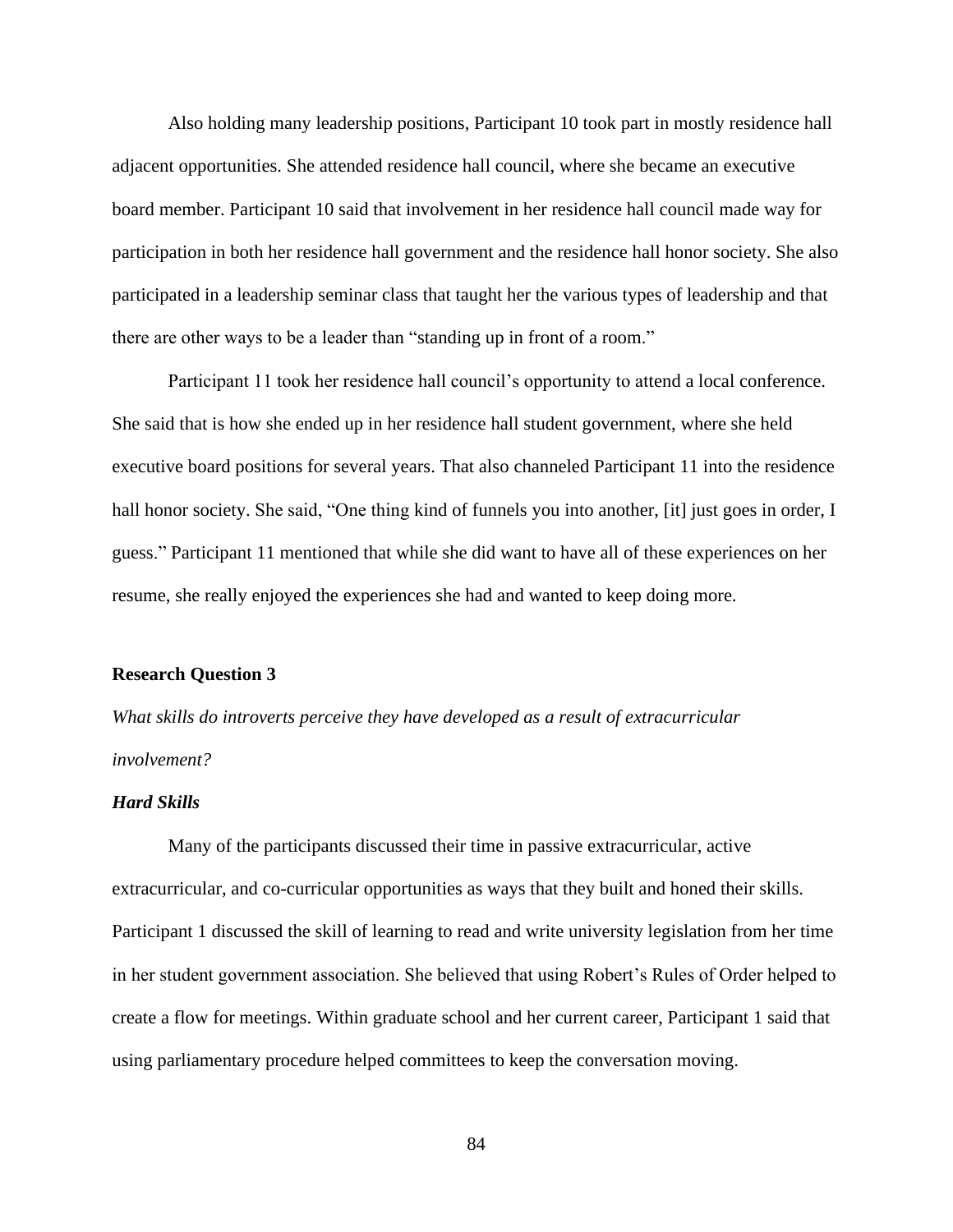Similarly, Participant 5 also talked about her experience with parliamentary procedure. She even indicated that it was the number one skill she learned from being involved in her various extracurricular and co-curricular student organizations.

Participant 2 shared that his involvement with event planning prepared him more for the workplace than some academic endeavors. He said:

There's also a level of getting beyond the theory and actually digging into the work. I had to dig in and do that. It gave me experiences to learn that into practice… in a place where I could probably more easily fail, and it would be okay.

He talked about his time in student government on the philanthropic event committee where he had to talk on the radio and local news. While he said it terrified him, it gave him the practice to be able to accomplish those tasks. In addition to the in-person side of public relations, being in those organizations taught him how to create press releases. He said:

To market part of the event… you need students, but you also need community sites, and the biggest fear is that one of them is going to be out of balance. I used some of that and the public facing to the local community. I went on the radio. I never thought that I would be on a radio program in my life, and went, and we marketed our event pretty well. We expanded. We got a number of [volunteer] sites after being on the AM radio station talk show there.

Event planning and logistics was also something Participant 5 talked about. She said, "leading a meeting, setting an agenda for a meeting has been invaluable." She also gained skills in basic budget management and balancing accounts as treasurer for several of her student organizations. She believed that she "would have never had the opportunity to practice those types of skills" because she had never taken a business class. Within her educational simulation student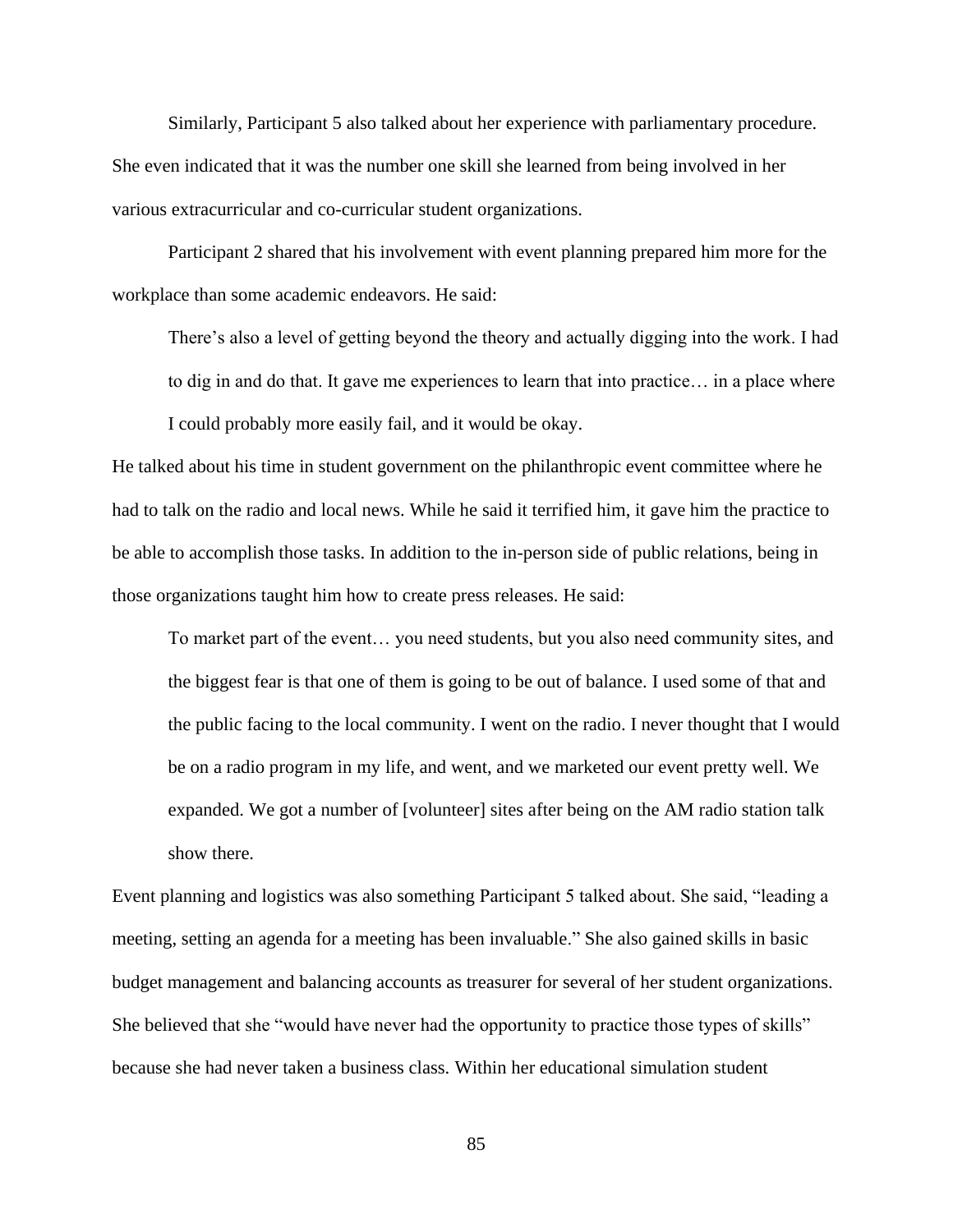organization, she had to plan travel for a dozen people including budgeting, transportation, fundraising, and lodging. The skills she learned in that organization have carried through to her career, where she has needed to plan her own travel, as well as travel for others at work.

Participant 6 believed that her time in her extracurricular and co-curricular student organizations taught her how to manage materials, preparing her for her future career. In theater, dance, and art, she learned to run rehearsals, keep items organized, and keep productions running smoothly. She had to learn how to process contracts and designs, which she indicated is "part of everything." Also, she believed that being involved help her to do the research, synthesize the ideas, and pare them down to communicate her vision to her team, the cast, and the crew. She said:

[I can] make that all happen on a large scale from something that was originally an idea or a glimmer of an expectation. That's been a big part of me applying those skills that I got from doing activities in college.

Participant 8 said that she could lead meetings and plan events, not just at work, but also in her personal life, from the skills that she learned in her involvement. Similarly, Participant 10 discussed her event planning skills as well, as she learned the "skills to go from the beginning to the end of executing a plan." Participant 11 agreed that planning skills were always present in her extracurricular opportunities.

Several people, such as Participant 9 discussed the skill in managing people and a team, due to their involvement. She said that it has stuck with her, and she has used those skills ever since she learned them. Participant 11 agreed:

Learning to manage people, I think that was kind of my first experience having to oversee other people, which now it's helpful, but I hadn't done that before. As an introvert, shy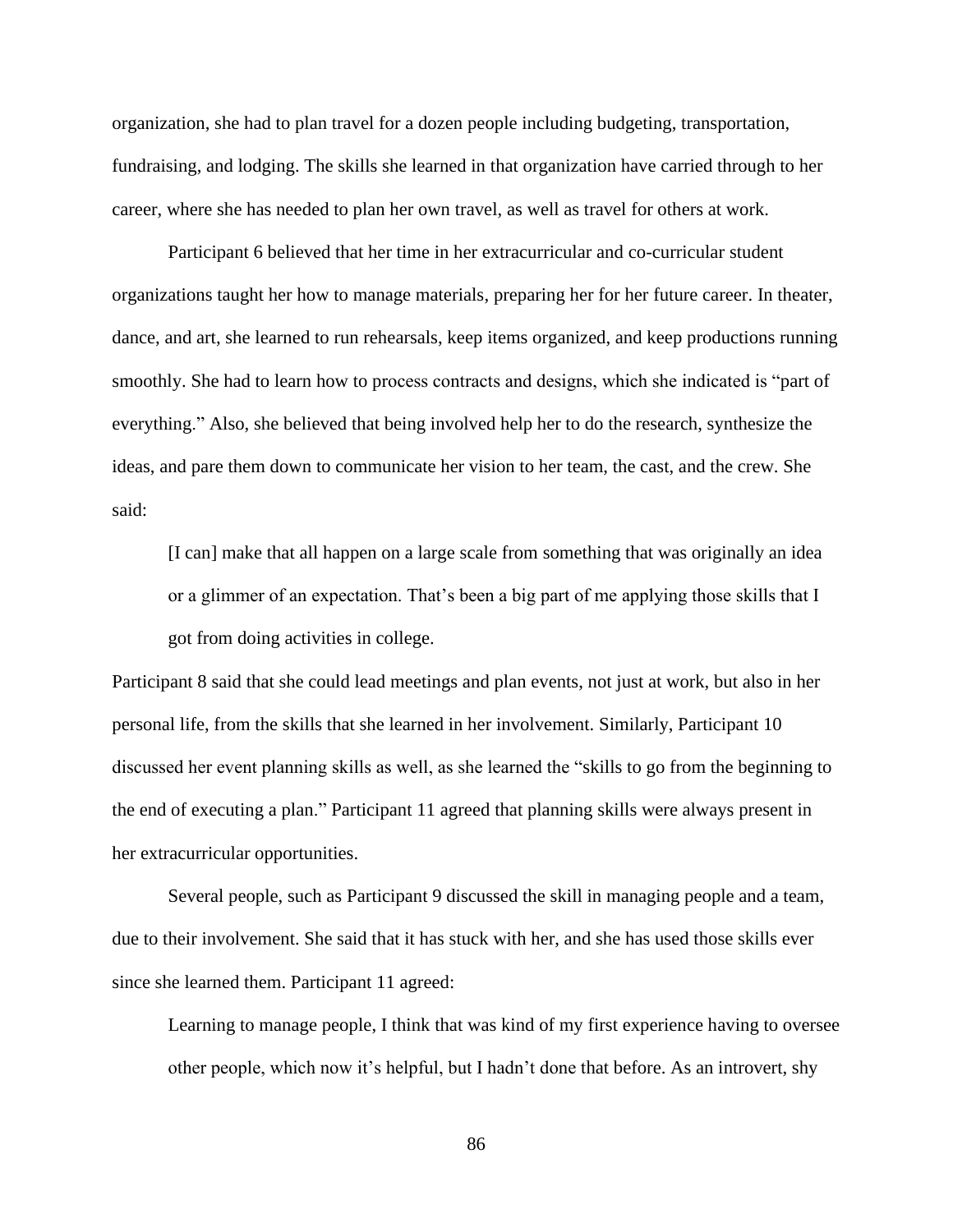person, that was way out of my comfort and so that was a skill I think I got through there (involvement).

#### *Soft Skills*

In addition to the tangible skills that the participants mentioned, all of the interviewees discussed the types of soft skills they learned from being involved. There was a wide array of skills and abilities that each participant felt they learned from their time during their college involvement.

Participant 3, the transfer student who had the least number of co-curricular, extracurricular, and passive involvement opportunities said that her time in her student organization did lead her to take away some interviewing skills. Participant 8 said that she leaned into her undergraduate experience in order to create opportunities she could put on her resume. Interviewing skills helped Participant 9 get her position within the student orientation office. Not only did Participant 11 have experiences to put on her resume, just she mentioned that making a resume was a skill in itself, as she had to have them for several of the opportunities in which she was involved. Participant 10 said, "Because I was so involved, it kind of led me to start building those skills to work with students as a professional and it gave me the interest to do that."

Often mentioned during the interviews was the skill of time management and organization. Participant 5 said:

I thrive when I am very busy, when my schedule is very packed, and I have very hard blocks of things. 'This' is when 'this meeting' is, and 'I have this amount of time in between those meetings. So, I'm in the library in that block.'

She believed that her packed schedule was helpful for her to plan herself and the things she needed to do so that she would not let the motivation slip away.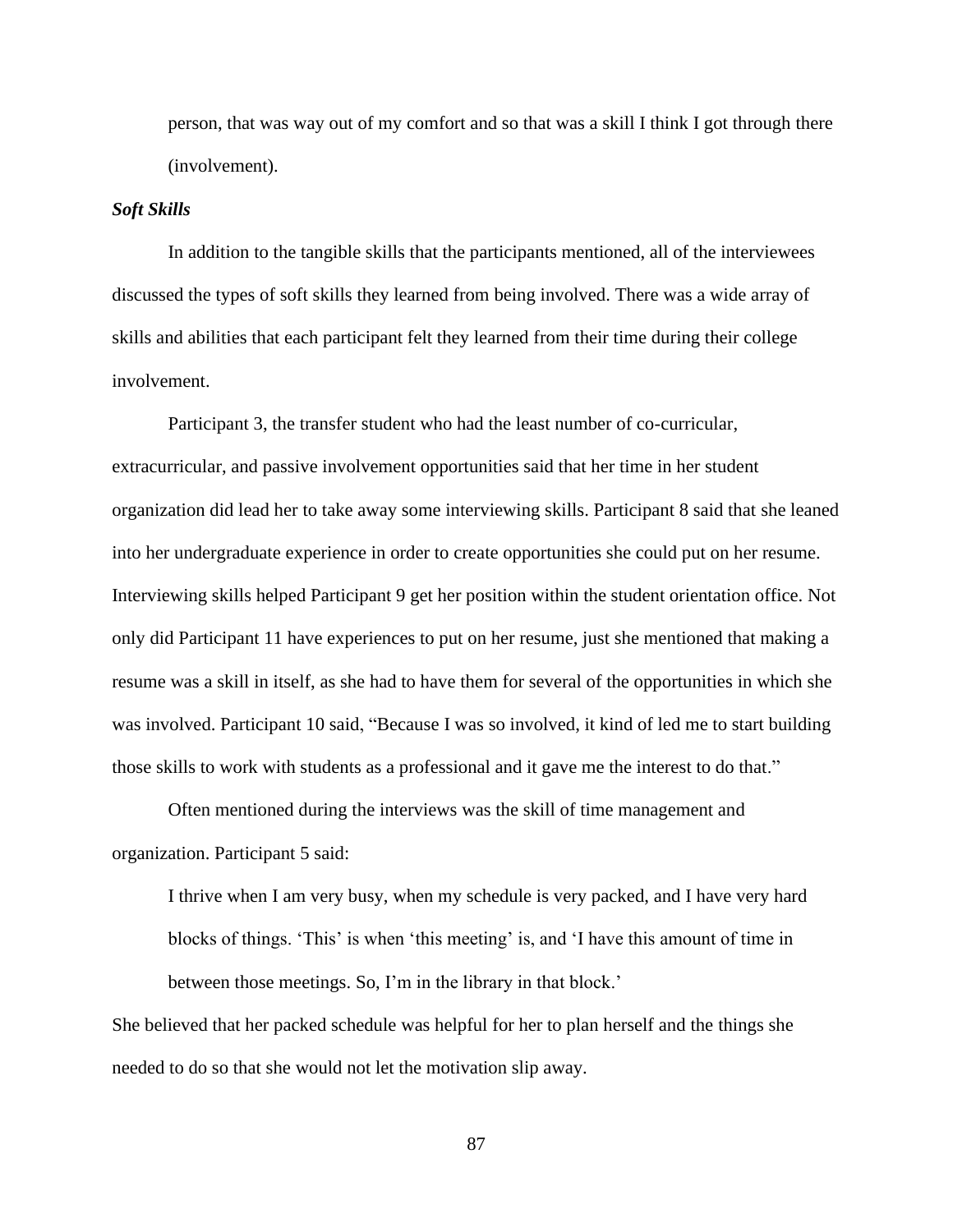Participant 9 also mentioned both time management and organization. She said that much of it followed her into both her work and personal lives, including prioritization and day-to-day organization. Similarly, Participant 10 cited organization and time management as two of the skills she gained because of her level of involvement. Participant 11 said that the organization skills she received she would not have gotten had she not been involved. When asked about her skills she said:

I think definitely organization, time management, because I just was involved in so many things, but also when you have a leadership role, you can't just not show up one day. You've got to follow through on stuff. Manage my time [with] a whole bunch of stuff going on and prioritize. Those are really big things.

Several of the participants discussed their speaking skills from having been involved in their respective opportunities. Participant 7 cited public speaking as one of her skills learned from her involvement. Participant 1 said, "In terms of student government, I think it absolutely helped me to understand that direct speaking… doesn't have to be a confrontation or conflict, and I think that was a really important lesson for me."

Participant 2 believed that his involvement:

…really changed things… I was the person who went to class, every class, I never missed, but I sat in the back. [After that], I really spoke up, even in the middle of that I was raising my hand, offering things in the middle of class, and called on.

Similarly, Participant 8 discussed her speaking skills:

I think I left undergrad pretty competent in who I was as a person. I think I could speak to my skills in a more competent way. I think I was very well-spoken. I had really honed a lot of that stuff and I could speak very clearly about what I liked, what I didn't like.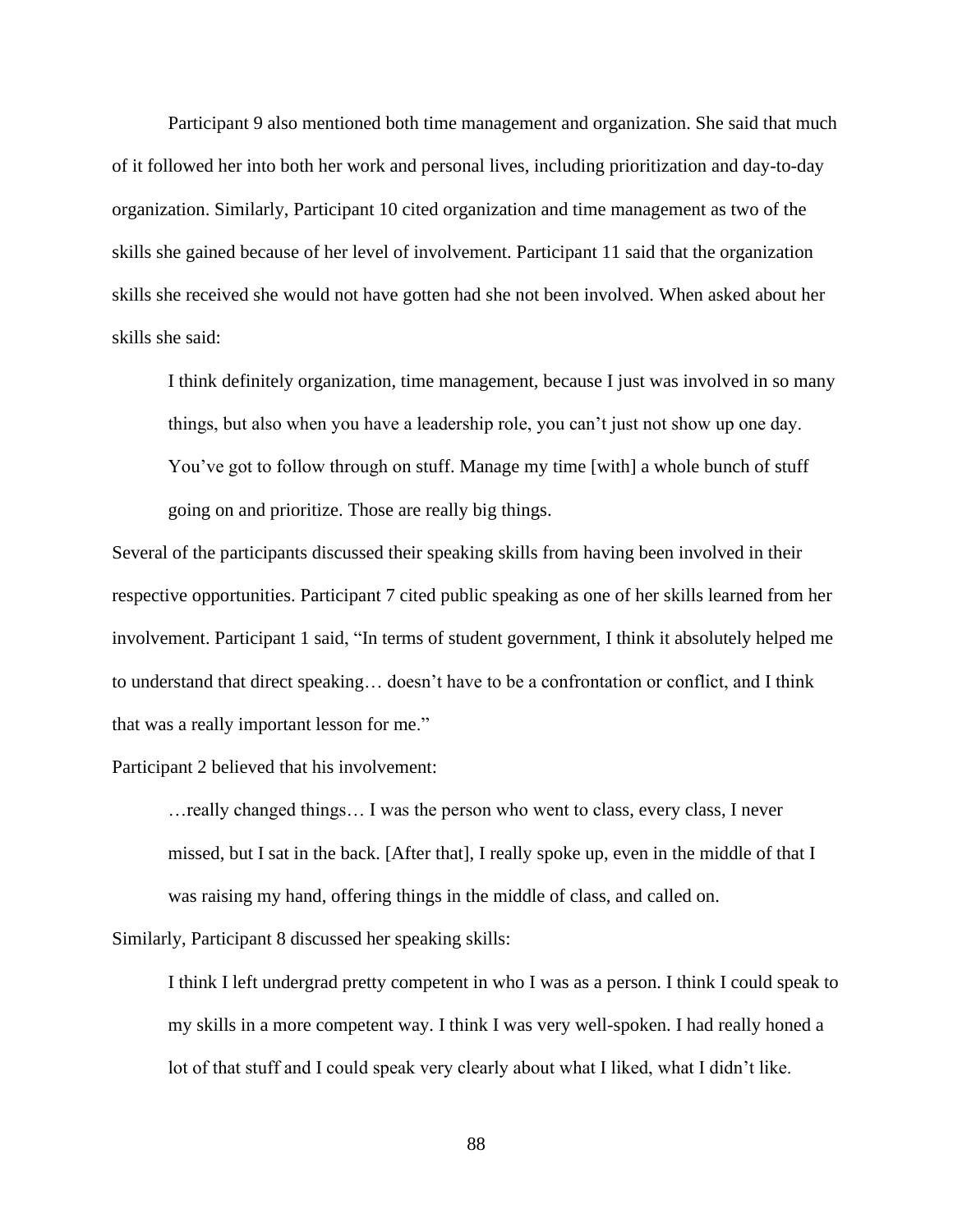Not only was speaking skills one of the most often mentioned during the interviews, but listening skills were also mentioned regularly. Participant 4 mentioned that one of the skills she remembers learning most from her time being involved was that of listening.

Participant 2 also told me about his skills in listening:

I think, also, it [being an introvert] helped because I did a lot of listening to people. It was very important for me to hear from others, to get input from others. I value that and I think introverts are often the ones who are listening and hearing from people. You're able to listen to people. You're able to ask thoughtful questions, in some ways, not getting your own way by just trying to fill the space with your own talking and sharing, hearing from others who have good information and insights. I think in some ways it [being an introvert] probably helped me stay involved. I felt like I had a purpose as someone who was a listener and a processor.

Participant 8 said, "I do think being an introvert gives you different skills, just being very observant and being very aware of things." She also said that participating in some of the opportunities she did, shaped her perception of things and broadened her mind a little bit.

Participant 5's involvement in things such as the social justice living learning community, within residence life, and the service-learning trips she was a part of also broadened her mind. She said that her love for civic engagement and civil rights is "really rooted" in her participation in her living learning and social justice extracurricular opportunities.

All of the listening and speaking skills the participants discussed also led way to the topics of interpersonal communication. Many participants discussed their heightened abilities in communication skills. Participant 3 said that her participation on an intramural team created the opportunity for her to practice communication skills because of strategizing team plans.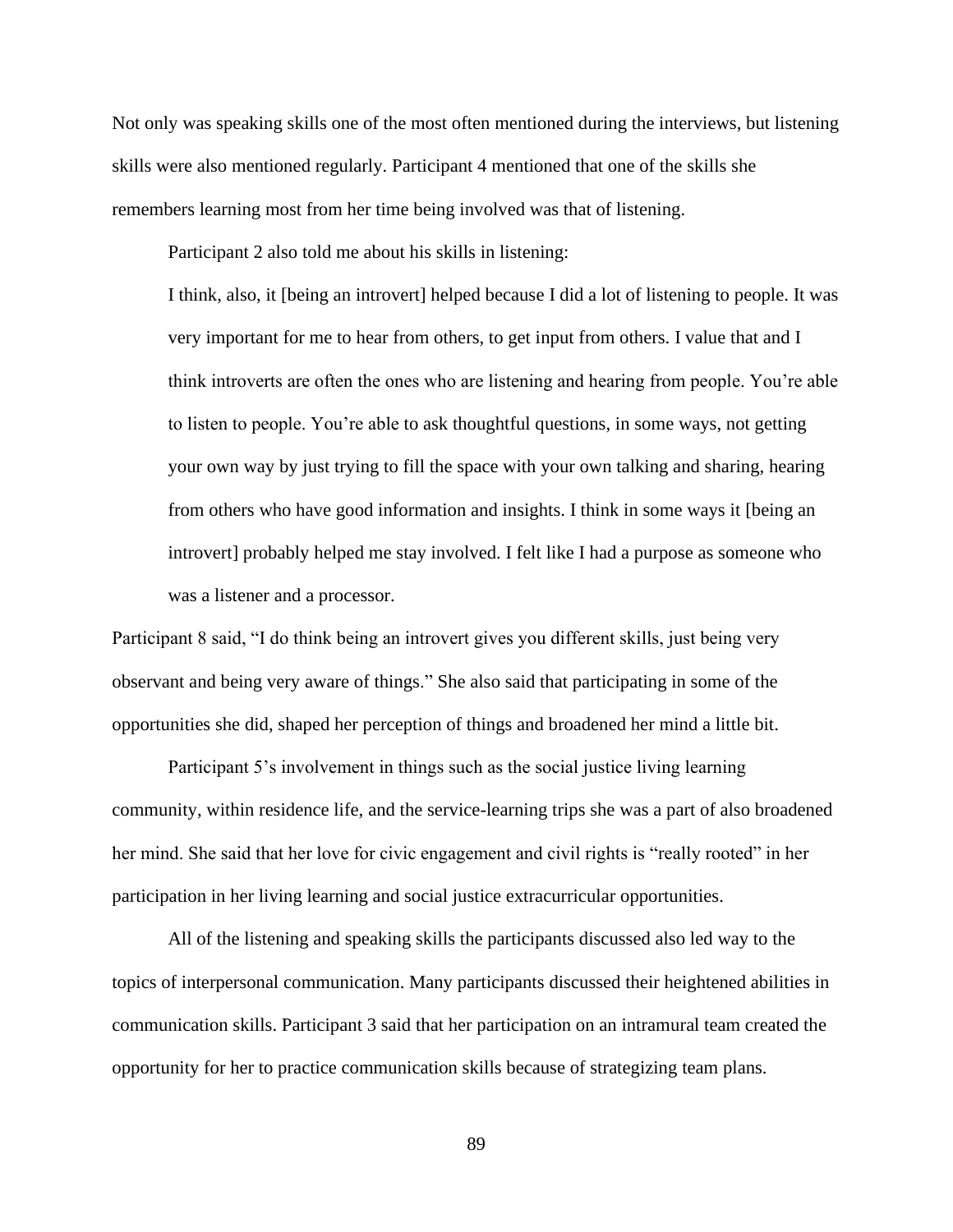Participant 2 described his ability to be able to create and communicate a vision to those around him.

Participant 4 learned:

How to work in a group with differing opinions and defining how they express their opinions; being forward about it or being a little bit more quiet about it. That helped me get used to group work. You had to learn how to work with the different personalities and how to work as a group. I think it helped me somewhat there and the committees that I had to serve on because of my position. You learn how to negotiate.

Often, the same participants that discussed working in groups and communication, also discussed learning to make connections and network. Participant 10 cited teamwork as a skill she gained in building those connections. Participant 6 and 7 both mentioned that being involved created connections with others, especially connections they may not have had otherwise. Participant 8 shared, "I also think when you're in leadership roles and you're an introvert, you connect with other students that don't necessarily see themselves reflected everywhere." Taking those networking skills into her profession with her, Participant 1 said, "I think, also, just learning to network and learning to understand that it can happen on different terms. I think that has been helpful, you know as an academic, I think it's been really helpful."

Participant 2 shared his thoughts about networking and working with others: I think that was definitely one of those pieces, working with people. I think some of that also helped me learn how to balance, because most jobs require interaction with people and probably particularly (job redacted). How to interact with people, I think, was something that I grew in terms of skills.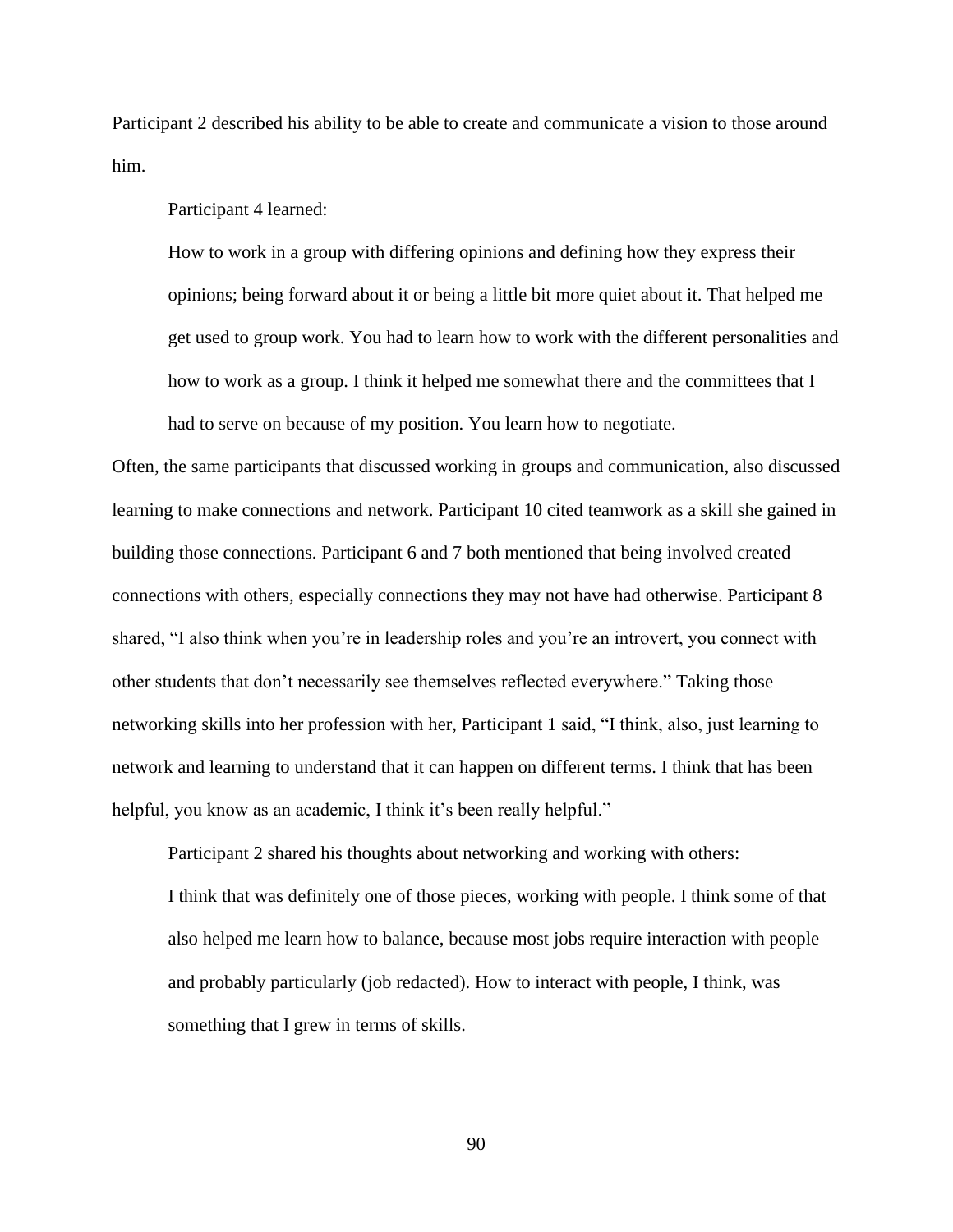Participant 9 agreed and said she learned "the importance of networking. It being about who you know, even more so sometimes, than how good you can do something. I learned how to build bridges and work with a lot of different people."

As a leader, Participant 11 worked with a lot of different people.

Planning things for other people, you learned to accommodate different needs you wouldn't necessarily think of [if] it's just you and your close friends. People you don't know are going to be there, but what might people need who aren't you? That's been helpful, even still now, thinking about what I needed, but what other people need. I put that into stuff I planned for work, or whatever I'm doing. I think you learn to work with people who are different from you.

With learning about others, came skills that the participants learned and honed about themselves. Participant 7 learned how to be more adaptable through her time in involvement opportunities. Additionally Participant 7 said that being involved gave her the opportunity to reinvent herself. Valuing what she learned, Participant 1 said that she began to speak up for herself and accepting herself for who she was.

Without a doubt, the most often mentioned skill throughout all of the interviews was confidence. The majority of participants told me about their new and heightened confidence learned from their participation in extracurricular opportunities. Participant 1 said that confidence was what led her to speak up more for herself.

Participant 2 said it gave him the confidence he "didn't necessarily have" before. He found, the more he participated, the more his confidence grew. He knew that his abilities were getting stronger, such as planning events, and that gave him a boost in knowing "I can make things happen, I can do that."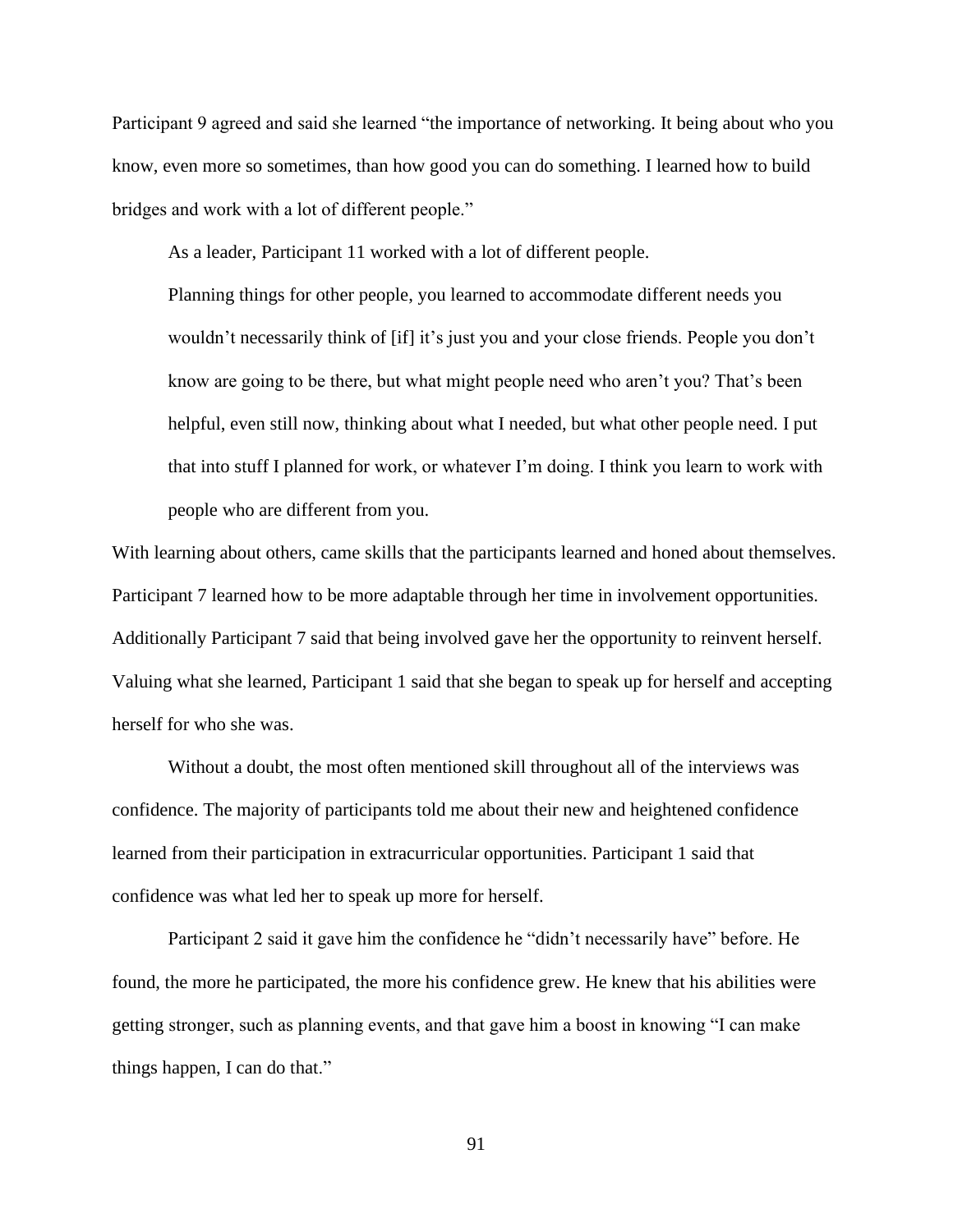Being involved in campus tours, Participant 6 found herself increasingly confident in the presentation she had to accomplish. She believed that the content was routine, and that routine led her to feel comfortable with what she was speaking about. Within her student organizations she found herself becoming more assertive. She said "I certainly had to be more confident. I think it gave me an opportunity to be more confident, even when I wasn't, because I just had to do it."

Similarly, Participant 7 said:

I say that being involved gave me a lot more confidence in who I was. I think that it helped change the course of how I saw myself. It gave me the confidence to be who I am, to be proud of who I am.

Participant 10 also mentioned her growing confidence:

I feel like I kind of branched out, but I think that was as my confidence increased. Being around people and being confident in myself, I think that was a big thing. (Traveling) helped me, even if I didn't create super close relationships, I think it did help me at least branch out and create confidence.

Spectacularly, Participant 8 had some great things to say regarding her burgeoning confidence through involvement opportunities:

I developed competence, skills, and interests (through involvement). First semester my sophomore year, I went abroad and that was huge, I think, for my confidence. Every city I've ever gone to, I didn't really know anyone. I think studying abroad, I learned from that experience. I can jump off a cliff and be fine. I can go into a situation where I know no one and make a life out of thin air. And every time you do it, you get more confident.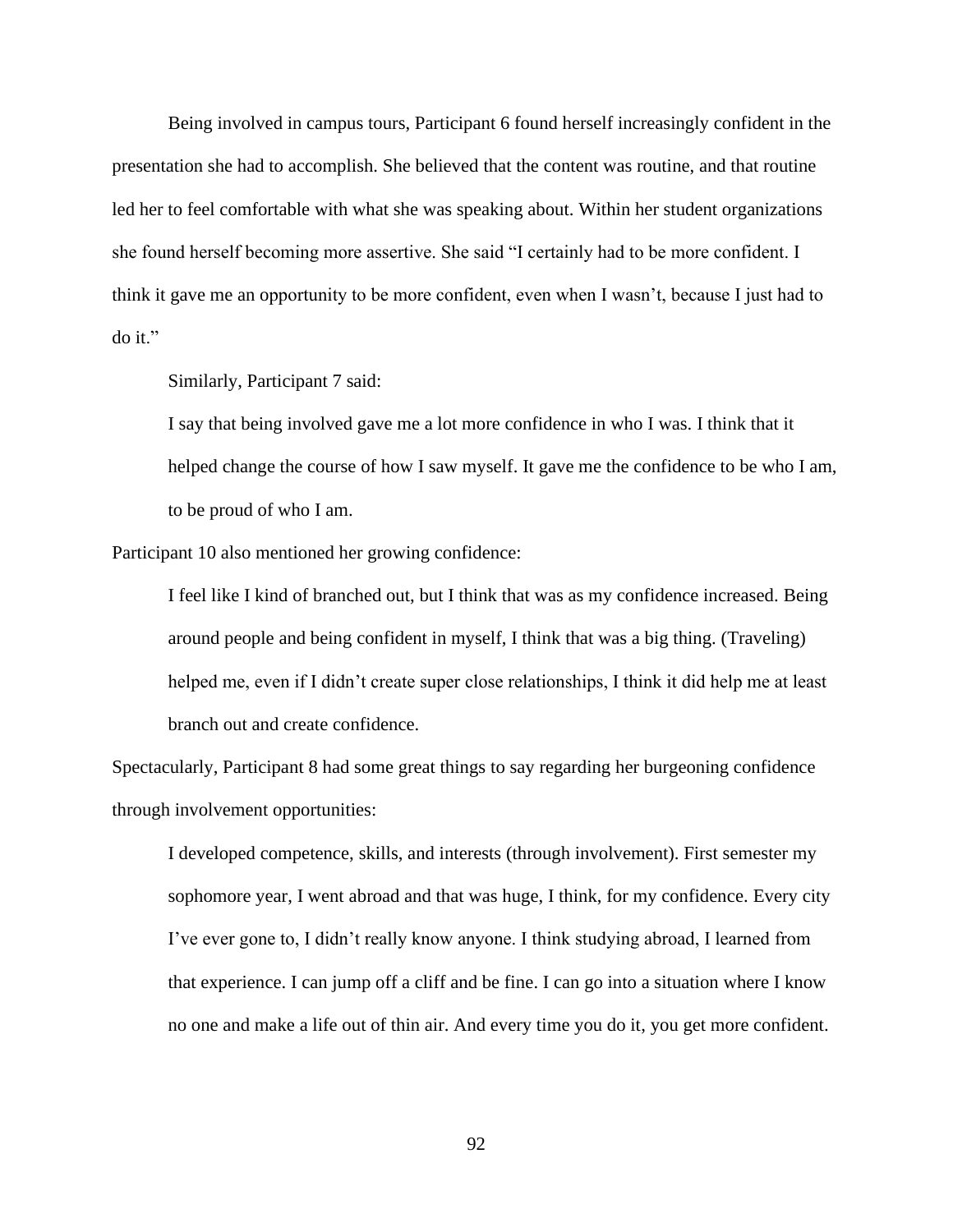## **Research Question 4**

# *How to introverts perceive that their preferences influence their extracurricular involvement? Individual and Small Group Settings*

One of the most often discussed characteristic from the participants as introverts was that of their preference for small group or one-on-one interaction, in both their personal lives and their involvement opportunities. Whether the participant described themselves as shy, outgoing, or social, almost all of them indicated that they enjoyed smaller, more substantial interactions with those around them.

Participant 1, on several occasions during our interview discussed the need to make her large campus feel small.

When I got there, I found it very intimidating, and there was not very many people from my hometown who went there… as an introvert that's pretty overwhelming, and so getting involved with extracurriculars was one way to make the school a little smaller. I think of myself as an introvert who very much likes to be with other people, but I have a preference for smaller groups and sort of meaningful, deeper conversations. I enjoy them more than fluff, basic, surface level conversations and I do much better in one-on-one or in smaller groups, than in a huge setting.

While Participant 1 said she enjoys smaller groups, she also said she's "okay within large groups" and that she is not afraid of larger settings. She admitted that her preference for down time included spending it with a friend and not a "20 friends kind of thing." In addition to that one-on-one preference, she said that she had no understanding of how to function at a university of such a large scale. With Participant 1's preference for "smaller networks," she also believed that she was able to make "tons of acquaintances" through the opportunities she took part in. Her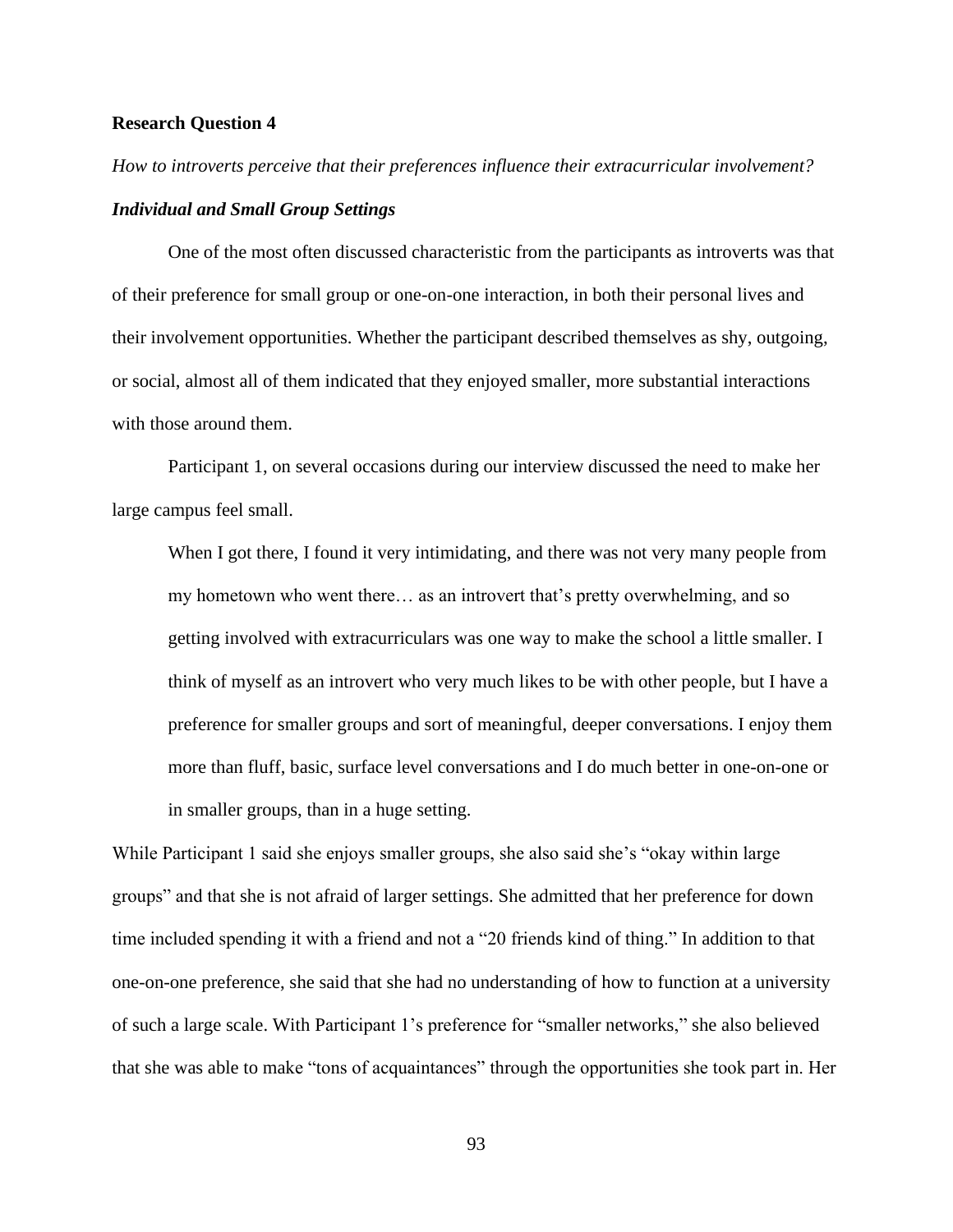extracurricular involvement offered her the ability to create a small feeling within her large campus.

Participant 3, a self-professed shy introvert, was very clear about her preferences for smaller groups. She said, "I definitely prefer conversations with people one-on-one or two people. I don't like dealing with groups, if I don't have to, or large crowds." Like many of the other participants, however, she described her interaction preference being about who she was with.

It depends on the person, and the events, or the discussion topics. You know, I could go all day with a few people talking about everything and anything and doing whatever we want; traveling, shopping, and even in crowded places shopping or something like that, because it's focused one-on-one, as opposed to a group thing.

With her preference for smaller groups, she said that her friend circle was quite small and "it didn't go outside that." She indicated that she was more of a follower, rather than a leader and allowed her friends to pick the places they went, and she tagged along with them.

Discussing her social skills within groups, Participant 4 said:

I used to describe myself as a social moron because I couldn't communicate with people. I could sit, like you and I sitting here, or I could sit with somebody one-on-one, or a very, very small group and sit and talk forever. You couldn't shut me up. You get me out in the real world and the social world, and I had no idea how to talk to people. I didn't know how to make small talk. I think I'm one of those introverts that when I'm with somebody I'm comfortable with, you can't shut me off. If I'm in a situation that is new and unfamiliar, you don't hear a peep.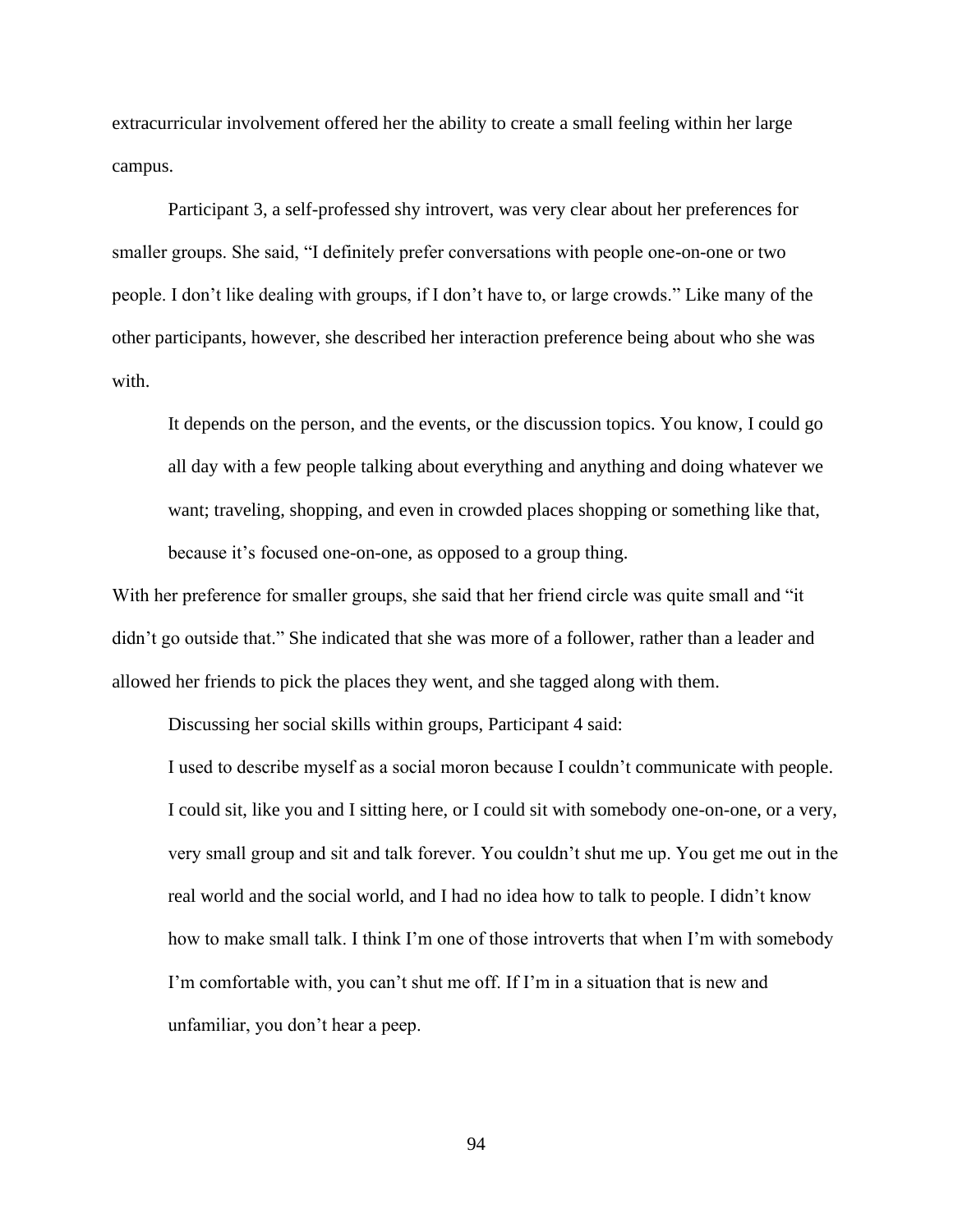Similarly, Participants 5, 8, and 10 preferred smaller interactions as well. Participant 5 said, "I've always been much better off connecting with folks one-on-one than trying to be in a big group of folks. I think that's a very introverted quality." She also added that some introverts don't have a problem connecting with others, but the group size may be a defining factor. Participant 8 agreed, "I definitely prefer a one-on-one interaction over a group, any day." Participant 10 admitted, "I still feel like, although I'm confident talking to people and I can be in big groups, that really, really drains me."

Participant 9 described herself as "a little fish in a big pond on campus." She remembered sitting in a large group meeting and thinking, "Oh these people are loud. This is different. I don't know if I actually fit in here." Her preference for smaller interactions helped her to fit in doing more administrative work within her student organizations, which she found she loved.

#### *Connections and Relationships*

In addition to their preferences for smaller networks, several of the participants discussed the relationships they formed and the connections they made during their involvement opportunities. They also discussed their difficulty in forming or creating those networks of people. Participant 1 said that being an introvert hindered her ability to be involved:

I think it made me extremely aware of my introversion and, at the time, I didn't really know what to call it. I was like, 'Well, maybe I'm boring or I don't know how to people.' My roommate was very extraverted, truly, truly extraverted. I was like 'I don't understand. I'm trying hard to make these connections and sometimes I feel like it's so much harder for me than for her.' at the time. Again, I had no context. I didn't understand why. I would say that it made me aware that my personality was different.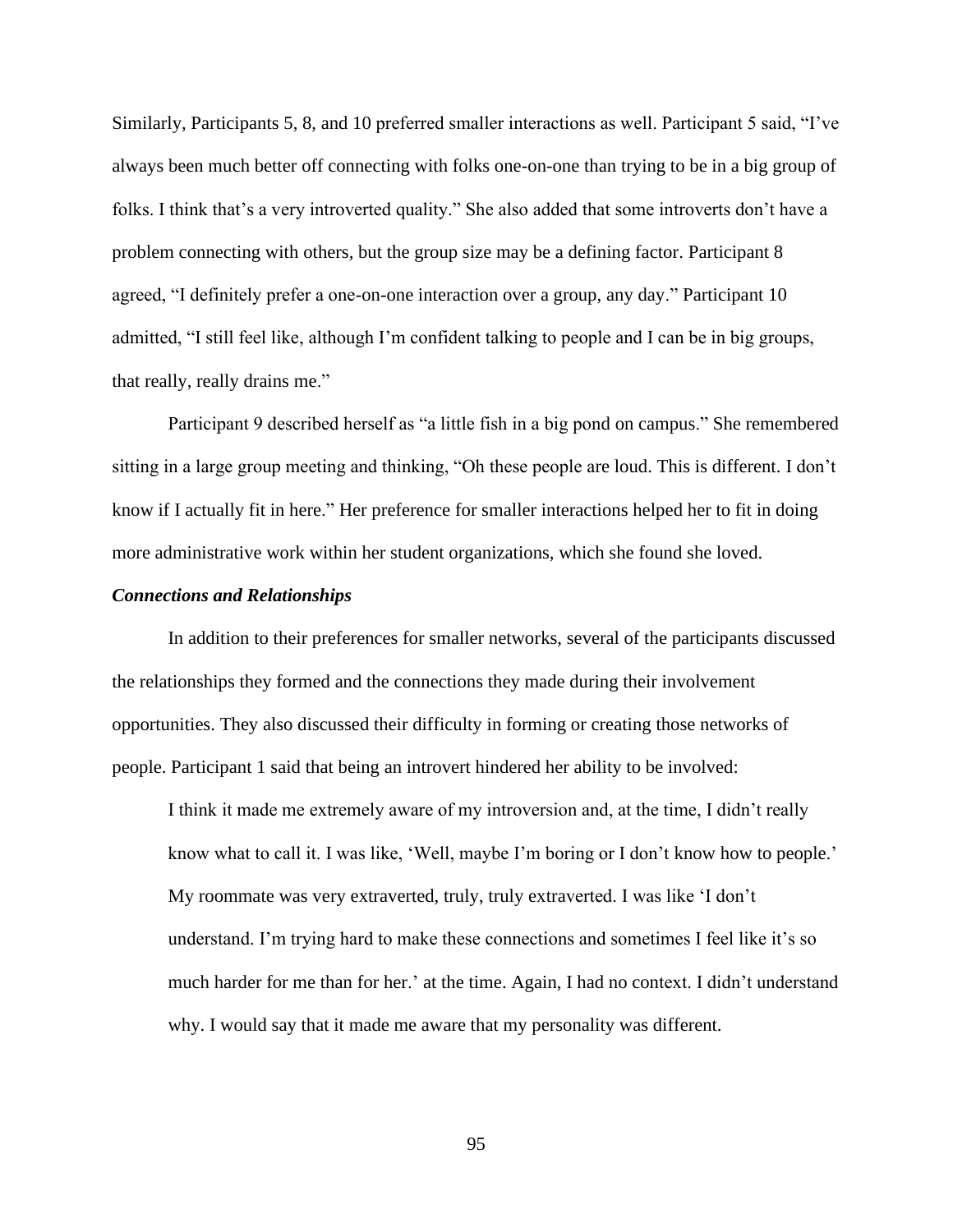She indicated that once she learned what an introvert was, she understood herself more.

I found it helpful to provide a basis of understanding for why I was having more difficulty in forming the connections that are really critical for…success. It wasn't that I was totally failing, but I just found it more laborious and complex than other people did.

Participant 5 also discussed her difficulty in forming relationships and connections with others. She said that her self-identification as an introvert coincided with the feeling that she has "never felt super comfortable connecting with other people." She admitted, "I've never felt like it was something I'm good at." She described her preference for social interaction as:

I can kind of socialize with folks, but where my sweet spot is, I've discovered, is being in a crowd of people where no one's talking to me. Where no one's paying me any attention, and I can just sort of sit back and absorb all the things and enjoy the fact that

the other people are also absorbing the things, but I don't have to talk to any of them. According to her, Participant 5 has recently reconnected with some of her friends from college and discussed her difficulty forming connections. They have since rekindled some of their friendships, but Participant 5 believed that she has done a lot of work with herself to come to understanding her introversion.

Discussing herself as a shyer introvert, Participant 6 said:

I do feel like an introvert, and I do feel, especially in those big group situations, I am particularly shy. I always have been. Most people see me that way, especially on a first impression basis. However, once I know you, I tend not to shut up. I can definitely be very chatty and have very lengthy, in-depth conversations once I connect with a person. I can get along with just about everybody, but not all at once. Once I connect with you or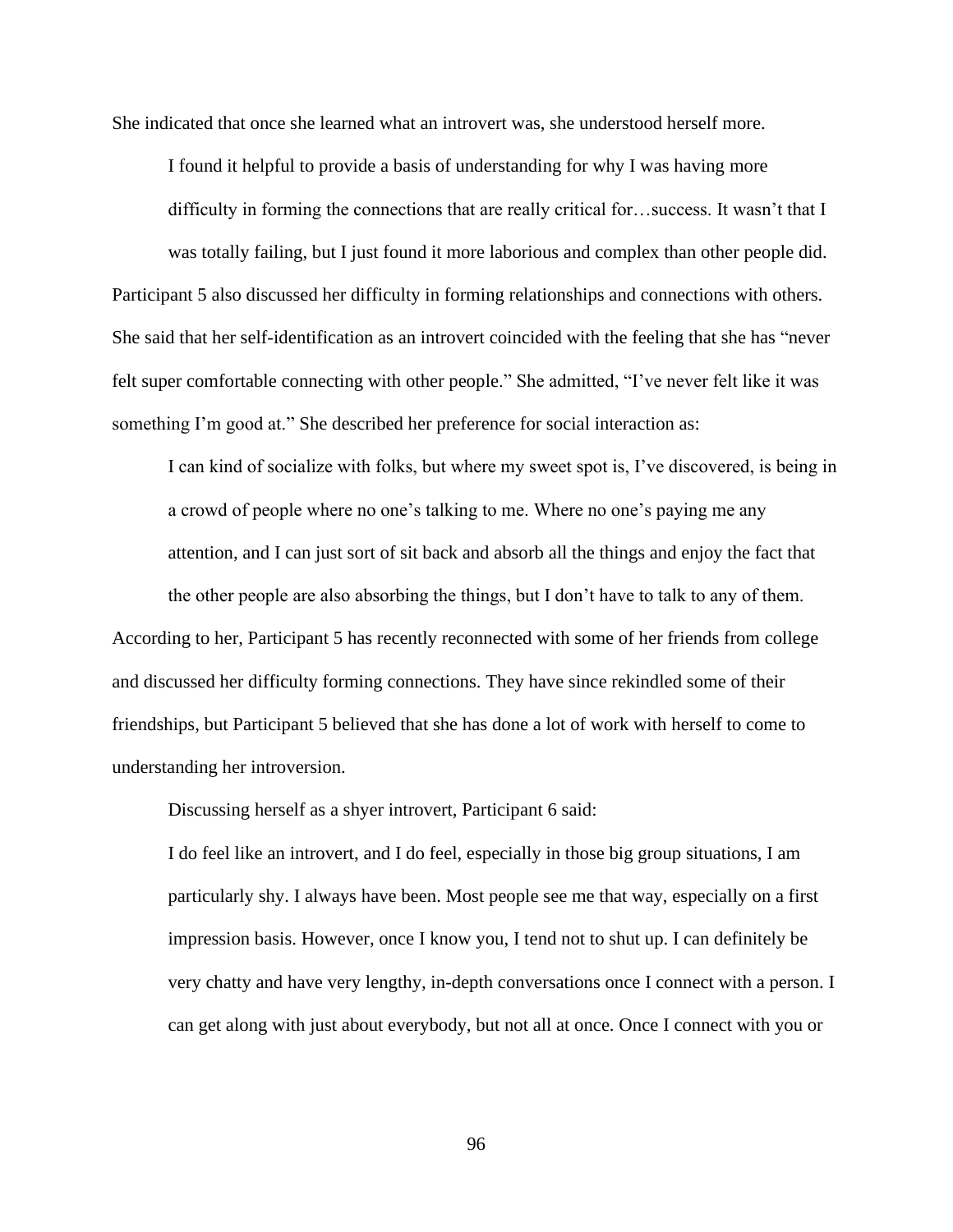once I know you a little bit, even if I've just met you that day, I still can very quickly switch into having lengthy conversation.

She also said that in a group she doesn't "want to be the one initiating and making decisions and coming up with the plan." She indicated that being the person in charge drains her and is why she left her profession, because it was too draining for her to always be in charge.

Participant 9 talked at length about the authenticity of the relationships she formed. I do not mind being around people, but I have to know that I can be genuine. I want to know that I'm accepted and I'm not constantly thinking I don't fit in, or I don't belong. It's kind of about me really keeping who I am pretty close to my chest until I feel I can be vulnerable around other people.

Also unable to form close connections, Participant 10 discussed her relationships with others. I didn't really get very close to other people. I had the few close friends that I kind of always hung out with. I definitely did a lot of things with other people, as all the experiences and groups that I was in, but I just didn't get very close to anybody.

Participant 10 felt regret towards her inability to form lasting relationships and said, "I do feel like it was a little bit related to introversion."

#### *Exhaustion and Energy*

The most discussed topic in each of my interviews was that of how the participants spent their introvert battery and how they recharged themselves. The words "exhausted", "drain", "taxed", "tired", and "spread thin" came up time and time again, whether talking about people, places, or events. Participant 2 said, "There's often jokes that as introverts we hate people and I don't think most of us hate people, but I think that people can drain us in a lot of ways."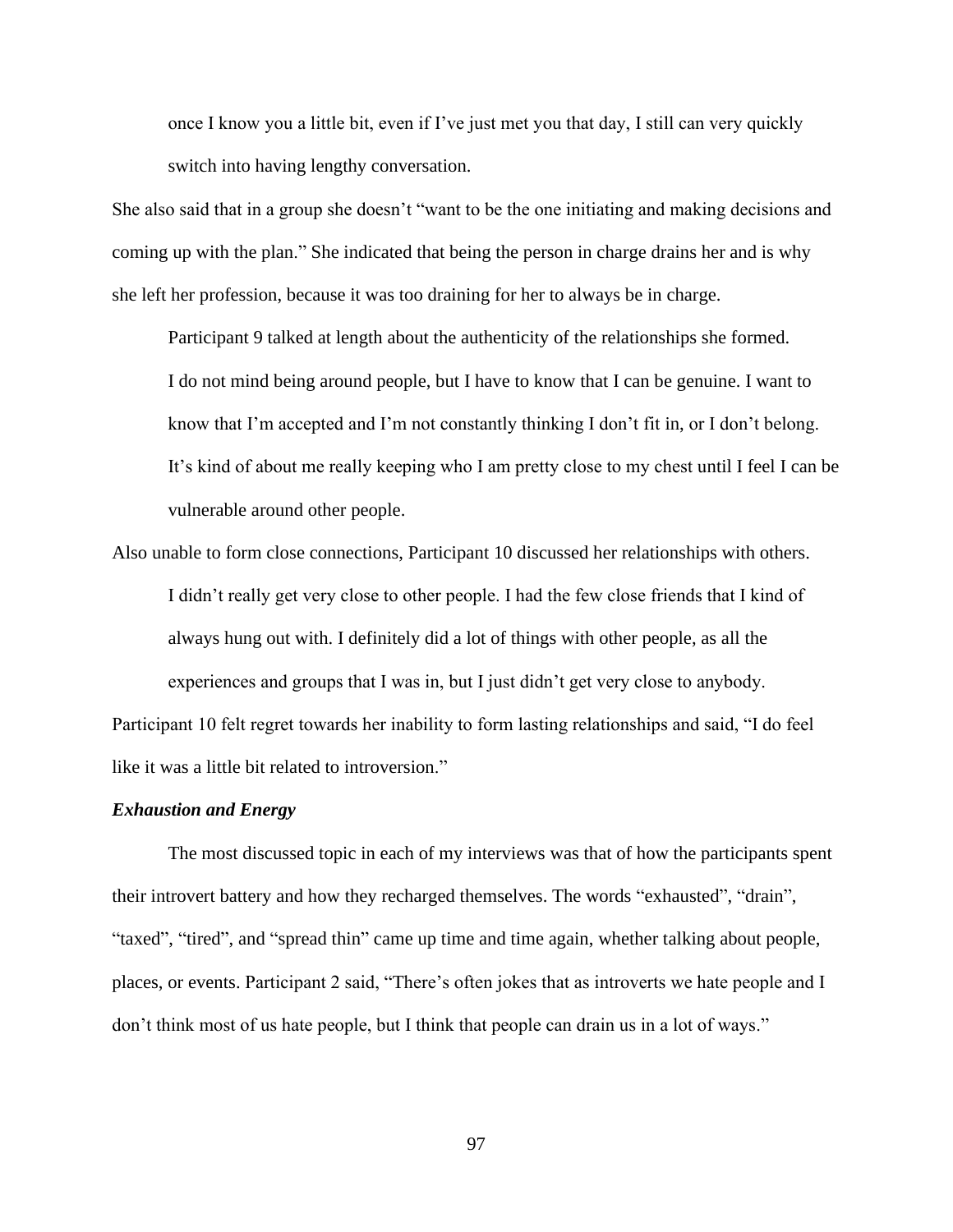Participant 5 indicated that through all of the opportunities she joined, she pushed herself so hard she "was constantly physically exhausted."

Participant 3 said that being an introvert:

Probably kept me from being as involved as I wanted. I had thought about joining other things, like rugby. I don't know why I didn't, I just felt like it was too much with the other things I was doing.

Similarly, Participant 1 said:

If I'm in a new situation, with new people, and it's a large group of people, do I leave it and feel tired or do I leave it and feel energized? While I'm in it, I can enjoy it, or maybe I don't, but for me, as an introvert, a lot of times I'm leaving those situations feeling a little taxed and a little tired.

She did not join any additional organizations than the ones she mentioned to me because she found that with the time constraints, she "was going to be stretched too thin."

While she agreed she could have been more involved, Participant 6 said: I remember I felt like I was doing all the things, all the time. I felt like I was always busy. I don't know that I managed my time very well, and I really still struggle with that. I was always overextended and overbooked. I wanted to do all the things. I always felt like I was missing out on stuff.

She admitted that she had to decide what was the most important. Participant 6 said:

I was very aware, especially later in my college career, that I had to make choices, because I couldn't do it all. I was really pushing myself to do more things than was reasonable. I wanted to do it because I wanted the experience, and I was very aware of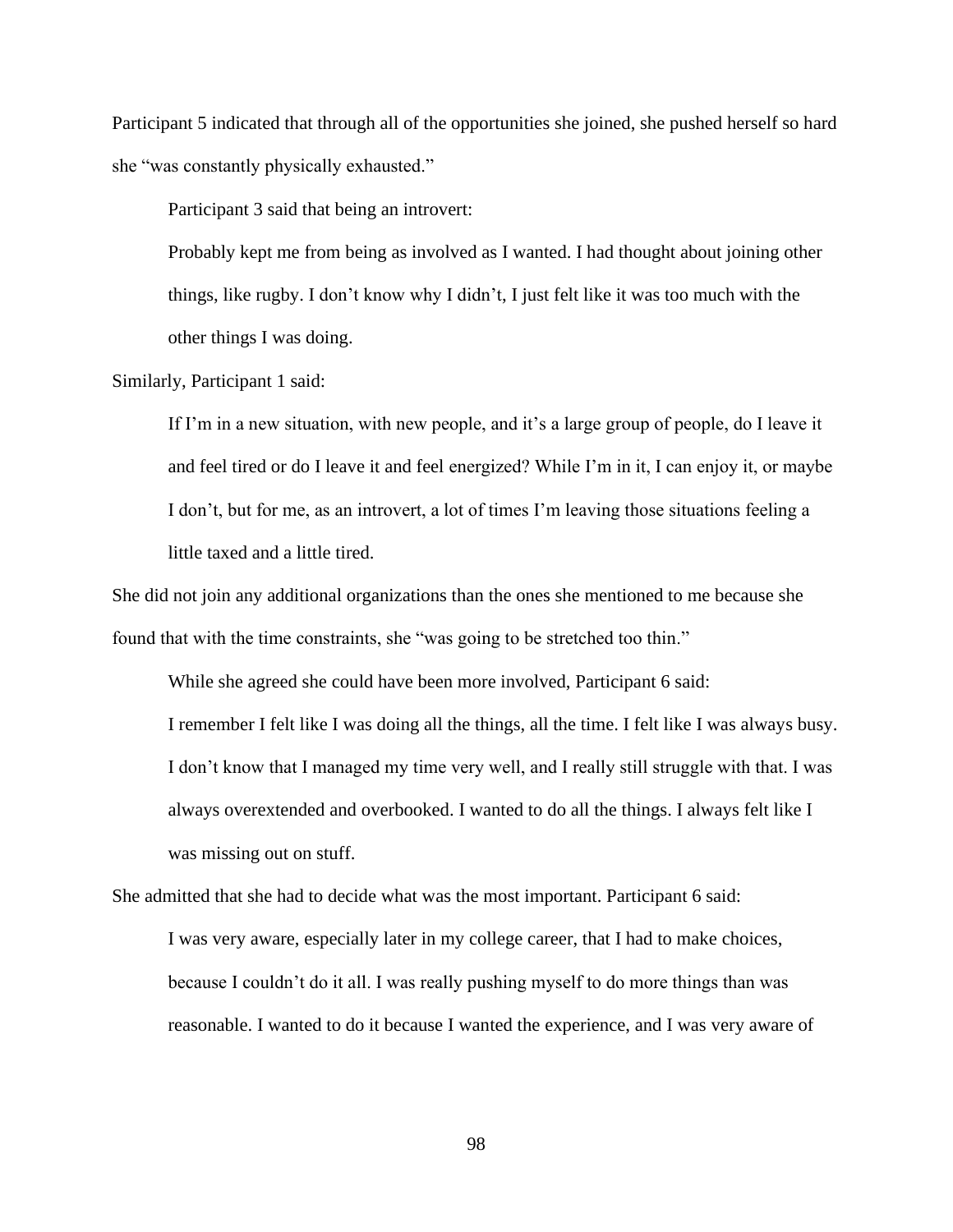the experience I got to do and I'm not always going to have this opportunity. I wanted to soak that all in and take advantage of it as much as I could.

Unlike many of the other participants, Participant 6 struggled with time management. She said "I don't know if I'll ever really master it. I don't know how people do it."

Participant 7 agreed with an overly packed schedule, "I would say I was go, go, go all the time. I was always busy. I think being an introvert, that was a lot." She often found herself not able to keep up with her friends. She said,

I love making plans with friends, meeting up with them, but if they're canceled, I'm not going to be upset. In that moment, I'm fine, but then the day goes on, or something happens, and I'm like 'I really don't want to do this, but I also don't want to cancel, because I don't want to be that bad friend.'

Participant 8 also discussed the toll she took when being with people.

I do not get energy from people. I find humans exhausting. I love them, but if I don't have my three days to hibernate by myself, I will die, surely. I love people. I get nothing. I can have fun, but I always think of my battery. People drain the battery.

She said that while she enjoys being around others:

I think I can be frustrating to extravert friends, because sometimes you come off as a little flaky. You make plans, you get to the end of the day, I'm exhausted. I can't interact with any more humans today. I gotta cancel dinner, no drinks for me tonight, whereas they had a long day, and they need people to get their battery charged.

Participant 8 believed that she could have been more involved, if it had not been for her introversion. "I feel like I could have gotten even more out of the experience, if I didn't require all the time." Additionally, she pinpointed some of the larger campus events as uncomfortable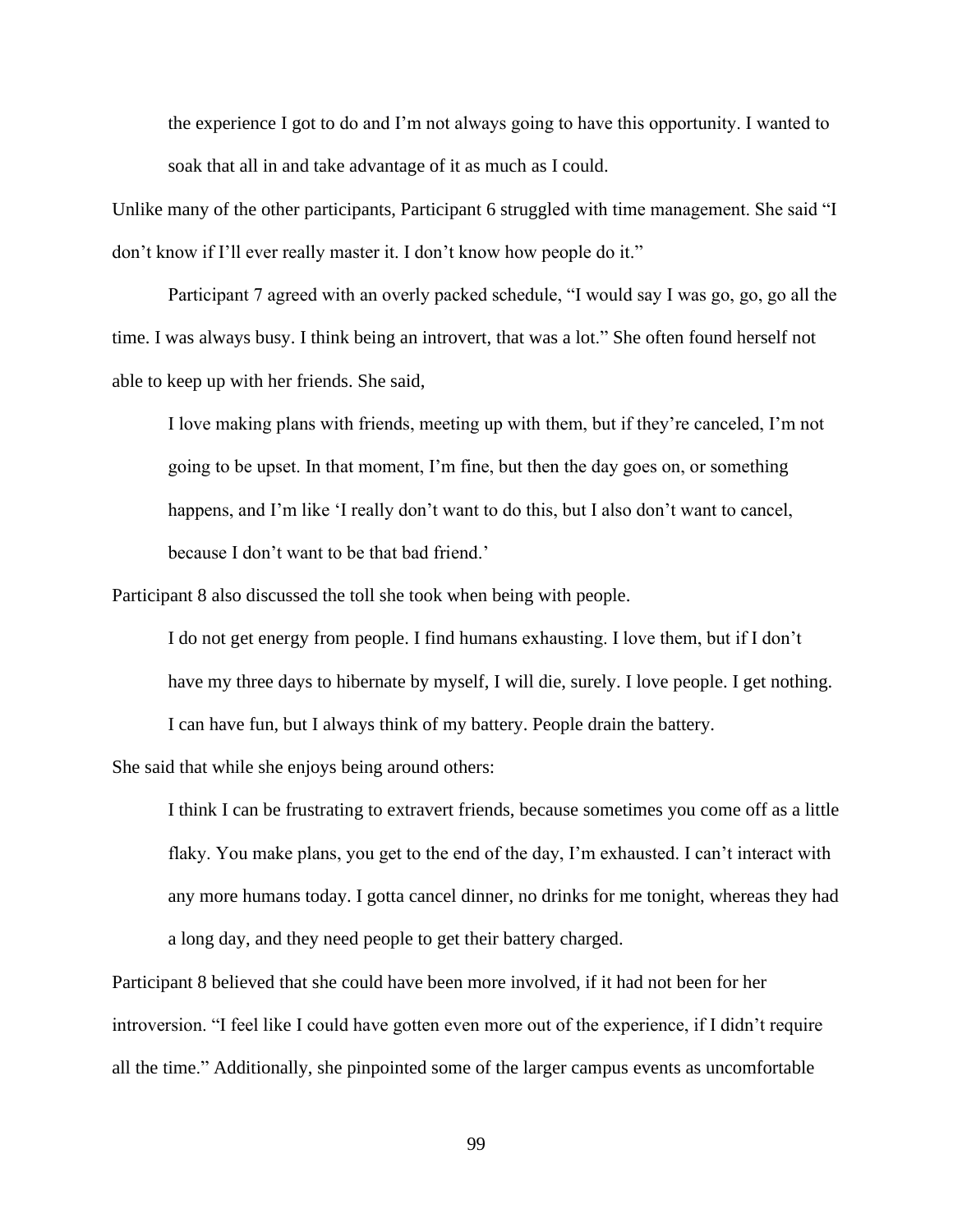for her. Participant 8 said, "the thought of being in an arena was just no way, my brain would have exploded. But it probably would have been a really fun experience." She opted not to go to events that intimidated her.

Friends joked about Participant 9's preference for staying in.

I came to college and became a grandma, they said. I think that comes from how I was raised. I came to college, and I loved that feeling of independence. I didn't want to go out and do what a lot of other people were doing.

She said that her involvement kept her busy.

All the committees and reading emails constantly, and reading it from my phone, from my computer, there was never an off time. That definitely impacted my personal life and probably pushed out the schoolwork too. I just remember always being zapped and thinking 'What did I really do?' I was a healthy 19-year-old person, 'Why am I so exhausted?' Because that was mentally draining, that's why… I wish I had been more aware.

Participant 11 also believed that she was stretched too thin.

I was always involved in three or four different clubs and working a couple of different jobs. I don't know how I did it, looking back on it. I know I didn't sleep, which wasn't great. I think I just got involved in everything that I possibly could and turns out no one's gonna stop you with a lot of things. If I had gotten more involved, it wouldn't have been manageable. [People] would hang out until 3am, and I can't do that. I just need to be by myself and I'm super drained. I'm done. I also felt like I was missing out if I wasn't with them all the time either, so I would just stay there, and then I would be super exhausted. It wasn't good.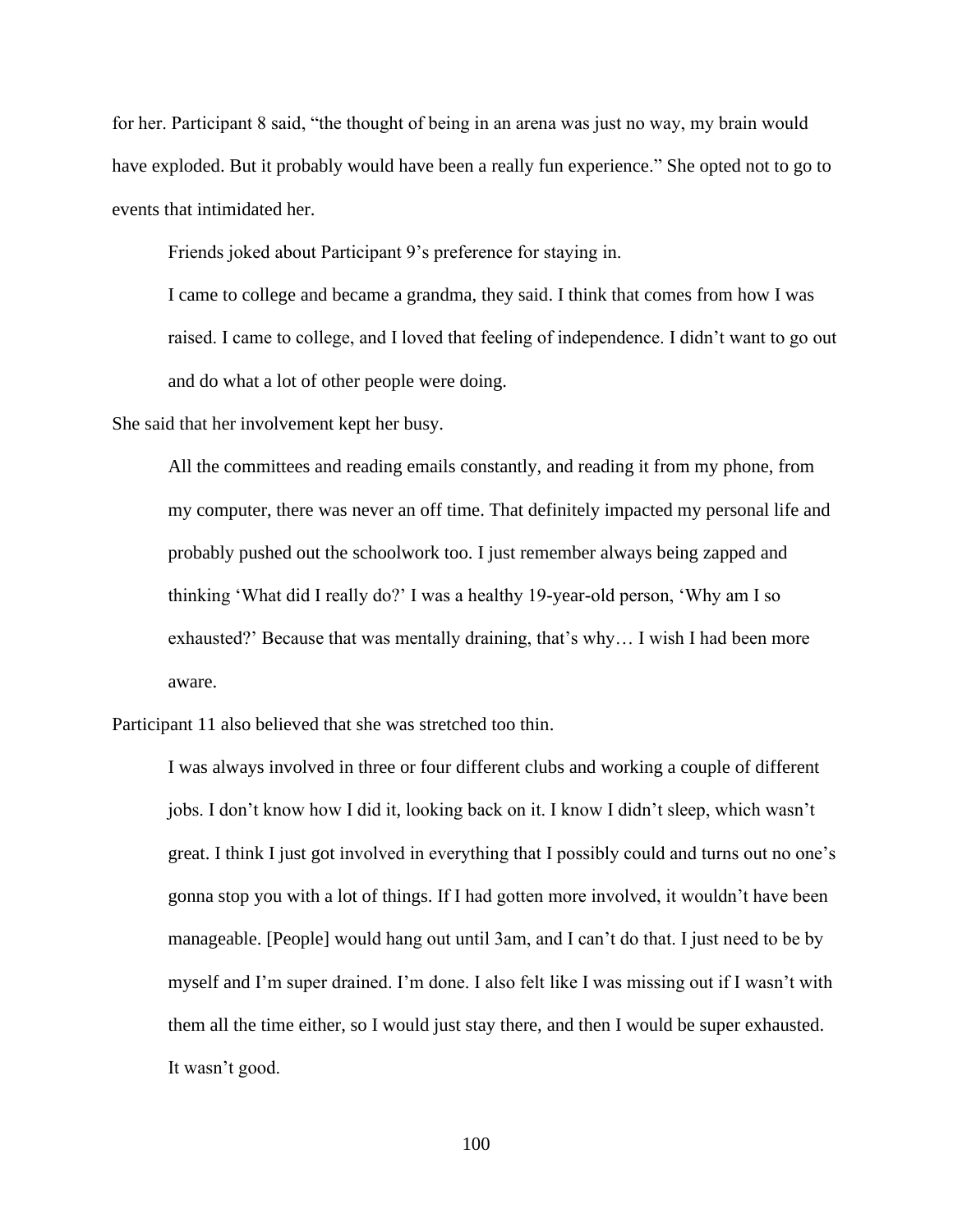Many of the participants discussed their need for time to recharge. While not all of them said that they had to be alone to refresh and renew themselves, a lot of the participants discussed how they recuperate from large gatherings or events. Participant 1 said:

When I think about what recharges my batteries, if I'm really tired or stressed, but when I think about what I want to do to repair that, and move away from that situation, it's not things like going to a huge, crowded concert.

Participant 2 also said his rejuvenation didn't take place in groups.

I'm not really outgoing. Introverts just get their energy from other places. So, I kept to myself. For me, introversion is where you get your energy or how you decompress. I need time alone or quiet time. That's really important to me. I just know that's made me very aware of it. Introverts can be pretty social and have lots of ability to chat with people and still need to get their alone time so they can get their energy back.

Participant 4 said to her, "being an introvert was just not being a social person, just being more homebound or inward." Married to an extravert when she went back to college she said, "I used to joke [that] my husband had to go out to get his shot of people in order to refresh, and I needed to be home to refresh myself."

Similarly, Participant 5 put boundaries on her amount of social time.

I definitely need time to recharge from stuff. We've started to put some limits on socialization we do on weekends, because my inclination is still to want to do all of the things but recognizing that I'm just completely burned out if I try to do more than one big social thing in a weekend. That will actually start to give me some anxiety now. I do overcome it.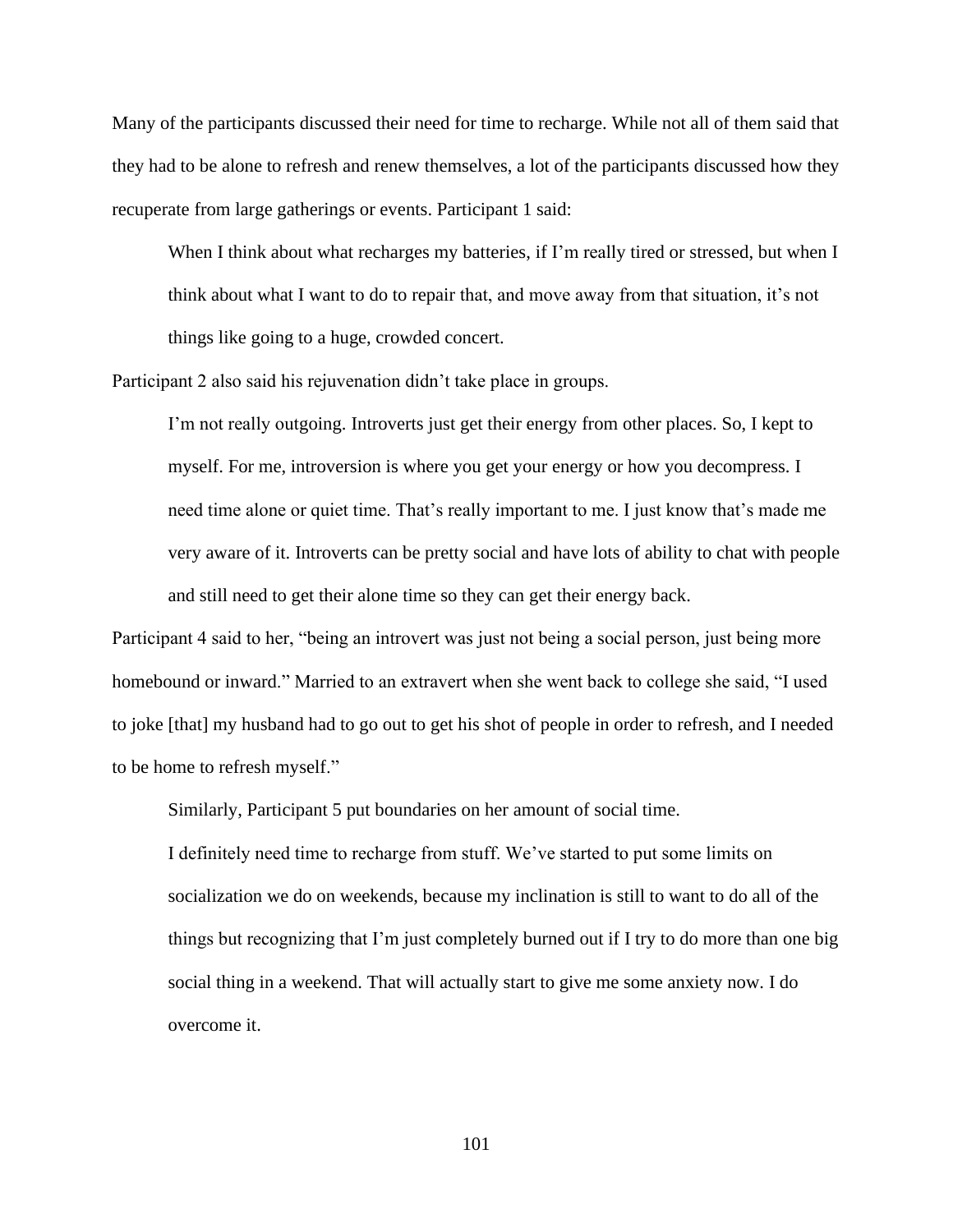Participant 5 has recently come to some personal conclusions about neurodivergence and her introversion and anxiety. She said:

I think I see beauty in the world now in a different way that other folks might. I get a spirituality out of it, you know. I'll give an example. Last week, I had a day or two off work. I just went into the city, completely on my own, my husband was at work. I was a tourist in my own city. Took a lot of really beautiful pictures… against fall leaves and just sort of had my own recharge day. You know, something that was just sort of for me. I really like when that stuff is just sort of for me, for my soul.

She wasn't the only person who needed down time to recharge. Participant 7 said:

I need that hour or that day during the weekend, where I'm like 'Don't talk to me, don't bother me.' It's not that I don't want to meet up with you. It's not that I don't want to talk to you. I just need time to decompress, be away. I cannot be my best self if I'm not recharged. I don't have time to just be by myself. I'm not my best self when I'm go, go, go.

Participant 9 said, "It's not necessarily that all people drain me, but people I cannot be my authentic self around are draining." However, she did say she likes that alone time. She admitted, "I do love to recharge. I love to be by myself. I love that time."

Similarly, Participant 10 told me of her enjoyment in alone time.

I understand that as a person, I need to be by myself. At certain points or after a really long day of always being by people, I need to go home and just read a book and hang out and watch TV. That's how I get my energy, whereas being by those people, just sucks it out of me.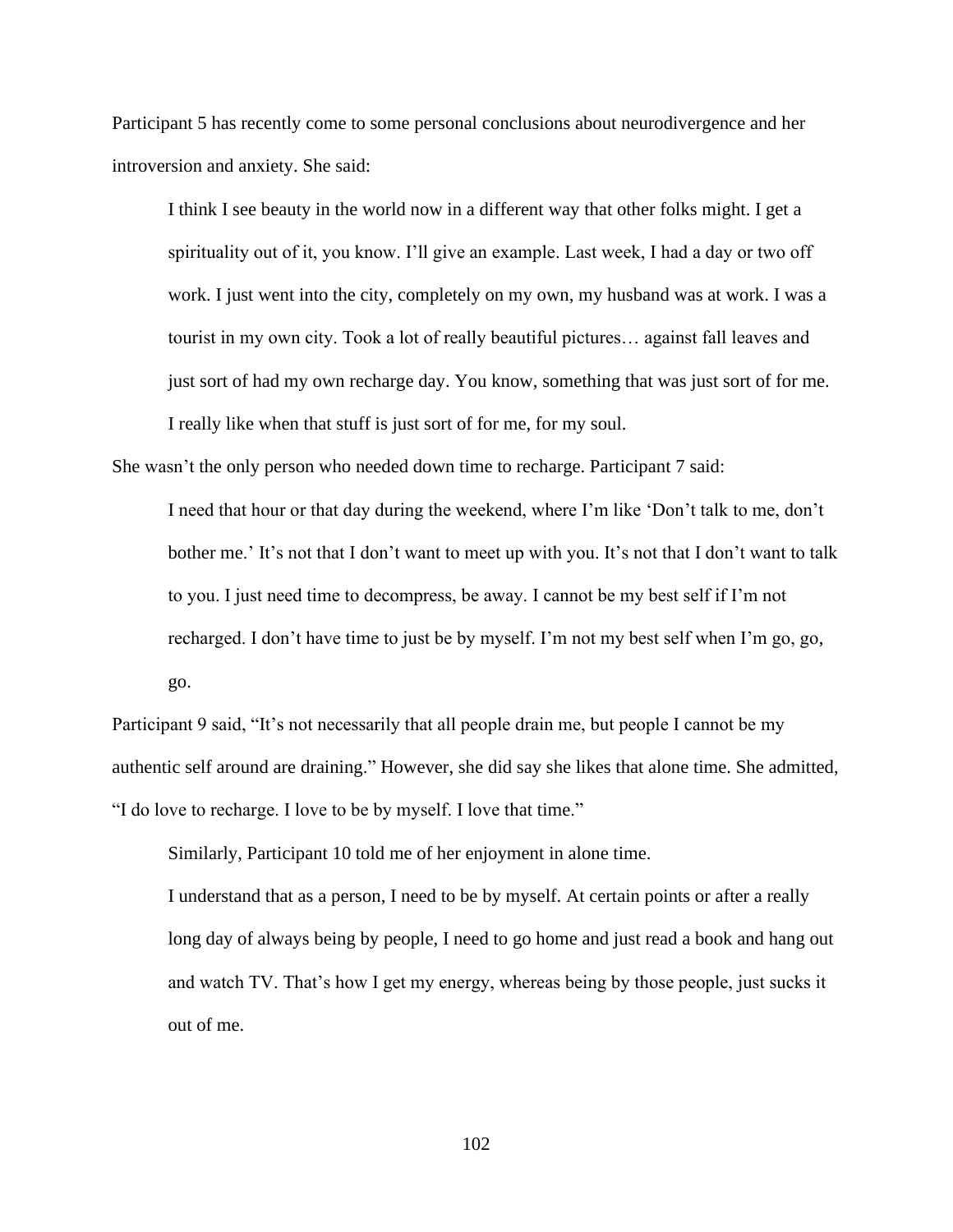Often misperceived as not liking people, Participant 11 said:

I do like people. I just don't want to be around them all the time. I've got to have time for myself, as well, to charge back up, then I can go to the people again. But I don't want to be with people all the time. I've realized I'm not actually struggling here, because I can survive just fine by myself. I enjoy people as a little side hobby, but I don't need them to function, I guess is my understanding of it now.

#### *Guilt, Avoidance, and Pressure*

Several of the participants discussed the guilt that they felt when pressured to get involved or participate with groups larger than they felt comfortable. While some of the shyer introverts discussed their guilty feelings and their avoidance tactics, some of the more outgoing introverts did as well. Participant 3 said about get togethers:

I like to avoid going because it doesn't interest me at all. I feel guilty, a lot, because I don't want to go. Sometimes I force myself to go because I feel like I have to. I don't want to hurt the person by not showing up. Then there are other times I'll make my best friend go with me. Oftentimes I'll go for a half an hour just to show up… then I will leave. I have used the excuse where … I have to go home and do something. I kind of felt guilty in a lot of situations because I didn't want to participate, or join, or talk. I felt bad about it, but there's just some people who tick a different way.

Participant 2 admitted, "There would be nights I didn't want to go out with friends and pretend that I didn't see a text message or answer a phone call until I knew people were out or doing something." He said this made him wonder what was wrong with him before he discovered he was an introvert.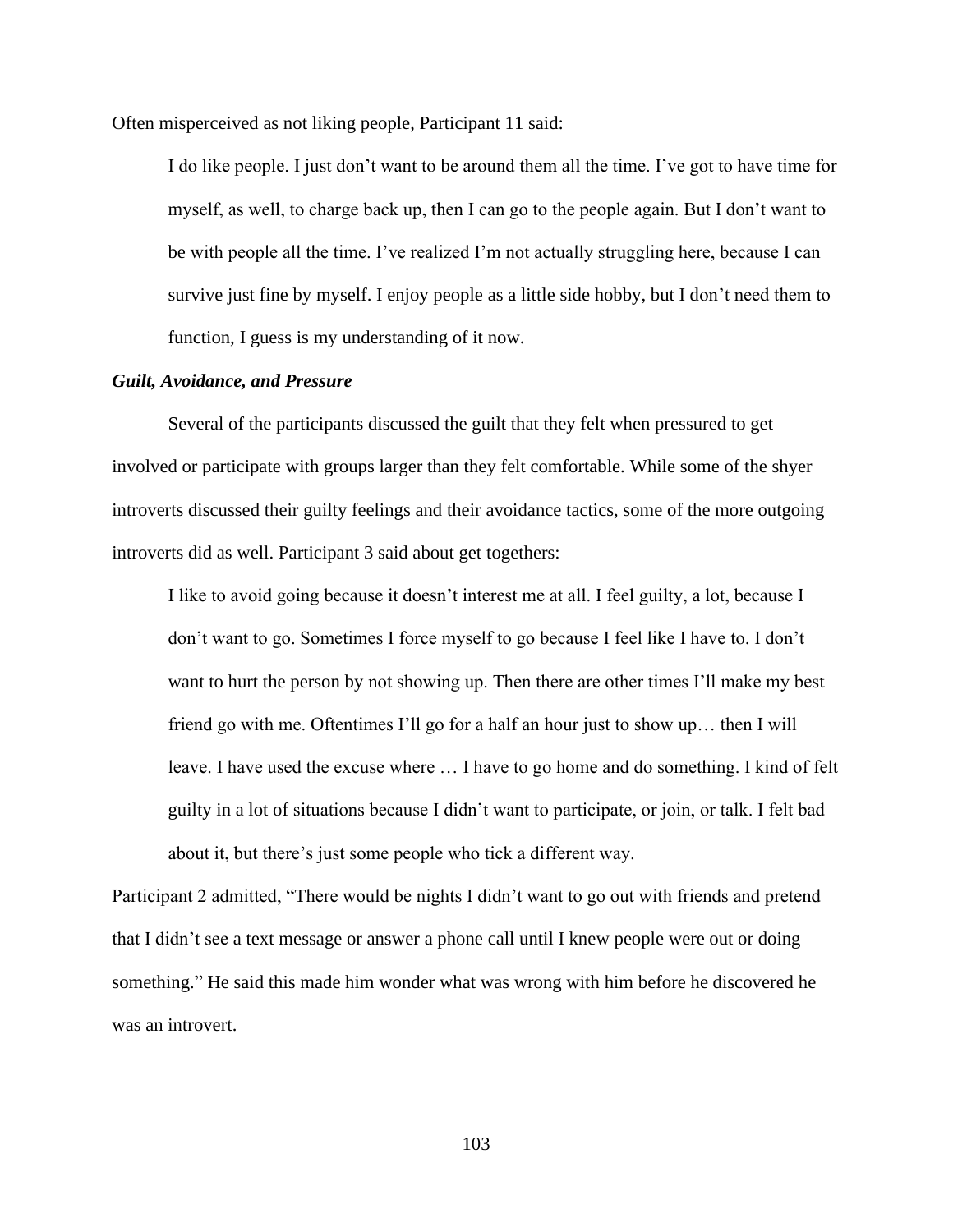Feeling like she had to force herself to attend things, Participant 4 said:

I was interested in the things I went to, but I had to force myself to go. It made me a little bit more flexible, getting out and being social. [Introversion] kept me from long-term involvement. I really had to force myself to go to some of these things, even though they are things I was interested in. I really had to kick myself in the butt and go. I think if they would have been long-term, I probably would have avoided them completely. The short term, one-night seminars… was easy for me because I could escape.

There were several participants who talked about the guilt they felt from within, pressuring themselves to join or to get together with people. Participant 1 that her introversion hindered her ability to get and stay involved.

I think it requires time, investment, and continual talking yourself into going. As sad as that sounds, I think it's one of those things. As someone who enjoys talking to people but is also introverted, I feel like I have to kind of psych myself up for big event types. I think it could be very easy to just decide 'This is too much time' or 'I just can't do this anymore.'

Participant 9 admitted that she doesn't think many introverts are prepared for college, socially. She said:

A lot of our personality, I'm sure we're kind of born with and it comes from who we are and the world we grow up, our surroundings, but I do think that a lot of it is also from just our lived experiences as a child. Whether that's trauma or whatever, I think all of that really impacts who we are. I think a lot of times I was not prepared to deal with a lot of that in college and didn't know how to deal with it.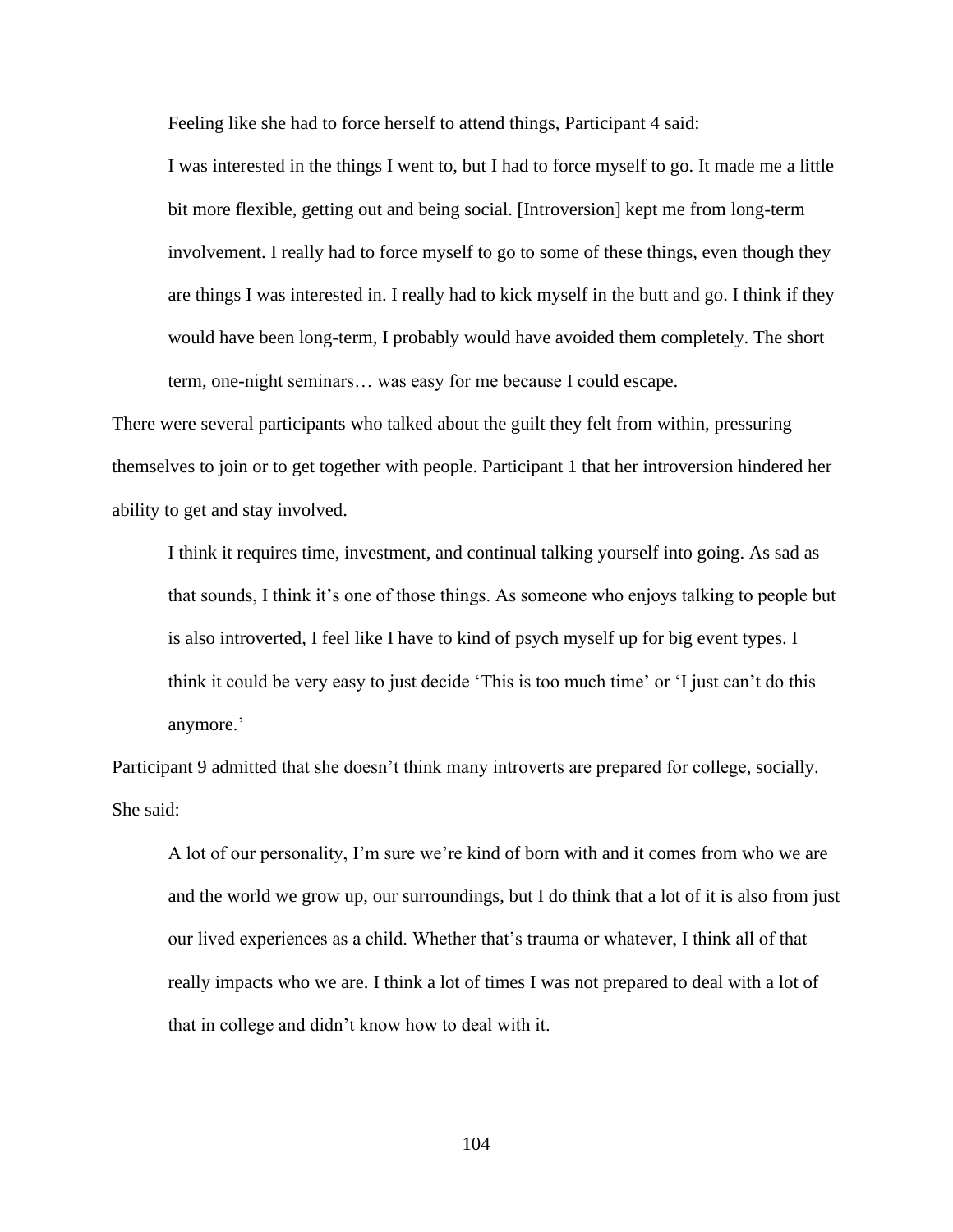#### *Pretending, Comparing, and Imposter Syndrome*

As many of the participants didn't know how to deal with their introversion throughout college, they felt as though they had to compare themselves to their extraverted friends and family members. Participant 5 shared more about her lack of knowledge.

I don't think I realized how introverted I was. I think I put on a persona of wanting to be the life of the party. Sometimes that just wasn't me. I don't think I knew myself well enough to be able to communicate what I needed and to set boundaries and to actually do the things that made me happy, and to communicate that out to folks.

She said that she compared herself, often, to her more extraverted sister who was involved in other extracurricular opportunities. Thinking back on that situation, Participant 5 said:

I regret that I didn't know myself well enough or that I didn't have enough understanding of my own individuality. I was trying to force myself to walk some else's path. Trying to follow my sister's footsteps and do the things she did because she was really good at that kind of stuff.

She felt a need to live up to that standard.

I wanted that. I felt a lot of pressure. I put a lot of pressure on myself to try to obtain a lot of that. If I had known about my introversion better, if I had been more attentive to it, I hopefully wouldn't [have] put so much of that expectation on myself to try to achieve things that weren't a great fit for me. I felt like I was letting myself down because I wasn't more extraverted.

Participant 8 discussed her feelings of anxiety when situations forced her to be an extravert for too long. She has since learned how to manage it and indicated she has had to understand her warning signs of pretending to be extraverted.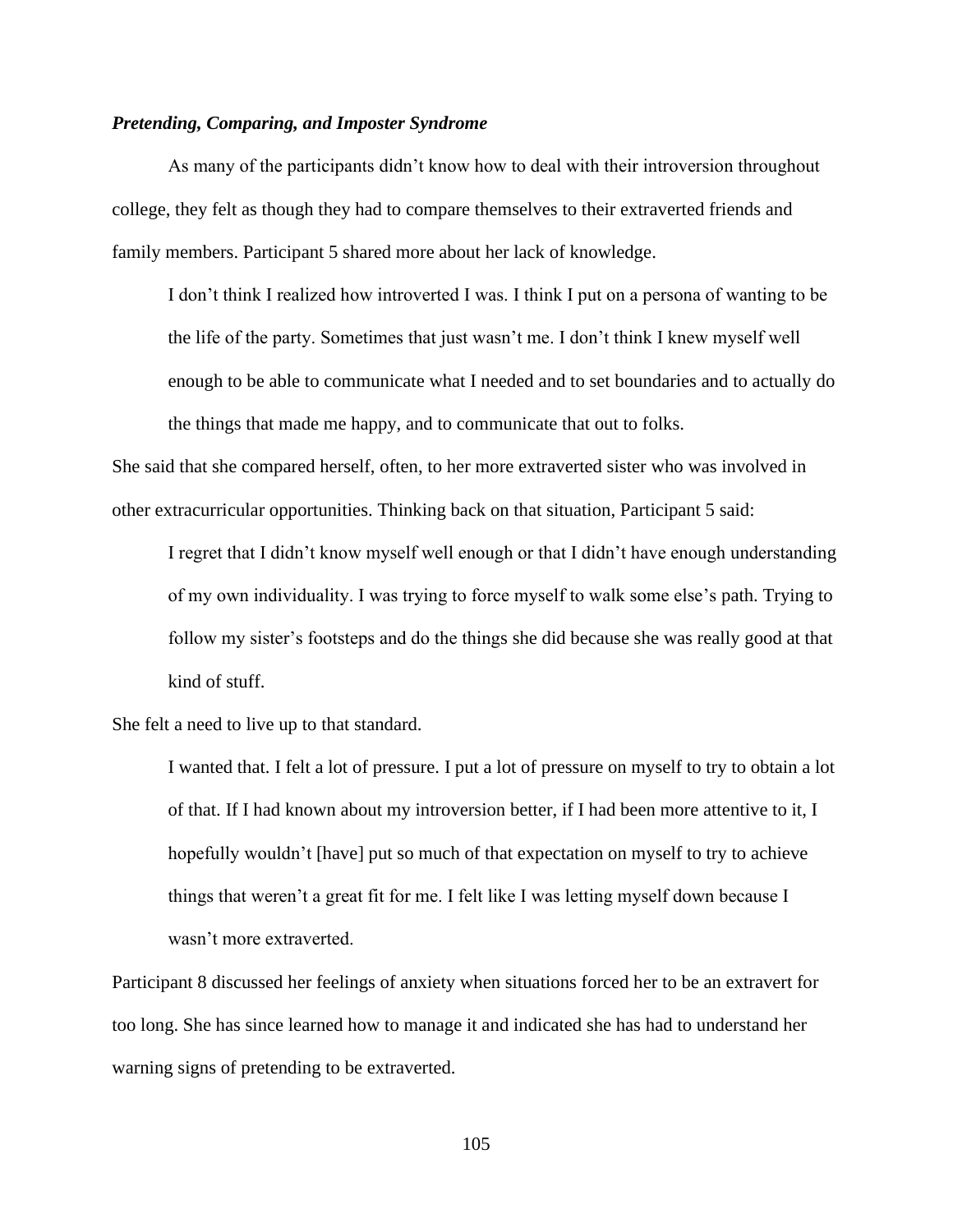Having felt compared to extraverts often, Participant 11 said:

It felt like I had to try a lot harder to get taken seriously and get chosen for leadership roles. There were people who were a hot mess, but extraverted, and they'd be chosen over me because they could give a better presentation. It was kind of frustrating. I felt like 'Wow, I'm kind of worthless,' but now I'm like 'No, I'm not, it just wasn't the right time.' I felt like at a certain point, I was taking what I would get because it was the only thing people let me do. That was kind of frustrating. I think I ended up being good at the roles I ended up in, so I think it worked out. At the time, I tried to be more outgoing. At

the time [I thought] 'Why is everybody extraverted and happy and I can't be like this?' Participant 11 also indicated that her inability to act extraverted led her to feelings of being broken, weird, and anti-social. She said, "Now I realize a lot of people are like this in the world. I'm just not the one they chose to be friends with."

In addition to the notion that they had to pretend to be extraverted, or the feeling of inadequacy, several of the participants mentioned the feelings of imposter syndrome within their involvement opportunities and the relationships they formed. Participant 1 said that she was in talk therapy for something unrelated to introversion but ended up discussing how her personality fed into issues of imposter feelings.

Participant 5 also described these thoughts of feeling like an imposter:

I think one of the most painful things about trying to be an extravert is when you couldn't do it. You felt like a failure or when the cracks in your mask started to appear you felt very self-conscious about it. Like 'I'm going to get found out. They're gonna figure out that I'm not one of them.' So, there's a lot of imposter syndrome there, as well.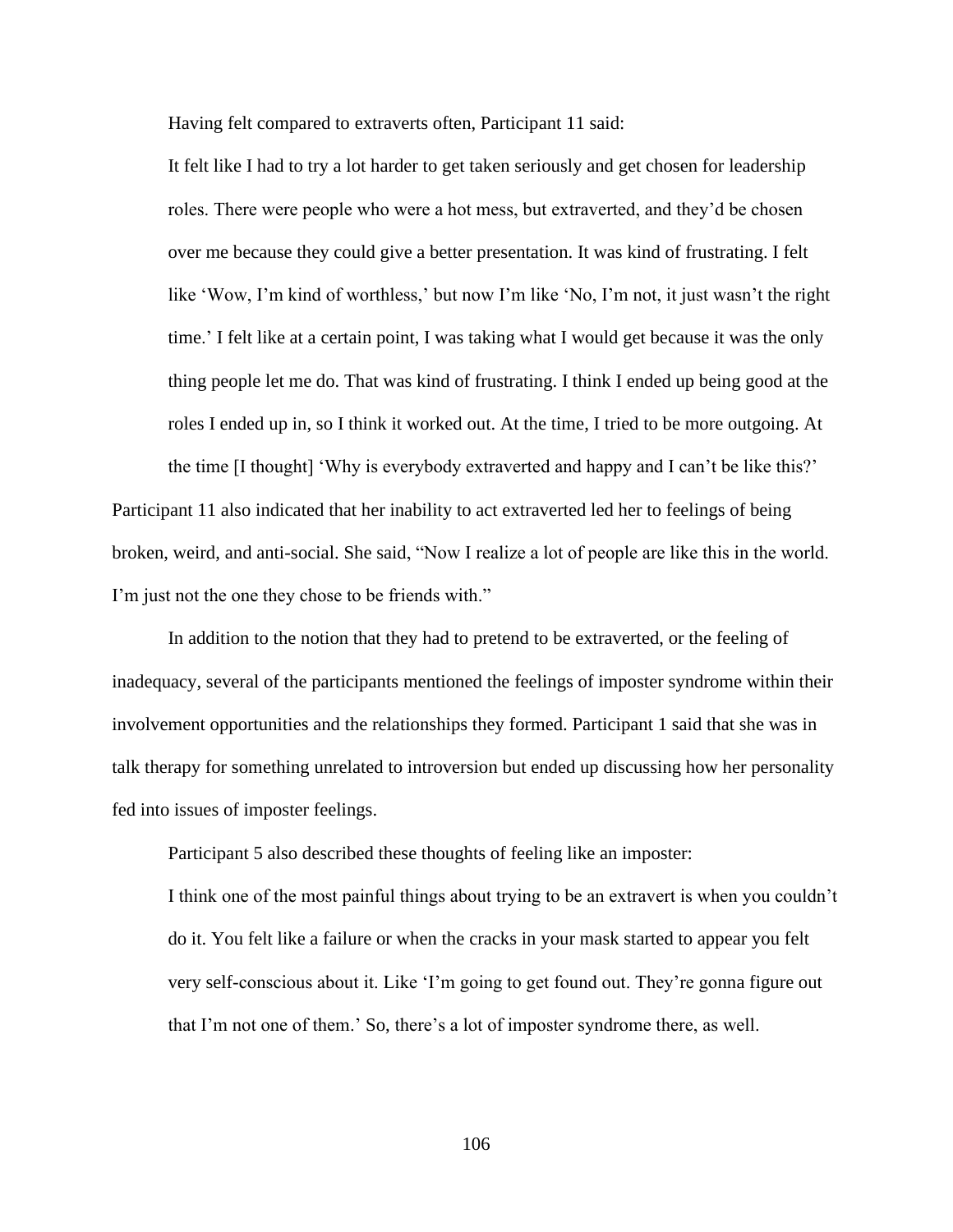Similarly, Participant 8 echoed those feelings. She said, "There's a lot of imposter syndrome. For a lot of people, you see these happy, shiny, extravert cheerleader people and you look at them and think 'Well, that's not me.'" This created the feeling of unwelcomeness for Participant 8, when she did not see herself represented the other participants in her student organizations.

#### *Regret*

While ultimately the participants did not regret the decisions they made to become or stay involved, several of them had regrets about what they joined or who they made connections with.

Participant 2 said:

For two and a half years I was at that institution and for more than half of my time I was not involved. I wish that I had been more involved in one way or another. I think knowing how important that experience was to my overall development, I've often thought 'I wonder what else you could have done?' or 'What else… could you have experienced if you had been involved?'

He said what held him back was not wanting to be in the meetings or be out and about. He did admit that he regretted not getting involved more and sooner in his undergraduate journey.

Participant 1 discussed her regret in making and keeping up with connections. I wish that I had been more comfortable and just sort of following up, asking people to do things. I think as I've gotten older, I've gotten more comfortable with that sort of nervous or awkward feeling that comes along with that. I'm just like 'You know what, if they don't want to… it's not personal,' but when you're 19 it feels so scary, as an introvert. I think there's so many situations where I wish that I had spoken up more or been like 'Hey, let's go get coffee,' or any number of other things. I think that looking back… [I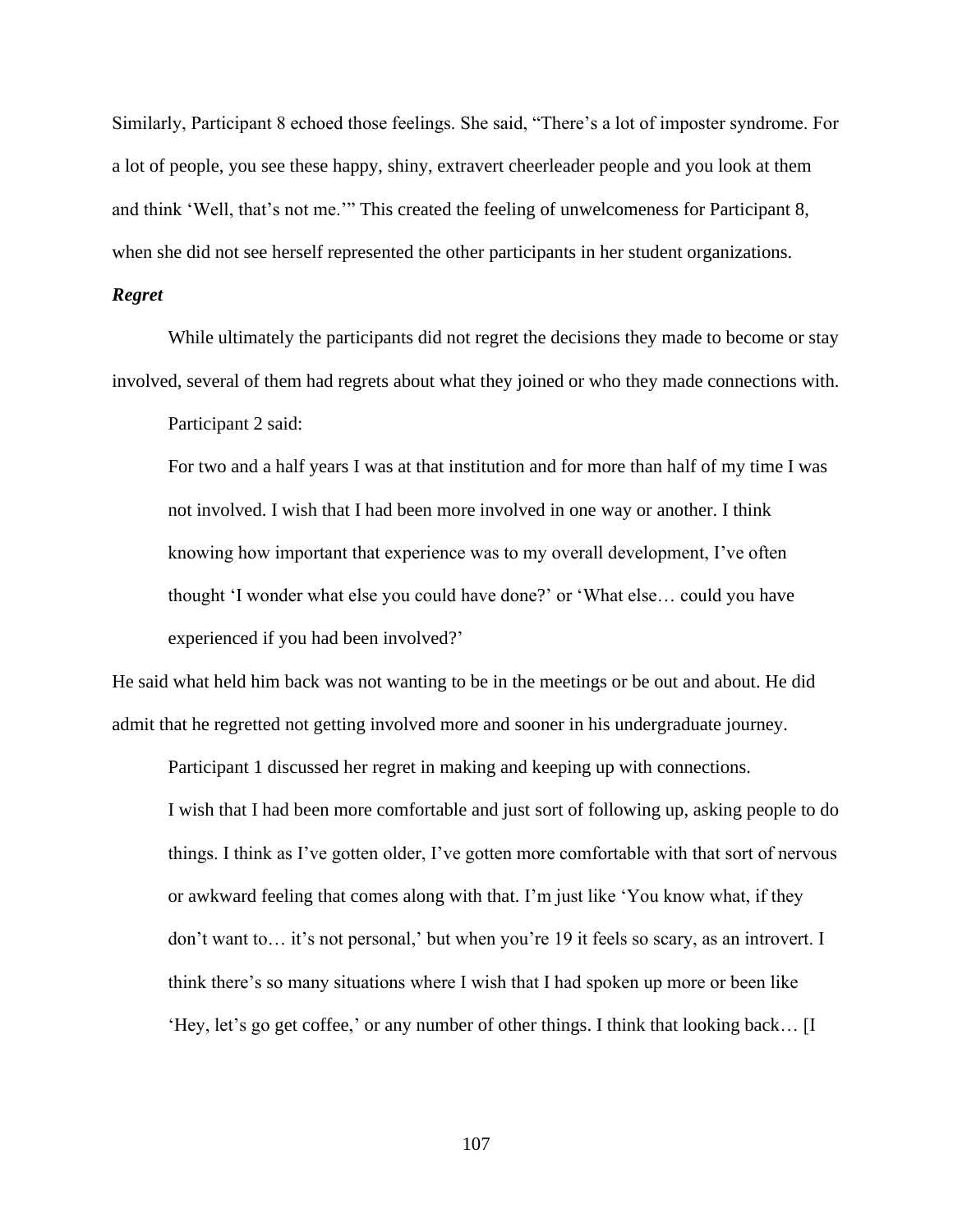wish] I had felt more comfortable investing and more confident investing my time... rather than just trying to feel and look cool.

She said that there were people she wished she had spent more time in getting to know. Had she done so, Participant 1 said she would have gotten so much more out of her time in college.

In addition to wishing there were other connections to make, Participant 9 said that she wished she would have started her own club.

There are probably some other things I wanted to branch out and get involved with. I remember thinking I should probably start (club redacted) if there's not one of those out there. My lack of competence and self-awareness and being willing to truly be myself [stopped me].

She said that the club she wanted to start would have gone against some of the values that her other student organizations were based on, and that ultimately kept her from creating something new and different for her institution.

Lastly, some of the regret involved were due to a participant's lack of friend group and connections. As previously stated, Participant 3 wanted to join the rugby team at her institution, but felt like it was too much what the other things she was involved in. Participant 10, additionally, said:

I wish I would have gotten more involved in something active or some kind of, not necessarily sport, but something like a rock-climbing wall. But because I didn't have anyone else that was like 'Yeah, let's go rock-climbing,' I was like 'I'm not gonna go by myself.' It was something I never did. I feel like I would have loved that.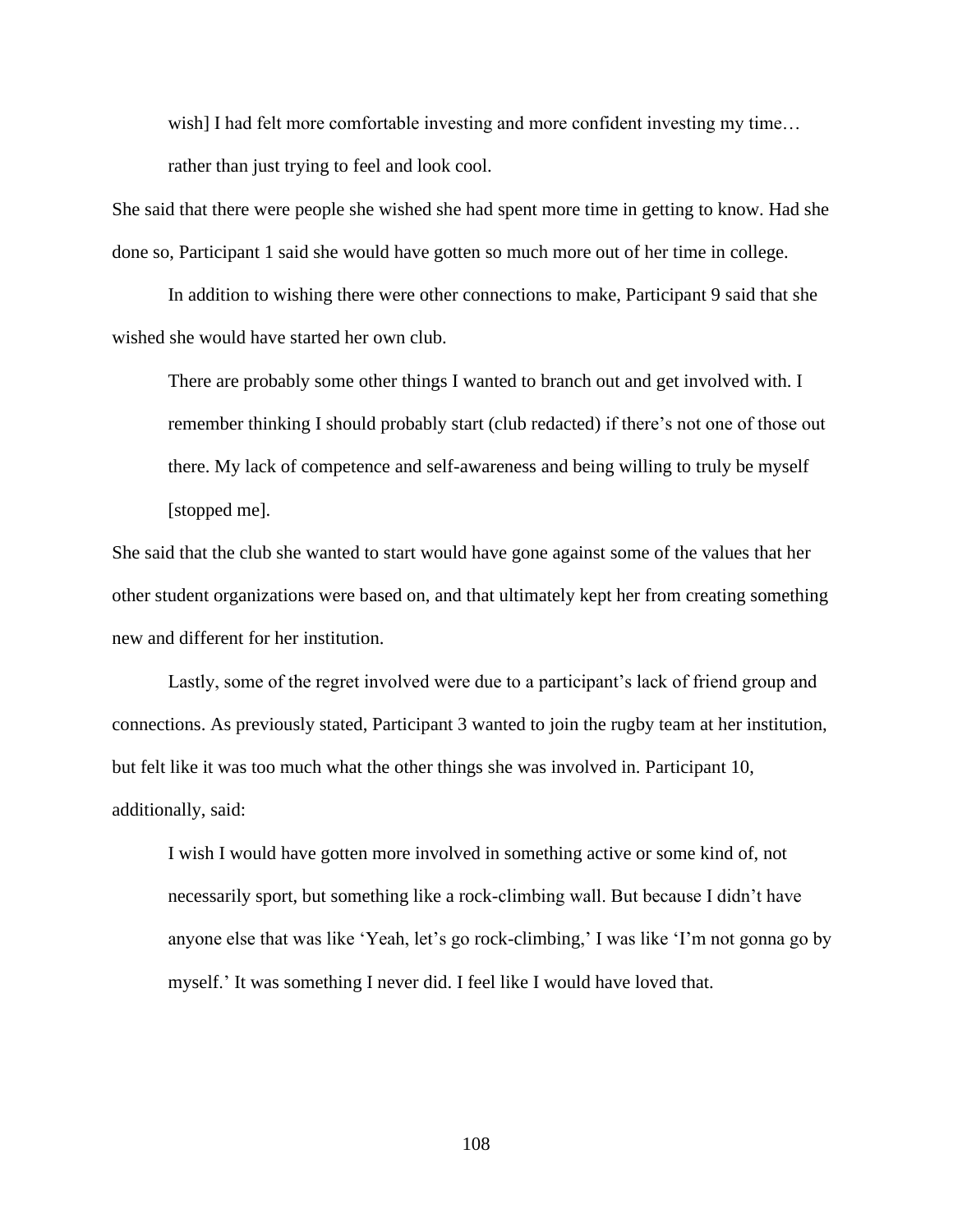#### **Research Question 5**

*What changes in extracurricular opportunities do participants perceive as benefitting introverts? Tangible Changes*

Several of the participants discussed the changes that they thought could be made when it came to introversion and involvement. Participant said that she would have attended a speaker on introversion in college. She said, "By the time I was back at (school name redacted) for graduate school they had little TedX stories." She thought an educational series, such as that, would be beneficial for introverts. She did, however, understand the difficulty in getting students to attend educational programming on their campus and said, "I recognize that you can provide the service, but the students have to go."

Participant 9 also mentioned personal and professional development opportunities. She admitted, "I was someone who loves to learn about myself and personal development. I probably would have been drawn to something like an educational event or seminar that had some interaction, but not a huge group interaction."

Participant 3 mentioned that professors could do more for their introverted students and said:

I think it would be wise if there were professors who kept a lookout for those students who were more introverted, you know, based on class participation. They could make clubs and activities more known in class because introverts, me specifically, are not going out and seeking things, so much. I hear from word of mouth or from your neighbor three doors down or a friend. I'm not seeking things out, having it brought up in class more often would be great.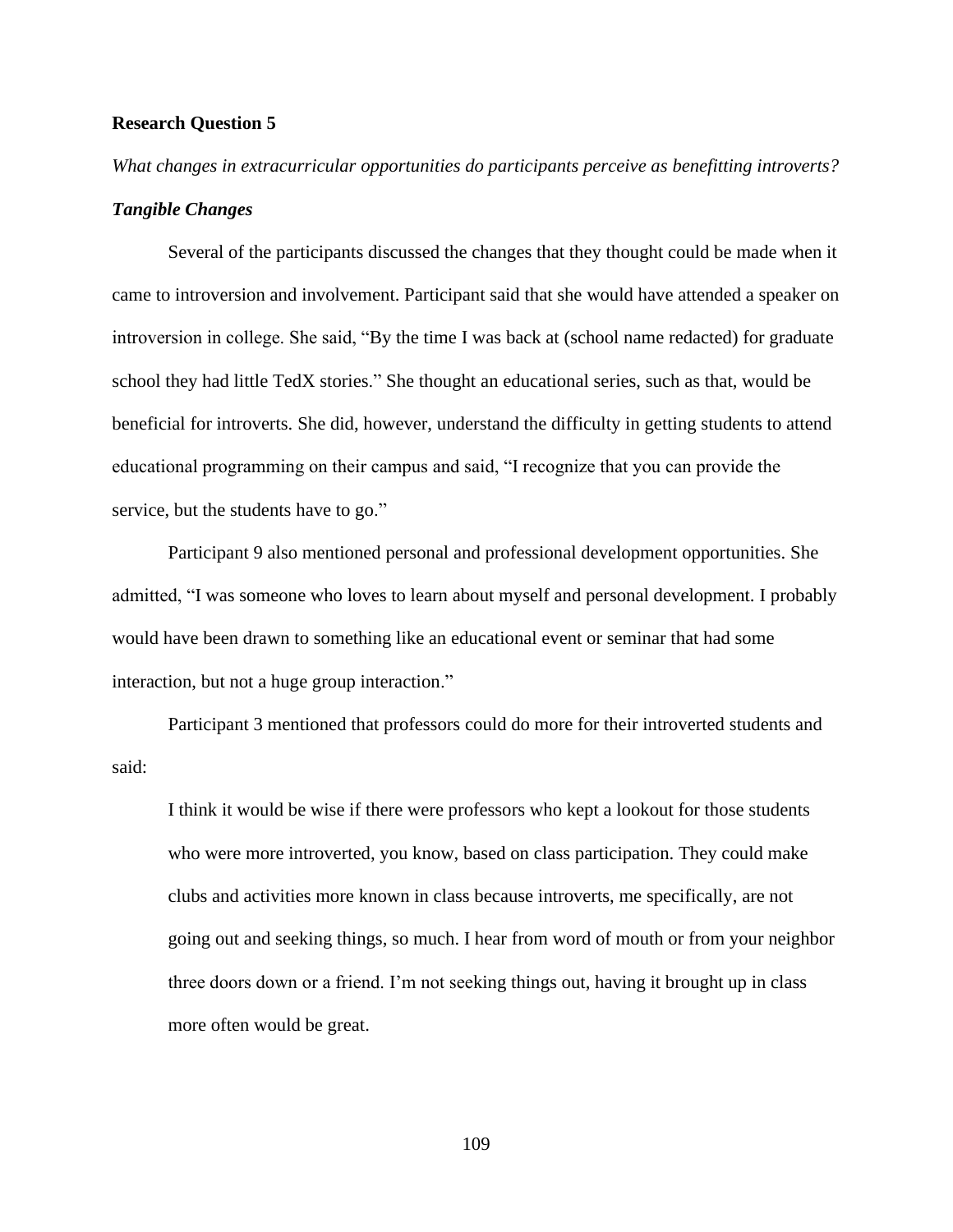Participant 8 also said that she wished there had been people asking about her. She said, "When I got really overwhelmed, I don't really remember anyone saying 'This is weird for you. What's going on?'" Having that check in from someone, she said, "would have been nice."

A few of the participants discussed the importance of having smaller opportunities. Participant 2 said:

I think sometimes having more opportunities that are less focused on large groups of people, lots of interaction. The worst thing an introvert can ever hear is 'Let's start with some icebreakers.' I think, maybe adjusting some of those things so they're more one-onone, or more small group based things, in terms of some of those activities, I think will be helpful.

Similarly, Participant 8 said she would enjoy smaller opportunities as well.

I don't even know what this would be but having smaller opportunities. Not everybody wants to go to the concert. Not everybody wants to go to the hypnotist. Not everyone has a great time at these massive impersonal [events]. I think when you're younger, it feels like 'If I say no to this I'll stop being asked, so I can't ever say no.' Then you get so overwhelmingly drowned in opportunity.

Along those same lines, several of the participants mentioned the student involvement fairs many institutions have showcasing the opportunities on their campus. Participant 5 said:

(Event name redacted) was always chaotic and it was a lot of stimulation. You felt like you had to put your email down on every single form. Admittedly, I did, especially that first year. I put my name down on so many different clubs. Having it be both an online and the in-person presence would be more inclusive. Having folks be able to click around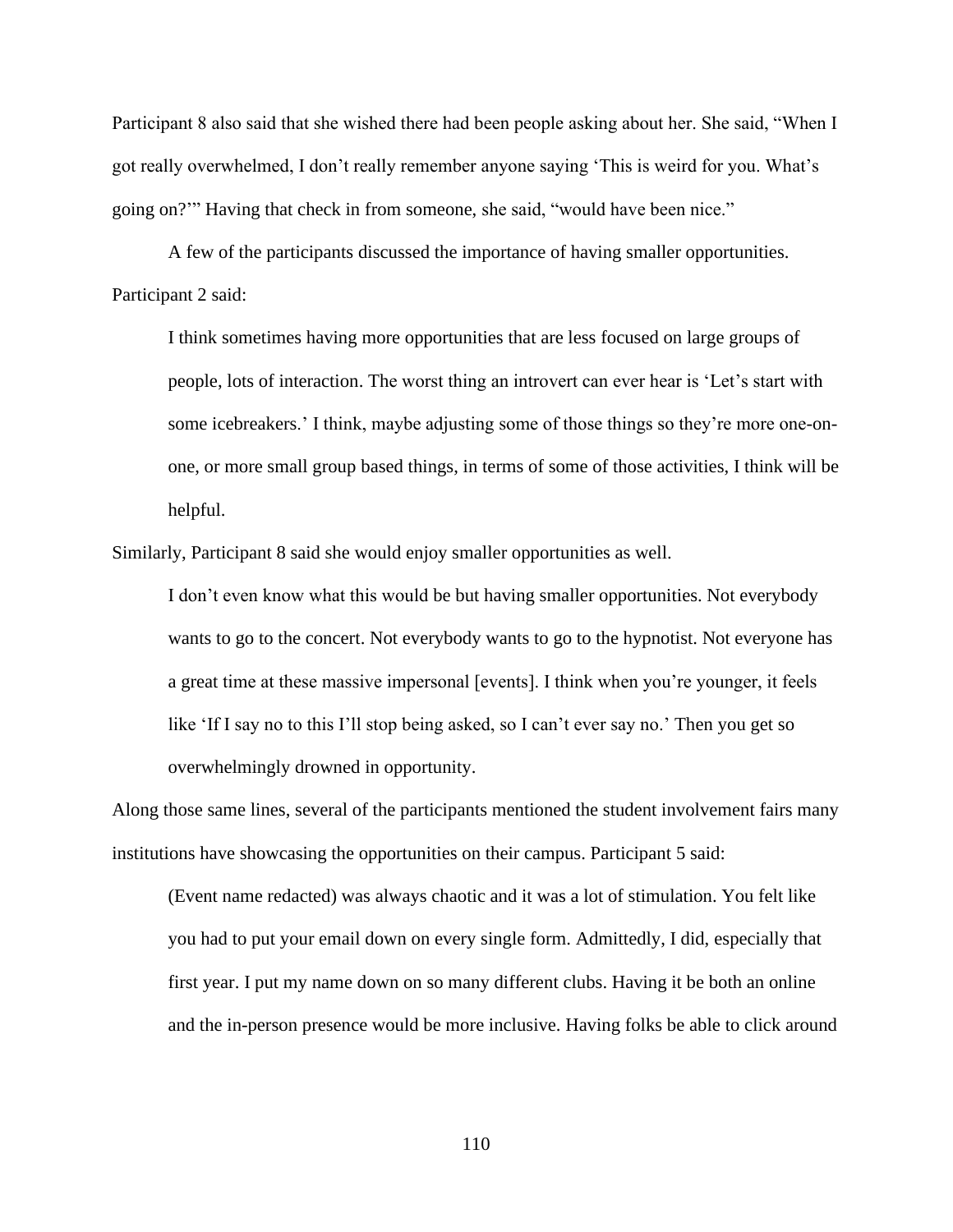on a website and see a blurb about all of these different organizations and submit your email is… more inclusive.

Participant 7 also mentioned her campus' involvement fair.

As effective as it is to have an involvement fair in the center of campus, I think that can be very overwhelming for introverts. That's not the most inclusive space for folks. I'm thinking about accessibility. I'm thinking about stimulation. Those are not effective ways. Additionally, in terms of inclusive practice, Participant 5 mentioned new technology as it pertains to meetings and involvement.

I think that companies and school can do more to make sure folks with all different types of brains are being included. Things like closed captions on meetings. Zoom has a closed caption function and not many people know that it exists and how to turn it on. For me, I don't know if this is linked to introversion… but it can be hard for me to process auditory input. It's always helpful for me if I can see the transcript.

She also mentioned that getting feedback in a variety of ways can also be beneficial for introverts.

Different ways of soliciting input from your membership, I think, is another really important thing. I remember being in organizations where we would either only solicit input through a survey, or we would only solicit input live during a meeting. But both modalities, really, I think are important for making sure all folks have the opportunity to get their voices heard on issues that are close to them or issues that impact them.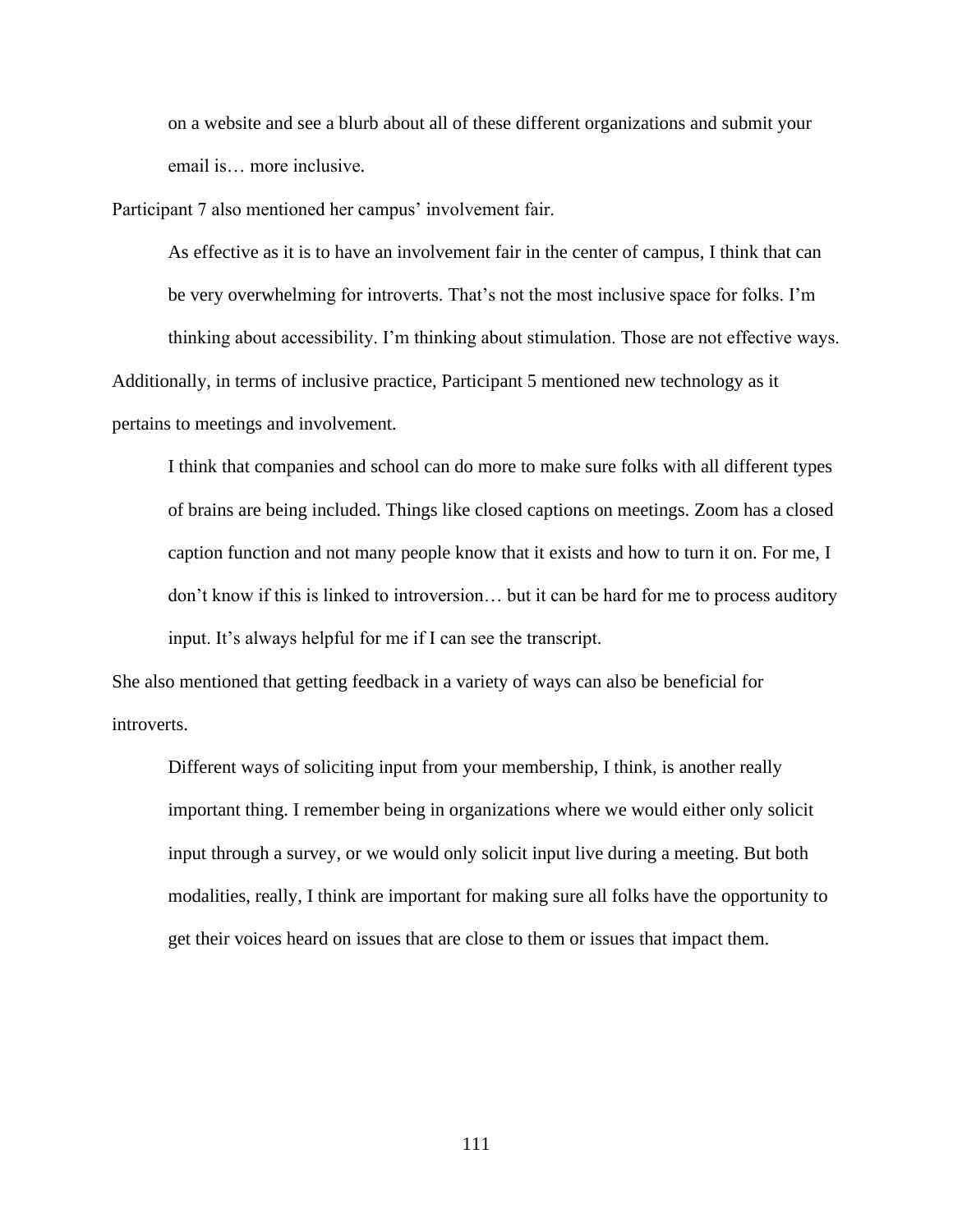When soliciting information, Participant 8 said that it's important to leave space for the voices of others, as introverts need more time to think.

I wish people were better at leaving space. I think sometimes people are so uncomfortable with silence or feel like they're compelled to move things forward at a certain pace. I don't know if you've had this experience, but… you're in a meeting or you're in a class… and they're like 'What do people think about this?' By the time I figure out what I want to say, they've moved on to the next thing. I think as an introvert, if you're in a situation with a facilitator or a leader who plows ahead and doesn't make space, you check out. You can even be halfway through a meeting and be like, 'Well, there's no point. I'm not even going to pay attention anymore, because they're not leaving any room for me to engage.'

Participant 7 said that there needs to be all types of leaders in every organization.

I'm thinking for resident assistant and for orientation leaders, some of those big groups on campus that face a lot of different students. I just think they need to pick less extraverts because it's all about those connections you make with students. If students don't see themselves amongst them, they're going to say, 'That's not for me.' I wish that campuses would do that, be more tactical with the students they select, their recruitment efforts, and things like that. Try to find those spaces where introverts are, because trust me, they're there. There's just a different approach to reaching them.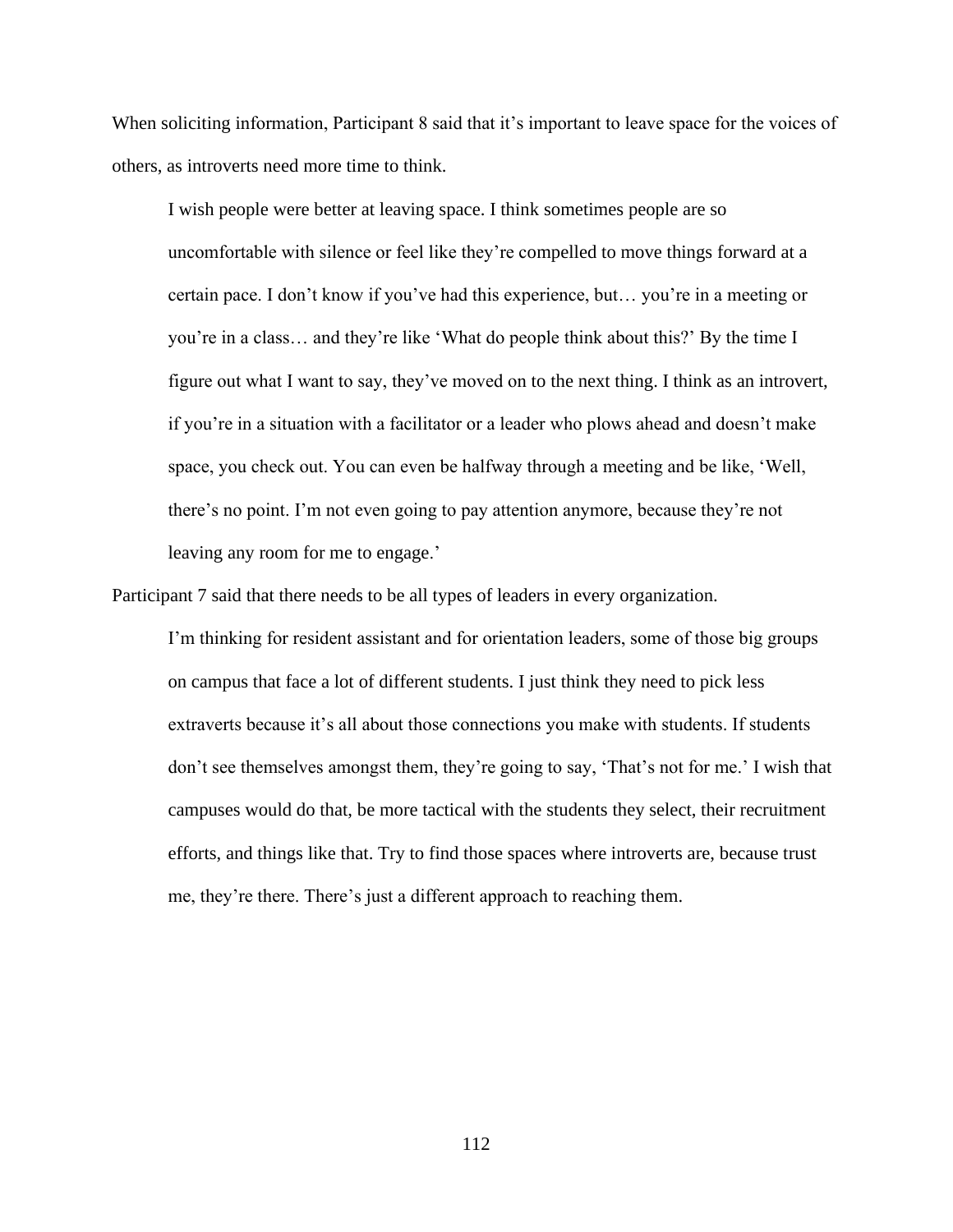Participant 10 felt having a community space or living community for introverts would be beneficial.

I think it would help a lot, for introverts, to have that community, have like-minded individuals. If it's a gaming community, awesome, you have people I can game with from the beginning and create those connections. I think that would be really important.

# *Changes in Perception and Knowledge of Introversion*

All of the participants mentioned the misperception of introverts at some point in their interviews. While not all of them had explicit changes they felt needed to be made in order for extraverts and introverts, alike, to understand introversion, they all knew that was where it needed to begin. Participant 9 said, "The first step is definitely that self-awareness piece."

Several participants mentioned the internet as a place where they felt comfortable or more able to express themselves. A few participants had mentioned blogs and websites where they received some of their knowledge of introversion. Participants even mentioned popular internet items such as pictures, known as memes, as ways for them to put their knowledge of introversion into their everyday lives. Participant 1 said that while social media was brand new when she was starting college, there is much more of a community there now. She said that some introverts may be able to be a part of a more vibrant online community.

Participant 2 said he recently saw a meme where everyone was asking why introverts don't talk more and the response to the meme was turned back asking why extraverts aren't more quiet? Participant 7 also said she had seen things on the internet for introverts.

There's accounts for introverts. I think that's super helpful. You're like 'Yes, I relate to that.' If there are other people that think the same way, it's ok to be proud of being an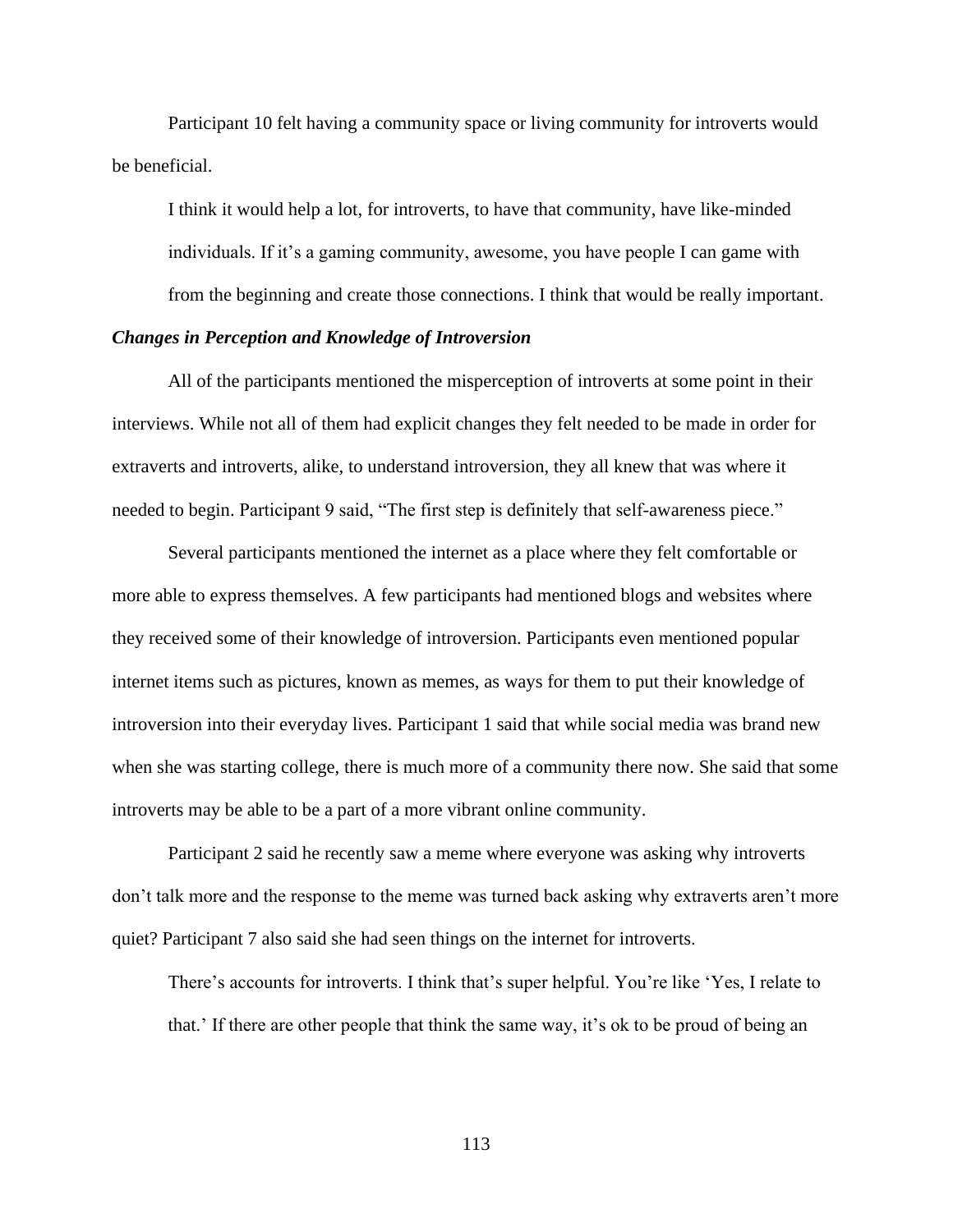introvert because I think introverts get a bad rap because they think they're quiet and that they are not as effective as leaders. They're probably more effective to be honest.

She reiterated multiple times that "It's okay to be an introvert." She also said, "It's not you are less than an extraverted leader."

Participant 7 added:

I think what you see, what I see on campus, are the most front facing, the extravert leaders. I think a lot of the introverted leaders get kind of pushed to the wayside because

Most of the participants discussed how the exploration of themselves and others as introverts and as leaders is key to changing introvert's perception and ability to become involved.

they're always there or they're so quiet, but you need those introverted leaders.

Participant 1 had this to say about what she wished she had known about her introversion:

I think I would have been so much gentler with myself, and I would have just said, 'This is the kind of friendship that I want to make' and 'I'm going to invest my time this way,' rather than trying to be an extravert when I'm really not. I think it would have helped me if I'd had a better understanding of myself. I really would have been gentler to myself and other people, and just found more meaning in the relationships I did form. [I would have] made a greater investment in places in the organizations I got involved in. She said that understanding was necessary, both for herself and others.

I wish sometimes that they understood that it's not that we don't like people, or that we don't like meeting folks or building relationships. It's more about how sometimes we're inside of our head a little more than other people, and we enjoy it, but we can also get really worn out. I think just reframing the conversation from being shy or boring or too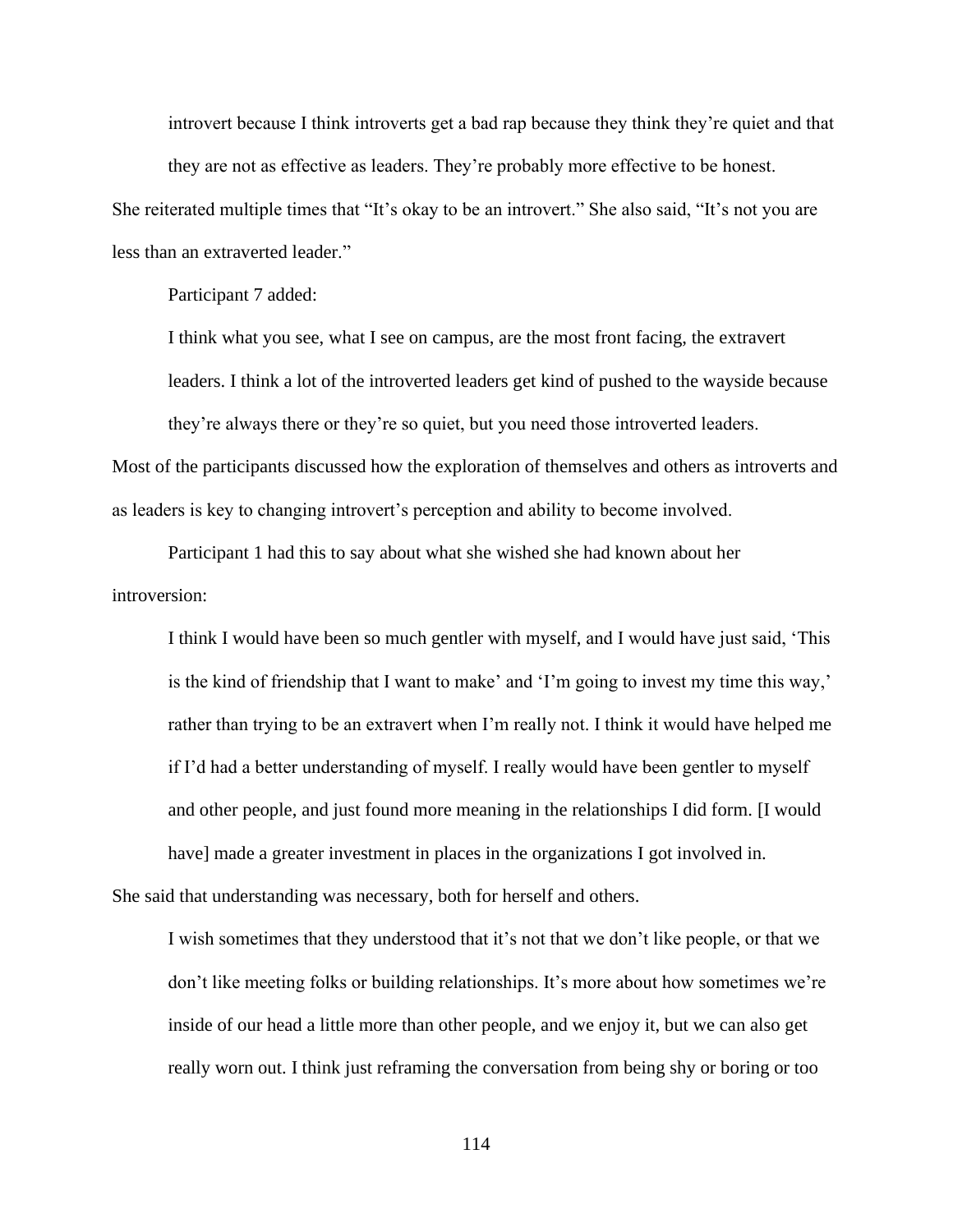quiet, or whatever else gets laid at introverts and just helping people understand that we really value meaningful connections.

Participant 2 has done some of his own research on introversion.

I do feel like the world is very centered on extraverts and seeing some of that scholarly work has been helpful in terms of me understanding myself and learning that honestly, to some people, me being quiet, planting a seed, and they see it as a negative. Ultimately, there's a lot of positives that comes out of that and… having that knowledge in college would have been probably helpful, I think, in some ways of understanding who I was. He agreed in the importance of knowledge.

Helping people to learn what's going to be a place for them that's going to work well. Meeting their kind of introverted needs because they're equally as important. I think having introverted voices are important. I think... also institutions, continuing to talk about some of what being an extravert, what being an introvert means, correctly defining it too.

Participant 3 said that the knowledge of introversion is hard to relay in an extraverted world. She said, "I know there's a lot of people who are introverts, and a lot of people know, but I still think it's an extravert world."

Wishing she had known more about introversion in college, Participant 5 said: I wish I had valued introverted traits better than what I did back then. I think I was trying really hard to be an extravert, and I just wasn't. I wish, honestly, I had valued more introverted, more emotional traits, back then. I was very cold and calculating when I was young, and I didn't value any shred of emotion in decision making.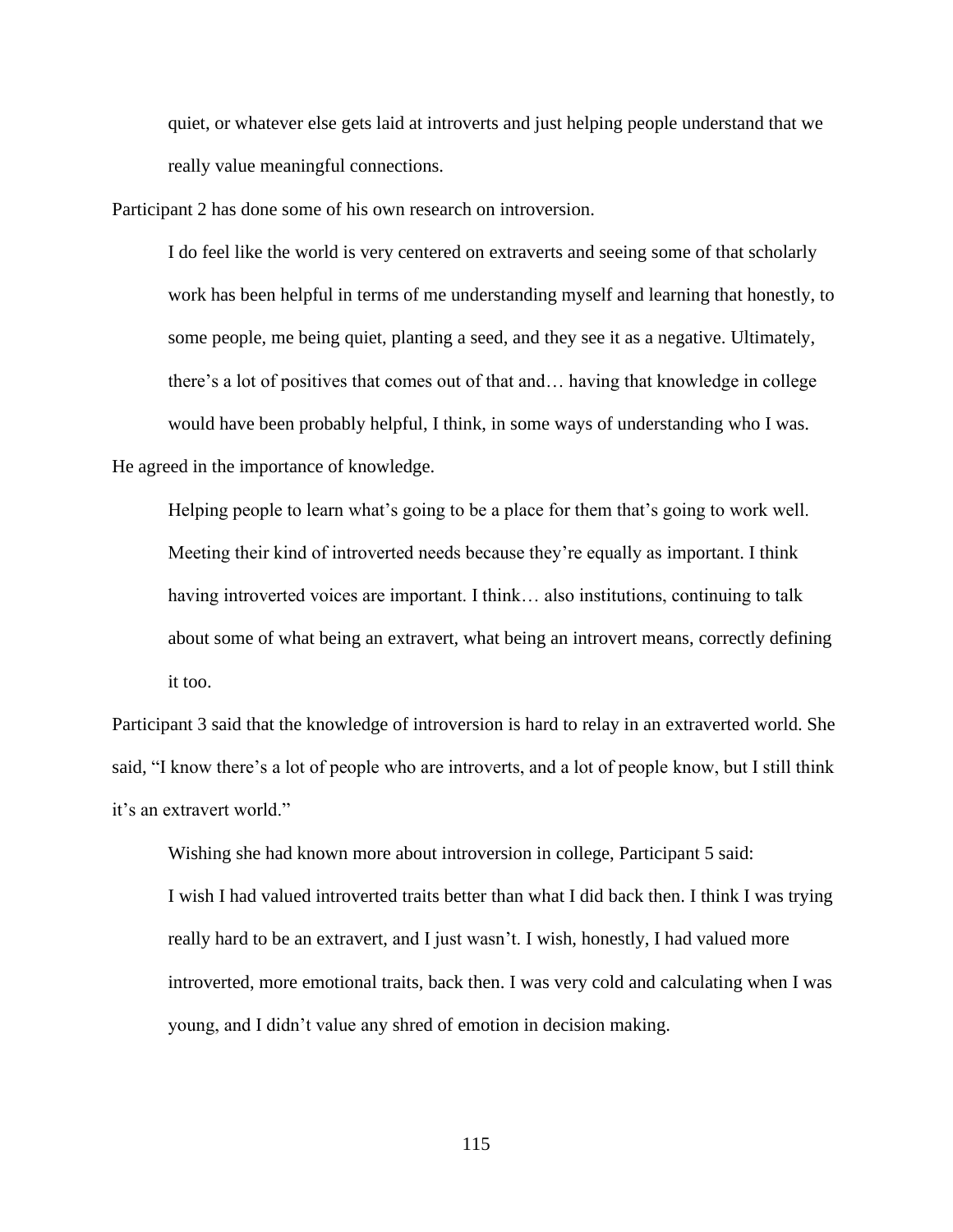Now that she has learned more about herself, Participant 5 values the emotional side of things. Empathetic leadership is one of my mantras now and trying to lead more with your heart. Rather than people being incompetent; people's needs aren't being accommodated. So that's something I wish I had known back then, because it would have made me a lot more human.

In addition, she said:

There's a lot more introverted folks out there in the world than we realize, and we need to be accommodating of their needs. Extraverts can often be the loudest voice in the room,

but that doesn't mean that they are right or that we have to do things a particular way.

While not necessarily about traits, Participant 6 also said she wished she'd had a better understanding of introversion while in college.

I wish I had known more about the idea that introverts need that alone time to recharge, because I never thought about recharging. I thought about 'Do I get enough sleep so I can do the next thing?' and then, 'I can take a nap after that.' I wish I would have known more about that from an energy level standpoint so that I could have been more proactive, or a lot more proactive, about taking better care of myself.

She said that had she taken better care of herself, she would have known she did not need to fill all of her time with experiences and contact with people.

Participant 6 also said:

I think it would be nice to see a little bit more balance, in that regard, of how can extraverts make the situation more comfortable or maybe a little bit more accommodating or aware of the other side of things versus always expecting introverts to come up to their level.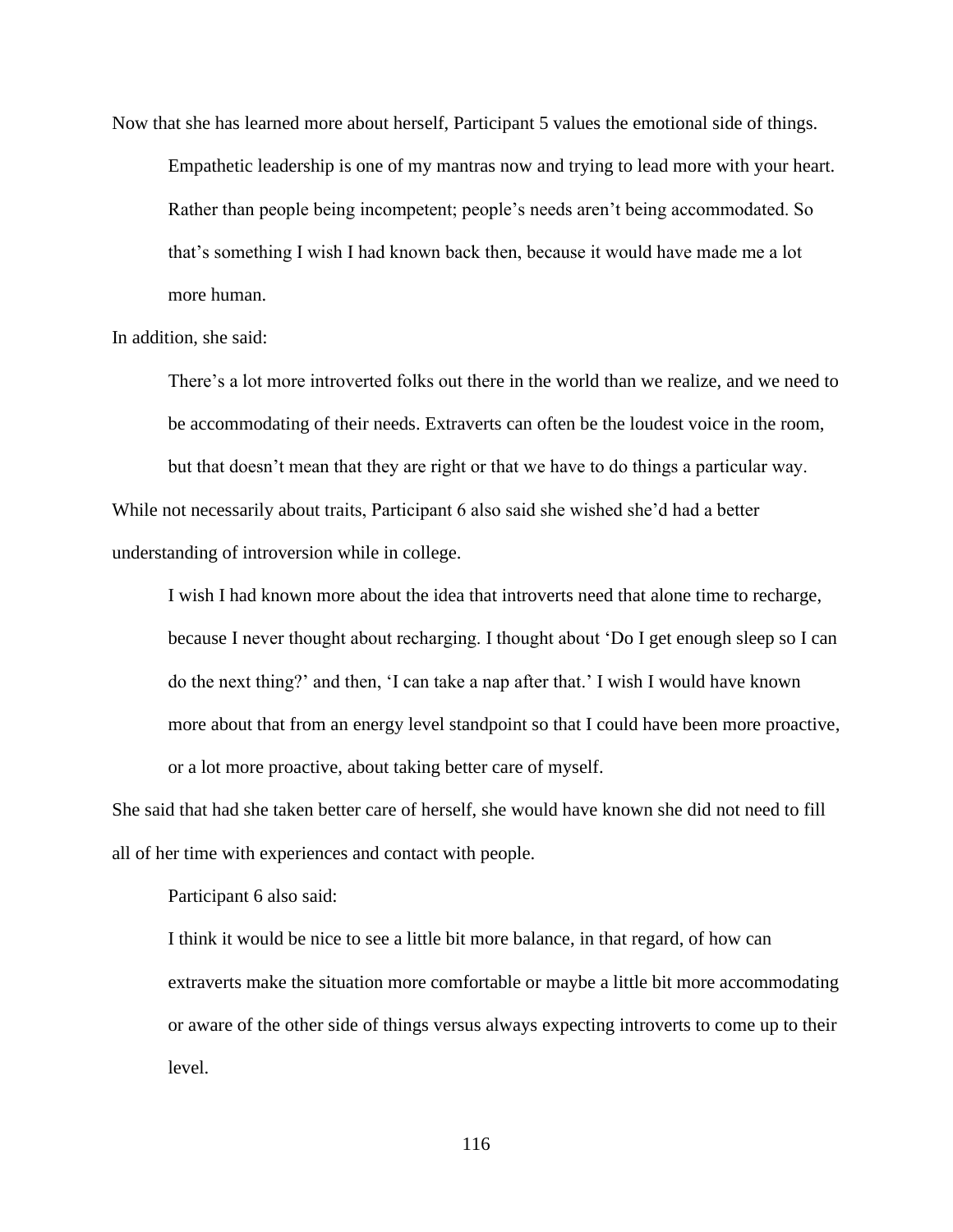Participant 8 wished she'd known more about her personality, as well.

I wish I had known more about the power that comes with being an introvert. I think our culture puts so much emphasis on the benefits of being extraverted that when you're introverted, especially when you're younger, you feel pressured to fit into that mold. I wish earlier on, I had realized, 'No, you're ok... just the way you are.' Definitely push yourself and try new things, but there's power in your personality too.

Participant 10 mentioned others' understanding of introversion. She stated:

I also feel like there could have been more acknowledgement of 'Okay, so what else can we do or what do we need to do to be sure that we don't suck the energy out of you during an event?'

Participant 11 said that knowledge would have helped her through college.

I think, I also would have benefitted in college how to differentiate introversion versus social anxiety. I think I could have maybe gotten help with that part, and it would have been more healthy, and it wasn't at certain points.

One of the ways that Participant 10 said she learned about introversion was through a leadership seminar, where they were taught about different personalities, strengths, and leadership. She felt more comfortable with her introversion after that seminar.

I feel like learning I was an introvert helped with my confidence, because I understood, 'Okay, it's not because I'm anti-social that I don't want to be around people, it's because people literally suck the energy out of me, so I have to limit my being around people.' I think having some assessment or tool for people to learn about themselves and then also the opportunity for people to share… really helps people understand that other shave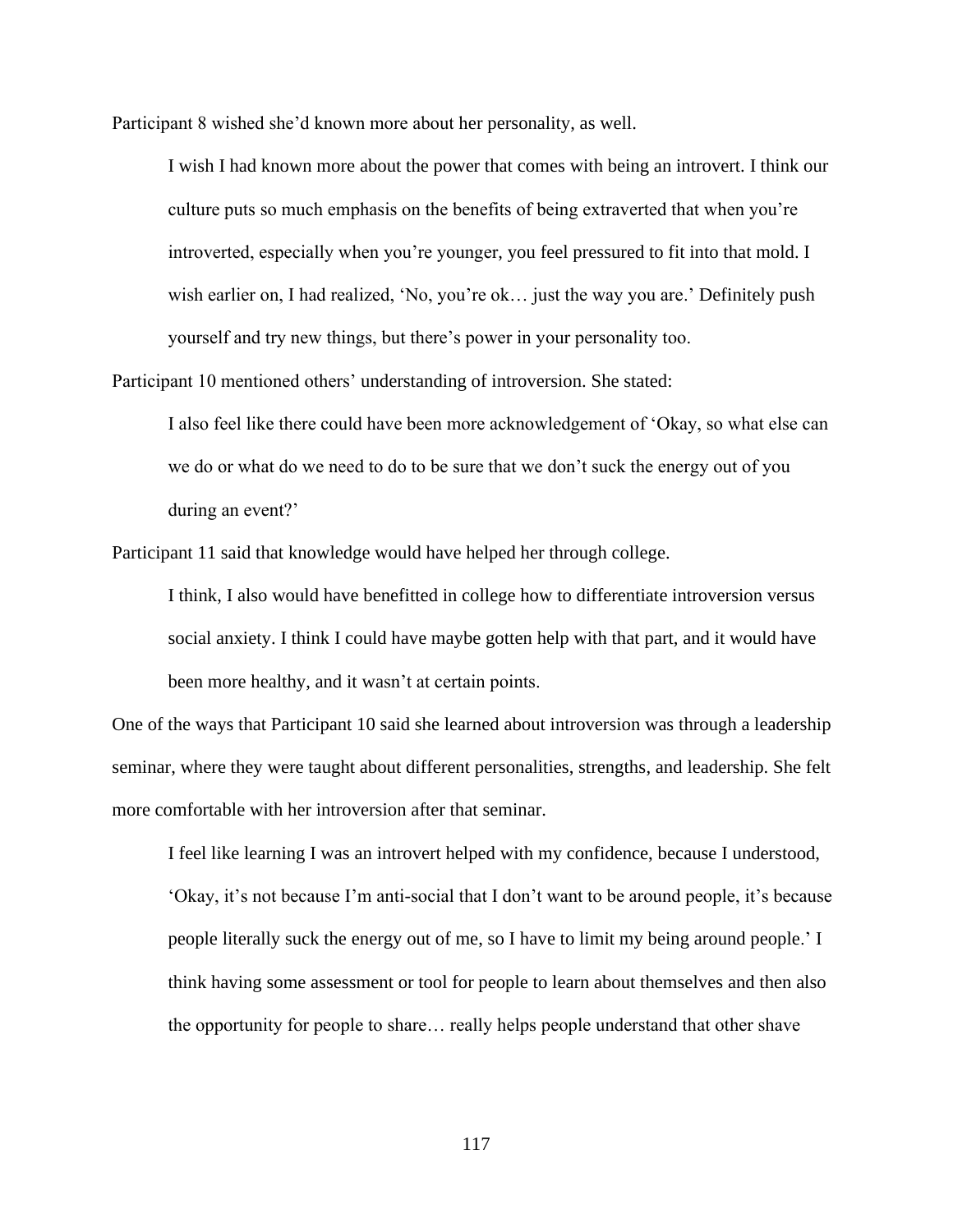different points of view, different strengths that they bring to the table. I would agree that doing something like that is important.

# **Chapter Summary**

The interviews were conducted for this phenomenological study during November and December 2021, via Zoom. There were 18 questions asked in the interview protocol, but several participants requested follow-up and clarification on the questions. I used Zoom's speech-to-text for transcription and cleaned up each before I sent it to the participants. After every member agreed to the accuracy of their transcript and had the opportunity to add any additional thoughts, I coded each transcript several times to analyze for patterns, themes, and categories. Many common themes occurred throughout the interviews and coding processes and the responses of the participants were used to provide thick, rich description. The thoughts and perceptions of the participants provided insight into their participation in passive and active extracurricular and cocurricular involvement opportunities during their undergraduate journey. Their perception of personal introversion provided information on knowledge of themselves and their thoughts on changes that could be made to further inform involvement practices. Conclusions developed from these findings, as well implications for future practices and research are presented in the following chapter.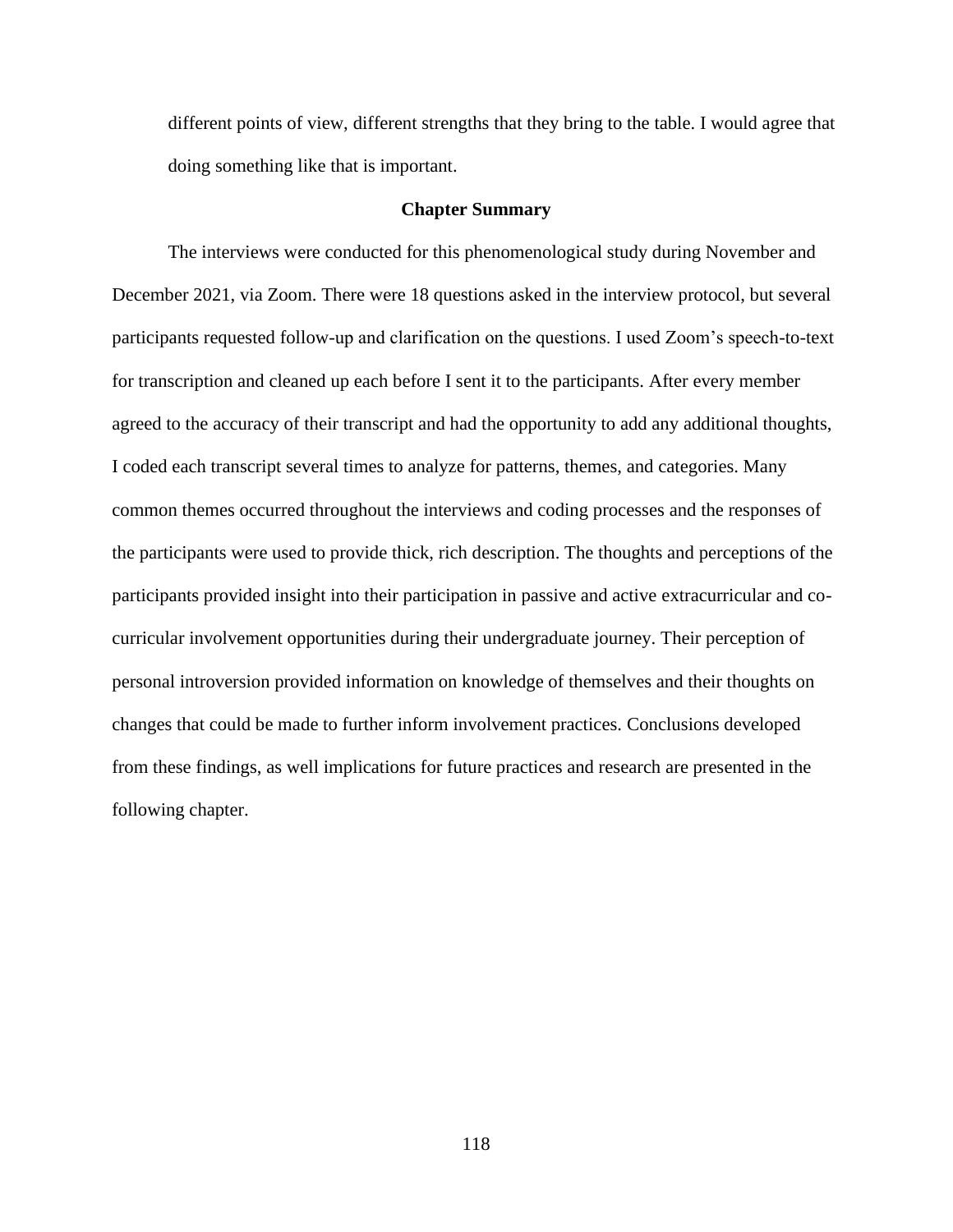#### **Chapter 5. Summary, Conclusions, and Recommendations**

The initial three chapters of this phenomenological study included an introduction to the topics of introversion, identity development, and student involvement; the significance of this study; a literature review; an overview of the qualitative approach; the research methodology; and the participant selection and data collection processes. Chapter 4 included a report of the categories and themes that emerged from the interview results, an in-depth description of the semi-structured interview data for each research question, and an overview of the data analysis. The data retrieved through these interviews resulted in thick, rich description provided by the participants. Discussed were the thoughts and perceptions of the participants of being involved on their undergraduate campus, while identifying as an introvert. Chapter 5 includes a summary of the research questions, conclusions, and recommendations for future practice in higher education.

#### **Summary**

The data from this qualitative, phenomenological study were collected from 11 interviews of self-identified introverts who participated in two or more extracurricular opportunities while attending a four-year, public, higher education institution. The participants attended medium and large four-year, public institutions in the South, West, and Midwest Regions of the United States as classified by the US Census. All interviews were guided by a semi-structured interview protocol containing 18 questions. I used follow-up questions, as needed, for several of the interviews. Additionally, several of the participants asked clarifying questions throughout their responses. The interview protocol was created based on this study's five research questions. Each of the research questions were guided by one central question: What are the needs of introverts in their extracurricular, undergraduate experiences?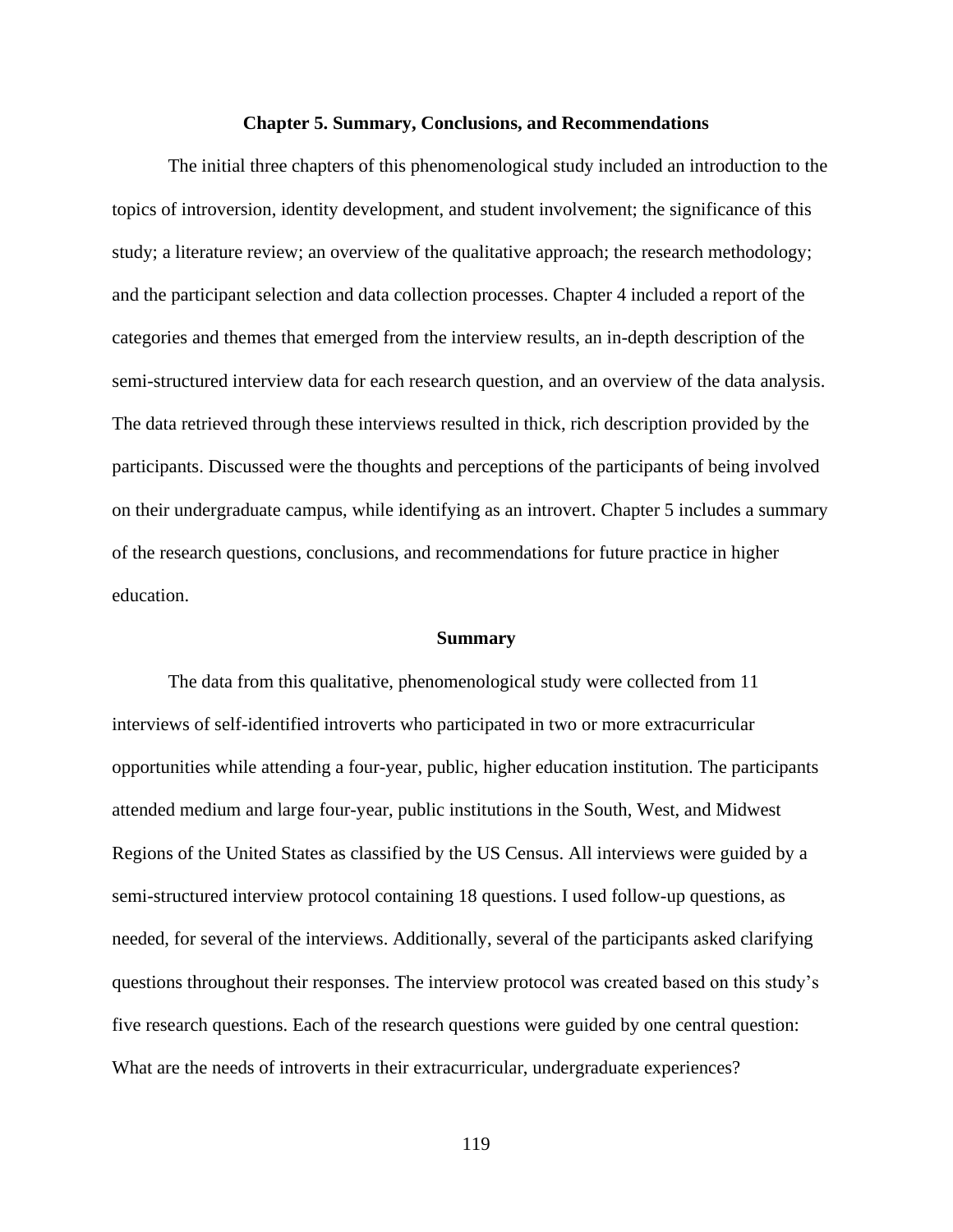Findings from this study may be helpful for higher education professionals who plan passive and active extracurricular opportunities as they guide outcomes for their events and activities. This study may also inform practice in higher education on the perceptions of introverts throughout their undergraduate journey. While the responses from the participants are not an exhaustive description of all introvert's thoughts and perceptions of their extracurricular opportunities, many of the responses could be used to expand upon further understanding or research. Conclusions for the following five research questions are discussed below.

# **Research Question 1**

*How do introverts describe their decision-making process about involvement in extracurricular activities in college?*

Throughout the interviews both the ideas of the why the participants originally got involved and the why they stayed involved guided the discussions. Over half of the participants discussed that they grew up in a small town or went to a smaller high school, prior to attending college. Several of the participants shared that going to college was a large change for them, and noted feelings being overwhelmed and intimidated. Participant 1 indicated that getting involved was her way of making the school feel smaller. Similarly, Participant 5 said that it was her way to find a home at her institution.

The connections with people that they wanted to make was a theme throughout many of the interviews. They discussed their wants and needs in forming relationships with others and creating opportunities for social interaction. Participant 6 said that as an introvert she knew that she needed to socialize and find those opportunities where that interaction was given to her, since she knew that she would not seek it for herself.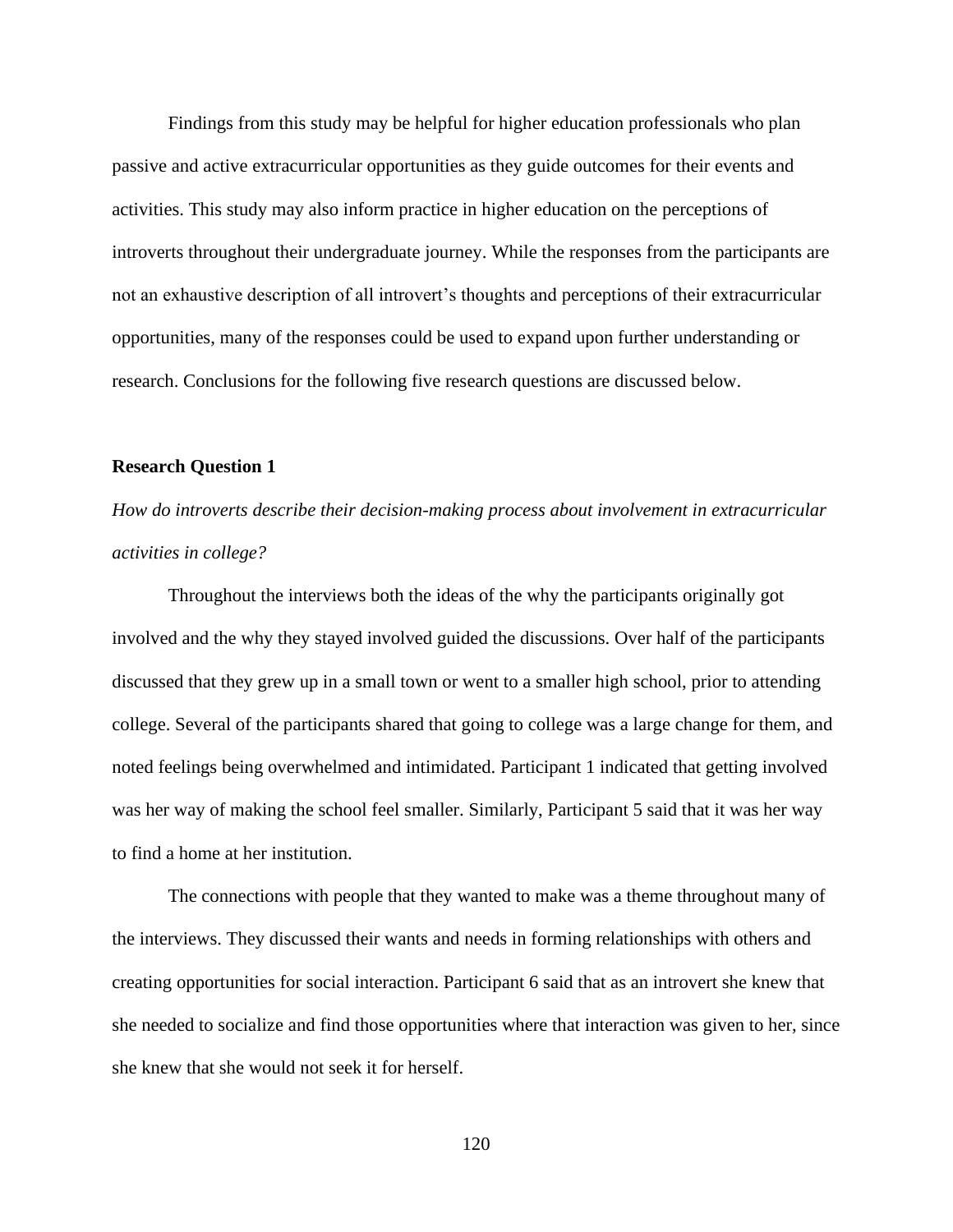Making connections was not the only reason that the participants got involved, however. Seven of the 11 participants said that other people influenced them in getting involved with something on their campus. When other people started to get involved around them, many of the participants followed suit. Some of the participants said it was because they were better followers than leaders, some of the participants just wanted something to do. Participants mentioned that friends would suggest involvement opportunities that aligned with their interests. Also discussed was the influence of campus members who also shared opportunities that aligned with the participants interests. One of the participants had a brother who attended the same school and encouraged her to participate in one of the clubs he participated in. He believed that she would enjoy the involvement aspect of that particular organization.

Two of the participants talked in-depth about their desire to join college organizations prior to even becoming students. One participant enjoyed attending a summer camp on a college campus, getting to know her resident assistants each year. She said that looking up to those people and finding their participation fascinating made her want to join similar organizations when she went to college. Another participant said that an older friend who had already gone to college told her that she should say yes to opportunities, and she would end up finding her place at her institution.

Materials used to market events were discussed by three of the participants. They believed that flyers on their residence hall doors created an opportunity to attend activities and events they may not have sought out themselves. While the marketing materials might have gotten them in the door to a meeting, none of them mentioned that this was the reason they returned to the organization.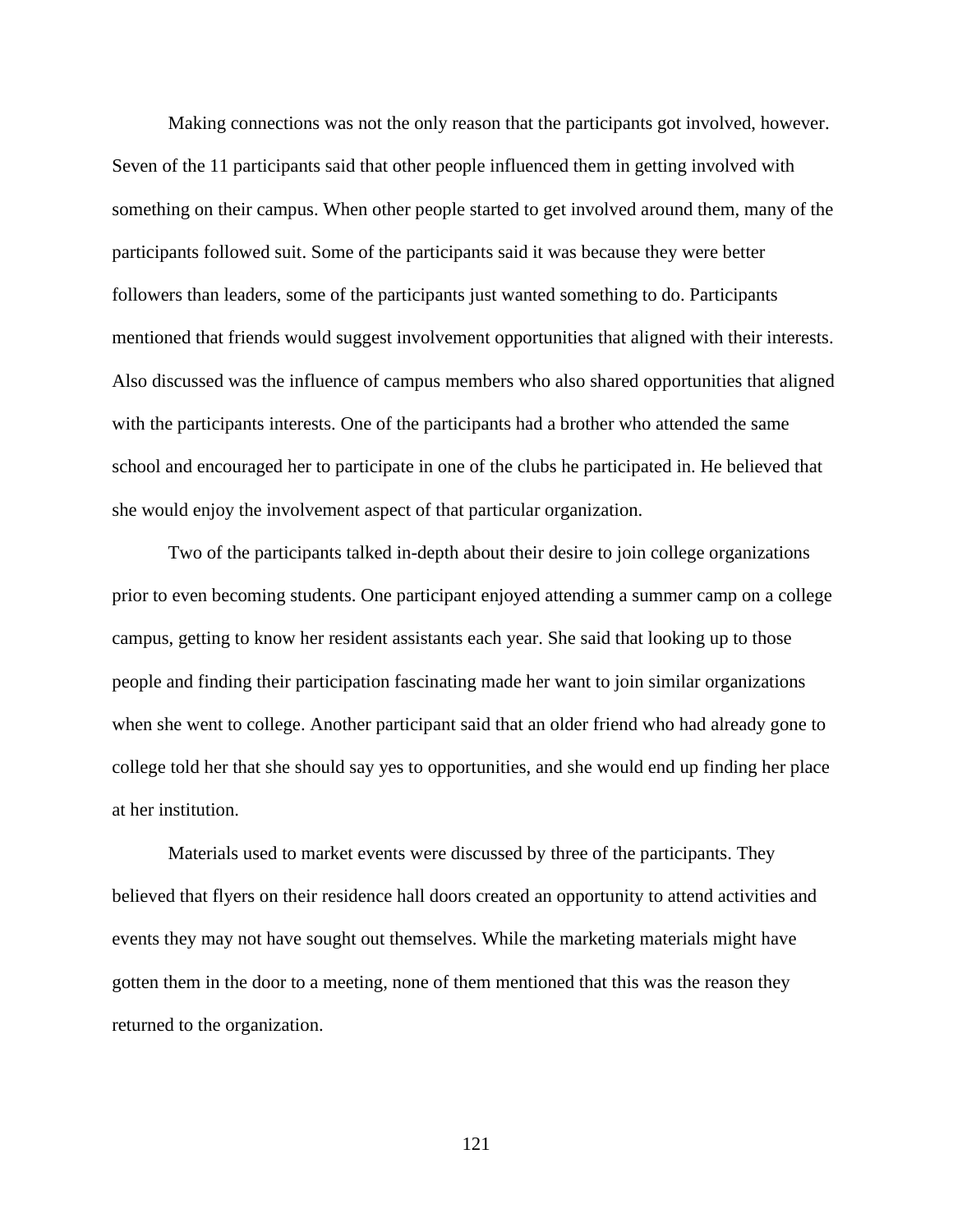The reasons they did stay involved over their years was widely discussed. Six of the participants talked about the knowledge they gained from being involved. Several enjoyed the skills they learned from creating and implementing programs for their residence hall or the general student population. Participant 1, in particular, discussed the differing views from her upbringing. She believed that being involved gave her the opportunity to reevaluate what she had known growing up and could reflect on it without repercussion. She enjoyed that others were open with their viewpoints as well, showing her how she could discuss topics with people in an educational and thought-provoking manner.

Two of the participants discussed their feelings regarding the knowledge they incurred during their extracurricular opportunities. They both enjoyed the aspects of knowing what was happening on campus, at all times. Their understanding of the events and activities going on around them made them feel in-the-know. They also enjoyed the opportunity of knowing others on their campus, especially student influencers and faculty, staff, and administration.

Not only was knowledge a widely discussed topic, but many of the participants discussed their role within their organization as a reason they stayed involved. Participant 5 particularly enjoyed having a voice. She enjoyed being able to create change on her campus, as well as help to create change using the thoughts of her peers. The bond that Participant 5 made with those she was involved with was a point she reiterated throughout her interview. Making things happen and having a purpose in creating and planning events was one of the topics discussed by Participant 2. Additionally, Participant 2 said that he enjoyed having a job to do that didn't require him to put himself out there, as an introvert.

The sense of belonging was a theme throughout each interview. All of the participants talked about the connections they made throughout their time involved. They felt that they had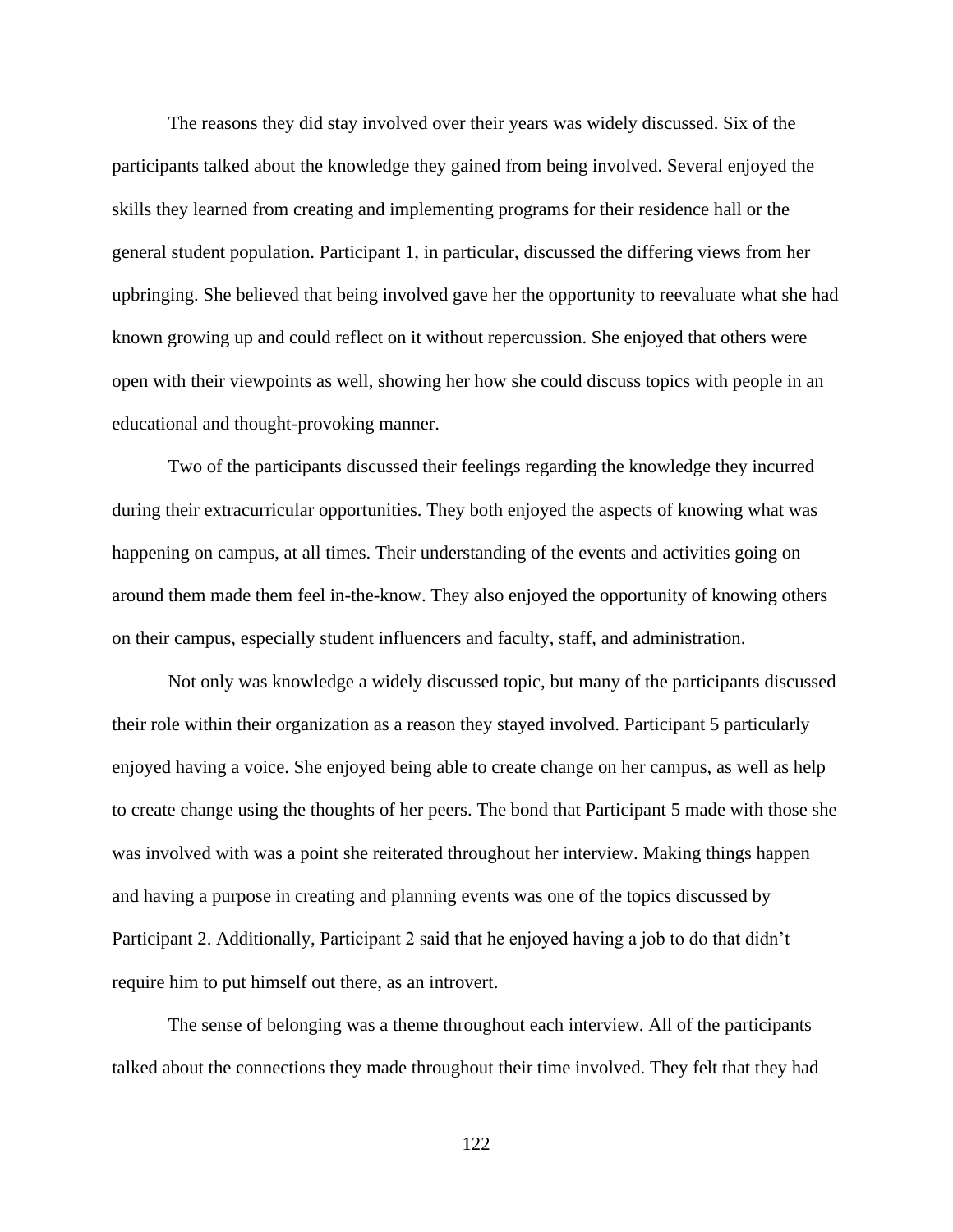made connections with others, and that those connections with others were based on respect and encouragement. That encouragement was not only peer-to-peer. Several of the participants discussed the encouragement and the mentorship they felt that stemmed from faculty and staff mentors. That encouragement made Participant 8 feel as though she made a contribution to both her organizations and her campus. Those contributions made her feel welcome at the meetings she attended, and she admitted that was the reason she continued her involvement.

The thoughts and perceptions discussed throughout the interviews for research question 1 follow closely with the conceptual framework guiding this study. Throughout their time in active and passive extracurricular involvement and co-curricular opportunities, the participants worked their way through several of Chickering and Reissers' (1993) Theory of Identity Development vectors. In the how and why participants got and stayed involved on their campus,' they learned about intellectual and interpersonal competence, gaining knowledge, and using it, as well as communication with others and developing relationships. All of the participants discussed their creation of mature interpersonal relationships and learning about others whose viewpoints were different than their own. Their preference for roles and responsibilities within their organizations showed their development of purpose, building skills and broadening their knowledge. Many of them found that their purpose began to be fulfilled when they used their talents. The themes discussed during this question directly correlate to Astin's (1985) Theory of Involvement, as each participant discussed both their physical and psychological commitment to their extracurricular opportunity and the interactions they held with others on their campus.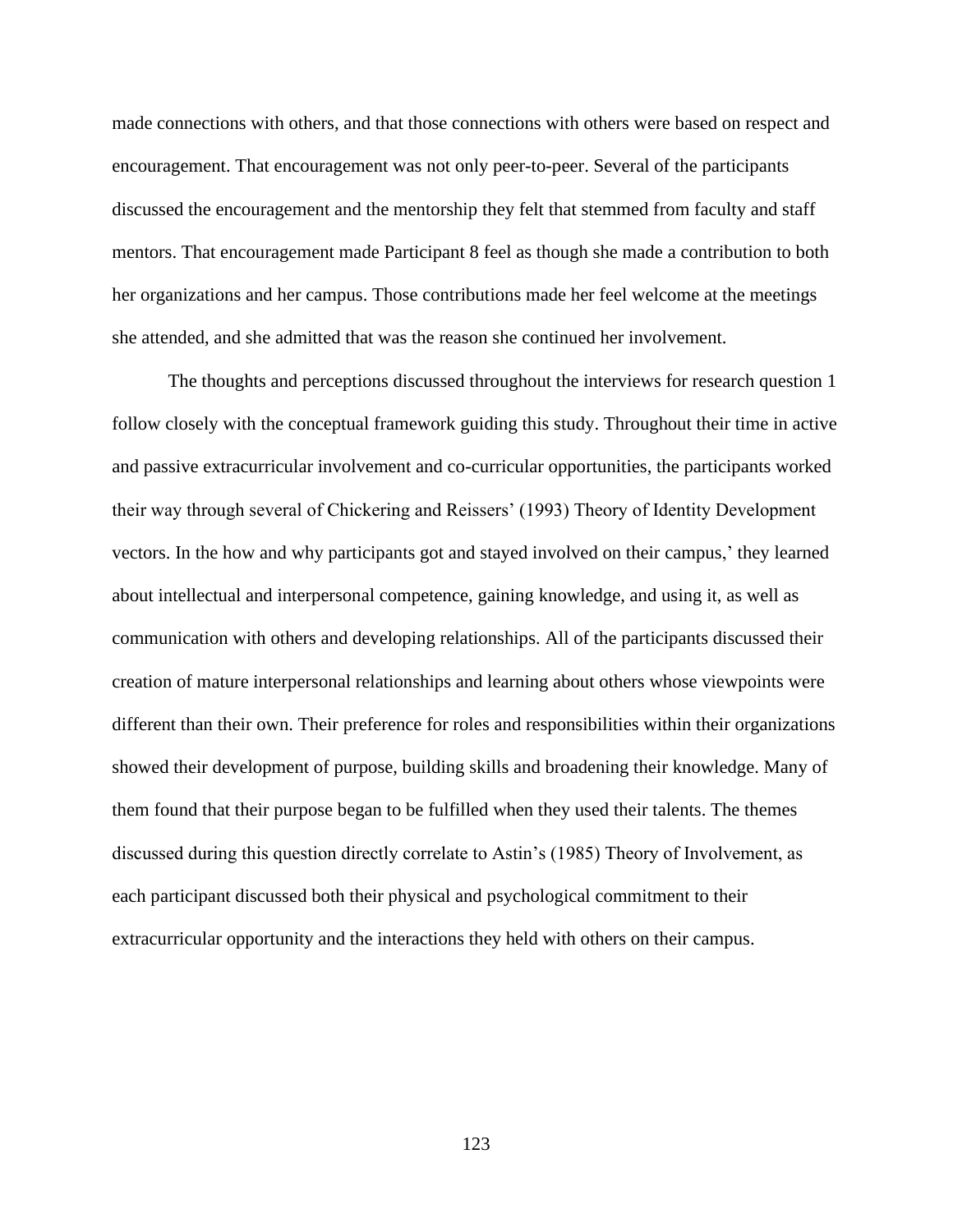### **Research Question 2**

### *What opportunities from extracurricular involvement do introverts perceive?*

The interviews touched widely on the opportunities the introverted participants believed they were able to take part in. Most often discussed, the participants shared with me their opportunities to engage with people, where they maybe would not have had the chance, had they not been involved. Multiple participants told me about their desire to help people and were able to do so through their student organizations and service-learning trips. Additionally, Participants 1 and 5 shared their deep interest in learning viewpoints different than their own and those they were shown during their upbringing. Both participants discussed that their participation in student organizations, living learning communities, and service-learning trips heightened their knowledge of new and differing perspectives.

In addition to service-learning opportunities, seven of the 11 participants were able to attend school, state, regional, and national conferences due to their involvement in their student organizations. Several of the participants shared with me their experiences at leadership retreats and discussed with me their newfound understanding of themselves and others. Two of the participants took part in both study abroad and national student exchange programs, which they felt broadened their horizons.

Nine of the 11 participants had the opportunity to grow in their capacities within their student organizations, each becoming leaders within their respective groups. They believed that these opportunities led them to keep achieving other leadership positions on their campus. While Participant 11 did share with me that she originally joined to put student organizations on her resume, being involved left her wanting more opportunities, not just on paper. Several of the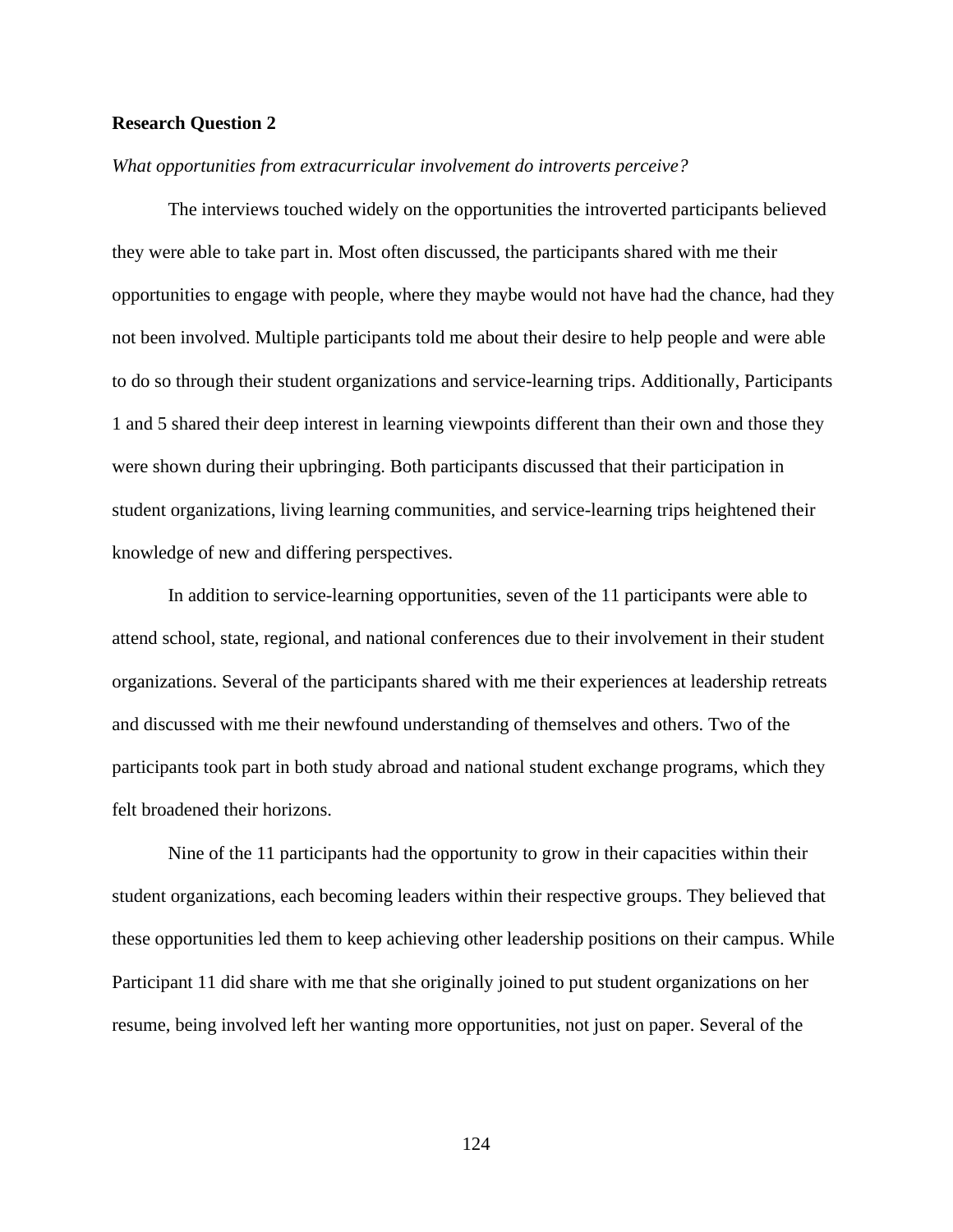participants said that they would not be in their current careers had they not taken those leadership opportunities.

While many of the leadership opportunities they took led them to on-campus student positions, several of the participants said they have been or currently are in involvement-adjacent career fields. Eight of 11 participants previously or currently work in a higher education or adjacent career field. Multiple participants indicated that their involvement encouraged them to go into their career fields. Participants 2 and 8 both shared that their involvement opportunities and the people they worked with drew them to the field of student affairs.

Both theories in the conceptual framework used for this study align with this research question. Astin's (1985) Theory of Involvement is directly associated with both the physical and psychological investment these participants made in their extracurricular opportunities. Chickering and Reisser's (1993) Theory of Identity Development goes hand in hand with many of the opportunities the participants felt they had throughout their involvement experiences. Many of the participants worked through the vector of developing mature interpersonal relationships through their engagement with others, and their desire to help those around them. All of the participants discussed topics of developing competence as they all believed their opportunities gave them leadership skills. Several of the participants discussed the importance of trying out various roles throughout their undergraduate involvement, offering them glimpses into establishing their identities. Lastly, all participants participated in the vector of developing purpose as they created intentional goals for themselves and committed both time and energy to their extracurricular activities. As indicated, throughout their involvement, many of the participants developed purpose through their vocational plans and aspirations shown to them in their student organizations.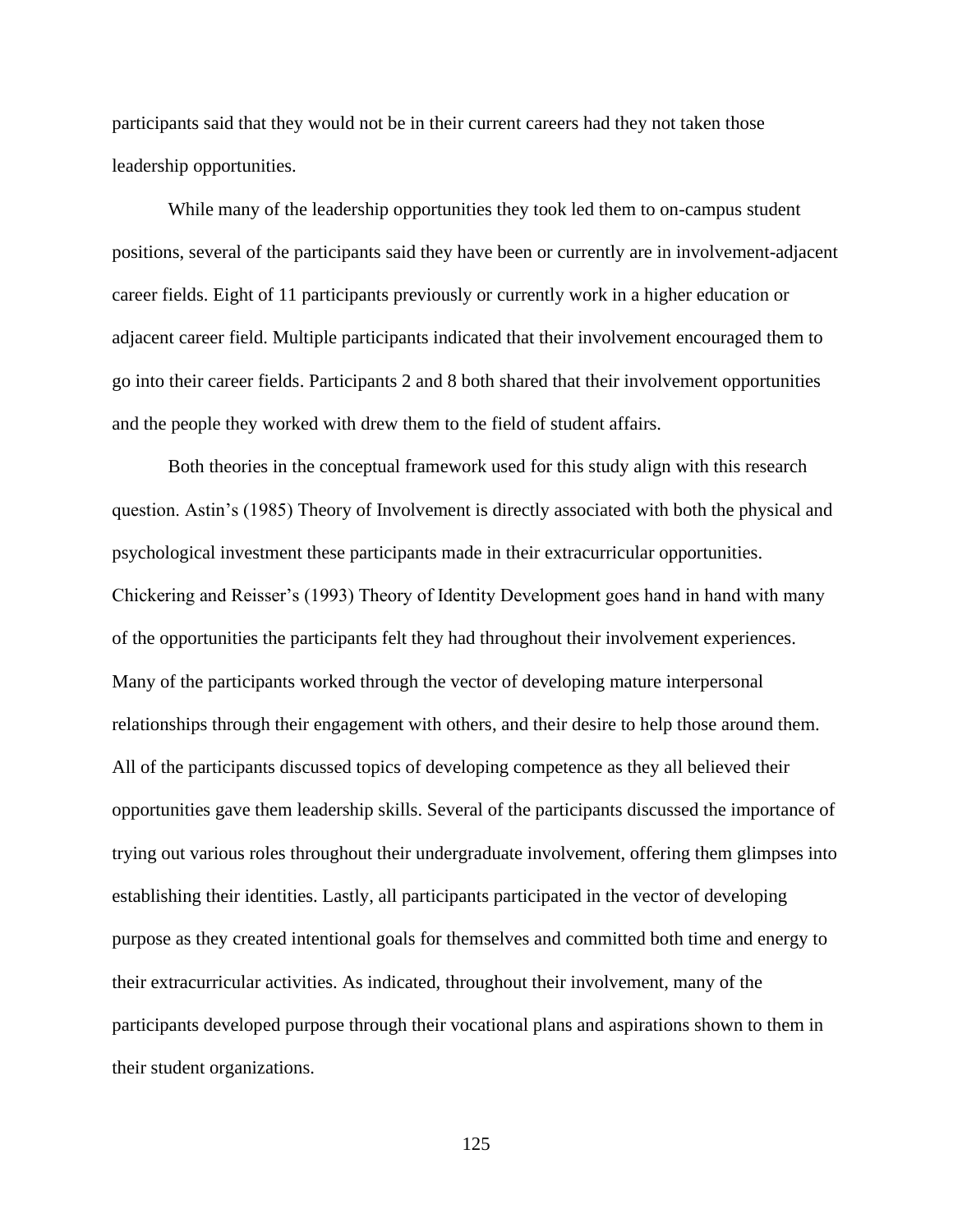### **Research Question 3**

*What skills do introverts perceive they have developed as a result of extracurricular involvement?*

All of the participants shared their experiences in learning new and heightening already existing skills. Many of the participants discussed hard skills. With the involvement of several participants in organizations such as student government associations, residence hall government associations, and educational simulation organizations, the skills of reading and writing legislation and the use of parliamentary procedure was discussed. Eight of the 11 participants discussed their newfound event management and planning skills. Often discussed topics were leading meetings and setting agendas. Additionally, several of the participants discussed their learned skills of travel planning, budget and materials management, contract handling, and working with the local media outlets.

In addition to the more tangible skills that the participants discussed, all participants had soft skills that they described to me from time spent in their extracurricular opportunities. Seven of the 11 participants shared their experiences in learning resume creation and interviewing skills from their extracurricular opportunities. They indicated that their organization either required them to create a resume and take part in interviews, or that their organizations assisted in them getting interviews for jobs and internships.

Ten of the 11 participants discussed their time management and organization skills learned, either from their participation or because of their filled schedules. Only one participant indicated she did not learn time management, but she admitted that it was because it wasn't a skill she gravitated towards. She believed that while her extracurricular opportunities taught time management, she just couldn't get the hang of it.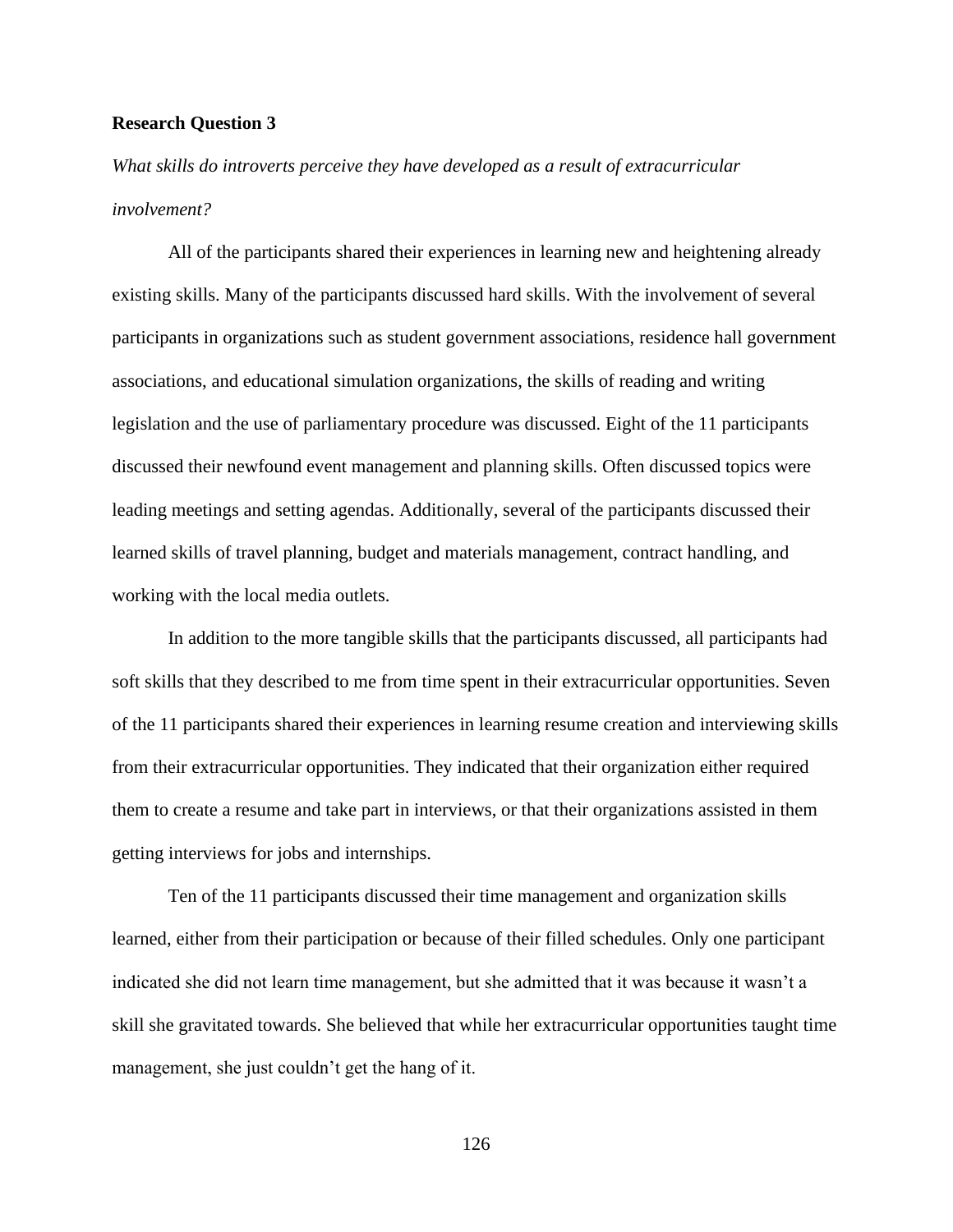All of the participants were able to learn the skills of communicating, listening and observing, and speaking skills. Several participants said that with their heightened ability of speaking skills in their extracurricular organization, they were able to speak up and advocate for themselves more, both in and out of class. A few participants also believed that their ability to listen and observe as introverts assisted their abilities in their organizations when teammates needed different types of leadership.

Within the various organizations, all of the participants shared their skills for working as teams and in groups. They all discussed how their opportunities fed the ability to create shared visions within their teams and then work together towards common goals. Many participants also discussed the connections they made with their peers and faculty and staff mentors. With their opportunities in groups and organizations, several of the participants said that the networks they built helped them to expand in both knowledge and friendship circles.

Ten of the 11 participants shared their developing confidence and assertiveness skills learned from their involvement opportunities. They indicated that their participation in meetings, at leadership retreats, and attending conferences assisted them in feeling as though they were worthy of speaking up. Many participants said that confidence was one of the most valuable skills they learned throughout their time in extracurricular involvement.

The intentionality behind each and every participant attending their extracurricular opportunities showed connection to the conceptual framework of Astin's (1985) Theory of Involvement. The skills and abilities they created or cultivated is in direct correlation with Chickering and Reisser's (1993) Theory of Identity Development as all of the participants shared their development of competence through intellectual and interpersonal skill building. They were all able to listen, cooperate, and communication on teams effectively. Many participants worked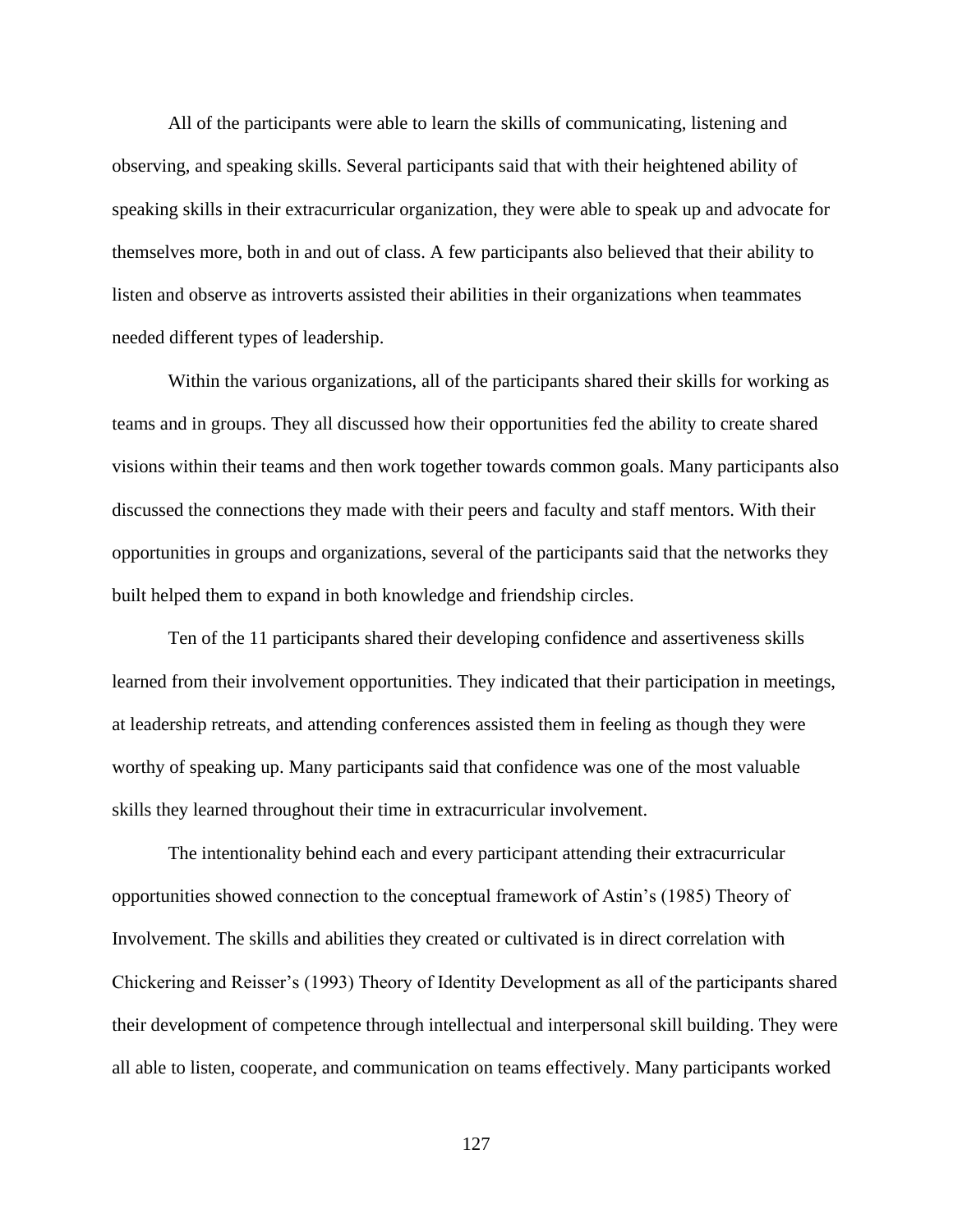through the vector of developing mature interpersonal relationships as they discussed their working on teams and finding a balance between listening, speaking, and communication. Lastly, as confidence and advocacy were mentioned throughout many of the interviews, many of the participants worked towards establishing their identity as they learned more about their own beliefs and values in their extracurricular opportunities.

### **Research Question 4**

### *How to introverts perceive that their preferences influence their extracurricular involvement?*

During the interviews many of the participants discussed their preference for smaller groups or one-on-one interaction. All of the participants shared that they have a difficult time in forming relationships with others. Many specifically said that they tend to create more acquaintanceships, rather than form close friend circles. Participant 9 said that she does not like to form relationships without an authentic connection. All 11 participants indicated that once they feel comfortable with a person, they are more open and willing to engage in conversation.

All participants shared that they were some semblance of the following: "drained," "taxed," "exhausted," and "tired" when participating in their extracurricular activities and with larger groups of people. Several of the participants indicated that they felt as if their introversion hindered the number of extracurricular activities they felt they could be involved in. They also said that they felt as if they were already "spread thin,' "overextended,' and "overbooked" with the amount of time and energy their extracurricular opportunities took in addition to their classwork and personal lives. Two participants explicitly said that large events were not where they felt as if they could recuperate or relax, causing them to not attend or participate in larger scale events.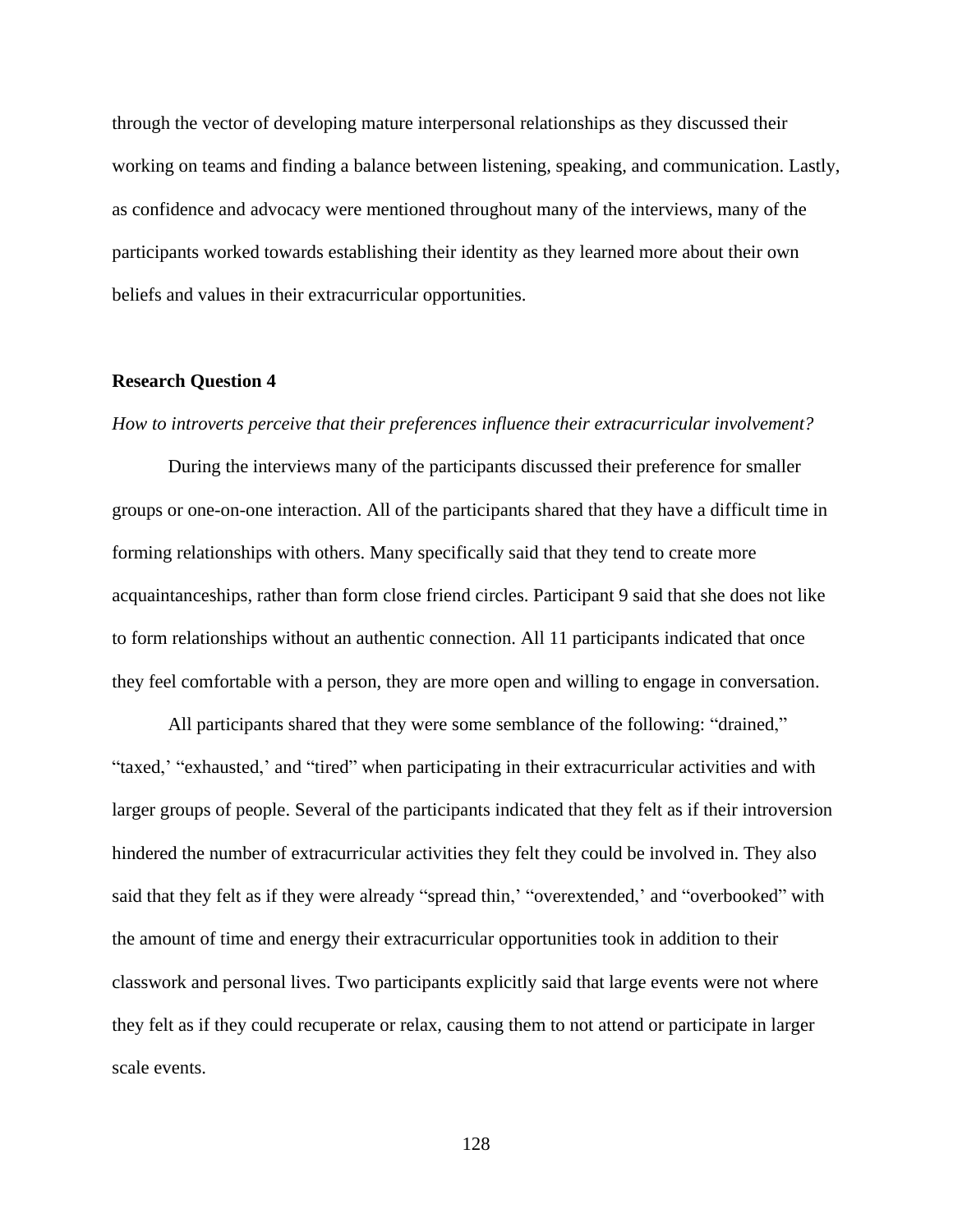Another theme throughout the interviews was that many of the participants felt guilted into joining organizations or going to events and meetings. Two of the 11 participants indicated that they often avoided their friends or get togethers because they felt the pressure from others to take part. Participant 4 shared that one-time events worked better for her because she could be involved for one evening and then not make a commitment for another event. In addition to the outside pressure and guilt, almost all of the participants admitted that they pressured themselves to attend or join events, causing some of them a bit of anxiety.

Participant 9 shared that she believed that many students, especially introverts, are unprepared for the social rigor of college life. Several other participants mentioned that they didn't understand that their preferences were introverted, thus they felt as if they compared themselves to their extraverted counterparts. Participant 5 indicated that she felt the need to live up to extravert standards. Similarly, Participant 11 said that she felt worthless when she tried for a leadership role and was denied for a more extraverted colleague. Their introverted preferences often led to the perception of unwelcomeness in student organizations for many of the participants. Four of the 11 participants indicated that they felt like imposters within their extracurricular opportunities.

While many of the participants did not have concrete regrets regarding their time in extracurricular involvement, several participants wished they had done things a little differently. Several of the participants mentioned that they wished they had made more or stronger connections with other members of their student organizations. Participant 1 believed that she should have kept those connections going throughout her time in college and wished she would have had the courage to reach out more to her peers. Participant 2 thought that he got involved later in his undergraduate journey than most of his peers. He wished he had joined involvement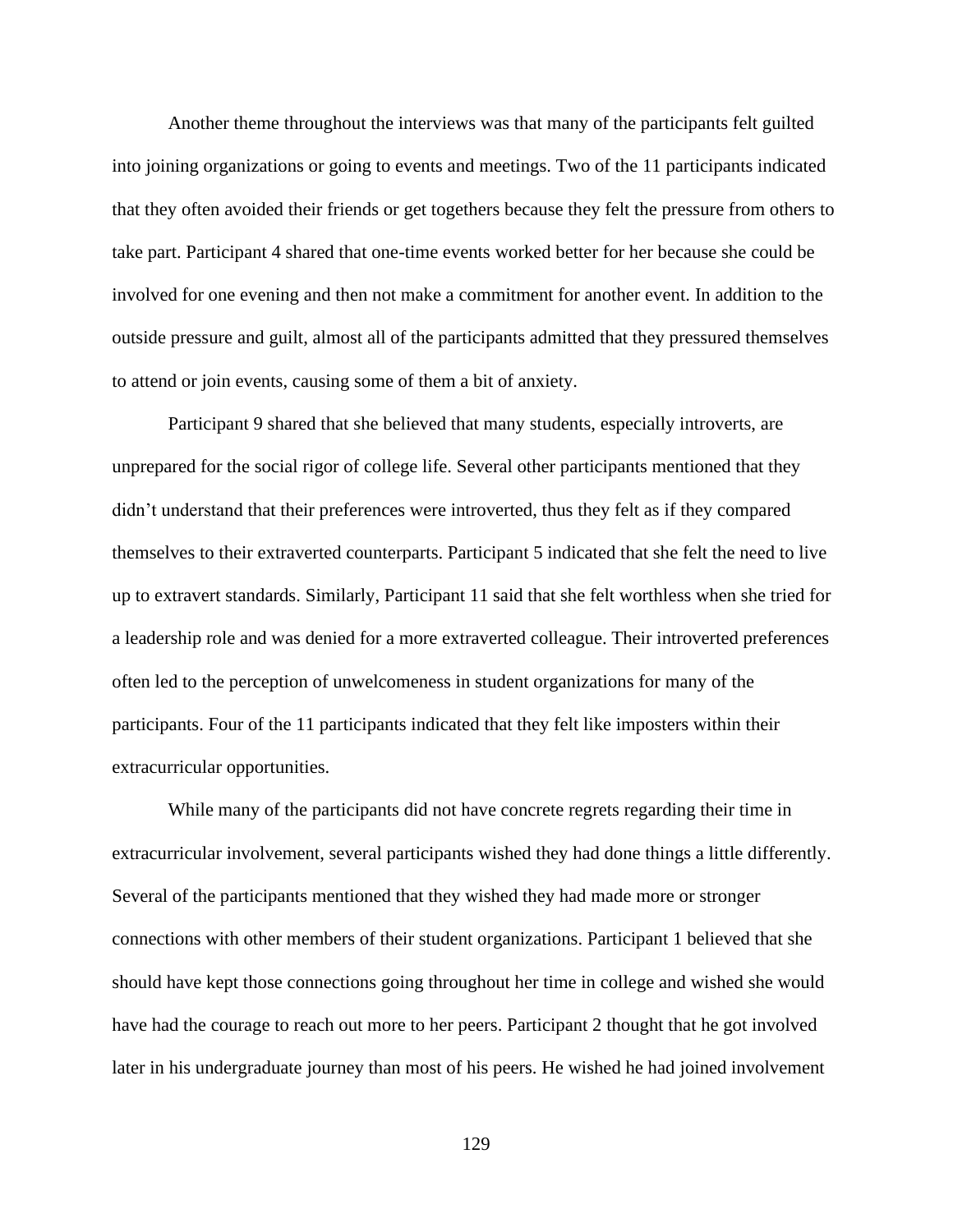opportunities sooner so that his impact, both on the organization and the organization on him, would have been greater.

Several of the participants mentioned that they wished they would have been more psychologically or physically involved in their opportunities. These students' wishes to have participated more correlates to Astin's (1985) Theory of Involvement. The premise of Astins's (1985) Theory of Involvement is what one gets from their involvement is directly influenced by what the person puts into it. Participant 10 admitted that while she was in attendance at many of her organizations' meetings, she felt as though she could have put more of an effort into it. Many participants shared that they could have done more psychologically to get involved with the organization or its other members.

The participants' preferences for their involvement are in line with Chickering and Reisser's (1993) Theory of Identity Development through both of the vectors of interpersonal competence and establishing identity. As the participants moved through their time in extracurricular opportunities many of them learned to integrate their skills into knowledge and understanding self-assurance. As participants were involved, many of them learned more about their sense of selves within their social circles. A few discussed the self-concept they had in learning about their preferences for introversion. All of the participants talked about their sense of self through their relationship with the organization's other members. Many of them moved through the comfortability in who they were, as involved citizens of their university and as introverts.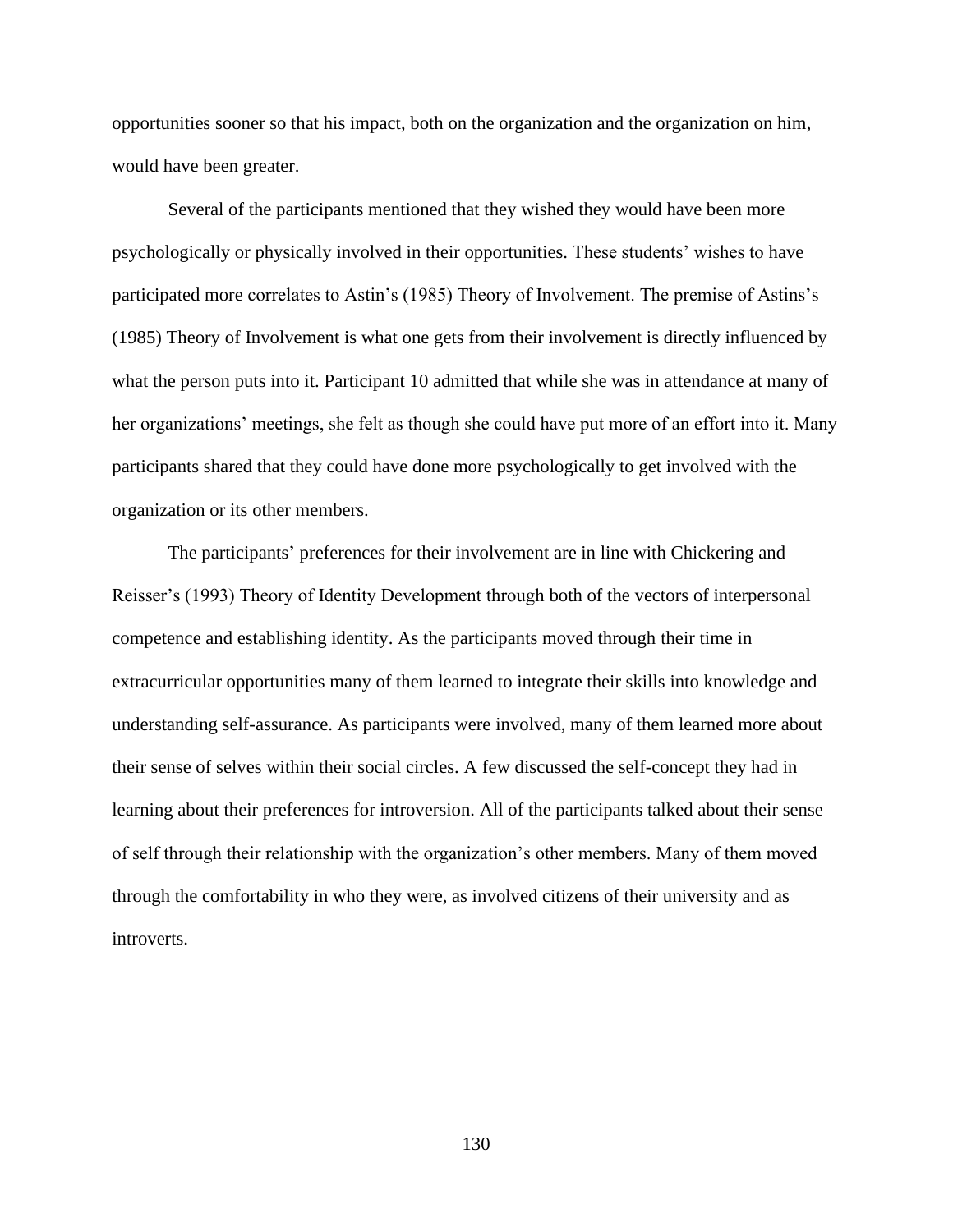# **Research Question 5**

### *What changes in extracurricular opportunities do participants perceive as benefitting introverts?*

During the interviews, the participants discussed their thoughts regarding what changes could be made of extracurricular involvement that may be optimal for introverts who are interested in involvement. Several participants had concrete ideas such as educational programming and personal or professional developmental opportunities. Participant 3 mentioned having faculty and staff involved in sharing the available options would have been beneficial for her. Another participant wished there was a staff member who is more likely to check in when they see that something isn't going well with the student, socially.

Several participants mentioned their campus' involvement fairs. Two of those participants indicated that adding options for inclusivity into the involvement fair process, such as both in-person and online components, may be more inclusive. Similarly, Participant 5 said that with the recent technology surge on campuses, perhaps doing things by Zoom where closed captioning is available. That same participant mentioned using both in-person and online feedback as an opportunity to reach current and prospective members.

Two of the 11 participants discussed that leadership positions on campus need to be filled with a wider array of personalities. Both of the participants said that they felt as if their oncampus leadership positions had been filled with people dissimilar to themselves. They also shared that they believed this kept many introverts from joining those types of opportunities.

Additionally, two of the 11 participants shared with me that there needs to be space at institutions of higher education for introverts. One participant told me that space was mental. She felt as though people were uncomfortable with the silence they received when they asked her a question and she needed time to answer. The other participant said that the space she desired was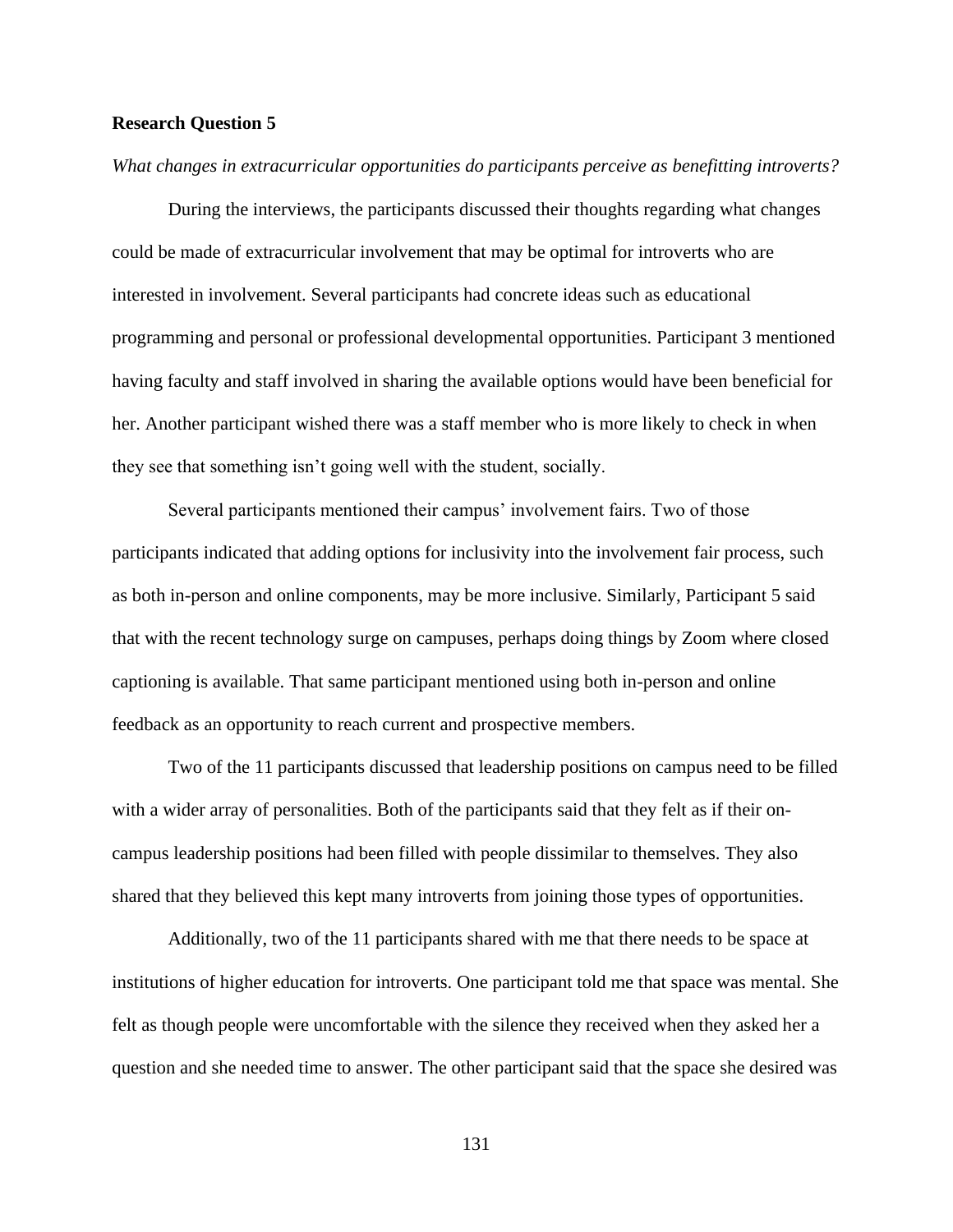physical. She said that having a space, such as a lounge or living learning community, where introverts could be themselves and meet other introverts would be helpful.

One topic that all participants agreed would be beneficial was smaller opportunities for involvement. Several of the participants admitted that the large-scale programming provided by their campus was not their preference. While all of them knew that they wanted the smaller, less time-consuming events, one participant also shared with me that she knew it would still be up to the student to take the opportunity.

In addition to the more concrete ideas the participants discussed, some of them had more overarching ideas that involved awareness. Two of the 11 participants mentioned that online communities are becoming more popular and would perhaps work on some campuses for their introverted population. Another participant shared her time in a leadership seminar class as being crucial for knowledge of herself and others.

Knowledge was the most discussed topic throughout the interviews. All of the participants said that self-awareness and the awareness of those around them was paramount. They believed that if conversations regarding introversion and extraversion were reframed, with distinct and direct conversations about both personality types, everyone would benefit. One participant said that it started at the institution level where people could correctly define with is an introvert and what is an extravert. Several of the participants wished they had known more about their personalities. Throughout multiple interviews, participants shared with me that they would have felt less anxiety and felt as though they didn't have to hide their true selves. Several participants also said they wished they had known more about emotions and energy, both for their physical and for their psychological health.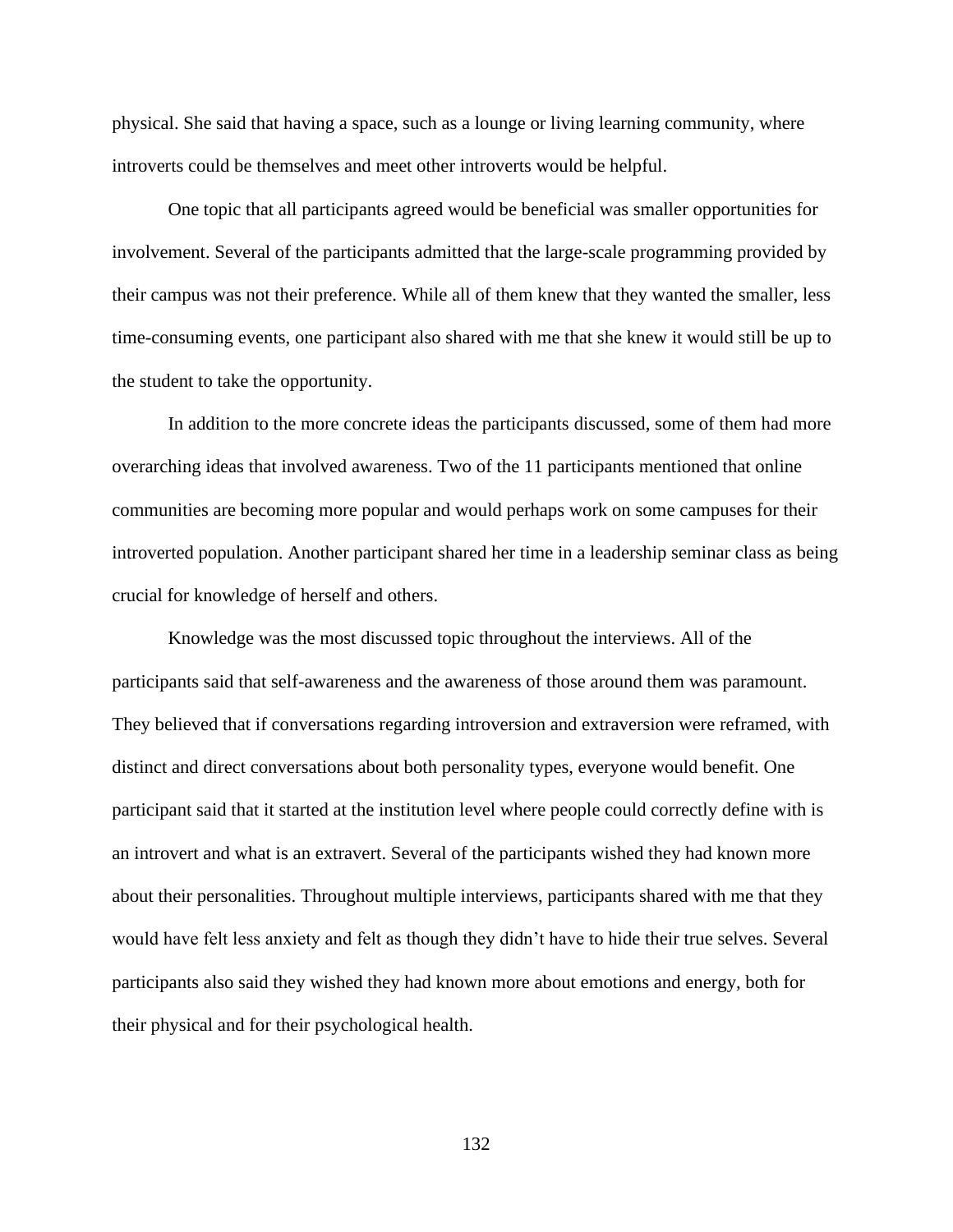The thoughts and ideas of the participants as to changes that could be made to benefit introverts correlate to the conceptual framework through Astin's (1985) Theory of Involvement. As involvement is both the physical and psychological time that participants put into their activities, many felt as though reframing the concept of introversion would have benefitted both. Additionally, knowledge regarding themselves and others would have assisted them in the vectors of both interpersonal competence and developing mature interpersonal relationships. All of the participants, in discussing their knowledge of introversion, believed that they would have had a better sense of themselves, had they understood their personalities. This would have aided them in establishing their identities through the lens of introversion, helping them to solidly define themselves, and take ownership of their emotions. Additionally, several of the participants believed that through more knowledge about themselves they may have had a better sense of who they were in their social context.

Several of the suggestions made by the participants indicate areas of gaps in literature regarding the needs and wants of introverts. There is a gap in literature surrounding involvement fairs and their positive and negative attributes for students of various personality types. As several participants pointed out, leadership positions within student organizations should include a wider variety of personality types. There is a gap in literature regarding what personality types work best for which student organizations and how it may affect those joining the organization. Another gap regarding the wants and needs of introverts is the idea of space, and the physical presence of introverts on our campus. One of largest two remaining gaps for introversion and involvement center around knowledge and awareness of introversion both for the introvert, themselves, and for those around them. Finally, there is a gap in literature regarding the size and type of events that introverts are interested in attending.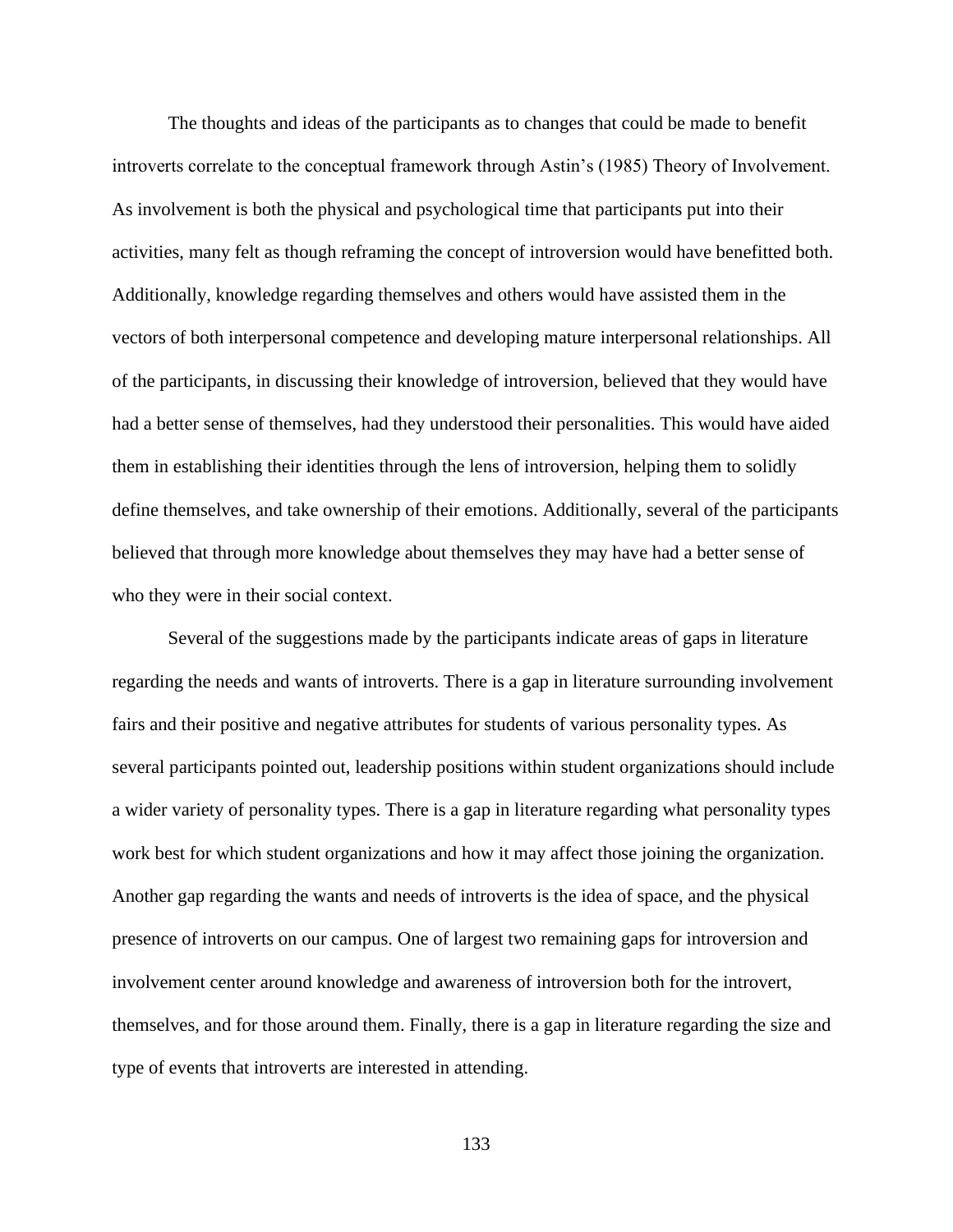## **Recommendations for Practice**

This qualitative, phenomenological study offers insight into the thoughts and perceptions of introverts during their involvement in extracurricular opportunities at their four-year, public universities. With this data as justification, the following recommendations for practice are outlined below:

- Higher education administrators should acknowledge the difference in extracurricular participation preference between introverts and extraverts by offering professional development opportunities for faculty and staff based on introversion and extraversion.
- Higher education administrators should acknowledge that passive and active extracurricular opportunities provide learning experiences for students they may not receive inside the classroom by creating opportunities for faculty and staff to come together to discuss in- and out-of-classroom learning.
- Higher education administrators should review and evaluate their current active and passive extracurricular involvement opportunities. This may include a review and evaluation of all programs, both large- and small- scale.
- Higher education administrators should review and evaluate past active and passive extracurricular involvement opportunities for attendance and accessibility. This may include a review and evaluation of all programs, both large- and small-scale.
- Institutions should provide passive and active extracurricular programming that enlightens students on personality and temperament differences on both introversion and extraversion.
- Institutions should develop personal and professional development courses for students to take as part of a general education credit.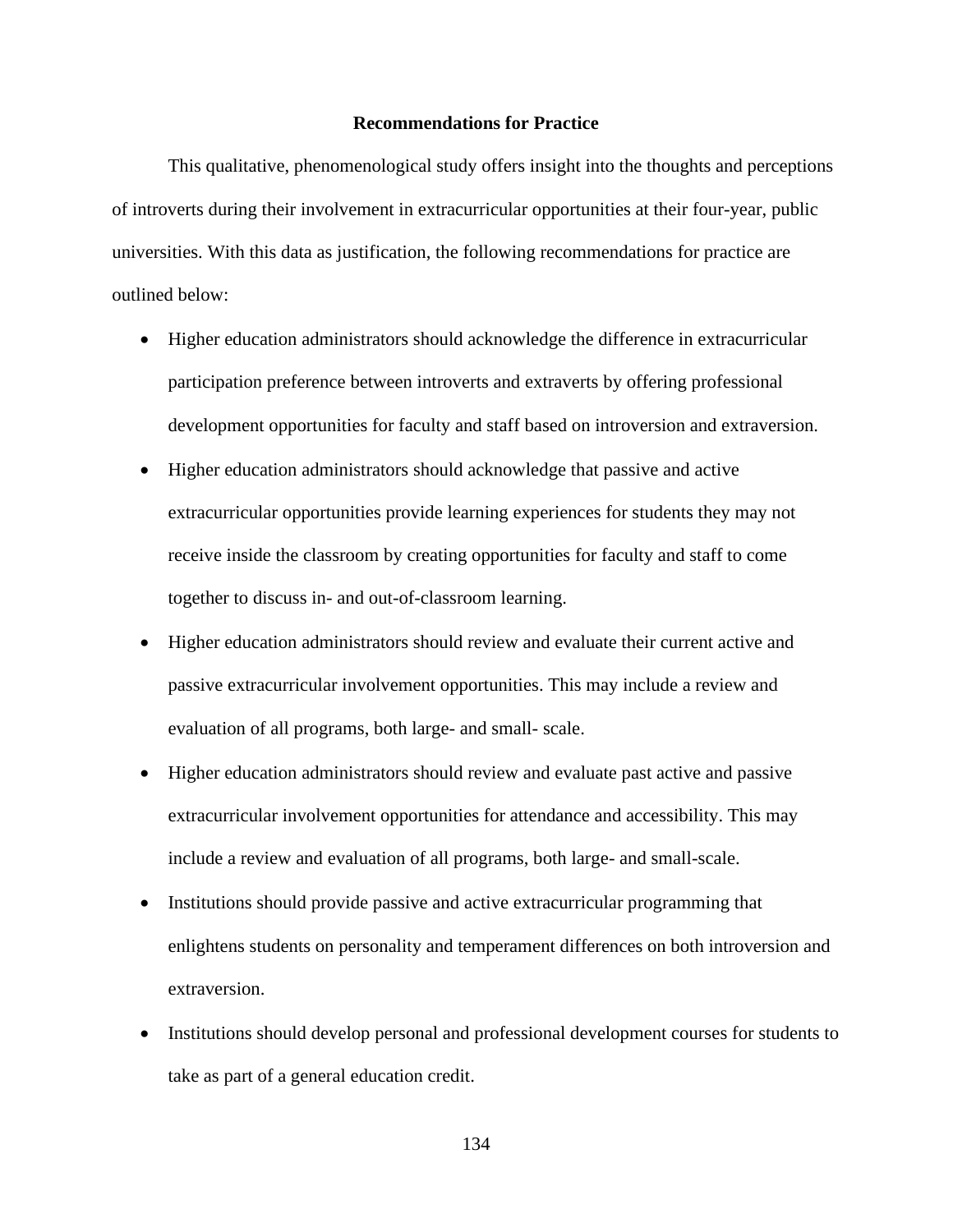- Institutions should offer events and programs, such as involvement fairs, in both largeand small-scale format to provide accessibility for all students.
- Institutions should create online communities for students to join in order to create community, for both in-person and online institution attendants.
- Institutions should offer space, such as a lounge or living-learning community that is explicitly welcome for introverts.
- Institutions should provide all faculty, staff, and students with information regarding opportunities for passive and active extracurricular involvement. Faculty and staff should be asked to relay information regarding opportunities to their respective students.

These recommendations were created following interviews and analysis of the qualitative data. While many of the preceding recommendations should be implemented at the institutional level, divisions of student affairs may be the most likely to implement many of the recommendations. There is, however, a need for the recommended changes to be implemented in the academic affairs branch of an institution.

# **Recommendations for Research**

This qualitative, phenomenological study described the thoughts and perceptions of several introverted individuals who were involved in extracurricular opportunities while attending a four-year, public university. As the lived experiences were the participants' own, continued research is necessary. Future studies should examine the effects of current issues in relation to passive and active extracurricular opportunities, such as COVID-19, declining enrollment, and waning financial stability.

The literature related to this study showcased a need for more research in the area of introverts and their involvement in opportunities at their institution of higher education. While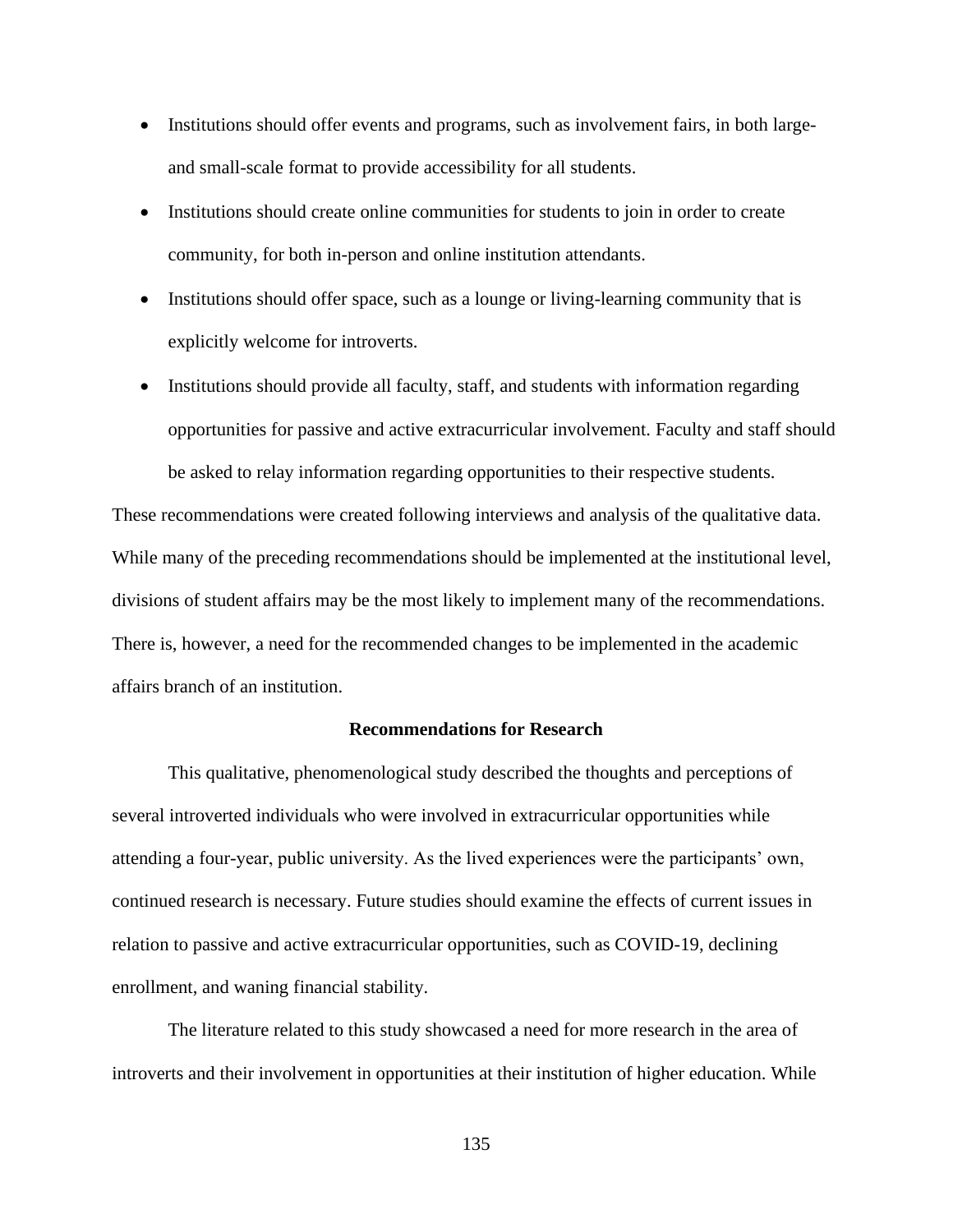literature was vast on extraverts and generalized involvement, there was a lack of research that truly showcased the needs of introverts within their extracurricular opportunities. Additionally, there is a need for more research in the areas of what types of passive and active extracurricular involvement opportunities introverts prefer. If more studies were conducted, information regarding introvert's preference for the type and scope of passive and active extracurricular involvement opportunities could enlighten student affairs professionals on how to create more inclusive extracurricular environments. This may also take shape in the form of an online community for students who prefer that medium, or for students who are not on-ground to take classes to also participate.

Also, studies should be created on the preparedness of the professionals on a university campus who plan extracurricular events. Understanding the needs of students is at the forefront of every university professional's position. In order to know if those professionals have the knowledge of how to review and evaluate student needs, their preparedness for job functions such as surveying, and focus groups should be studied.

In order to further this research, quantitative methods could be used to gather a wider array of thoughts and responses. A survey using both multiple choice questions and written answers may incorporate responses from introverts who may be unable to attend or uninterested in participating through in-person or Zoom recorded interviews. Additionally, using both surveys and interviews in a mixed-methods study may be able to capture varying perspectives from introverted participants who are willing to use both written and verbal mediums.

In addition to future research surrounding introversion and involvement, this study found opportunities to expand research to other areas. A study could be conducted to assess the thoughts and perceptions of uninvolved students who self-identify as introverts regarding their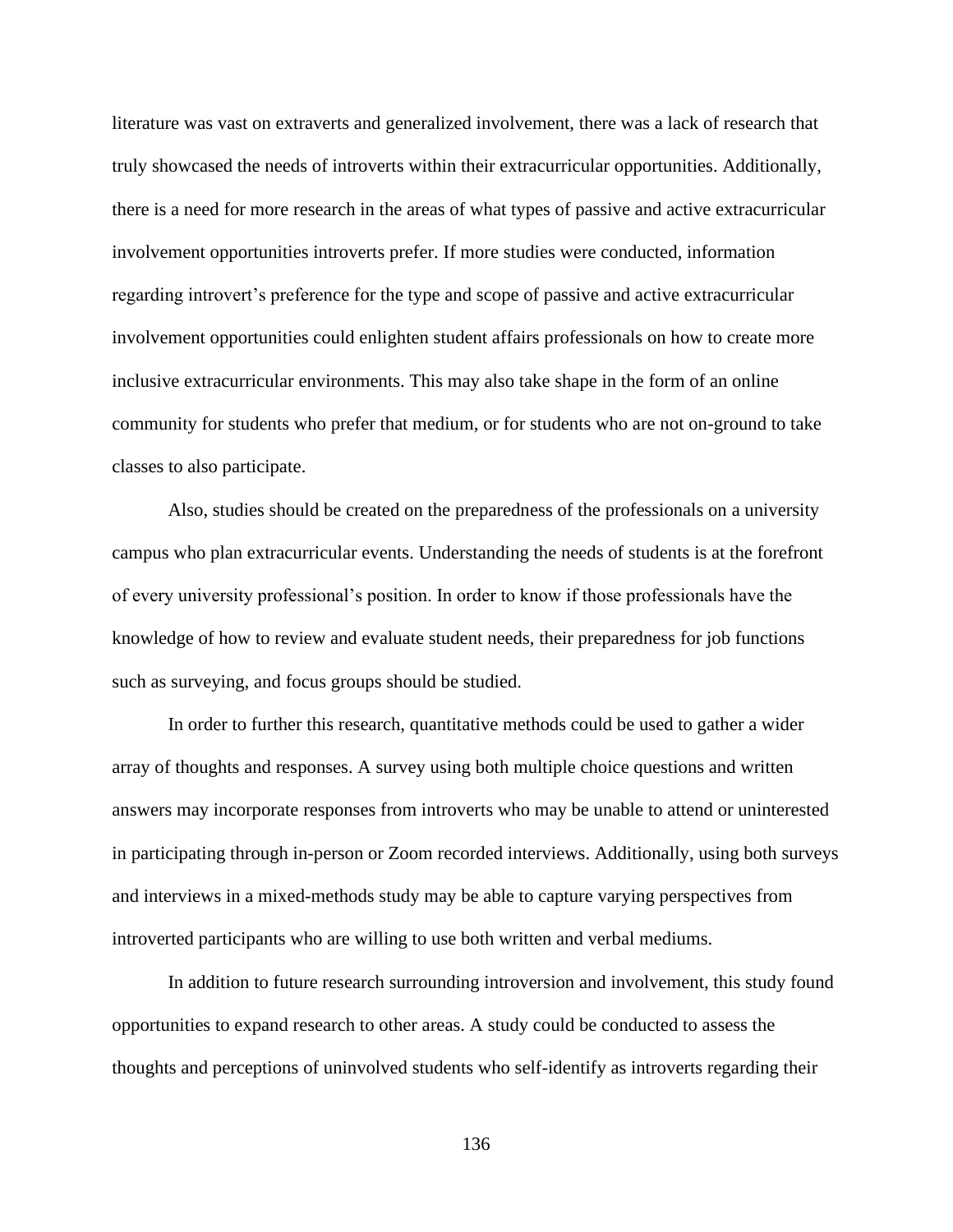sense of belonging at their institution. There is also a need for more research in the area of grade point average within the areas of both involved and uninvolved students who self-identify as introverts to ascertain whether involvement assisted or hindered their grades. Another area of focus for research is the residential or commuter status of introverts, in general, but also as it relates to their involvement preferences.

Lastly, there is an additional area of research possible for understanding both introverts and extraverts in the classroom. As classrooms are often "arranged in pods" (Cain, 2013, p. 6) to enhance group learning, studies regarding the thoughts and perceptions of introverts inside the classroom would be of benefit. This may indicate that introverts need varying lesson plans or assignments than their extraverted classmates.

#### **Concluding Summary**

The purpose of this qualitative, phenomenological study was to understand the lived experiences of introverts who were involved in extracurricular opportunities while attending a four-year, undergraduate institution. Chapter 1 indicated the necessity for research on both introversion and involvement and contained the statement of the problem, research questions, significance of the study, definitions of terms, and the limitations and delimitations. Chapter 2 presented a review of literature discussing the conceptual framework, theories use throughout this dissertation, extracurricular involvement, and temperament and personality. Chapter 3 outlined the methodology used in this study along with a researcher prospective statement, design, and information on participant selection, data collection and analysis, credibility, and trustworthiness. Chapter 4 introduced the participant profiles, my notes and memos, and the results of the research questions from this study. Additionally, themes that emerged from the participants were discussed. Chapter 5 discussed the summary of information gathered from the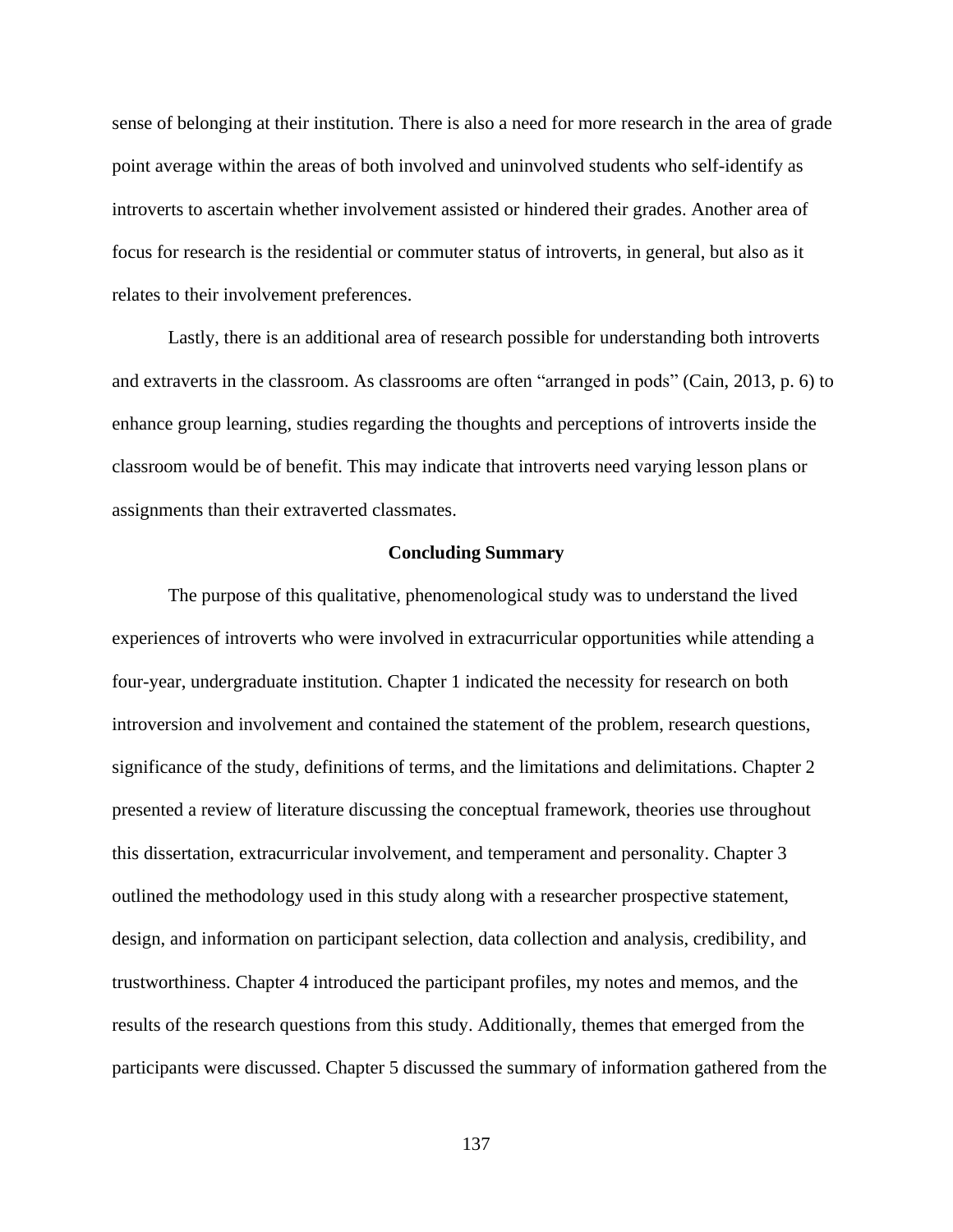participants, as well as provided information for recommendations regarding practice and further research.

As this study researched the thoughts and perceptions of the participants regarding their time in extracurricular opportunities, these responses are solely those of the participants and cannot be assumed that all involved introverts felt the same during their undergraduate journey. As an introvert, myself, and student affairs professional who is tasked with planning and implementation extracurricular opportunities at my institution, this study was conceived out of interest for future implications and practice in my field. The necessity and preferences for extracurricular involvement is personal to each individual who takes part. If we can truly understand the needs and wants of students who identify as introverts, we can create better opportunities for them. This study offered suggestions for practice, as well as future research to assist in the development of introverted personality accessible extracurricular involvement opportunities.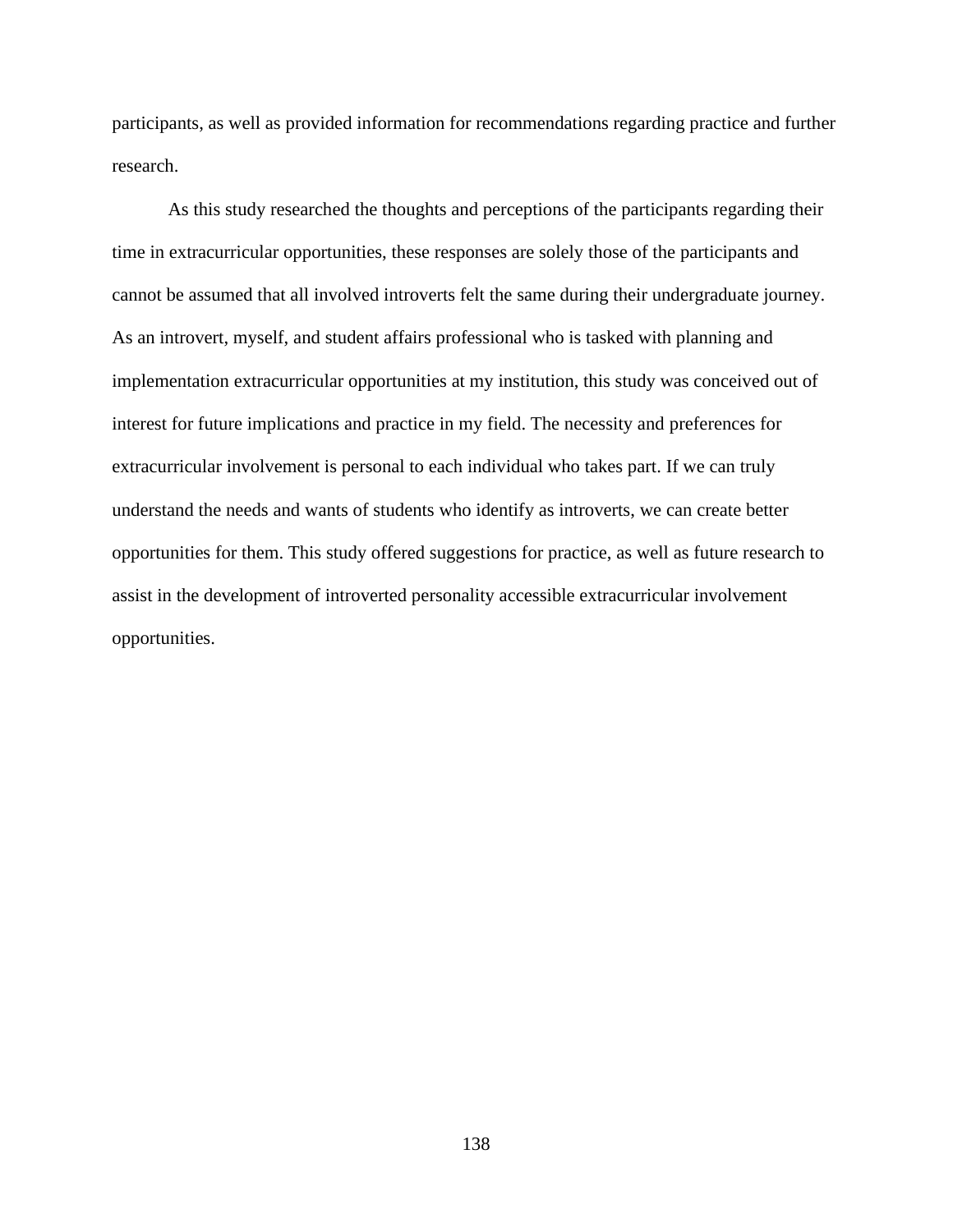## References

Adams, C., & van Manen, M. (2008). Phenomenology. In L. Given (Ed.), *The SAGE encyclopedia of qualitative research methods*. SAGE

<https://doi.org/10.4135/9781412963909>

- Afshan, A., Askari, I., & Manickam, L. S. S. (2015). Shyness, self-construal, extraversion– introversion, neuroticism, and psychoticism: A cross-cultural comparison among college students. *SAGE Open*, *5*(2), 1-8.<https://doi.org/10.1177/2158244015587559>
- Agarwal, E. (2018). Making the most of introverted leadership in a world of extroverts. *Westcliff International Journal of Applied Research*, *2*(1), 21–26.

<https://doi.org/10.47670/wuwijar201821EA>

- Ahern, K. J. (1999). Ten tips for reflexive bracketing. *Qualitative Health Research*, *9*(3), 407– 411.<https://doi.org/10.1177/104973239900900309>
- Ahn, M. Y., & Davis, H. H. (2020). Four domains of students' sense of belonging to university. *Studies in Higher Education*, *45*(3), 622–634.

<https://doi.org/10.1080/03075079.2018.1564902>

- Anderson, C., & Kilduff, G. J. (2009). Why do dominant personalities attain influence in face-toface groups? The competence-signaling effects of trait dominance. *Journal of Personality and Social Psychology*, *96*(2), 491–503.<https://doi.org/10.1037/a0014201>
- Ariani, D. W. (2015). Relationship model of personality, communication, student engagement, and learning satisfaction. *Business, Management and Education*, *13*(2), 175–202. <https://doi.org/10.3846/bme.2015.297>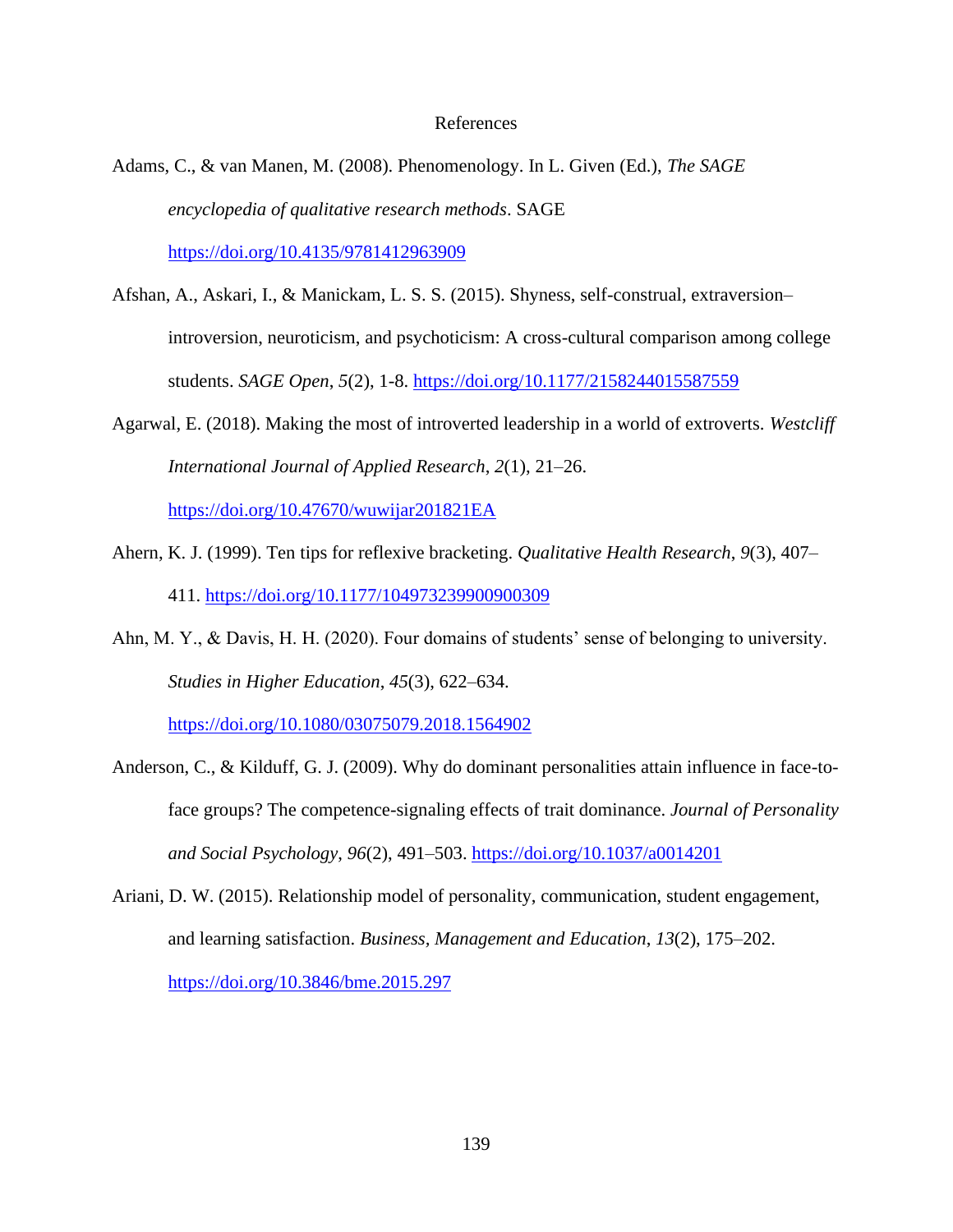Aron, E. N., & Aron, A. (1997). Sensory-processing sensitivity and its relation to introversion and emotionality. *Journal of Personality and Social Psychology*, *73*(2), 345-368. <http://dx.doi.org/10.1037/0022-3514.73.2.345>

Astin, A. W. (1985). *Achieving educational excellence*. Jossey-Bass.

Astin, A. W. (1999). Student involvement: A developmental theory for higher education. *Journal of College Student Development*, *40*(5), 518-529. [https://www.proquest.com/scholarly](https://www.proquest.com/scholarly-journals/student-involvement-developmental-theory-higher/docview/195180247/se-2?accountid=10771)[journals/student-involvement-developmental-theory-higher/docview/195180247/se-](https://www.proquest.com/scholarly-journals/student-involvement-developmental-theory-higher/docview/195180247/se-2?accountid=10771)[2?accountid=10771](https://www.proquest.com/scholarly-journals/student-involvement-developmental-theory-higher/docview/195180247/se-2?accountid=10771)

- Astin, A. W., & Schroeder, C. (2003). What matters to Alexander Astin?: A conversation with higher education's senior scholar. *About Campus: Enriching the Student Learning Experience*, *8*(5), 11–18.<https://doi.org/10.1177/108648220300800503>
- Barry, C. M., Nelson, L. J., & Christofferson, J. L. (2013). Asocial and afraid: An examination of shyness and anxiety in emerging adulthood. *Journal of Family Studies*, *19*(1). [https://link.gale.com/apps/doc/A335625154/PPCJ?u=tel\\_a\\_etsul&sid=bookmark-](https://link.gale.com/apps/doc/A335625154/PPCJ?u=tel_a_etsul&sid=bookmark-PPCJ&xid=fac443f7)[PPCJ&xid=fac443f7](https://link.gale.com/apps/doc/A335625154/PPCJ?u=tel_a_etsul&sid=bookmark-PPCJ&xid=fac443f7)
- Bartkus, K. R., Nemelka, B., Nemelka, M., & Gardner, P. (2012). Clarifying the meaning of extracurricular activity: A literature review of definitions. *American Journal of Business Education (AJBE)*, *5*(6), 693–704.<https://doi.org/10.19030/ajbe.v5i6.7391>
- Baumeister, R. F., & Leary, M. R. (1995). The need to belong: Desire for interpersonal attachments as a fundamental human motivation. *Psychological Bulletin*, *117*(3), 497- 529.<https://doi.org/10.1037/0033-2909.117.3.497>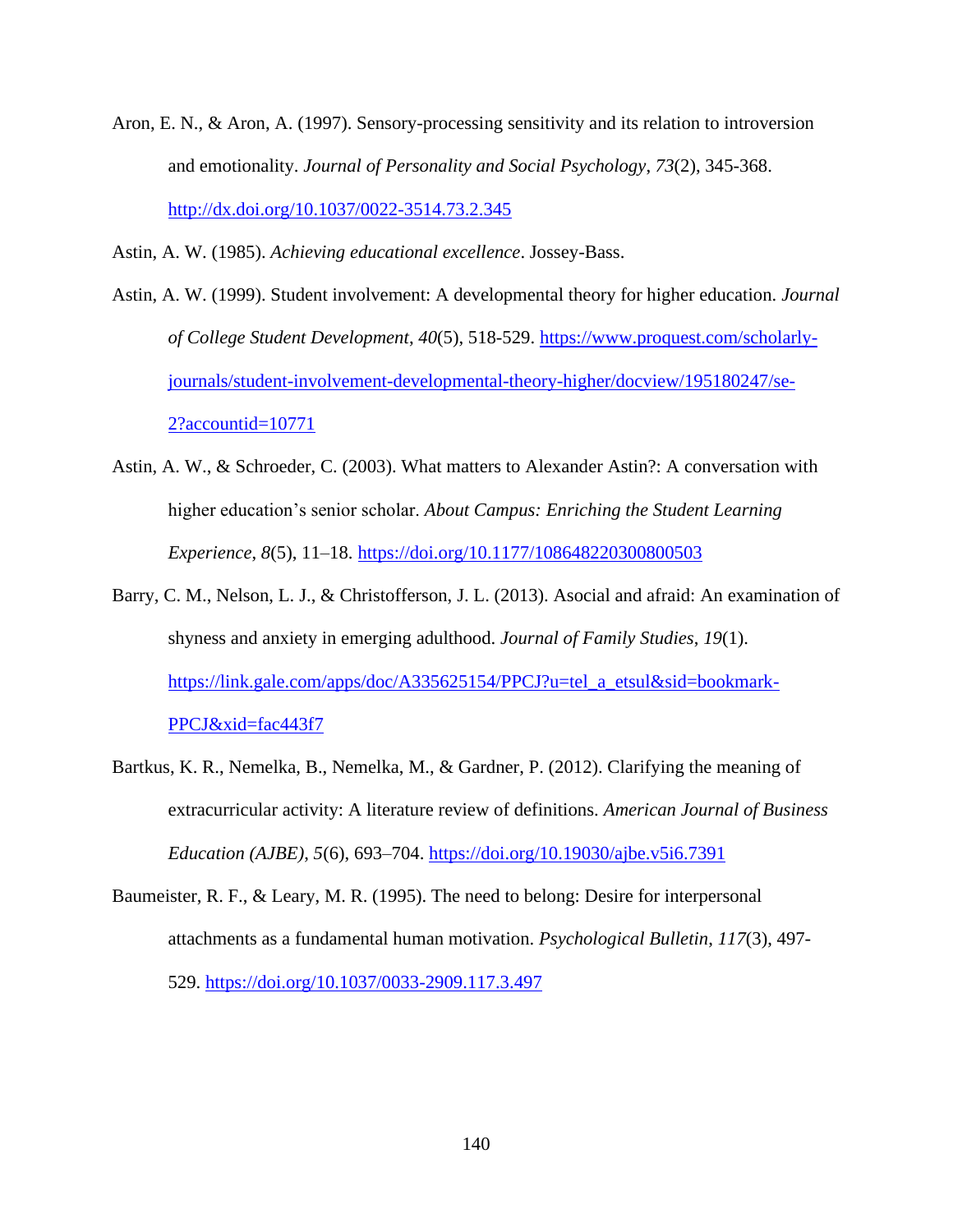- Bean, J. P., & Bogdan Eaton, S. (2016). A psychological model of college student retention. In J. M. Braxton (Ed.), *Reworking the Student Departure Puzzle* (pp. 48–61). Vanderbilt University Press.<https://www.jstor.org/stable/j.ctv176kvf4.6>
- Bergen-Cico, D., & Viscomi, J. (2012). Exploring the association between campus co-curricular involvement and academic achievement. *Journal of College Student Retention: Research, Theory & Practice*, *14*(3), 329–343.<https://doi.org/10.2190/CS.14.3.c>
- Berger, R. (2015). Now I see it, now I don't: Researcher's position and reflexivity in qualitative research. *Qualitative Research*, *15*(2), 219–234.

<https://doi.org/10.1177/1468794112468475>

- Bergsma, A. (2008). Do self-help books help? *Journal of Happiness Studies*, *9*(3), 341–360. <https://doi.org/10.1007/s10902-006-9041-2>
- Bessette, L. S. (2014). Consider the strength of introverts in higher ed. *Women in Higher Education*, *23*(6), 1–3.<https://doi.org/10.1002/whe.20068>
- Birks, M., Chapman, Y., & Francis, K. (2008). Memoing in qualitative research: Probing data and processes. *Journal of Research in Nursing*, *13*(1), 68–75. <https://doi.org/10.1177/1744987107081254>
- Bollen, K., & Hoyle, R. H. (1990). Perceived cohesion: A conceptual and empirical examination. *Social Forces*, *69*(2), 479–504.<https://doi.org/10.2307/2579670>
- Bowden, J. L.-H., Tickle, L., & Naumann, K. (2021). The four pillars of tertiary student engagement and success: A holistic measurement approach. *Studies in Higher Education*, *46*(6), 1207–1224.<https://doi.org/10.1080/03075079.2019.1672647>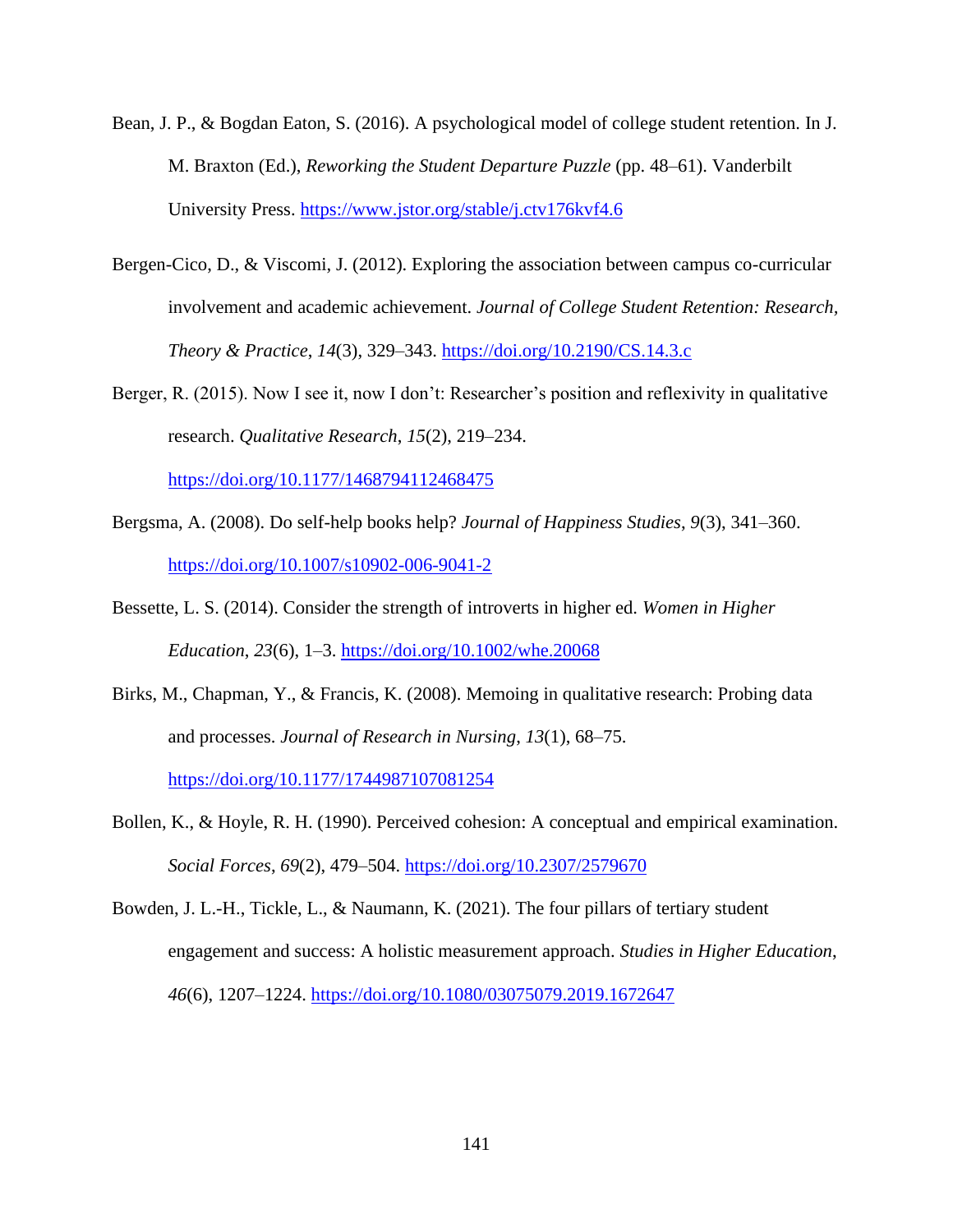- Braxton, J. M., Milem, J. F., & Sullivan, A. S. (2000). The influence of active learning on the college student departure process: Toward a revision of Tinto's theory. *The Journal of Higher Education*, *71*, 569-590.<http://www.jstor.org/stable/2649260?origin=crossref>
- Bridges, D., & Schendan, H. E. (2019). Sensitive individuals are more creative. *Personality and Individual Differences*, *142*, 186–195.<https://doi.org/10.1016/j.paid.2018.09.015>

Briggs Myers, I., & Myers, P. B. (1992). *Gifts differing* (17th ed.). Consulting Publishers Press.

- Briggs Myers, I., McCaulley, M. H., Quenk, N. L., & Hammer, A. L. (1998). *MBTI manual: A guide to the development and use of the Myers-Briggs type indicator* (3rd ed.). Consulting Psychologists Press.
- Burger, J. (1995). Individual differences in preferences for solitude. *Journal of Research in Personality*, *29*(1), 85–108.<https://doi.org/10.1006/jrpe.1995.1005>
- Burtăverde, V., & Mihăilă, T. (2011). Significant differences between introvert and extrovert people's simple reaction time in conflict situations. *Romanian Journal of Experimental Applied Psychology*, *2*(3), 18–24. [https://www.proquest.com/scholarly](https://www.proquest.com/scholarly-journals/significant-differences-between-introvert/docview/1693675710/se-2?accountid=10771)[journals/significant-differences-between-introvert/docview/1693675710/se-](https://www.proquest.com/scholarly-journals/significant-differences-between-introvert/docview/1693675710/se-2?accountid=10771)[2?accountid=10771](https://www.proquest.com/scholarly-journals/significant-differences-between-introvert/docview/1693675710/se-2?accountid=10771)
- Cain, S. (2013). *Quiet: The power of introverts in a world that can't stop talking*. Random House.
- *Carnegie Classifications*. (n.d.). Retrieved January 7, 2022, from

[https://carnegieclassifications.iu.edu/classification\\_descriptions/size\\_setting.php](https://carnegieclassifications.iu.edu/classification_descriptions/size_setting.php)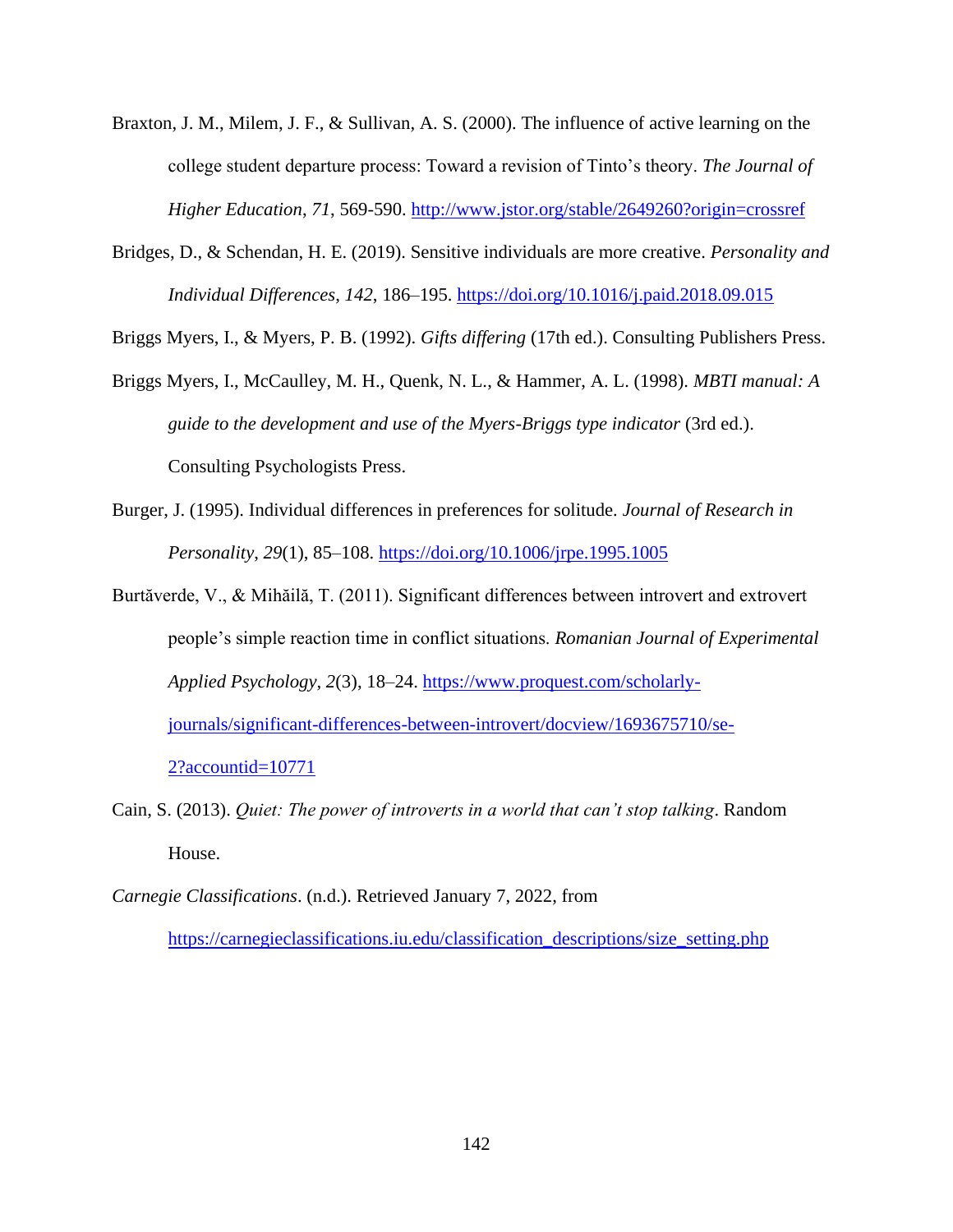Carnevale, D. (2003). Introverts Do Well in Online Chats, Study Concludes. *The Chronicle of Higher Education*, *50*(16).

[https://link.gale.com/apps/doc/A147117265/AONE?u=tel\\_a\\_etsul&sid=bookmark-](https://link.gale.com/apps/doc/A147117265/AONE?u=tel_a_etsul&sid=bookmark-AONE&xid=6b8dc4a2)[AONE&xid=6b8dc4a2](https://link.gale.com/apps/doc/A147117265/AONE?u=tel_a_etsul&sid=bookmark-AONE&xid=6b8dc4a2)

- Carnochan, W. B. (2002). Education as Architecture: The Yale Report of 1828. *Journal of Aesthetic Education*, *36*(3), 8-12.<https://doi.org/10.2307/3333589>
- Carruthers, C. P., Busser, J. A., Cain, C., & Brown, C. (2010). Students' experiences and outcomes from participation in an extracurricular club. *SCHOLE: A Journal of Leisure Studies and Recreation Education*, *25*(1), 36–53.

<https://doi.org/10.1080/1937156X.2010.11949648>

- *Center for Applications of Psychological Type*. (n.d.). Retrieved November 14, 2018 from: <https://www.capt.org/mbti-assessment/mbti-overview.htm>
- Chan, Y.-K. (2016). Investigating the relationship among extracurricular activities, learning approach and academic outcomes: A case study. *Active Learning in Higher Education*, *17*(3), 223–233.<https://doi.org/10.1177/1469787416654795>
- Chen, W.-L., & Chan, Y.-W. (2020). Can higher education increase students' moral reasoning? The role of student engagement in the U.S. *Journal of Moral Education*, 1–17. <https://doi.org/10.1080/03057240.2020.1806045>

Chickering, A. W., & Reisser, L. (1993). *Education and identity* (2nd ed.). Jossey-Bass.

Cicognani, E., Pirini, C., Keyes, C., Joshanloo, M., Rostami, R., & Nosratabadi, M. (2008). Social Participation, Sense of Community and Social Well Being: A Study on American, Italian and Iranian University Students. *Social Indicators Research*, *89*(1), 97–112. <https://doi.org/10.1007/s11205-007-9222-3>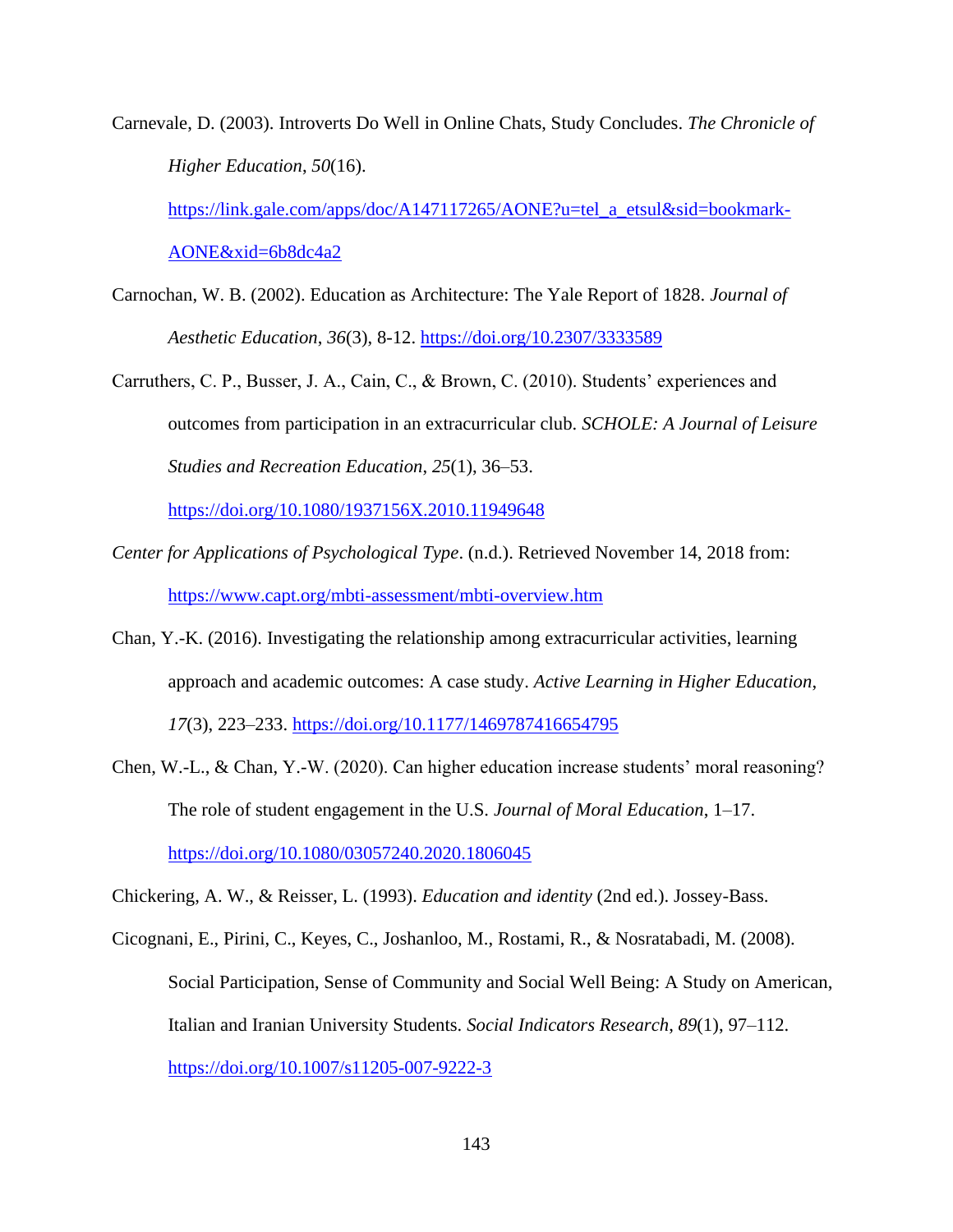- Condon, M., & Ruth-Sahd, L. (2013). Responding to introverted and shy students: Best practice guidelines for educators and advisors. *Open Journal of Nursing*, *03*(07), 503–515. <https://doi.org/10.4236/ojn.2013.37069>
- Costa, P. T., & McCrae, R. R. (1980). Influence of extraversion and neuroticism on subjective well-being: Happy and unhappy people. *Journal of Personality and Social Psychology*, *38*(4), 668–678.<http://dx.doi.org/10.1037/0022-3514.38.4.668>
- Creswell, J. W. (2003). *Research design: Qualitative, quantitative, and mixed methods approaches* (2nd ed.). SAGE
- Creswell, J. W. (2007). *Qualitative inquiry and research design: Choosing among five approaches* (2nd ed.). SAGE
- Creswell, J. W., Hanson, W. E., Clark Plano, V. L., & Morales, A. (2007). Qualitative research designs: Selection and implementation. *The Counseling Psychologist*, *35*(2), 236–264. <https://doi.org/10.1177/0011000006287390>
- Crouch, J. G., Grant, C., Posner-Cahill, C., & Rose, A. (1991). Impostor phenomenon and psychological type among banking and higher education professionals. *Journal of Psychological Type*, *20*(1), 34–42.

[https://www.capt.org/jpt/pdfFiles/Crouch\\_J\\_Vol\\_20\\_34\\_42.pdf](https://www.capt.org/jpt/pdfFiles/Crouch_J_Vol_20_34_42.pdf)

Cullen-Lester, K. L., Leroy, H., Gerbasi, A., & Nishii, L. (2016). Energy's role in the extraversion (dis)advantage: How energy ties and task conflict help clarify the relationship between extraversion and proactive performance. *Journal of Organizational Behavior*, *37*(7), 1003–1022.<https://doi.org/10.1002/job.2087>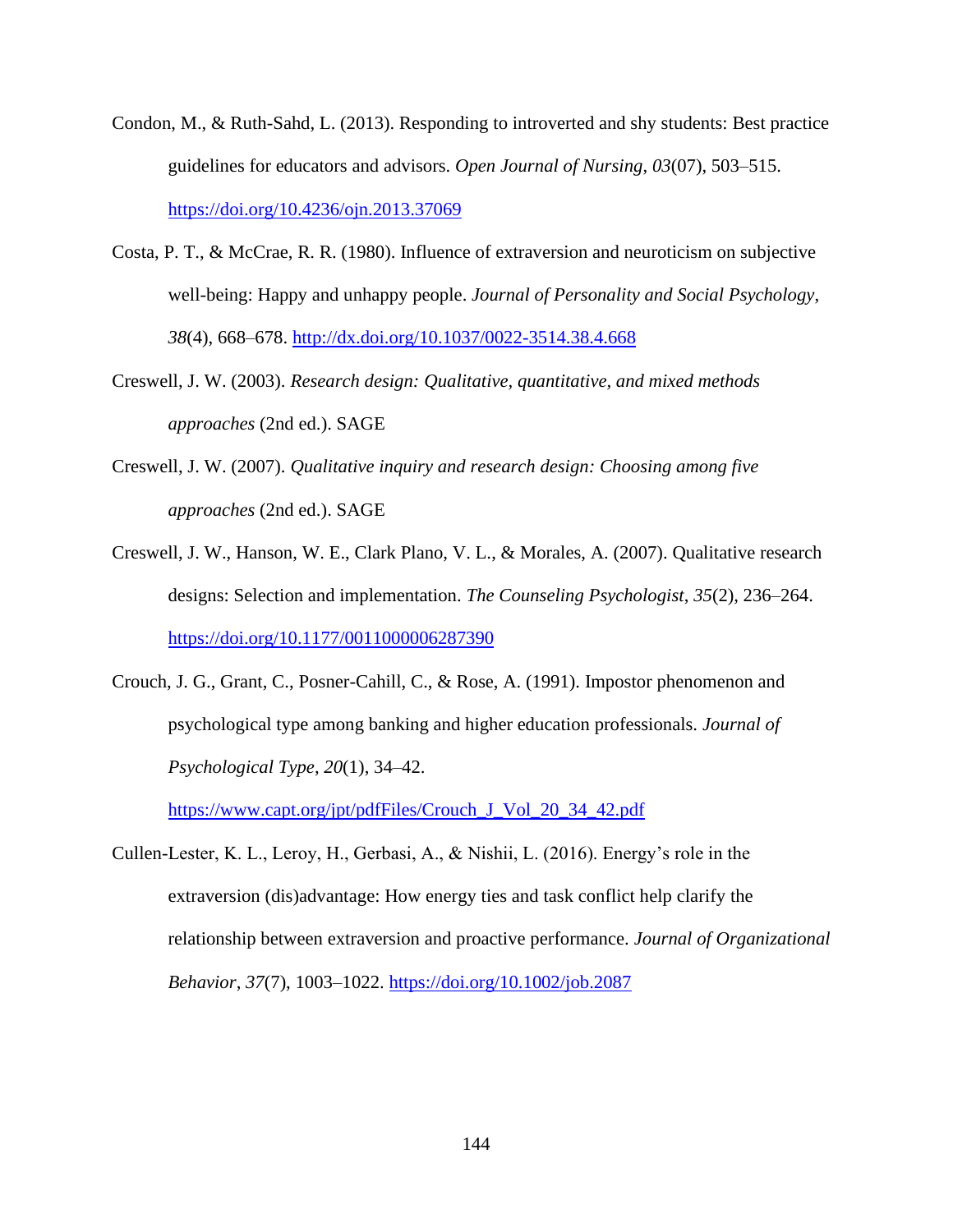- Dalton, J. C., & Crosby, P. C. (2012). Reinventing the extracurriculum: The educational and moral purposes of college student activities and experiences. *Journal of College and Character*, *13*(3), 1-7.<https://doi.org/10.1515/jcc-2012-1927>
- Darst, K. V. (1998). *The Myers-Briggs type of college student leaders: A comparison of a residential and commuter campus* (Publication No. 9835886) [Doctoral dissertation, The University of Cincinnati]. ProQuest One Academic
- Darwin Holmes, A. G. (2020). Researcher positionality—A consideration of its influence and place in qualitative research—A new researcher guide. *International Journal of Education*, *8*(4), 1–10.<https://doi.org/10.34293/education.v8i4.3232>
- Deci, E. L., & Ryan, R. M. (2000). The "what" and "why" of goal pursuits: Human heeds and the self-determination of behavior. *Psychological Inquiry*, *11*(4), 227–268. [https://doi.org/10.1207/S15327965PLI1104\\_01](https://doi.org/10.1207/S15327965PLI1104_01)
- Denovan, A., & Macaskill, A. (2017). Stress, resilience and leisure coping among university students: Applying the broaden-and-build theory. *Leisure Studies*, *36*(6), 852–865. <https://doi.org/10.1080/02614367.2016.1240220>
- Derryberry, D., & Rothbart, M. K. (1988). Arousal, affect, and attention as components of temperament. *Journal of Personality and Social Psychology*, *55*(6), 958–966. <http://dx.doi.org/10.1037/0022-3514.55.6.958>
- De Sisto, M., Huq, A., & Dickinson, G. (2021). Sense of belonging in second-year undergraduate students: The value of extracurricular activities. *Higher Education Research & Development*, 1–16.<https://doi.org/10.1080/07294360.2021.1902951>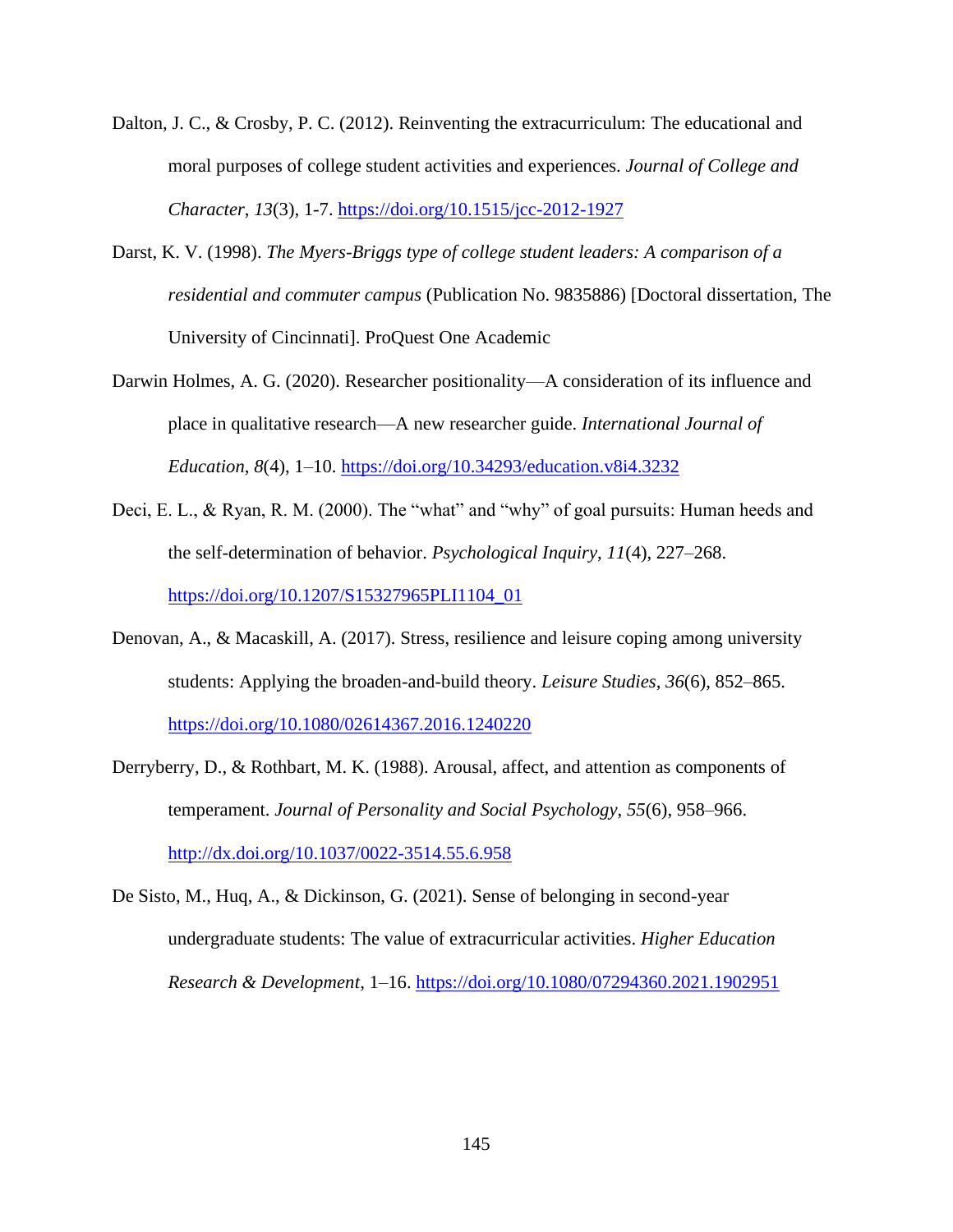- Doerksen, S. E., Elavsky, S., Rebar, A. L., & Conroy, D. E. (2014). Weekly fluctuations in college student leisure activities and well-being. *Leisure Sciences*, *36*(1), 14–34. <https://doi.org/10.1080/01490400.2014.860778>
- Dungy, G. J., Evans, N., Fried, J., Komives, S., McDonald, W., & Salvador, S. (2004). *Learning reconsidered* (R. P. Keeling, Ed.). National Association of Student Personnel Administrators & American College Personnel Association.
- Edwards, M. J. (1989). *Personality type, explanatory style of learned helplessness, involvement, and satisfaction with the environment as factors in college* (Publication No. 8918086) [Doctoral dissertation, North Carolina State University]. ProQuest One Academic
- Elkins, D. J., Forrester, S. A., & Noel-Elkins, A. V. (2011). Students' perceived sense of campus community: The influence of out-of-class experience. *College Student Journal*, *45*(1), 105-121.

[https://link.gale.com/apps/doc/A252632762/AONE?u=tel\\_oweb&sid=googleScholar&xi](https://link.gale.com/apps/doc/A252632762/AONE?u=tel_oweb&sid=googleScholar&xid=d004f4f3)  $d=$ d $004$ f $4$ f $3$ 

- Elliott, G., Kao, S., & Grant, A.-M. (2004). Mattering: Empirical validation of a socialpsychological concept. *Self and Identity*, *3*(4), 339–354. <https://doi.org/10.1080/13576500444000119>
- Englander, M. (2012). The interview: Data collection in descriptive phenomenological human scientific research. *Journal of Phenomenological Psychology*, *43*, 13–35. <https://doi:10.1163/156916212X632943>

Eysenck, H. J. (Ed.). (1981). *A model for personality*. Spring-Verlag.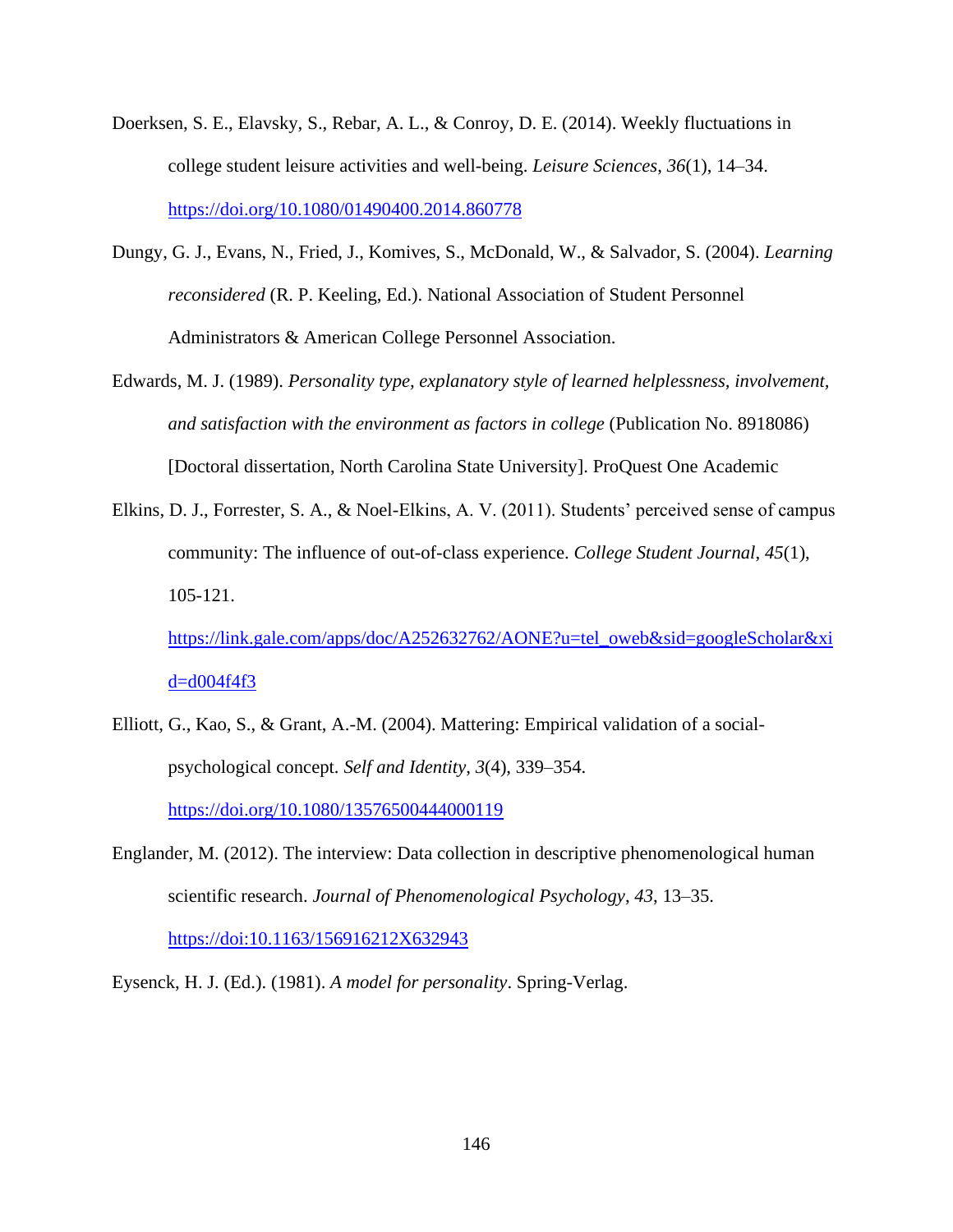- Farah, A., & Atoum, A. (2002). Personality traits as self-evaluated and as judged by others. *Social Behavior and Personality: An International Journal*, *30*(2), 149–156. <https://doi.org/10.2224/sbp.2002.30.2.149>
- Fares, J., Saadeddin, Z., Al Tabosh, H., Aridi, H., El Mouhayyar, C., Koleilat, M. K., Chaaya, M., & El Asmar, K. (2015). Extracurricular activities associated with stress and burnout in preclinical medical students. *Journal of Epidemiology and Global Health*, *6*(3), 177- 185.<https://doi.org/10.1016/j.jegh.2015.10.003>
- Farrell, L. C., Jorgenson, D., Fudge, J., & Pritchard, A. (2018). College connectedness: The student perspective. *Journal of the Scholarship of Teaching and Learning*, *18*(1), 75–95. <https://doi.org/10.14434/josotl.v18i1.22371>
- Farrell, M. (2017). Leadership reflections: Extrovert and introvert leaders. *Journal of Library Administration*, *57*(4), 436–443.<https://doi.org/10.1080/01930826.2017.1300455>
- Feiler, D. C., & Kleinbaum, A. M. (2015). Popularity, similarity, and the network extraversion bias. *Psychological Science*, *26*(5), 593–603.<https://doi.org/10.1177/0956797615569580>
- Feist, G. J. (1998). A meta analysis of personality in scientific and artistic creativity. *Personality and Social Psychology Review*, *2*(4), 290–309. [https://etsu.primo.exlibrisgroup.com/permalink/01ETSU\\_INST/1ccjgob/cdi\\_proquest\\_mi](https://etsu.primo.exlibrisgroup.com/permalink/01ETSU_INST/1ccjgob/cdi_proquest_miscellaneous_69262154) [scellaneous\\_69262154](https://etsu.primo.exlibrisgroup.com/permalink/01ETSU_INST/1ccjgob/cdi_proquest_miscellaneous_69262154)
- Finlay, L. (2002). "Outing" the researcher: The provenance, process, and practice of reflexivity. *Qualitative Health Research*, *12*(4), 531–545. <https://doi.org/10.1177/104973202129120052>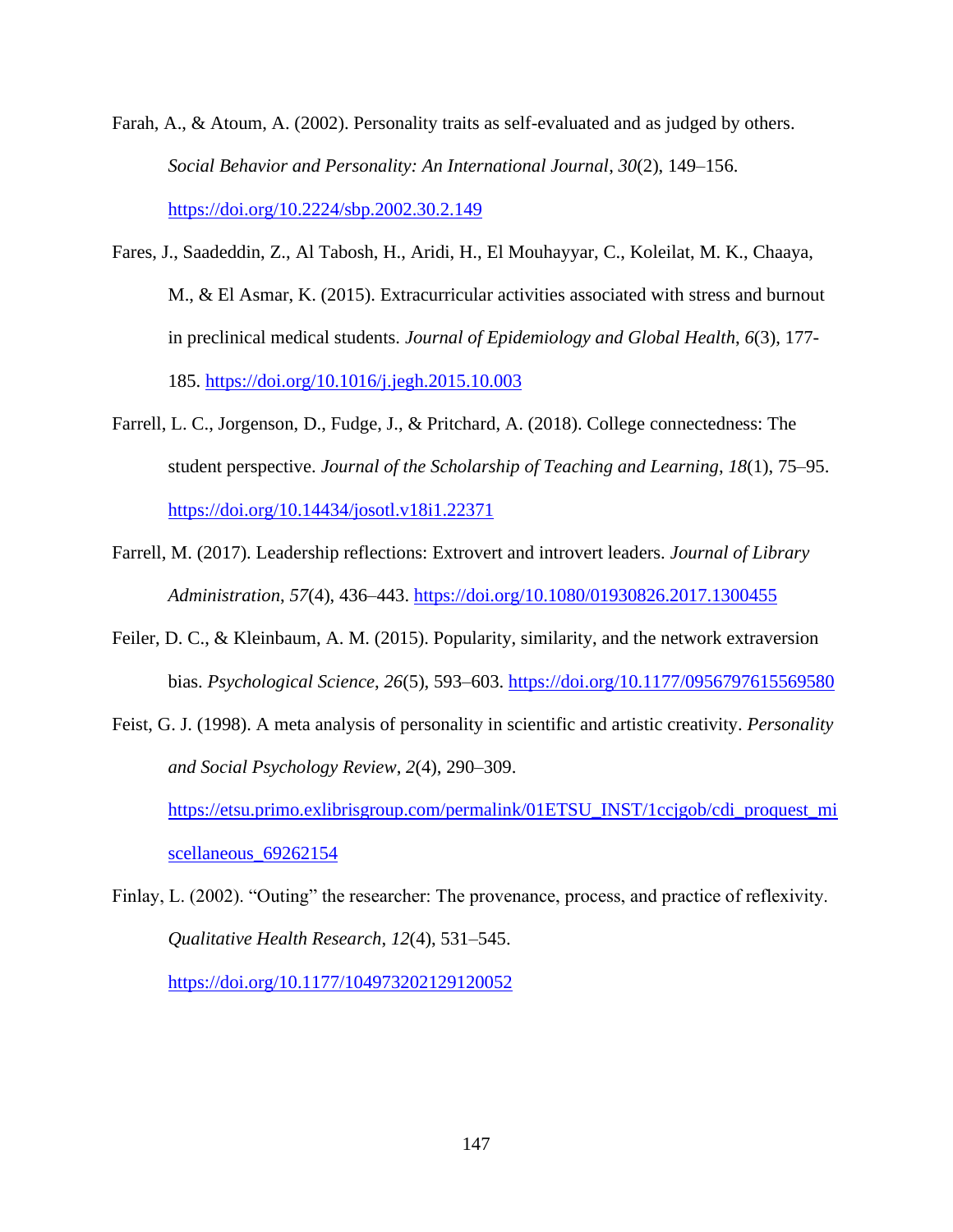Fishman, I., Ng, R., & Bellugi, U. (2011). Do extraverts process social stimuli differently from introverts? *Cognitive Neuroscience*, *2*(2), 67–73.

<https://doi.org/10.1080/17588928.2010.527434>

- Fleeson, W., Malanos, A. B., & Achille, N. M. (2002). An intraindividual process approach to the relationship between extraversion and positive affect: Is acting extraverted as "good" as being extraverted? *Journal of Personality and Social Psychology*, *83*(6), 1409–1422. <https://doi.org/10.1037/0022-3514.83.6.1409>
- Flett, G., Khan, A., & Su, C. (2019). Mattering and psychological well-being in college and university students: Review and recommendations for campus-based initiatives. *International Journal of Mental Health and Addiction*, *17*(3), 667–680. <https://doi.org/10.1007/s11469-019-00073-6>
- Foreman, E. A., & Retallick, M. S. (2016). The effect of undergraduate extracurricular involvement and leadership activities on community values of the social change model. *NACTA Journal*, *60*(1), 86–92.

[https://link.gale.com/apps/doc/A448136588/AONE?u=tel\\_a\\_etsul&sid=bookmark-](https://link.gale.com/apps/doc/A448136588/AONE?u=tel_a_etsul&sid=bookmark-AONE&xid=4b335ffa)[AONE&xid=4b335ffa](https://link.gale.com/apps/doc/A448136588/AONE?u=tel_a_etsul&sid=bookmark-AONE&xid=4b335ffa)

Foreman, E. A., & Retallick, M. S. (2013). Using involvement theory to examine the relationship between undergraduate participation in extracurricular activities and leadership development. *Journal of Leadership Education*, *12*(2), 56–73. <https://doi.org/10.12806/V12/I2/56>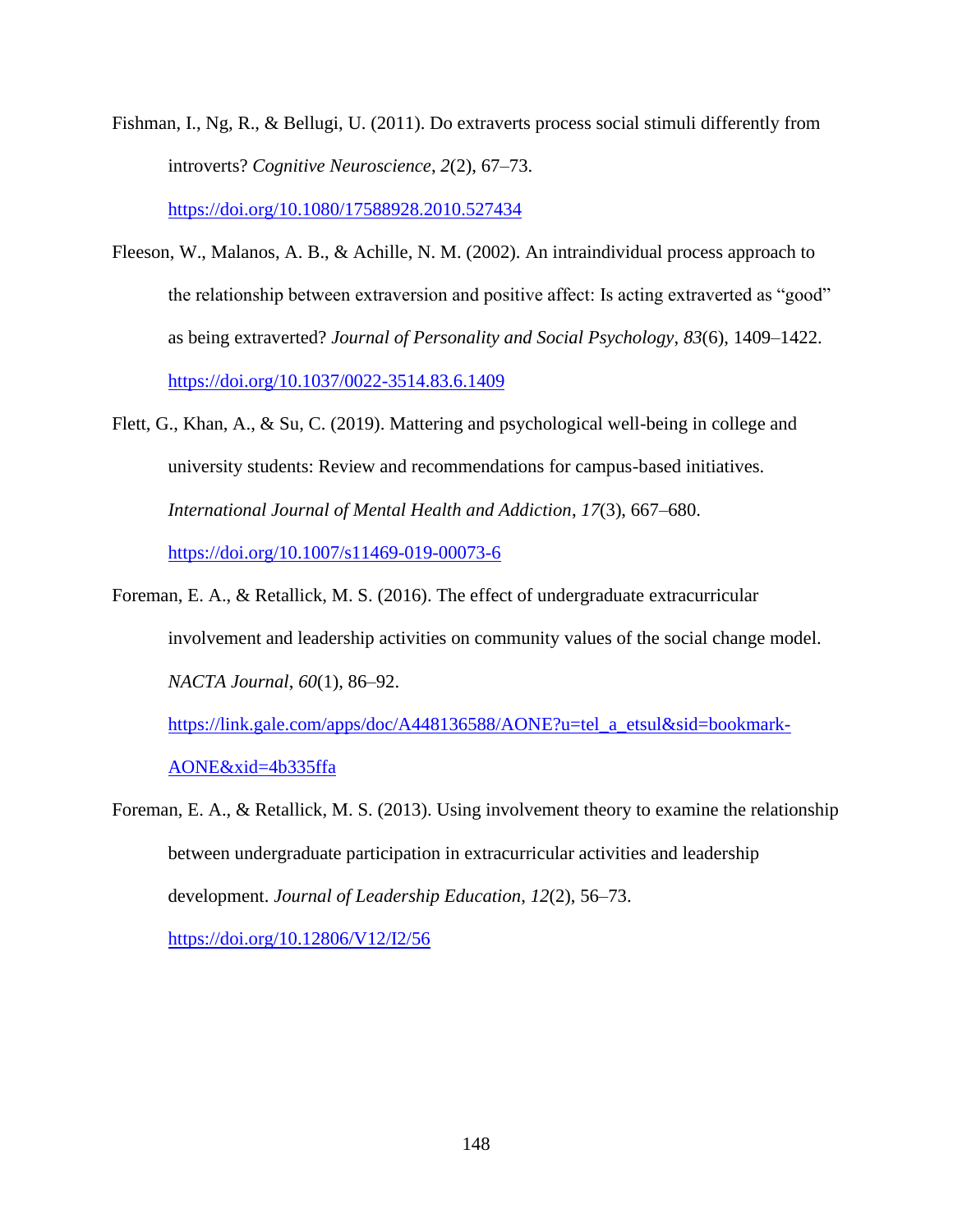- Forsman, L. J., de Manzano, Ö., Karabanov, A., Madison, G., & Ullén, F. (2012). Differences in regional brain volume related to the extraversion–introversion dimension—A voxel based morphometry study. *Neuroscience Research*, *72*(1), 59–67. <https://doi.org/10.1016/j.neures.2011.10.001>
- Foubert, J. D., & Grainger, L. U. (2006). Effects of involvement in clubs and organizations on the psychosocial development of first-year and senior college students. *NASPA Journal*, *43*(1), 166-182.<https://doi.org/10.2202/1949-6605.1576>
- *Geographic Levels*. (n.d.). Census.Gov. Retrieved January 7, 2022, from [https://www.census.gov/programs-surveys/economic-census/guidance](https://www.census.gov/programs-surveys/economic-census/guidance-geographies/levels.html)[geographies/levels.html](https://www.census.gov/programs-surveys/economic-census/guidance-geographies/levels.html)
- Gerdes, H., & Mallinckrodt, B. (1994). Emotional, social, and academic adjustment of college students: A longitudinal study of retention. *Journal of Counseling & Development*, *72*(0), 281–288.<https://doi.org/10.1002/j.1556-6676.1994.tb00935.x>
- Granneman, J. (n.d.). *Introvert, Dear: An Award-Winning Community for Introverts*. Introvert, Dear. Retrieved September 12, 2021, from<https://introvertdear.com/>
- Granneman, J. (2018, July 26). *Introverts aren't antisocial, they're selectively social*. IntrovertDear.Com. [https://introvertdear.com/news/ways-that-introverts-socialize](https://introvertdear.com/news/ways-that-introverts-socialize-differently-than-extroverts/)[differently-than-extroverts/](https://introvertdear.com/news/ways-that-introverts-socialize-differently-than-extroverts/)

Granneman, J. (2017). *The secret lives of introverts*. Skyhorse Publishing.

Grant, A. M., Gino, F., & Hofmann, D. A. (2011). Reversing the extraverted leadership advantage: The role of employee proactivity. *Academy of Management Journal*, *54*(3), 528–550.<https://doi.org/10.5465/amj.2011.61968043>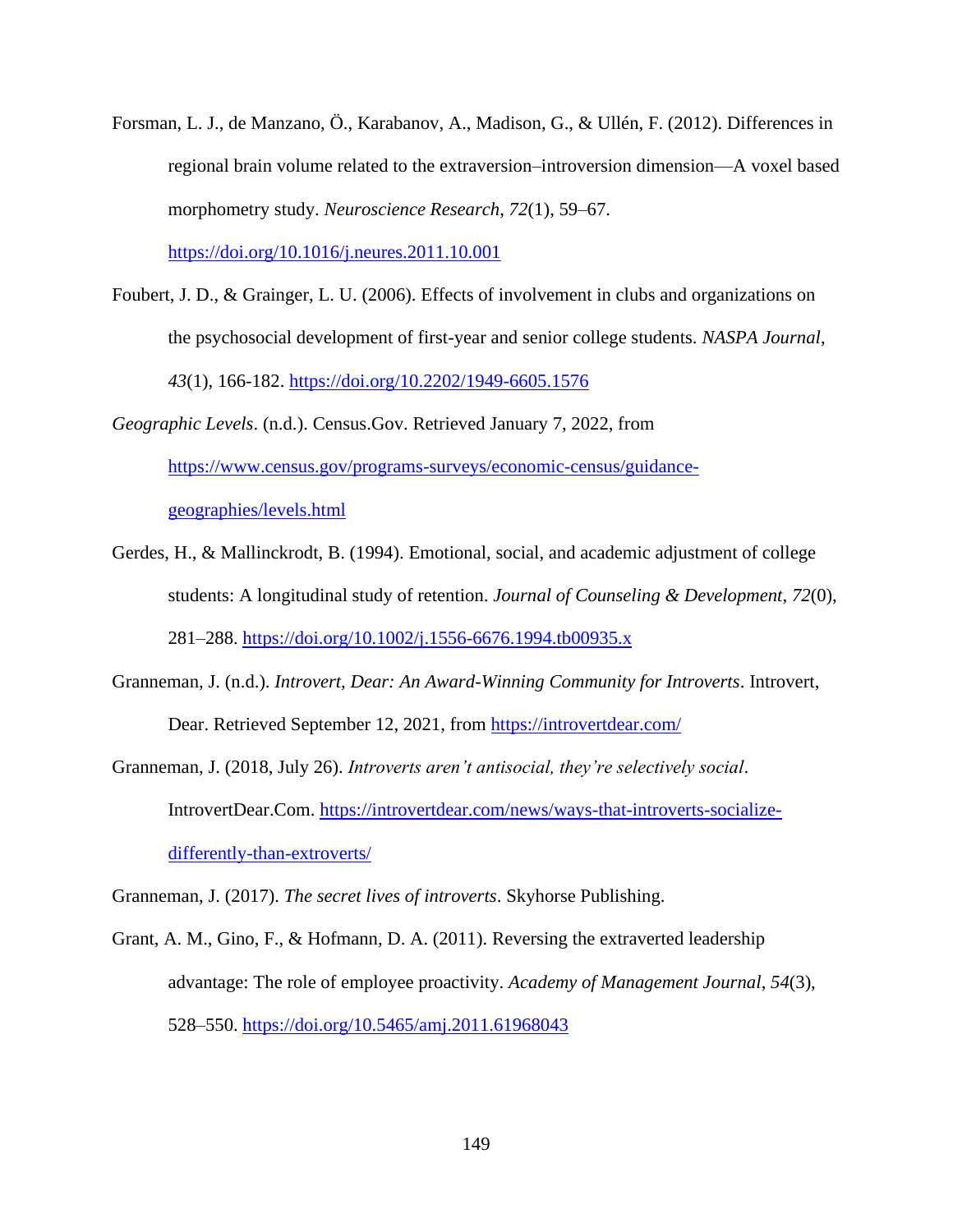- Guzman, J. J. (2019). *Student involvement and student unions: A case study of commuter students at a California state university* (Publication No. 13881044) [Master's thesis, California State University, Fresno]. ProQuest One Academic.
- Harrington, R., & Loffredo, D. A. (2010). MBTI personality type and other factors that relate to preference for online versus face-to-face instruction. *The Internet and Higher Education*, *13*(1–2), 89–95.<https://doi.org/10.1016/j.iheduc.2009.11.006>
- Harris, K., English, T., Harms, P. D., Gross, J. J., & Jackson, J. J. (2017). Why are extraverts more satisfied? Personality, social experiences, and subjective well–being in college. *European Journal of Personality*, *31*(2), 170–186.<https://doi.org/10.1002/per.2101>
- Herbst, J. (2004). The Yale Report of 1828. *International Journal of the Classical Tradition*, *11*(2), 213–231. <https://www.jstor.org/stable/30221966>
- Hills, P., & Argyle, M. (2001). Happiness, introversion–extraversion and happy introverts. *Personality and Individual Differences*, *30*(4), 595–608. [https://doi.org/10.1016/S0191-](https://doi.org/10.1016/S0191-8869(00)00058-1) [8869\(00\)00058-1](https://doi.org/10.1016/S0191-8869(00)00058-1)
- Holzweiss, P., Rahn, R., & Wickline, J. (2007). Are all student organizations created equal? The differences and implications of student participation in academic versus non-academic organizations. *The College Student Affairs Journal*, *27*(1), 136-150. [https://etsu.primo.exlibrisgroup.com/permalink/01ETSU\\_INST/1it9qs0/cdi\\_eric\\_primary](https://etsu.primo.exlibrisgroup.com/permalink/01ETSU_INST/1it9qs0/cdi_eric_primary_EJ899416) [\\_EJ899416](https://etsu.primo.exlibrisgroup.com/permalink/01ETSU_INST/1it9qs0/cdi_eric_primary_EJ899416)
- Hoyt, J. E. (2021). Student connections: The critical role of student affairs and academic support services in retention efforts. *Journal of College Student Retention: Research, Theory & Practice*, *0*(0), 1-12.<https://doi.org/10.1177/1521025121991502>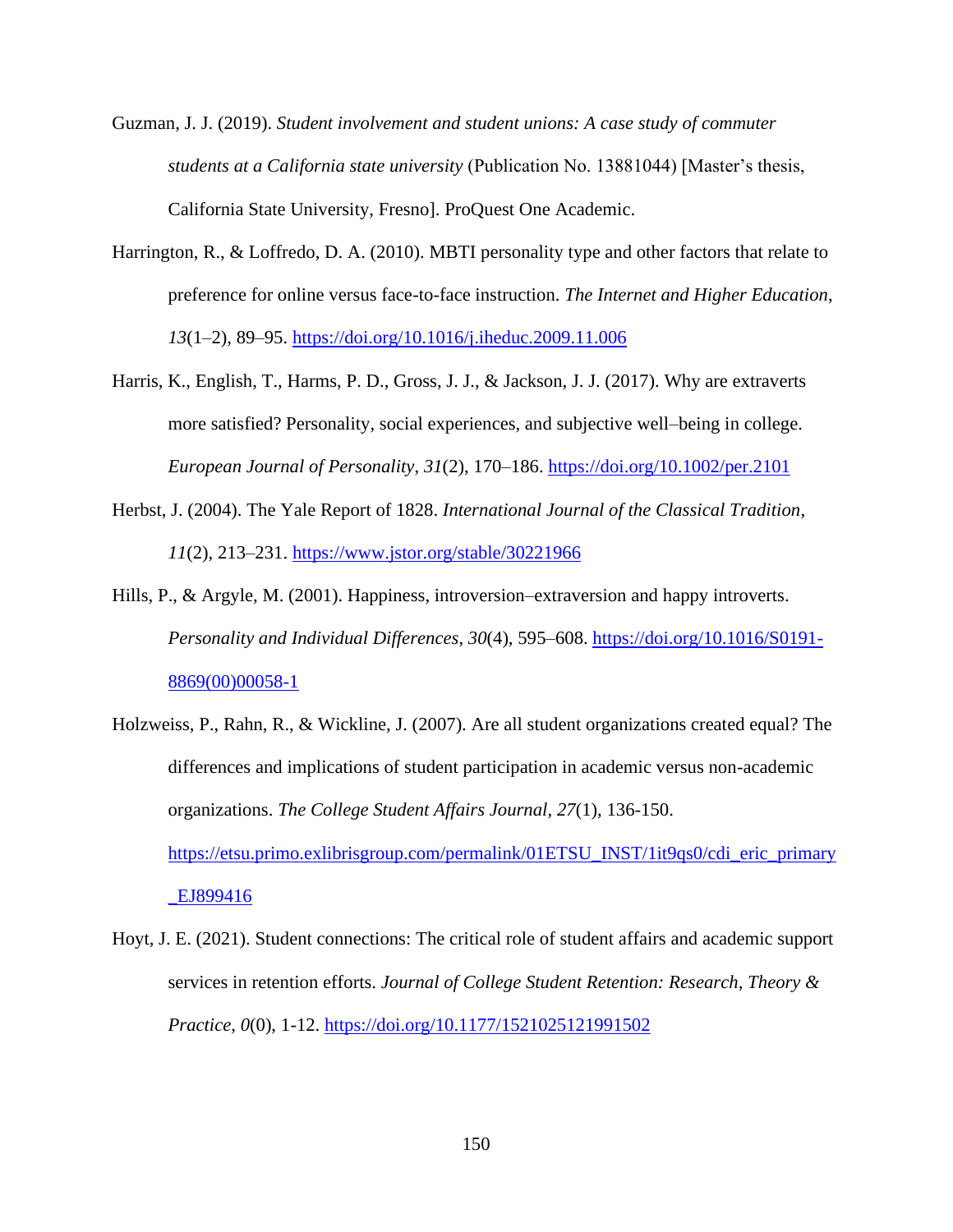- Huang, Y.-R., & Chang, S.-M. (2004). Academic and cocurricular involvement: Their relationship and the best combinations for student growth. *Journal of College Student Development*, *45*(4), 391–406.<https://doi.org/10.1353/csd.2004.0049>
- Huebner, A. J., & Mancini, J. A. (2003). Shaping structured out-of-school time use among youth: The effects of self, family, and friend systems. *Journal of Youth and Adolescence*, *32*(6), 453–463.<https://doi.org/10.1023/A:1025990419215>
- *Introvert, Dear* | Instagram. (n.d.). Retrieved September 12, 2021, from <https://www.instagram.com/introvertdear/>
- *Introvert, Dear | Facebook*. (n.d.). Retrieved September 12, 2021, from <https://www.facebook.com/introvertdearblog>
- Irwin, V., Zhang, J., Wang, X., Hein, S., Wang, K., Roberts, A., York, C., Barmer, A., Mann, F. B., Dilig, R., Parker, S., Nachazel, T., Barnett, M., & Purcell, S. (2021). *Report on the Condition of Education 2021* (pp. 1–34).

[https://nces.ed.gov/programs/coe/pdf/2021/ctr\\_508c.pdf](https://nces.ed.gov/programs/coe/pdf/2021/ctr_508c.pdf)

- Jacoby, B. (2015). Enhancing commuter student success: What's theory got to do with it? *New Directions for Student Services*, *2015*(150), 3–12.<https://doi.org/10.1002/ss.20122>
- Jung, C. G. (1921/1976). *The collected works of C.G. Jung* (H. Read, M. Fordham, G. Adler, & W. McGuire, Eds.; 2<sup>nd</sup> ed, Vol. 6). Princeton University Press. (Original work published 1921)
- Kahu, E. R. (2013). Framing student engagement in higher education. *Studies in Higher Education*, *38*(5), 758–773.<https://doi.org/10.1080/03075079.2011.598505>
- Kampf, S., & Teske, E. J. (2013). Collegiate recreation participation and retention. *Recreational Sports Journal*, *37*(2), 85–96.<https://doi.org/10.1123/rsj.37.2.85>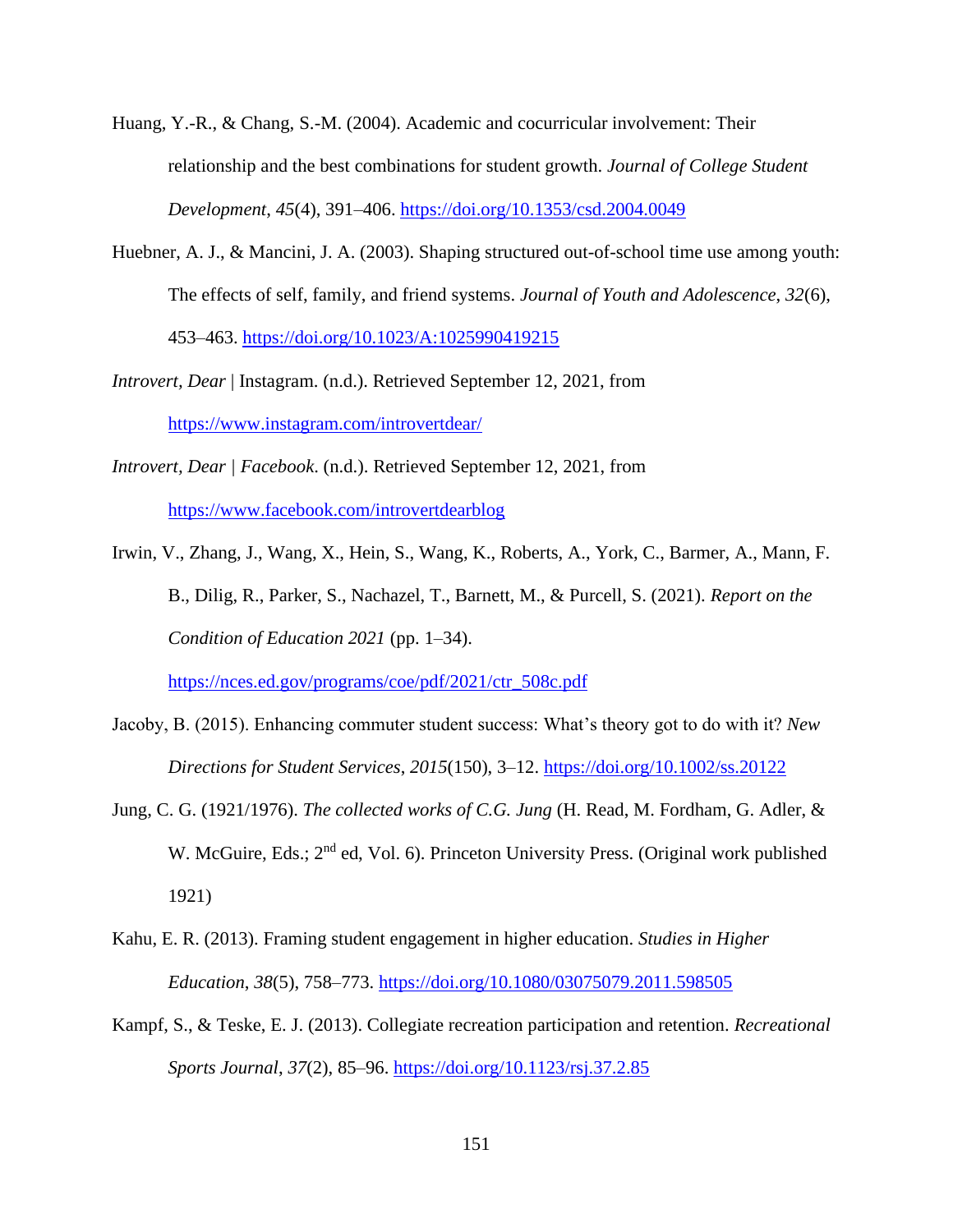- Kilgo, C. A., Mollet, A. L., & Pascarella, E. T. (2016). The estimated effects of college student involvement on psychological well-being. *Journal of College Student Development*, *57*(8), 1043–1049.<https://doi.org/10.1353/csd.2016.0098>
- King, A. E., McQuarrie, F. A. E., & Brigham, S. M. (2021). Exploring the relationship between student success and participation in extracurricular activities. *SCHOLE: A Journal of Leisure Studies and Recreation Education*, *36*(1–2), 42–58.

<https://doi.org/10.1080/1937156X.2020.1760751>

Knifsend, C. A. (2020). Intensity of activity involvement and psychosocial well-being among students. *Active Learning in Higher Education*, *21*(2), 116–127.

<https://doi.org/10.1177%2F1469787418760324>

- Kulp, A. M., Pascale, A. B., & Grandstaff, M. (2019). Types of extracurricular campus activities and first-year students' academic success. *Journal of College Student Retention: Research, Theory & Practice*, *0*(0), 1–21.<https://doi.org/10.1177/1521025119876249>
- Laney, M. O. (2002). *The introvert advantage: How to thrive in an extrovert world*. Workman Publishing.
- Langford, J., & Clance, P. R. (1993). The imposter phenomenon: Recent research findings regarding dynamics, personality and family patters and their implications for treatment. *Psychotherapy*, *30*(3), 495–501.<http://dx.doi.org/10.1037/0033-3204.30.3.495>

Lincoln, Y. S., & Guba, E. G. (1985). *Naturalistic inquiry*. SAGE

Liu, T., & Csikszentmihalyi, M. (2020). Flow among introverts and extraverts in solitary and social activities. *Personality and Individual Differences*, *167*, 1-8. <https://doi.org/10.1016/j.paid.2020.110197>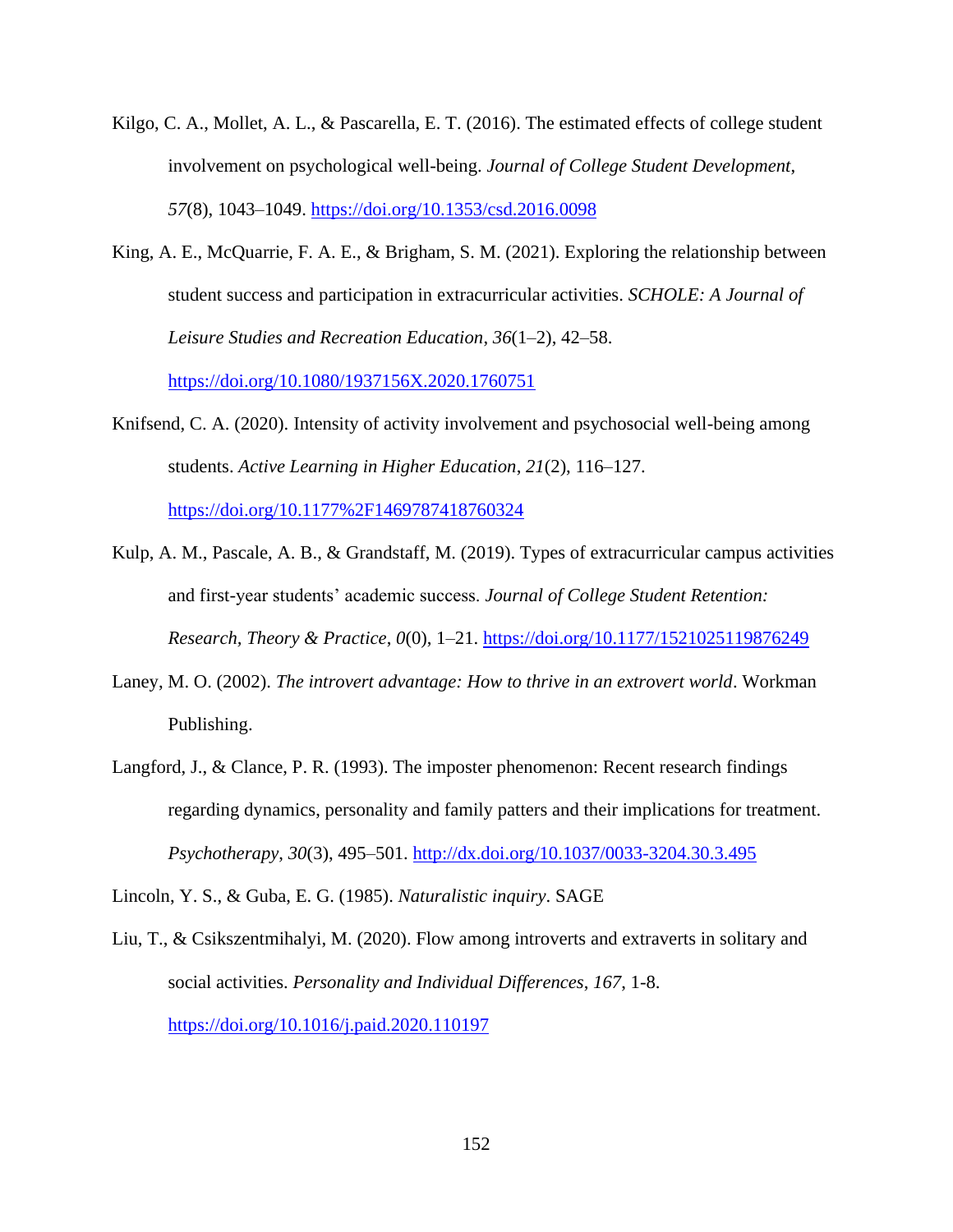- Lucas, R. E., & Diener, E. (2001). Understanding extraverts' enjoyment of social situations: The importance of pleasantness. *Journal of Personality and Social Psychology*, *81*(2), 343– 356.<https://doi.org/10.1037/0022-3514.81.2.343>
- Mahoney, J. L., Cairns, B. D., & Farmer, T. W. (2003). Promoting interpersonal competence and educational success through extracurricular activity participation. *Journal of Educational Psychology*, *95*(2), 409–418.<https://doi.org/10.1037/0022-0663.95.2.409>
- Marfo, A. (2017). The myths and truths of introversion. *Women in Higher Education*, 13–15. <https://doi.org/10.1002/whe.20462>
- Martin, A. J., & Dowson, M. (2009). Interpersonal relationships, motivation, engagement, and achievement: Yields for theory, current issues, and educational practice. *Review of Educational Research*, *79*(1), 327–365.<https://doi.org/10.3102/0034654308325583>
- Mayhew, M. J., Rockenbach, A. N., Bowman, N. A., Seifert, T. A., Wolniak, G. C., Pascarella, E. T., & Terenzini, P. T. (2016). *How college effects students: 21st century evidence that higher education works* (3rd ed.). Jossey-Bass.
- Mccaulley, M. H. (1990). The Myers-Briggs Type Indicator: A measure for individuals and groups. *Measurement and Evaluation in Counseling and Development*, *22*(4), 181–195. <https://doi.org/10.1080/07481756.1990.12022929>
- McLean, S. (2013). Public pedagogy, private lives: Self-help books and adult learning. *Adult Education Quarterly*, *63*(4), 373–388.<https://doi.org/10.1177/0741713613491621>
- Meira, C. M., Fairbrother, J. T., & Perez, C. R. (2015). Contextual interference and introversion/extraversion in motor learning. *Perceptual and Motor Skills*, *121*(2), 447– 460.<https://doi.org/10.2466/23.PMS.121c20x6>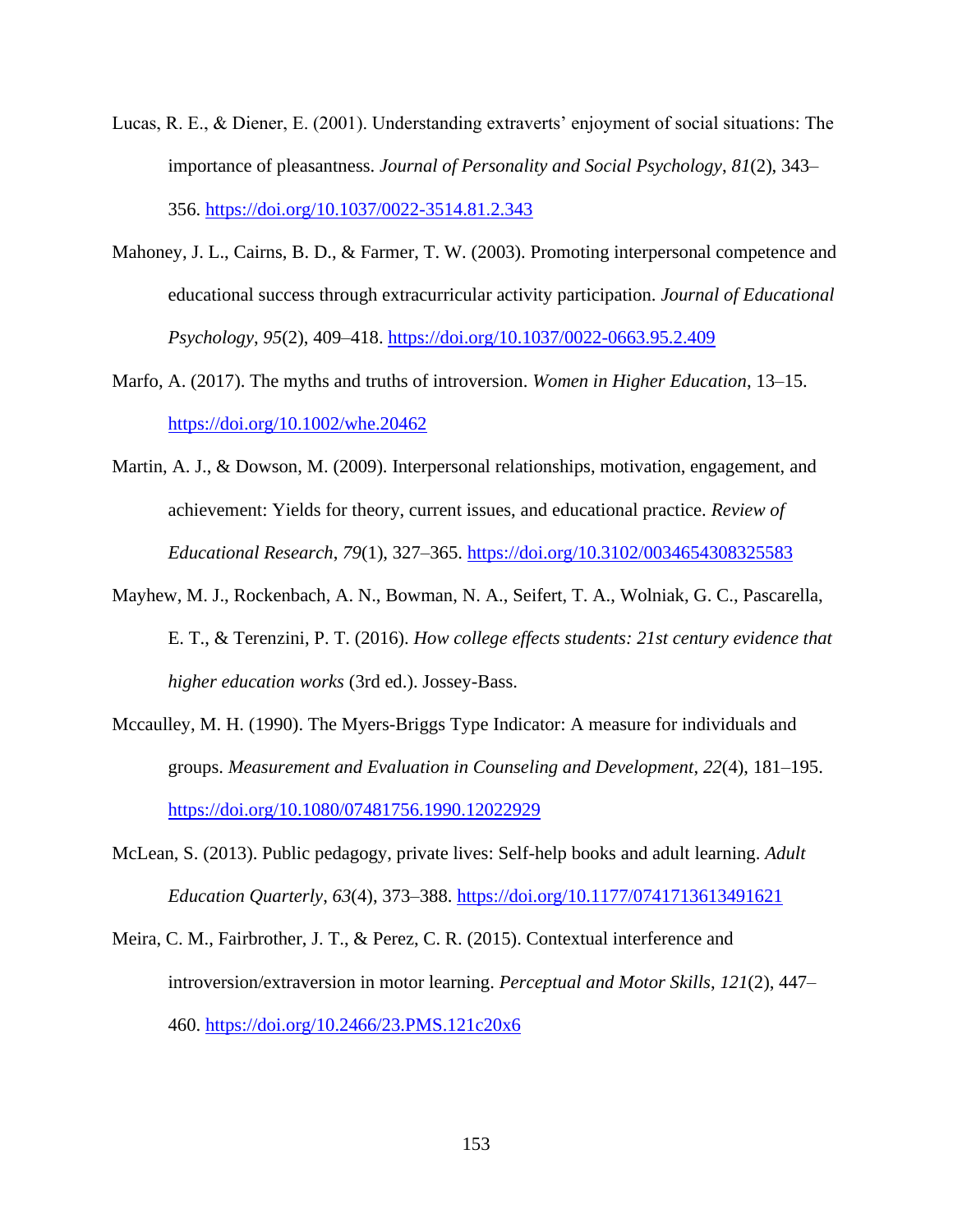- Merriam-Webster. (n.d.). Extracurricular. In *Merriam-Webster.com dictionary*. Retrieved February 19, 2021, from<https://www.merriam-webster.com/dictionary/extracurricular>
- Millican, J., & Bourner, T. (2011). Student-community engagement and the changing role and context of higher education. *Education + Training*, *53*(2/3), 89–99.

<https://doi.org/10.1108/00400911111115645>

- Moore, J., Lovell, C. D., McGann, T., & Wyrick, J. (1998). Why involvement matters: A review of research on student involvement in the collegiate setting. *College Student Affairs Journal*, *17*(2), 4-17. [https://www.proquest.com/scholarly-journals/why-involvement](https://www.proquest.com/scholarly-journals/why-involvement-matters-review-research-on/docview/224818401/se-2?accountid=10771)[matters-review-research-on/docview/224818401/se-2?accountid=10771](https://www.proquest.com/scholarly-journals/why-involvement-matters-review-research-on/docview/224818401/se-2?accountid=10771)
- Moustakas, C. (1994). *Phenomenological research methods*. SAGE. <https://doi.org/10.4135/9781412995658>
- Munadi, M., Annur, F., Inderasari, E., Alwiyah, N., & Umar, A. (2021). Student soft skill development through extracurricular activities at higher education in Indonesia. *Psychology and Education*, *58*(5), 4572-4580. [https://www.researchgate.net/profile/Muhammad-](https://www.researchgate.net/profile/Muhammad-Munadi/publication/353357641_Student_Soft_Skill_Development_Through_Extracurricular_Activities_At_Higher_Education_In_Indonesia/links/60f7ea050c2bfa282aef62a9/Student-Soft-Skill-Development-Through-Extracurricular-Activities-At-Higher-Education-In-Indonesia.pdf)[Munadi/publication/353357641\\_Student\\_Soft\\_Skill\\_Development\\_Through\\_Extracurric](https://www.researchgate.net/profile/Muhammad-Munadi/publication/353357641_Student_Soft_Skill_Development_Through_Extracurricular_Activities_At_Higher_Education_In_Indonesia/links/60f7ea050c2bfa282aef62a9/Student-Soft-Skill-Development-Through-Extracurricular-Activities-At-Higher-Education-In-Indonesia.pdf) ular Activities At Higher Education In Indonesia/links/60f7ea050c2bfa282aef62a9/St

[In-Indonesia.pdf](https://www.researchgate.net/profile/Muhammad-Munadi/publication/353357641_Student_Soft_Skill_Development_Through_Extracurricular_Activities_At_Higher_Education_In_Indonesia/links/60f7ea050c2bfa282aef62a9/Student-Soft-Skill-Development-Through-Extracurricular-Activities-At-Higher-Education-In-Indonesia.pdf)

Nelson, P. A., & Thorne, A. (2012). Personality and metaphor use: How extraverted and introverted young adults experience becoming friends. *European Journal of Personality*, *26*(6), 600–612.<https://doi.org/10.1002/per.1839>

[udent-Soft-Skill-Development-Through-Extracurricular-Activities-At-Higher-Education-](https://www.researchgate.net/profile/Muhammad-Munadi/publication/353357641_Student_Soft_Skill_Development_Through_Extracurricular_Activities_At_Higher_Education_In_Indonesia/links/60f7ea050c2bfa282aef62a9/Student-Soft-Skill-Development-Through-Extracurricular-Activities-At-Higher-Education-In-Indonesia.pdf)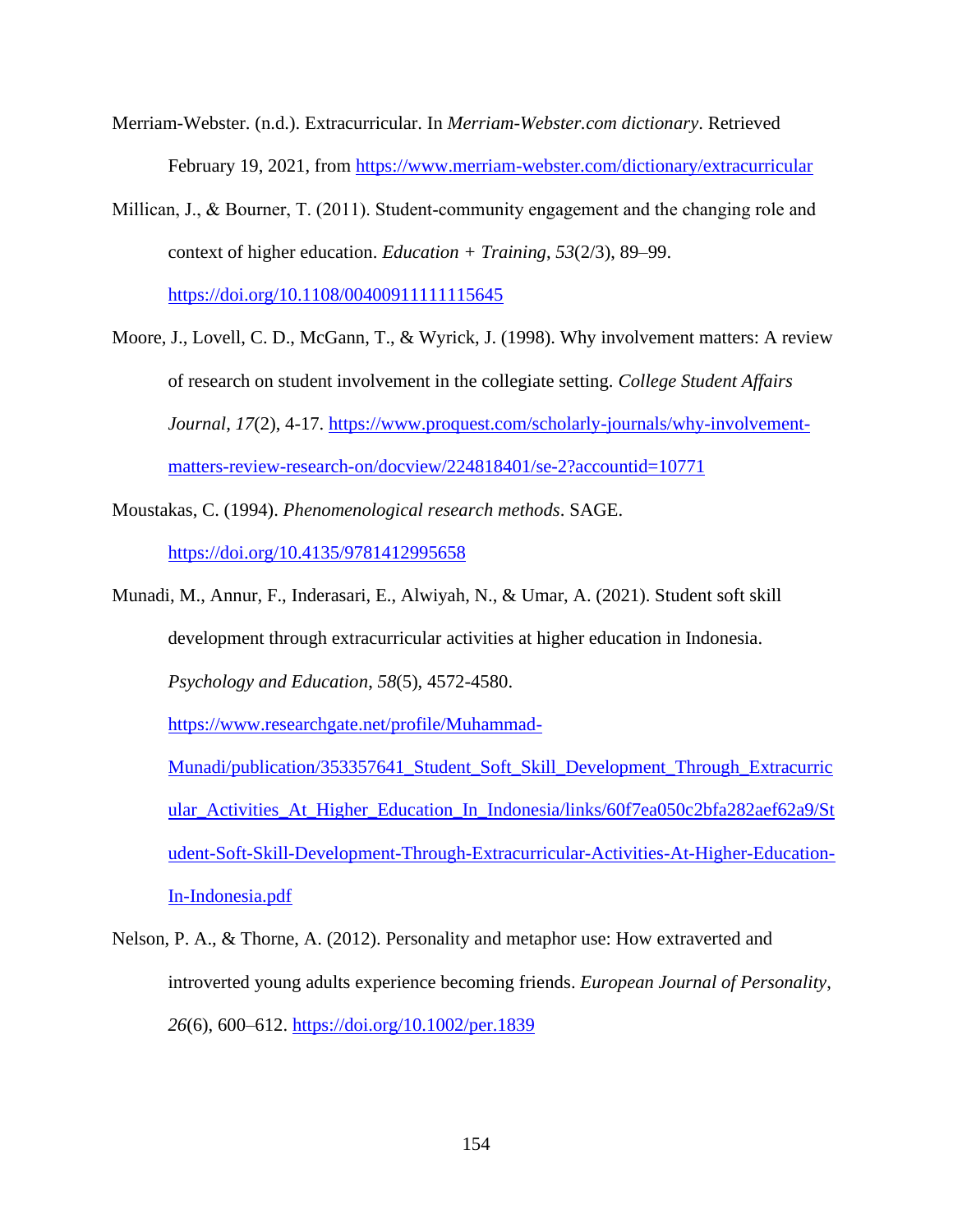- Nolen, Z. L., Daniel, K. L., & Bucklin, C. J. (2020). Perceived benefits from participating in content-based student organizations. *Journal of Student Affairs Research and Practice*, 1–13.<https://doi.org/10.1080/19496591.2020.1796689>
- O'Connor, P. J., Gardiner, E., & Watson, C. (2016). Learning to relax versus learning to ideate: Relaxation-focused creativity training benefits introverts more than extraverts. *Thinking Skills and Creativity*, *21*, 97–108.<https://doi.org/10.1016/j.tsc.2016.05.008>
- Oosterhoff, B., Kaplow, J. B., Wray-Lake, L., & Gallagher, K. (2017). Activity-specific pathways among duration of organized activity involvement, social support, and adolescent well-being: Findings from a nationally representative sample. *Journal of Adolescence*, *60*, 83–93.<https://doi.org/10.1016/j.adolescence.2017.07.012>
- Opt, S. K., & Loffredo, D. A. (2003). Communicator image and Myers—Briggs Type Indicator extraversion—Introversion. *The Journal of Psychology*, *137*(6), 560–568. <https://doi.org/10.1080/00223980309600635>

Pascarella, E. T., & Terenzini, P. T. (1991). *How college affects students* (1st ed.). Jossey-Bass.

Panagiotidou, E. (2020). *The effect of personality traits (level of introversion- extroversion) on social media use and impulsive buying tendency* [Master's thesis, University Center of International Programmes of Studies School of Science and Technology]. <https://repository.ihu.edu.gr/xmlui/handle/11544/29719>

Patton, M. Q. (2002). *Qualitative research & evaluation methods* (3rd ed.). SAGE *Personality Type Test*. (n.d.). IDRlabs. Retrieved January 7, 2022, from <https://www.idrlabs.com/test.php>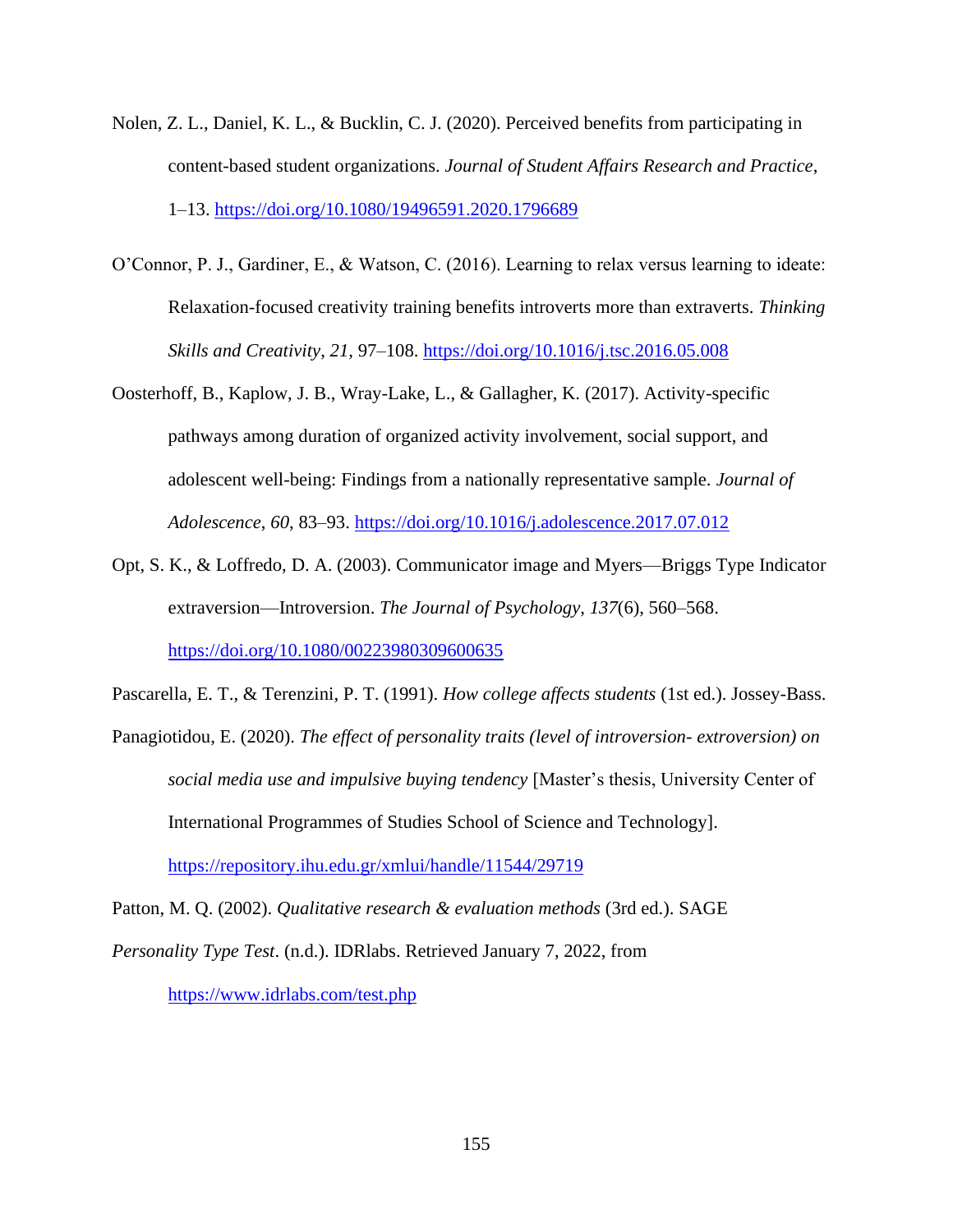- Pezalla, A. E., Pettigrew, J., & Miller-Day, M. (2012). Researching the researcher-as-instrument: An exercise in interviewer self-reflexivity. *Qualitative Research*, *12*(2), 165–185. <https://doi.org/10.1177/1468794111422107>
- Pollard, K. (2021). *The relationship between extracurricular activities, student engagement, and academic outcomes* [Master's thesis, The University of Georgia]. ProQuest One Academic
- Rayle, A. D., & Chung, K.-Y. (2007). Revisiting first-year college students' mattering: Social support, academic stress, and the mattering experience. *Journal of College Student Retention: Research, Theory & Practice*, *9*(1), 21–37. [https://doi.org/10.2190/X126-](https://doi.org/10.2190/X126-5606-4G36-8132) [5606-4G36-8132](https://doi.org/10.2190/X126-5606-4G36-8132)
- Reichard, R. J., Riggio, R. E., Wright Guerin, D., Oliver, P. H., Gottfried, A. W., & Eskeles Gottfried, A. (2011). A longitudinal analysis of relationships between adolescent personality and intelligence with adult leader emergence and transformational leadership. *The Leadership Quarterly*, *22*, 471–481.<https://doi.org/10.1016/j.leaqua.2011.04.005>
- Reisser, L. (1995). Revisiting the seven vectors. *Journal of College Student Development*, *36*(6), 505–511.

[https://etsu.primo.exlibrisgroup.com/permalink/01ETSU\\_INST/ohp3hf/cdi\\_proquest\\_jou](https://etsu.primo.exlibrisgroup.com/permalink/01ETSU_INST/ohp3hf/cdi_proquest_journals_1295124913) [rnals\\_1295124913](https://etsu.primo.exlibrisgroup.com/permalink/01ETSU_INST/ohp3hf/cdi_proquest_journals_1295124913)

Rogers, T. L. (2003). *Differences in perceptions of leadership among introverted and extraverted undergraduate students* [Master's thesis, California State University Long Beach]. ProQuest One Academic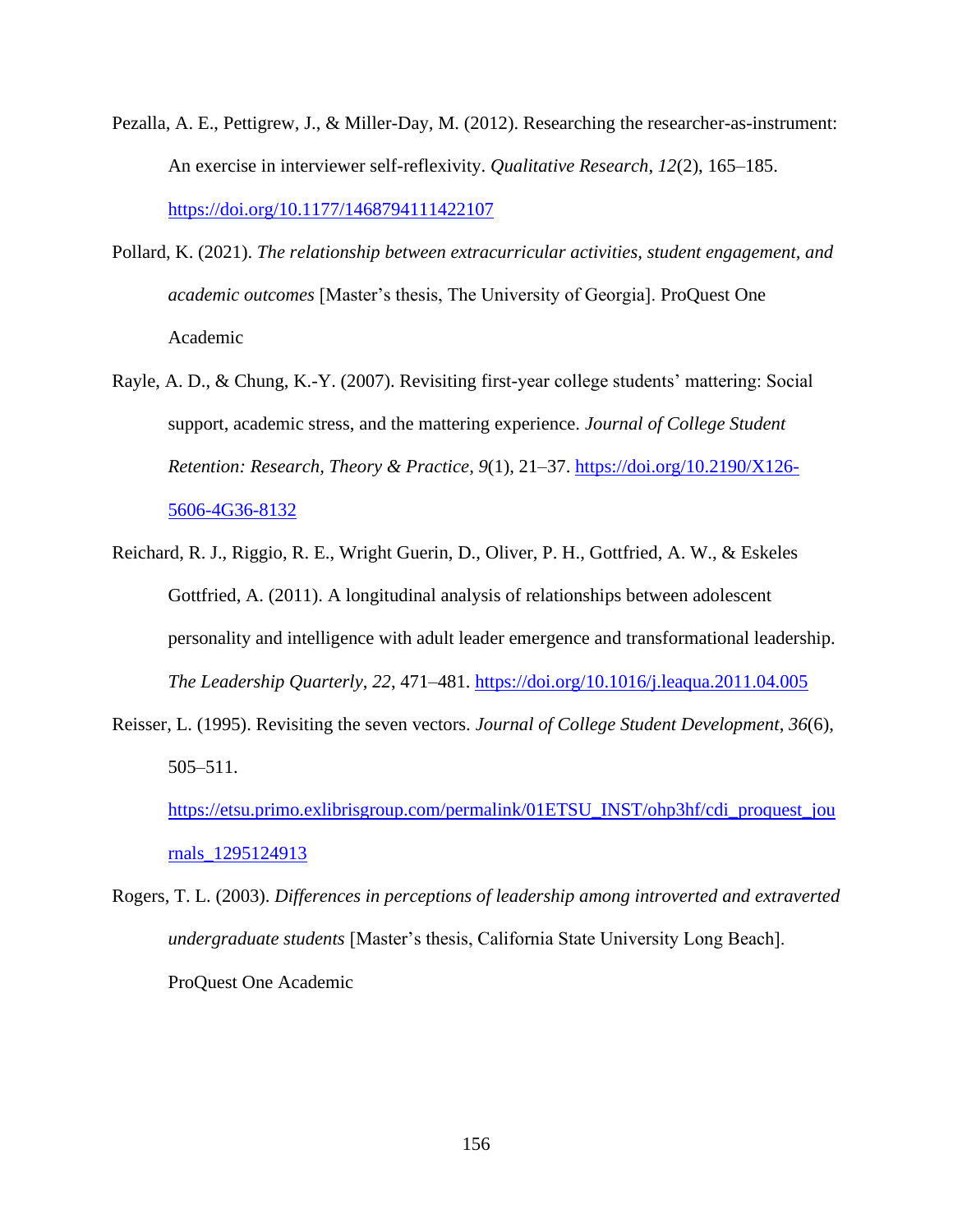- Rosch, D. M., & Collins, J. D. (2017). The significance of student organizations to leadership development. *New Directions for Student Leadership*, *2017*(155), 9–19. <https://doi.org/10.1002/yd.20246>
- Rothbart, M. K. (2007). Temperament, Development, and Personality. *Current Directions in Psychological Science*, *16*(4), 207–212. [https://doi.org/10.1111/j.1467-](https://doi.org/10.1111/j.1467-8721.2007.00505.x) [8721.2007.00505.x](https://doi.org/10.1111/j.1467-8721.2007.00505.x)
- Rothbart, M. K., Ahadi, S. A., & Evans, D. E. (2000). Temperament and personality: Origins and outcomes. *Journal of Personality and Social Psychology*, *78*(1), 122–135. <https://doi.org/10.1037/0022-3514.78.1.122>
- Rubin, R. S., Bommer, W. H., & Baldwin, T. T. (2002). Using extracurricular activity as an indicator of interpersonal skill: Prudent evaluation or malpractice? *Human Resource Management*, *41*(4), 441-454. [https://www.proquest.com/scholarly-journals/using](https://www.proquest.com/scholarly-journals/using-extracurricular-activity-as-indicator/docview/222103207/se-2?accountid=10771)[extracurricular-activity-as-indicator/docview/222103207/se-2?accountid=10771](https://www.proquest.com/scholarly-journals/using-extracurricular-activity-as-indicator/docview/222103207/se-2?accountid=10771)
- Saklofske, D. H., Eysenck, H. J., Eysenck, S. B. G., Stelmack, R. M., & Revelle, W. (2012). Extraversion-introversion. In *Encyclopedia of Human Behavior* (pp. 150–159). <https://ebookcentral.proquest.com/lib/etsu/detail.action?docID=863370>
- Saldaña, J. (2021). *The coding manual for qualitative researchers* (4th ed.). SAGE.
- Schlossberg, N. K. (1989). Marginality and mattering: Key issues in building community. *New Directions for Student Services*, *1989*(48), 5–15.<https://doi.org/10.1002/ss.37119894803>
- Scott, K. (2016). 10 Life-Changing Books for Introverts. *BOOK RIOT*. [https://bookriot.com/10](https://bookriot.com/10-life-changing-books-for-introverts/) [life-changing-books-for-introverts/](https://bookriot.com/10-life-changing-books-for-introverts/)
- Shenton, A. K. (2004). Strategies for ensuring trustworthiness in qualitative research projects. *Education for Information*, *22*(2), 63–75.<https://doi.org/10.3233/EFI-2004-22201>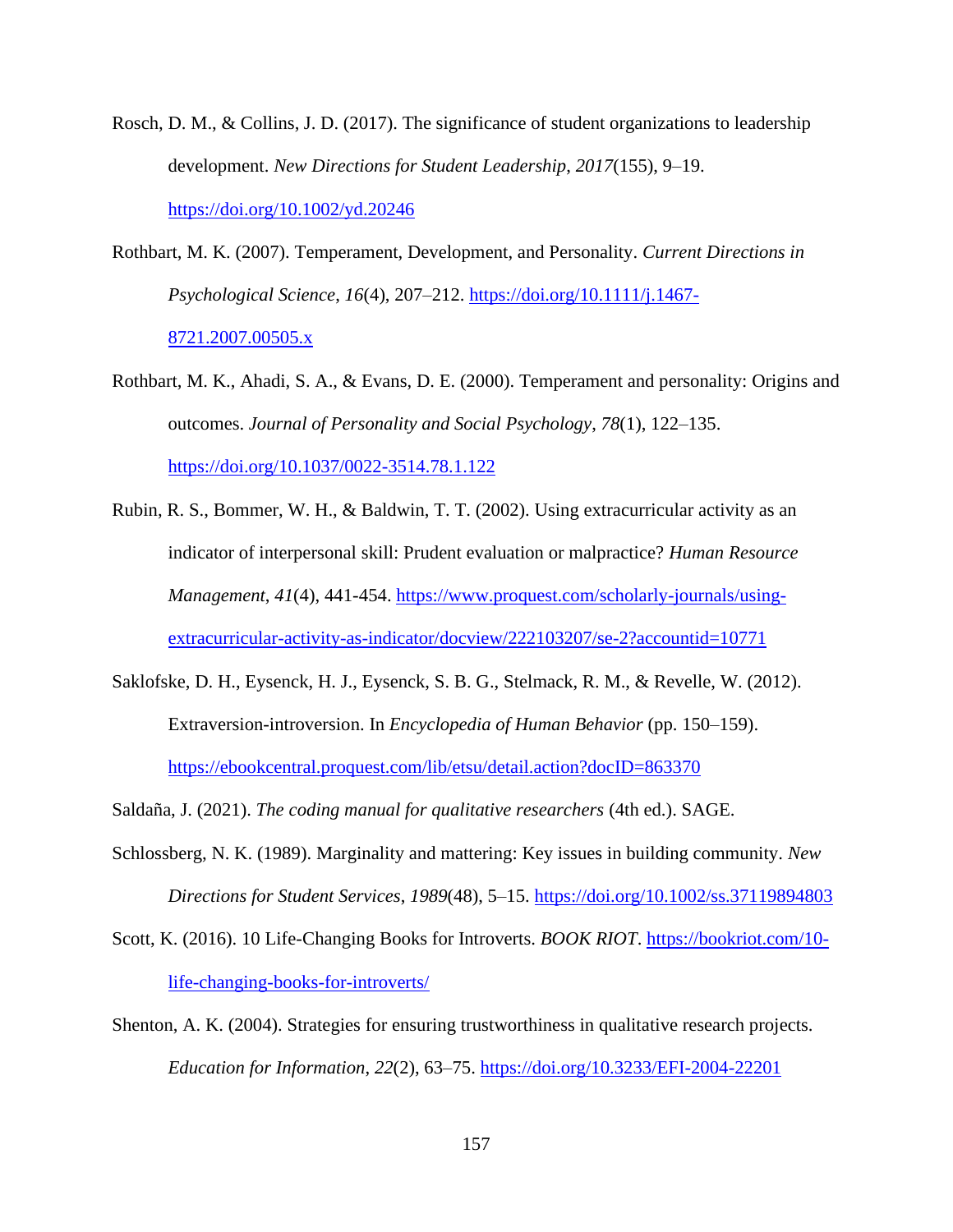- Smith, D., Leonis, T., & Anandavalli, S. (2021). Belonging and loneliness in cyberspace: Impacts of social media on adolescents' well-being. *Australian Journal of Psychology*, *73*(1), 12–23.<https://doi.org/10.1080/00049530.2021.1898914>
- Smith, L. J., & Chenoweth, J. D. (2015). The contributions of student organization involvement to students' self-assessments of their leadership traits and relational behaviors. *American Journal of Business Education (AJBE)*, *8*(4), 279–288.

<https://doi.org/10.19030/ajbe.v8i4.9422>

- Spark, A., Stansmore, T., & O'Connor, P. (2018). The failure of introverts to emerge as leaders: The role of forecasted affect. *Personality and Individual Differences*, *121*, 84–88. <https://doi.org/10.1016/j.paid.2017.09.026>
- Sriram, R., Cheatle, J., Weintraub, S. D., Haynes, C., Murray, J. L., & Marquart, C. P. (2020). The influence of academic, social, and deeper life interactions on students' psychological sense of community. *Journal of College Student Development*, *61*(5), 593–608. <https://doi.org/10.1353/csd.2020.0057>
- Terenzini, P. T., Pascarella, E. T., & Blimling, G. S. (1996). Student's out-of-class experiences and their influence on learning and cognitive development: A literature review. *Journal of College Student Development*, *40*(5), 610–623.

[https://etsu.primo.exlibrisgroup.com/permalink/01ETSU\\_INST/1it9qs0/cdi\\_proquest\\_jou](https://etsu.primo.exlibrisgroup.com/permalink/01ETSU_INST/1it9qs0/cdi_proquest_journals_1416090018) [rnals\\_1416090018](https://etsu.primo.exlibrisgroup.com/permalink/01ETSU_INST/1it9qs0/cdi_proquest_journals_1416090018)

- Thelin, J. R. (2004). *A History of American Higher Education*. The Johns Hopkins University Press.
- *The Myers & Briggs Foundation*. (n.d.). Retrieved November 14, 2018, from [https://www.myersbriggs.org](https://www.myersbriggs.org/)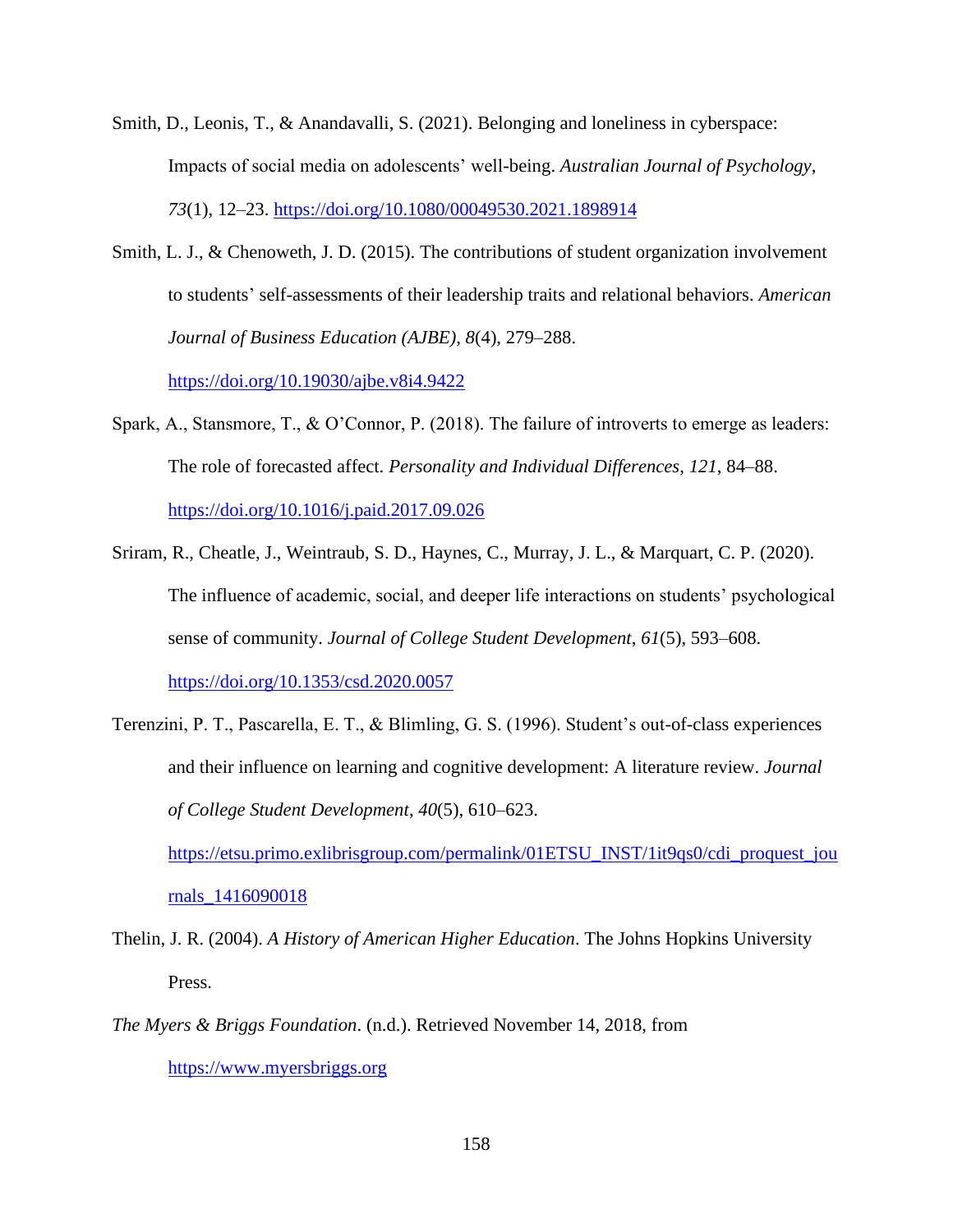- Tieu, T.-T., Pancer, S. M., Pratt, M. W., Wintre, M. G., Birnie-Lefcovitch, S., Polivy, J., & Adams, G. (2010). Helping or hanging out: The features of involvement and how it relates to university adjustment. *Higher Education*, *60(0),* 343-355. <http://dx.doi.org.iris.etsu.edu/10.1007/s10734-009-9303-0>
- Tinto, V. (1988). Stages of student departure: Reflections on the longitudinal character of student leaving. *The Journal of Higher Education*, *59*(4), 438-455. <https://doi.org/10.2307/1981920>
- Tinto, V. (1993). *Leaving college: Rethinking the causes and cures of student attrition* (2nd ed.). The University of Chicago Press.
- Tinto, V. (2006). Research and practice of student retention: What next? *Journal of College Student Retention: Research, Theory & Practice*, *8*(1), 1-19. [https://www.proquest.com/scholarly-journals/research-practice-student-retention-what](https://www.proquest.com/scholarly-journals/research-practice-student-retention-what-next/docview/196725129/se-2?accountid=10771)[next/docview/196725129/se-2?accountid=10771](https://www.proquest.com/scholarly-journals/research-practice-student-retention-what-next/docview/196725129/se-2?accountid=10771)
- Tinto, V. (2012). *Completing college: Rethinking institutional action*. The University of Chicago Press.
- Toma, S. P. (2015). *Personality and the college experience: How extraversion-introversion measures shape student involvement and satisfaction* [Doctoral dissertation, University of California, Los Angeles]. ProQuest One Academic.
- Tovar, E. (2013). *A conceptual model on the impact of mattering, sense of belonging, engagement/involvement, and socio-academic integrative experiences on community college students' intent to persist* [Doctoral dissertation, Claremont Graduate University]. <https://doi.org/10.5642/cguetd/81>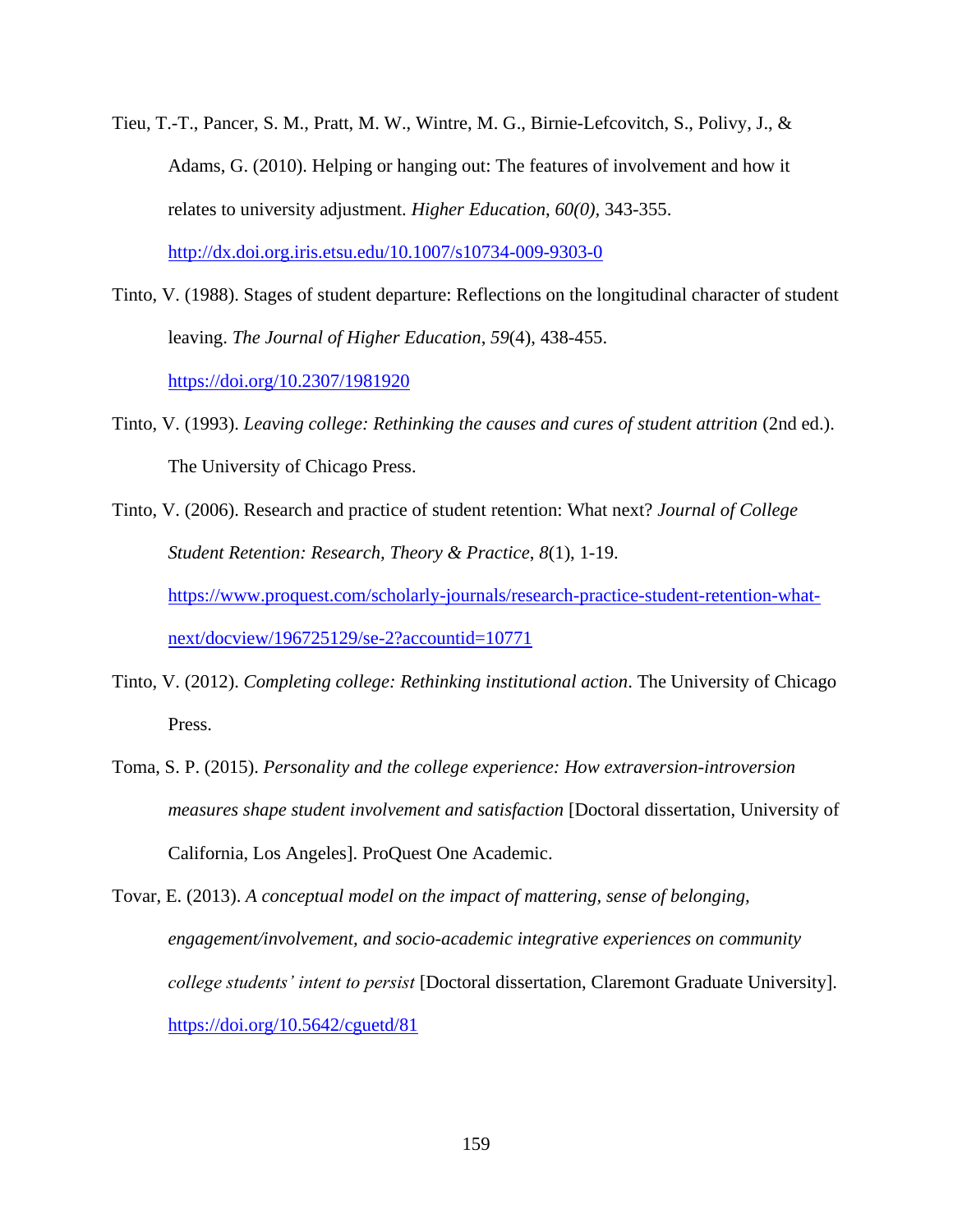- Trofimova, I., & Robbins, T. W. (2016). Temperament and arousal systems: A new synthesis of differential psychology and functional neurochemistry. *Neuroscience & Biobehavioral Reviews*, *64*, 382–402.<https://doi.org/10.1016/j.neubiorev.2016.03.008>
- Tufford, L., & Newman, P. (2012). Bracketing in qualitative research. *Qualitative Social Work*, *11*(1), 80–96.<https://doi.org/10.1177/1473325010368316>

Tuovinen, S., Tang, X., & Salmela-Aro, K. (2020). Introversion and social engagement: Scale validation, their interaction, and positive association with self-esteem. *Frontiers in Psychology*, *11*(0), 1–11.<https://doi.org/10.3389/fpsyg.2020.590748>

- Webber, K. L., Krylow, R. B., & Zhang, Q. (2013). Does involvement really matter? Indicators of college student success and satisfaction. *Journal of College Student Development*, *54*(6), 591–611.<https://doi.org/10.1353/csd.2013.0090>
- Whitt, E. J., Edison, M., Pascarella, E. T., Nora, A., & Terenzini, P. T. (1999). Interactions with peers and objective and self-reported cognitive outcomes across 3 years of college. *Journal of College Student Development*, *40*(1), 61-78. [https://www.proquest.com/scholarly-journals/interactions-with-peers-objective-self](https://www.proquest.com/scholarly-journals/interactions-with-peers-objective-self-reported/docview/62378389/se-2?accountid=10771)[reported/docview/62378389/se-2?accountid=10771](https://www.proquest.com/scholarly-journals/interactions-with-peers-objective-self-reported/docview/62378389/se-2?accountid=10771)
- Wilson, D. M., & Cash, T. F. (2000). *Who reads self-help books? Development and validation of the self-help reading attitudes survey*. *29*(1), 119–129. [https://doi.org/10.1016/S0191-](https://doi.org/10.1016/S0191-8869(99)00182-8) [8869\(99\)00182-8](https://doi.org/10.1016/S0191-8869(99)00182-8)
- Winstone, N., Balloo, K., Gravett, K., Jacobs, D., & Keen, H. (2020). Who stands to benefit? Wellbeing, belonging and challenges to equity in engagement in extra-curricular activities at university. *Active Learning in Higher Education*, 1–16. <https://doi.org/10.1177/1469787420908209>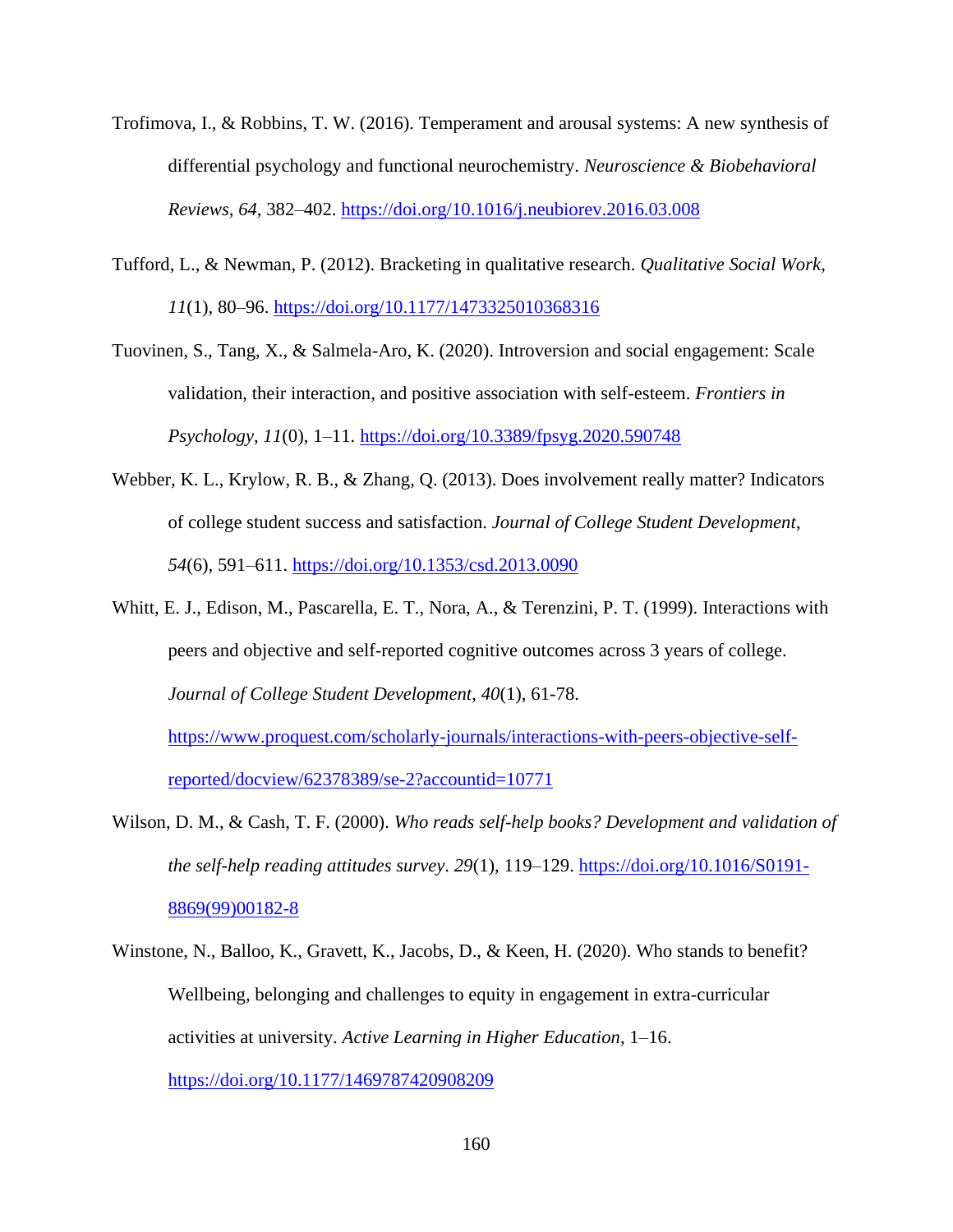- Wittrup, A., & Hurd, N. (2021). Extracurricular involvement, homesickness, and depressive symptoms among underrepresented college students. *Emerging Adulthood*, *9*(2), 158– 169.<https://doi.org/10.1177/2167696819847333>
- Wood, L. T. I. (2014). Engaging introverted students in programming. *Campus Activities Programming*, *46*(7), 33–35. [https://ezproxy.mtsu.edu/login?url=https://search.ebscohost.com/login.aspx?direct=true&](https://ezproxy.mtsu.edu/login?url=https://search.ebscohost.com/login.aspx?direct=true&db=edo&AN=94949080&site=eds-live&scope=site)

[db=edo&AN=94949080&site=eds-live&scope=site](https://ezproxy.mtsu.edu/login?url=https://search.ebscohost.com/login.aspx?direct=true&db=edo&AN=94949080&site=eds-live&scope=site)

- Xu, M., & Storr, G. (2015). Learning the concept of researcher as instrument in qualitative research. *The Qualitative Report*, *17*(0), 1–18. [https://doi.org/10.46743/2160-](https://doi.org/10.46743/2160-3715/2012.1768) [3715/2012.1768](https://doi.org/10.46743/2160-3715/2012.1768)
- Zhoc, K. C. H., Webster, B. J., King, R. B., Li, J. C. H., & Chung, T. S. H. (2018). Higher education student engagement scale (HESES): Development and psychometric evidence. *Research in Higher Education*, *60*(2), 219–244. [https://doi.org/10.1007/s11162-018-](https://doi.org/10.1007/s11162-018-9510-6) [9510-6](https://doi.org/10.1007/s11162-018-9510-6)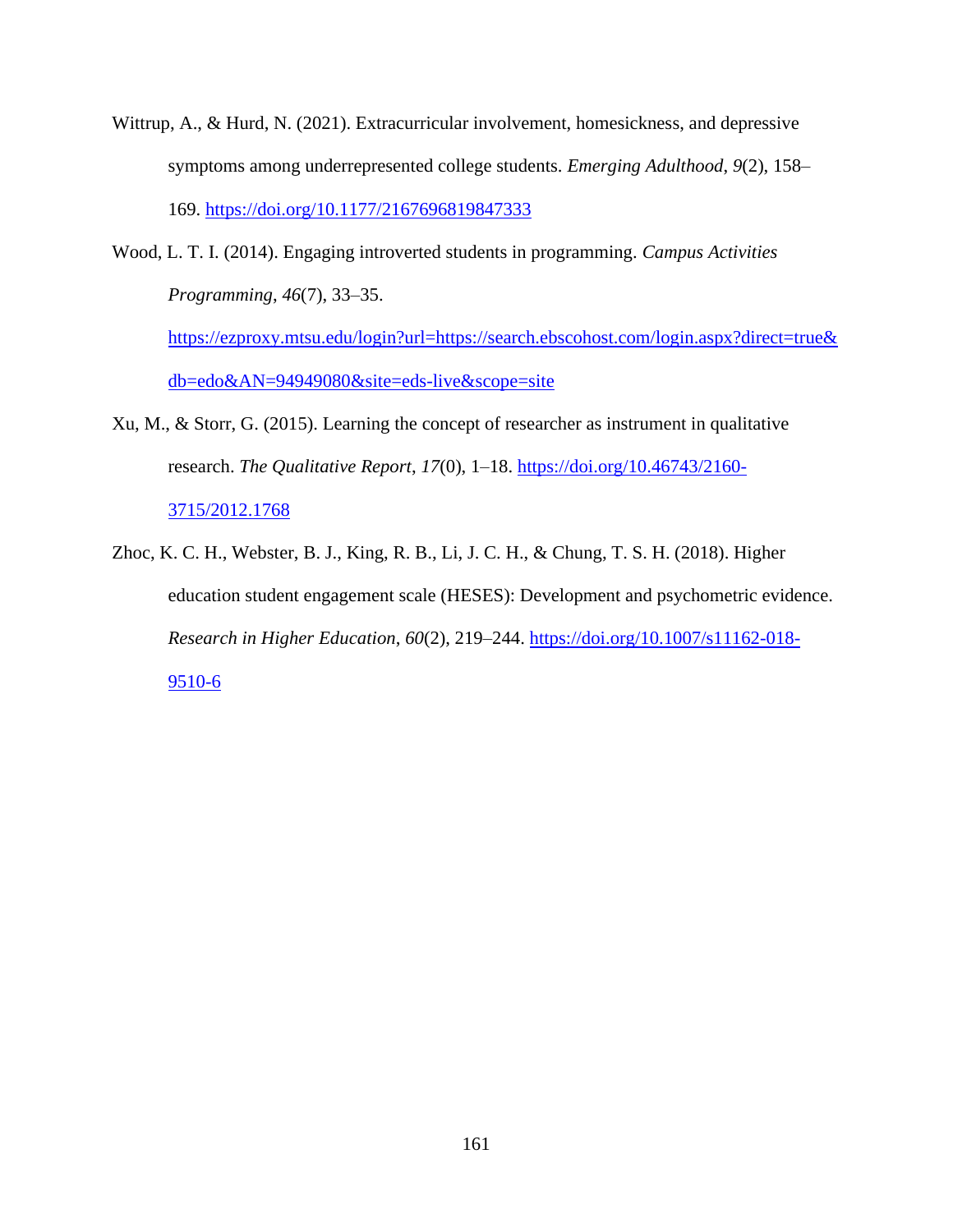### APPENDIX: Interview Protocol

# Introduction:

Hello, my name is Maigan Wipfli. I'm a doctoral student in the Educational Leadership and Policy Analysis program at East Tennessee State University. This research is to understand the lived experiences of undergraduates who were involved in extracurricular opportunities who self-identify as introverts.

### Time commitment:

It is my hope that your commitment to this interview will only take 60 minutes of your time. If after the end of this session, you feel there are things you would still like to discuss, I would be more than happy to schedule another interview, or converse by email or phone. If you agree, I would like to send you any transcripts from this recording, so that you may look them over for accuracy, or to add any additional thoughts.

## Procedures:

This interview will be audio and video recorded for the purposes of data collection. No personal information will be shared about you, nor will your real name be used in any findings.

### Participation:

This interview intends you no physical or emotional harm. However, if at any time you wish to stop the interview process, please feel free to do so. By continuing this interview, you consent to all that I have shared with you so far. Do you agree?

162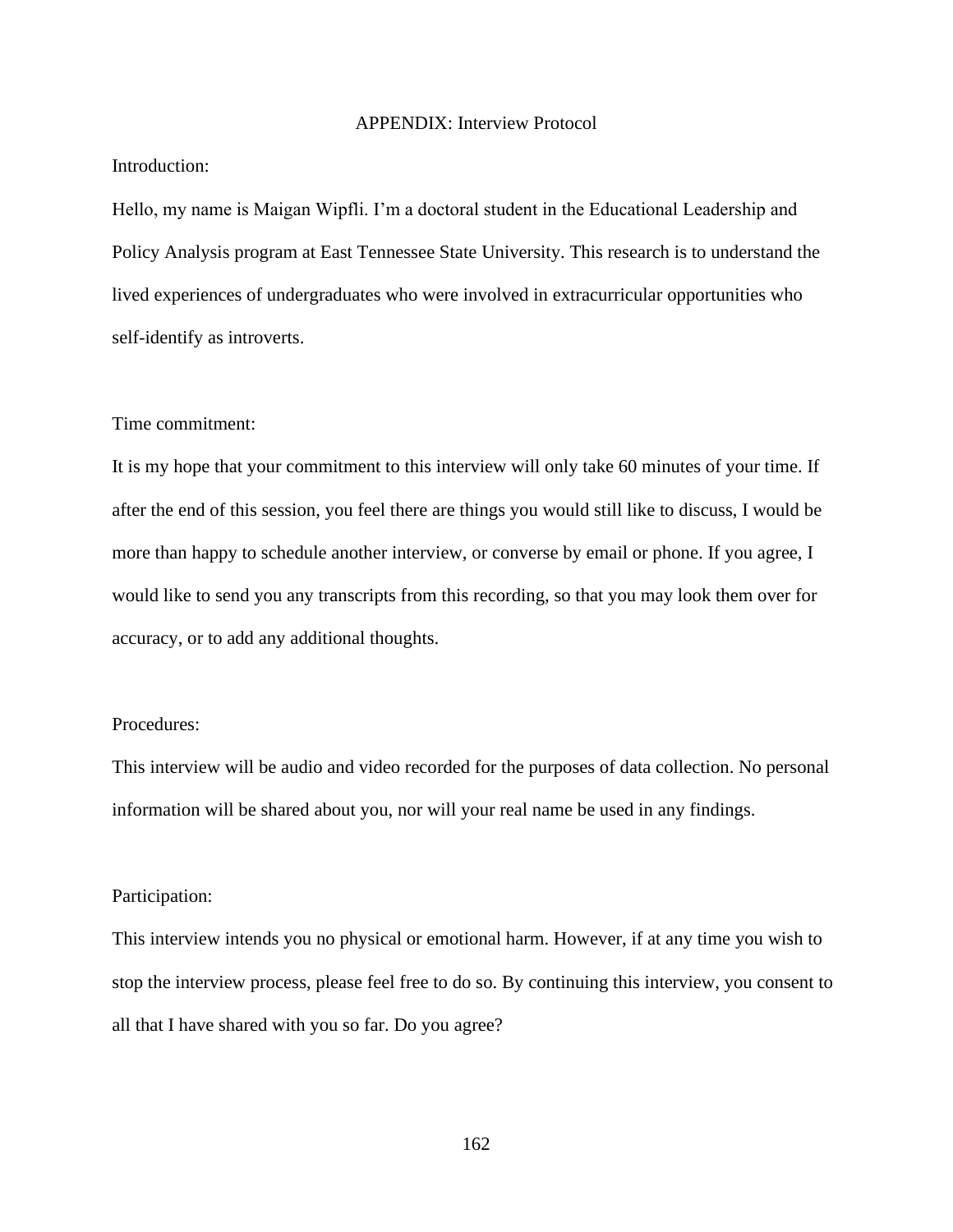Introduction:

During this interview, you will be asked about the experiences you had while selecting and becoming involved with extracurricular opportunities on your campus. I will ask you about your thoughts and perceptions about those experiences, including being involved while selfidentifying as an introvert. I will additionally ask you about the skills you may have formed while involved, friendships you created due to that involvement, and your personal and educational success due to being involved on campus.

- 1. Tell me about yourself?
- 2. You have self-identified as an introvert and took the test we sent you. Have you ever taken the Myers-Briggs Type Indicator or a similar typology test, and what were those results?
- 3. Did you go to a public, four-year college or university)?
- 4. What do you remember about yourself from when you were in college?
- 5. Describe your introversion and what it means to you.
- 6. Tell me about the involvement experiences you had in undergrad. How did you get involved? What kept you involved? Did you hold any leadership positions?
- 7. Describe your friend group(s) from undergrad.
- 8. What opportunities were you able to take part in due to being involved?
- 9. What skills or abilities did you learn from being involved?
- 10. Describe a time when you used the skills or abilities you learned either in school, work, or your personal life.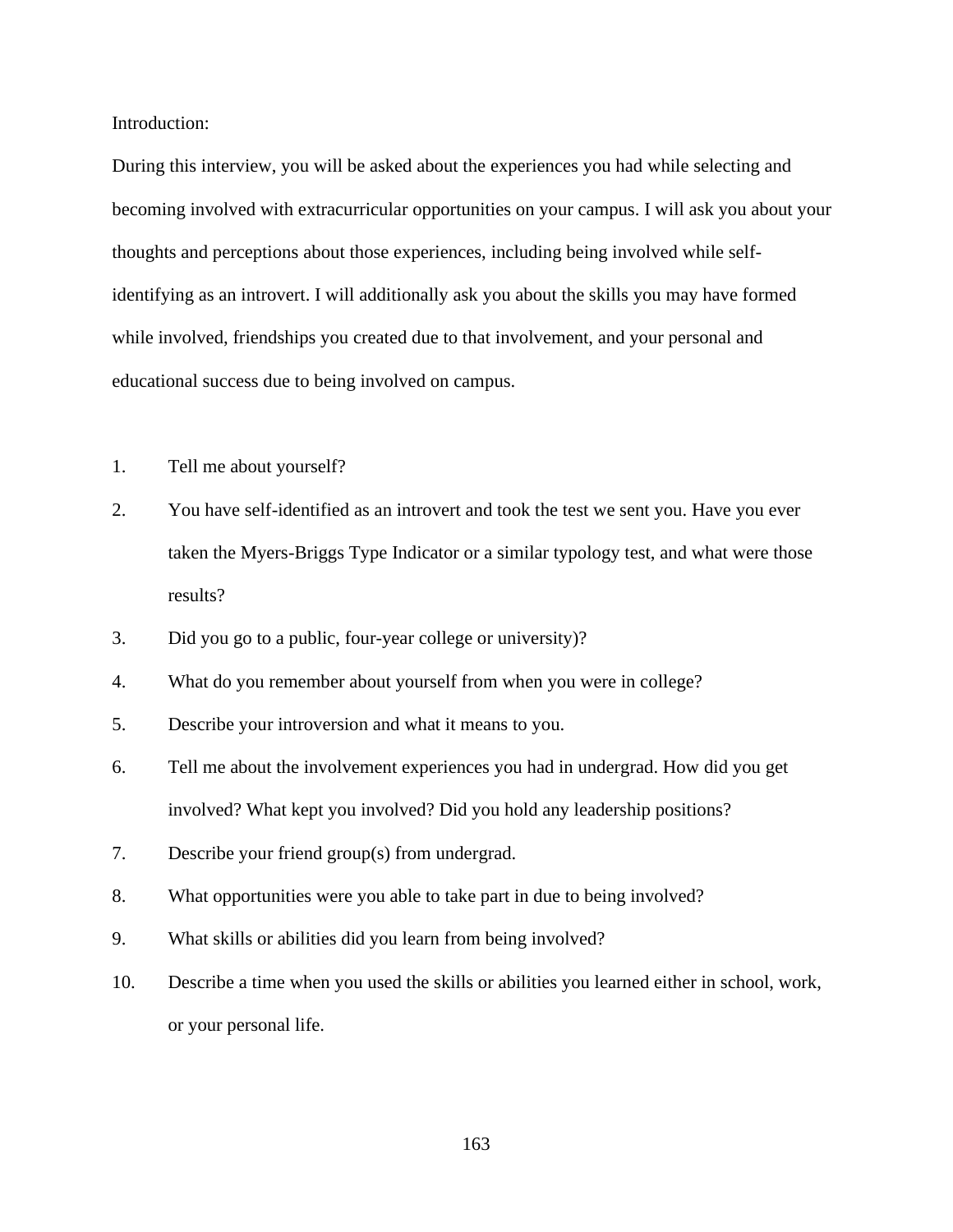- 11. How did being involved create or shape your identity? Did being involved help you to become who you are? Did being involved add or change to your life goals/purpose?
- 12. Describe any educational successes or hardships you encountered due to being involved?
- 13. In any of your involvement experiences, did you feel that your introversion helped or hindered you? Were people understanding of your introversion?
- 14. Tell me about a time that you regretted not doing something or not getting involved, due to your introversion?
- 15. Did your introversion help or hinder your ability to become or stay involved?
- 16. What do you wish you had known about introversion while you were in college?
- 17. What do you wish other people had known about introversion while you were in college?
- 18. What changes do you wish your institution would have made to help introverts become or stay involved on campus?

Conclusion: Is there anything you wanted to talk about that we didn't discuss today? Thank you for your time. I will have these transcripts sent to you for your approval. You can add to them or send me any additional things you may have thought of since we spoke. Have a great day.

Please note: These questions were conducted in a semi-structured nature. All questions were asked in a conversational tone that flowed with the interview and may not have been asked verbatim, but instead asked with a more discussion context rather than interview-style tone.